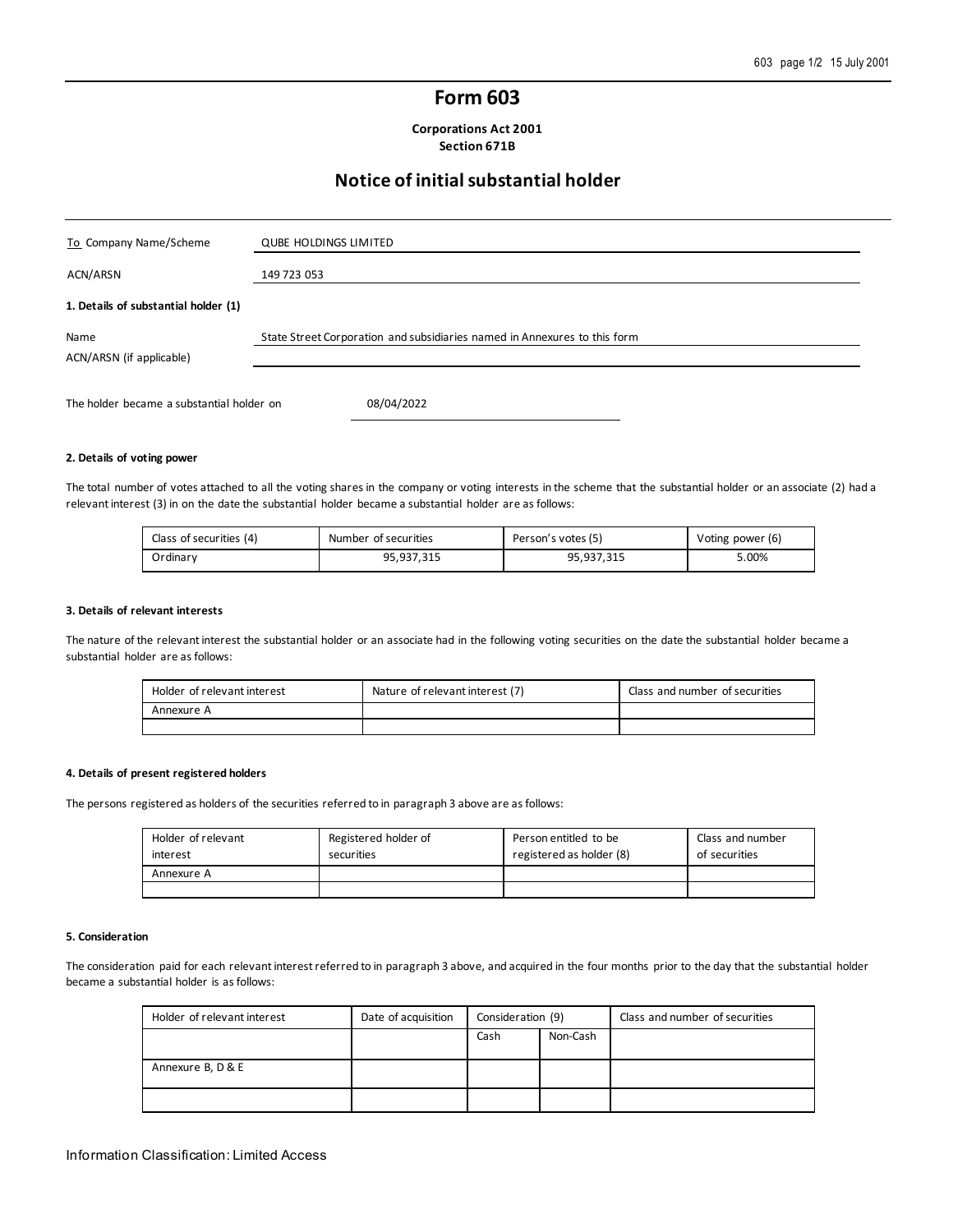### **6. Associates**

The reasons the persons named in paragraph 3 above are associates of the substantial holder are as follows:

| Name and ACN/ARSN (if applicable) | Nature of association |
|-----------------------------------|-----------------------|
| Annexure A                        |                       |

### **7. Addresses**

The addresses of persons named in this form are as follows:

| Name       | Address |
|------------|---------|
| Annexure C |         |
|            |         |

**Signature**

| print name | Elizabeth Schaefer                                                          | Capacity: Authorised signatory |
|------------|-----------------------------------------------------------------------------|--------------------------------|
| sign here  | Digitally signed by Elizabeth Schaefer<br>Date: 2022.04.11 18:14:17 -04'00" | date 12/04/2022                |

### **DIRECTIONS**

- (1) If there are a number of substantial holders with similar or related relevant interests (eg a corporation and its related corporations, or the manager and trustee of an equity trust), the names could be included in an annexure to the form. If the relevant interests of a group of persons are essentially similar, they may be referred to throughout the form as a specifically named group if the membership of each group, with the names and addresses of members is clearly set out in paragraph 7 of the form.
- (2) See the definition of "associate" in section 9 of the Corporations Act 2001.
- (3) See the definition of "relevant interest" in sections 608 and 671B(7) of the Corporations Act 2001.
- (4) The voting shares of a company constitute one class unless divided into separate classes.
- (5) The total number of votes attached to all the voting shares in the company or voting interests in the scheme (if any) that the person or an associate has a relevant interest in.
- (6) The person's votes divided by the total votes in the body corporate or scheme multiplied by 100.
- (7) Include details of:
	- (a) any relevant agreement or other circumstances by which the relevant interest was acquired. If subsection 671B(4) applies, a copy of any document setting out the terms of any relevant agreement, and a statement by the person giving full and accurate details of any contract, scheme or arrangement, must accompany this form, together with a written statement certifying this contract, scheme or arrangement; and
	- (b) any qualification of the power of a person to exercise, control the exercise of, or influence the exercise of, the voting powers or disposal of the securities to which the relevant interest relates (indicating clearly the particular securities to which the qualification applies).

See the definition of "relevant agreement" in section 9 of the Corporations Act 2001.

- (8) If the substantial holder is unable to determine the identity of the person (eg if the relevant interest arises because of an option) write "unknown".
- (9) Details of the consideration must include any and all benefits, money and other, that any person from whom a relevant interest was acquired has, or may, become entitled to receive in relation to that acquisition. Details must be included even if the benefit is conditional on the happening or not of a contingency. Details must be included of any benefit paid on behalf of the substantial holder or its associate in relation to the acquisitions, even if they are not paid directly to the person from whom the relevant interest was acquired.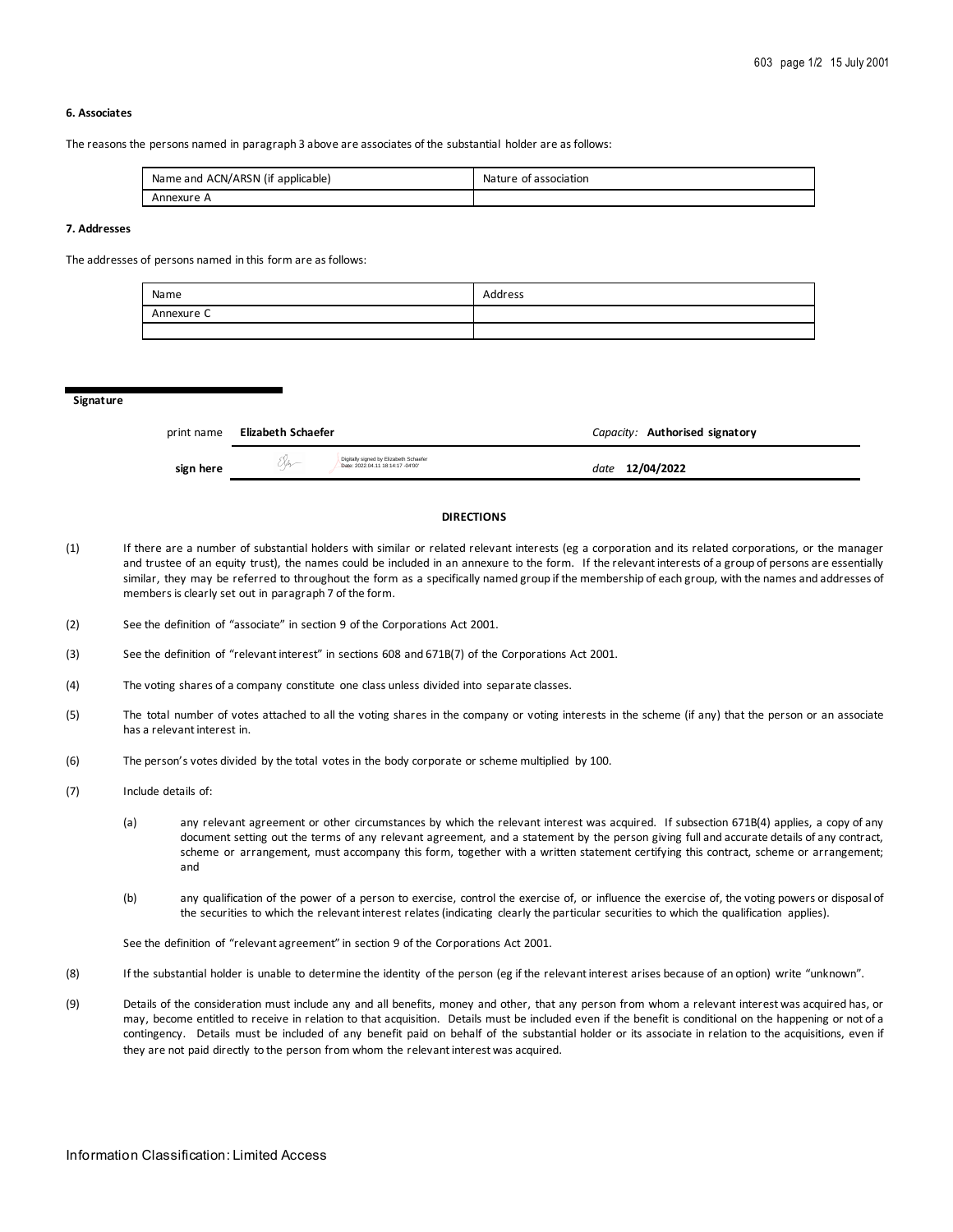#### **This is Annexure A referred to in Form 603 Notice of initial substantial holder**

Digitally signed by Elizabeth Schaefer Date: 2022.04.11 18:14:38 -04'00'

#### **\_\_\_\_\_\_\_\_\_\_\_\_\_\_\_\_\_\_\_\_\_\_\_\_\_\_\_\_\_\_\_\_\_\_\_\_\_\_ 12 April 2022 Elizabeth Schaefer Authorised Signatory**

**3. Details of relevant interests 4. Details of present registered holders 6. Associates**

| Holder of relevant interest<br>(Section 3, 4 and 6) | <b>Nature of Relevant Interest</b><br>(Section 3)                                                                                                                                                                                                       | <b>Registered Holder of securities</b><br>(Section 4)    | Person Entitled to be registered as holder<br>(Section 4) | Class and number of Securities<br>(Section 3 and 4) |         | <b>Nature of Association</b><br>(Section 6)          |
|-----------------------------------------------------|---------------------------------------------------------------------------------------------------------------------------------------------------------------------------------------------------------------------------------------------------------|----------------------------------------------------------|-----------------------------------------------------------|-----------------------------------------------------|---------|------------------------------------------------------|
| STATE STREET GLOBAL ADVISORS TRUST COMPANY          | Power to control the exercise of a right to vote                                                                                                                                                                                                        | Northern Trust Company                                   | n/a                                                       | Ordinary                                            | 603,930 | Subsidiary of State Street                           |
|                                                     | attached to securities and/or the power to dispose of<br>securities as investment manager or trustee                                                                                                                                                    |                                                          |                                                           |                                                     |         | Corporation                                          |
| STATE STREET GLOBAL ADVISORS TRUST COMPANY          | Power to control the exercise of a right to vote<br>attached to securities and/or the power to dispose of<br>securities as investment manager or trustee                                                                                                | State Street Bank and Trust Co.                          | n/a                                                       | Ordinary                                            |         | 24,829,971 Subsidiary of State Street<br>Corporation |
|                                                     |                                                                                                                                                                                                                                                         |                                                          |                                                           |                                                     |         |                                                      |
| STATE STREET GLOBAL ADVISORS TRUST COMPANY          | Power to control the exercise of a right to vote<br>attached to securities and/or the power to dispose of<br>securities as investment manager or trustee                                                                                                | JPMorgan AG                                              | n/a                                                       | Ordinary                                            |         | 336,759 Subsidiary of State Street<br>Corporation    |
| STATE STREET GLOBAL ADVISORS TRUST COMPANY          | Power to control the exercise of a right to vote<br>attached to securities and/or the power to dispose of<br>securities as investment manager or trustee                                                                                                | The Bank of New York Mellon                              | n/a                                                       | Ordinary                                            |         | 758,176 Subsidiary of State Street<br>Corporation    |
| SSGA FUNDS MANAGEMENT, INC.                         | Power to control the exercise of a right to vote<br>attached to securities and/or the power to dispose of<br>securities as investment manager or trustee                                                                                                | State Street Bank and Trust Co                           | n/a                                                       | Ordinary                                            |         | 5,261,342 Subsidiary of State Street<br>Corporation  |
| STATE STREET GLOBAL ADVISORS EUROPE LIMITED         | Power to control the exercise of a right to vote<br>attached to securities and/or the power to dispose of<br>securities as investment manager or trustee                                                                                                | Bank of New York Mellon                                  | n/a                                                       | Ordinary                                            |         | 192,899 Subsidiary of State Street<br>Corporation    |
| STATE STREET GLOBAL ADVISORS EUROPE LIMITED         | Power to control the exercise of a right to vote<br>attached to securities and/or the power to dispose of<br>securities as investment manager or trustee                                                                                                | Northern Trust Company                                   | n/a                                                       | Ordinary                                            |         | 7,366 Subsidiary of State Street<br>Corporation      |
| STATE STREET GLOBAL ADVISORS EUROPE LIMITED         | Power to control the exercise of a right to vote<br>attached to securities and/or the power to dispose of<br>securities as investment manager or trustee                                                                                                | State Street Bank and Trust Co                           | n/a                                                       | Ordinary                                            |         | 642,753 Subsidiary of State Street<br>Corporation    |
| STATE STREET GLOBAL ADVISORS EUROPE LIMITED         | Power to control the exercise of a right to vote<br>attached to securities and/or the power to dispose of<br>securities as investment manager or trustee                                                                                                | JPMorgan AG                                              | n/a                                                       | Ordinary                                            |         | 163,687 Subsidiary of State Street<br>Corporation    |
| STATE STREET GLOBAL ADVISORS LIMITED                | Power to control the exercise of a right to vote<br>attached to securities and/or the power to dispose of<br>securities as investment manager or trustee                                                                                                | Northern Trust Company                                   | n/a                                                       | Ordinary                                            |         | 37,668 Subsidiary of State Street<br>Corporation     |
| STATE STREET GLOBAL ADVISORS LIMITED                | Power to control the exercise of a right to vote                                                                                                                                                                                                        | State Street Bank and Trust Co                           | n/a                                                       | Ordinary                                            |         | 2,262,740 Subsidiary of State Street                 |
|                                                     | attached to securities and/or the power to dispose of<br>securities as investment manager or trustee                                                                                                                                                    |                                                          |                                                           |                                                     |         | Corporation                                          |
| STATE STREET GLOBAL ADVISORS LIMITED                | Power to control the exercise of a right to vote<br>attached to securities and/or the power to dispose of<br>securities as investment manager or trustee                                                                                                | JPMorgan AG                                              | n/a                                                       | Ordinary                                            |         | 127,258 Subsidiary of State Street<br>Corporation    |
| STATE STREET GLOBAL ADVISORS LIMITED                | Power to control the exercise of a right to vote<br>attached to securities and/or the power to dispose of<br>securities as investment manager or trustee                                                                                                | The Bank of New York Mellon                              | n/a                                                       | Ordinary                                            |         | 796,654 Subsidiary of State Street<br>Corporation    |
| STATE STREET GLOBAL ADVISORS, AUSTRALIA,<br>LIMITED | Power to control the exercise of a right to vote<br>attached to securities and/or the power to dispose of<br>securities as investment manager or trustee                                                                                                | Northern Trust Company                                   | n/a                                                       | Ordinary                                            |         | 22,576,199 Subsidiary of State Street<br>Corporation |
| STATE STREET GLOBAL ADVISORS, AUSTRALIA,<br>LIMITED | Power to control the exercise of a right to vote<br>attached to securities and/or the power to dispose of<br>securities as investment manager or trustee                                                                                                | State Street Bank and Trust Co                           | n/a                                                       | Ordinary                                            |         | 19,662,979 Subsidiary of State Street<br>Corporation |
| STATE STREET GLOBAL ADVISORS, AUSTRALIA,<br>LIMITED | Power to control the exercise of a right to vote<br>attached to securities and/or the power to dispose of<br>securities as investment manager or trustee                                                                                                | JPMorgan AG                                              | n/a                                                       | Ordinary                                            |         | 6,369,916 Subsidiary of State Street<br>Corporation  |
| STATE STREET GLOBAL ADVISORS, AUSTRALIA,<br>LIMITED | Power to control the exercise of a right to vote<br>attached to securities and/or the power to dispose of<br>securities as investment manager or trustee                                                                                                | <b>BNP Paribas</b>                                       | n/a                                                       | Ordinary                                            |         | 83,323 Subsidiary of State Street<br>Corporation     |
| STATE STREET GLOBAL ADVISORS, AUSTRALIA,<br>LIMITED | Power to control the exercise of a right to vote<br>attached to securities and/or the power to dispose of<br>securities as investment manager or trustee                                                                                                | Citibank NA                                              | n/a                                                       | Ordinary                                            |         | 752,419 Subsidiary of State Street<br>Corporation    |
| STATE STREET GLOBAL ADVISORS ASIA LIMITED           | Power to control the exercise of a right to vote<br>attached to securities and/or the power to dispose of<br>securities as investment manager or trustee                                                                                                | The Bank of New York Mellon                              | n/a                                                       | Ordinary                                            |         | 2,843 Subsidiary of State Street<br>Corporation      |
| STATE STREET GLOBAL ADVISORS (JAPAN) CO., LTD.      | Power to control the exercise of a right to vote<br>attached to securities and/or the power to dispose of<br>securities as investment manager or trustee                                                                                                | JPMorgan AG                                              | n/a                                                       | Ordinary                                            |         | 1,009,563 Subsidiary of State Street<br>Corporation  |
| STATE STREET BANK AND TRUST COMPANY                 | For memo pledge securities:<br>Relevant interest under section 608(8) being the right,<br>as lender, to dispose of shares pledged to secure a<br>securities loan                                                                                        | AQR FUNDS AQR ALTERNATIVE RISK PREMIA<br><b>FUND</b>     | STATE STREET BANK AND TRUST COMPANY                       | Ordinary                                            |         | 7,629 Subsidiary of State Street<br>Corporation      |
| STATE STREET BANK AND TRUST COMPANY                 | For Lent securities:                                                                                                                                                                                                                                    | MANAGED PENSION FUNDS LIMITED                            | MANAGED PENSION FUNDS LIMITED                             | Ordinary                                            |         | 242,314 Subsidiary of State Street                   |
|                                                     | Relevant interest under section 608(8A) being the<br>holder of securities subject to an obligation to return<br>under a securities lending agreement. State Street<br>Bank and Trust Company has lent the securities and<br>retains a relevant interest |                                                          |                                                           |                                                     |         | Corporation                                          |
| STATE STREET BANK AND TRUST COMPANY                 | For Lent securities:<br>Relevant interest under section 608(8A) being the<br>holder of securities subject to an obligation to return                                                                                                                    | STATE STREET GLOBAL ADVISORS FUNDS<br>MANAGEMENT LIMITED | STATE STREET GLOBAL ADVISORS FUNDS<br>MANAGEMENT LIMITED  | Ordinary                                            |         | 33,055 Subsidiary of State Street<br>Corporation     |
|                                                     | under a securities lending agreement. State Street<br>Bank and Trust Company has lent the securities and<br>retains a relevant interest                                                                                                                 |                                                          | THE GOLDMAN SACHS GROUP                                   |                                                     |         | 9,175,872 Subsidiary of State Street                 |
| STATE STREET BANK AND TRUST COMPANY                 | For collateral securities:                                                                                                                                                                                                                              | THE GOLDMAN SACHS GROUP                                  |                                                           | Ordinary                                            |         | Corporation                                          |
|                                                     | Relevant interest under section 608(8A) being the right,<br>as lender, to dispose of shares transferred to secure a<br>ecurities loan                                                                                                                   |                                                          |                                                           |                                                     |         |                                                      |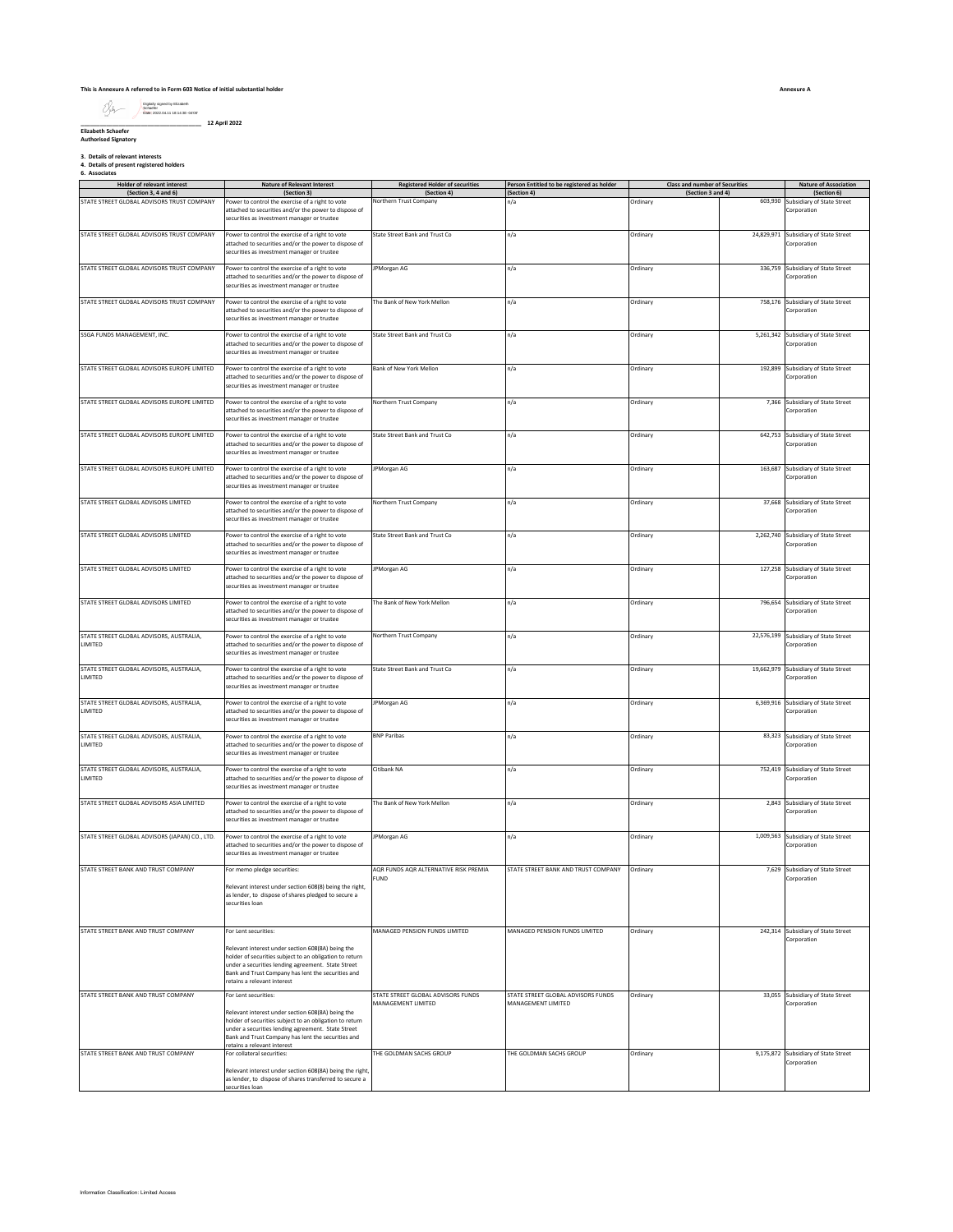## **This is Annexure B referred to in Form 603 Notice of initial substantial holder**

**Annexure B**

Digitally signed by Elizabeth Schaefer Date: 2022.04.11 18:15:10 -04'00'

**\_\_\_\_\_\_\_\_\_\_\_\_\_\_\_\_\_\_\_\_\_\_\_\_\_\_\_\_\_\_\_\_\_\_\_\_\_\_ 12 April 2022**

**Elizabeth Schaefer**

**Authorised Signatory 5. Consideration**

| Holder of relevant interest                      | Date of Acquisition | <b>Nature of transaction</b>     | Consideration | Class and number of Securities affected |           |
|--------------------------------------------------|---------------------|----------------------------------|---------------|-----------------------------------------|-----------|
| STATE STREET GLOBAL ADVISORS, INC.               |                     | 2-Feb-22 In Specie Contribution  |               | n/a Ordinary                            | 3,402     |
| STATE STREET GLOBAL ADVISORS, INC.               |                     | 4-Feb-22 Purchase                |               | 2.87 Ordinary                           | 12,192    |
| STATE STREET GLOBAL ADVISORS, INC.               |                     | 21-Dec-21 In Specie Contribution |               | n/a Ordinary                            | 13,018    |
| STATE STREET GLOBAL ADVISORS, INC.               |                     | 10-Dec-21 In Specie Contribution |               | n/a Ordinary                            | 5,750     |
| STATE STREET GLOBAL ADVISORS, INC.               |                     | 23-Dec-21 In Specie Contribution |               | n/a Ordinary                            | 3,962     |
| STATE STREET GLOBAL ADVISORS, INC.               | 31-Dec-21 Purchase  |                                  |               | 3.17 Ordinary                           | 125,555   |
| STATE STREET GLOBAL ADVISORS, INC.               |                     | 5-Jan-22 In Specie Contribution  |               | n/a Ordinary                            | 3,396     |
| STATE STREET GLOBAL ADVISORS, INC.               |                     | 7-Jan-22 Purchase                |               | 3.02 Ordinary                           | 32,950    |
| STATE STREET GLOBAL ADVISORS, INC.               |                     | 7-Jan-22 In Specie Contribution  |               | n/a Ordinary                            | 17,546    |
| STATE STREET GLOBAL ADVISORS, INC.               | 31-Jan-22 Purchase  |                                  |               | 2.91 Ordinary                           | 7,360     |
| STATE STREET GLOBAL ADVISORS, INC.               | 31-Jan-22 Purchase  |                                  |               | 2.90 Ordinary                           | 9,930     |
| STATE STREET GLOBAL ADVISORS, INC.               |                     | 31-Jan-22 In Specie Contribution |               | n/a Ordinary                            | 113,353   |
| STATE STREET GLOBAL ADVISORS, INC.               |                     | 9-Feb-22 Purchase                |               |                                         |           |
| STATE STREET GLOBAL ADVISORS, INC.               |                     |                                  |               | 2.95 Ordinary                           | 525,377   |
|                                                  |                     | 9-Feb-22 Purchase                |               | 2.95 Ordinary                           | 1,507     |
| STATE STREET GLOBAL ADVISORS, INC.               |                     | 15-Feb-22 In Specie Contribution |               | n/a Ordinary                            | 3,408     |
| STATE STREET GLOBAL ADVISORS, INC.               |                     | 8-Dec-21 In Specie Contribution  |               | n/a Ordinary                            | 3,450     |
| STATE STREET GLOBAL ADVISORS, INC.               |                     | 16-Dec-21 In Specie Contribution |               | n/a Ordinary                            | 3,450     |
| STATE STREET GLOBAL ADVISORS, INC.               | 12-Jan-22 Purchase  |                                  |               | 2.96 Ordinary                           | 42,734    |
| STATE STREET GLOBAL ADVISORS, INC.               |                     | 12-Jan-22 In Specie Contribution |               | n/a Ordinary                            | 3,402     |
| STATE STREET GLOBAL ADVISORS, INC.               | 19-Jan-22 Purchase  |                                  |               | 3.01 Ordinary                           | 2,150     |
| STATE STREET GLOBAL ADVISORS, INC.               |                     | 19-Jan-22 In Specie Contribution |               | n/a Ordinary                            | 9,639     |
| STATE STREET GLOBAL ADVISORS, INC.               | 20-Jan-22 Purchase  |                                  |               | 2.97 Ordinary                           | 12,745    |
| STATE STREET GLOBAL ADVISORS, INC.               |                     | 20-Jan-22 In Specie Contribution |               | n/a Ordinary                            | 4,536     |
| STATE STREET GLOBAL ADVISORS, INC.               | 24-Feb-22 Purchase  |                                  |               | 2.89 Ordinary                           | 21,103    |
| STATE STREET GLOBAL ADVISORS, INC.               |                     | 24-Feb-22 In Specie Contribution |               | n/a Ordinary                            | 4,544     |
| STATE STREET GLOBAL ADVISORS, INC.               | 28-Feb-22 Purchase  |                                  |               | 2.97 Ordinary                           | 56,439    |
| STATE STREET GLOBAL ADVISORS, INC.               | 28-Feb-22 Purchase  |                                  |               | 2.96 Ordinary                           | 1,558     |
| STATE STREET GLOBAL ADVISORS, INC.               | 3-Mar-22 Purchase   |                                  |               | 3.06 Ordinary                           | 14,317    |
| STATE STREET GLOBAL ADVISORS, INC.               | 30-Dec-21 Purchase  |                                  | 3.21          | Ordinary                                | 116,465   |
| STATE STREET GLOBAL ADVISORS, INC.               | 7-Mar-22 Purchase   |                                  |               | 3.07 Ordinary                           | 6,719     |
| STATE STREET GLOBAL ADVISORS, INC.               | 10-Mar-22 Purchase  |                                  |               | 2.99 Ordinary                           | 28,787    |
| STATE STREET GLOBAL ADVISORS, INC.               |                     | 10-Mar-22 In Specie Contribution |               | n/a Ordinary                            | 20,232    |
| STATE STREET GLOBAL ADVISORS, INC.               | 11-Mar-22 Purchase  |                                  |               | 2.98 Ordinary                           | 7,571     |
| STATE STREET GLOBAL ADVISORS, INC.               |                     | 7-Feb-22 In Specie Contribution  |               | n/a Ordinary                            | 5,670     |
| STATE STREET GLOBAL ADVISORS, INC.               | 21-Feb-22 Purchase  |                                  |               | 2.76 Ordinary                           | 15,039    |
| STATE STREET GLOBAL ADVISORS, INC.               | 25-Feb-22 Purchase  |                                  |               | 2.96 Ordinary                           | 15,935    |
| STATE STREET GLOBAL ADVISORS, INC.               |                     | 25-Feb-22 In Specie Contribution |               | n/a Ordinary                            | 3,414     |
| STATE STREET GLOBAL ADVISORS, INC.               | 14-Mar-22 Purchase  |                                  |               | 3.01 Ordinary                           | 7,864     |
| STATE STREET GLOBAL ADVISORS, INC.               |                     |                                  |               | n/a Ordinary                            | 40,034    |
|                                                  |                     | 14-Dec-21 In Specie Contribution |               |                                         |           |
| STATE STREET GLOBAL ADVISORS, INC.               |                     | 11-Feb-22 In Specie Contribution |               | n/a Ordinary                            | 1,704     |
| STATE STREET GLOBAL ADVISORS, INC.               | 23-Feb-22 Purchase  |                                  |               | 2.77 Ordinary                           | 10,998    |
| STATE STREET GLOBAL ADVISORS, INC.               | 15-Mar-22 Purchase  |                                  |               | 3.04 Ordinary                           | 13,541    |
| STATE STREET GLOBAL ADVISORS, INC.               | 9-Dec-21 Purchase   |                                  |               | 3.29 Ordinary                           | 21,204    |
| STATE STREET GLOBAL ADVISORS, INC.               | 24-Dec-21 Purchase  |                                  |               | 3.19 Ordinary                           | 26,512    |
| STATE STREET GLOBAL ADVISORS, INC.               | 13-Jan-22 Purchase  |                                  |               | 2.96 Ordinary                           | 29,714    |
| STATE STREET GLOBAL ADVISORS, INC.               | 17-Jan-22 Purchase  |                                  |               | 2.96 Ordinary                           | 17,951    |
| STATE STREET GLOBAL ADVISORS, INC.               | 24-Jan-22 Purchase  |                                  |               | 2.95 Ordinary                           | 12,996    |
| STATE STREET GLOBAL ADVISORS, INC.               | 25-Jan-22 Purchase  |                                  |               | 2.93 Ordinary                           | 19,978    |
| STATE STREET GLOBAL ADVISORS, INC.               | 25-Jan-22 Purchase  |                                  |               | 2.89 Ordinary                           | 8,024     |
| STATE STREET GLOBAL ADVISORS, INC.               | 27-Jan-22 Purchase  |                                  | 2.82          | Ordinary                                | 18,023    |
| STATE STREET GLOBAL ADVISORS, INC.               | 28-Jan-22 Purchase  |                                  |               | 2.93 Ordinary                           | 7,467     |
| STATE STREET GLOBAL ADVISORS, INC.               | 14-Feb-22 Purchase  |                                  |               | 2.83 Ordinary                           | 20,701    |
| STATE STREET GLOBAL ADVISORS, INC.               | 17-Feb-22 Purchase  |                                  |               | 2.82 Ordinary                           | 7,672     |
| STATE STREET GLOBAL ADVISORS, INC.               | 18-Feb-22 Purchase  |                                  |               | 2.81 Ordinary                           | 10,730    |
| STATE STREET GLOBAL ADVISORS, INC.               | 1-Mar-22 Purchase   |                                  |               | 3.03 Ordinary                           | 11,113    |
| STATE STREET GLOBAL ADVISORS, INC.               | 8-Mar-22 Purchase   |                                  |               | 3.00 Ordinary                           | 19,375    |
| STATE STREET GLOBAL ADVISORS, INC.               | 9-Mar-22 Purchase   |                                  |               | 2.92 Ordinary                           | 30,952    |
| STATE STREET GLOBAL ADVISORS, INC.               | 16-Mar-22 Purchase  |                                  |               | 3.05 Ordinary                           | 9,748     |
| STATE STREET GLOBAL ADVISORS, INC.               | 23-Mar-22 Purchase  |                                  |               | 3.06 Ordinary                           | 28,276    |
| STATE STREET GLOBAL ADVISORS, INC.               |                     | 25-Mar-22 In Specie Contribution |               | n/a Ordinary                            | 8,550     |
| STATE STREET GLOBAL ADVISORS, INC.               |                     | 28-Mar-22 In Specie Contribution |               | n/a Ordinary                            | 5,121     |
| STATE STREET GLOBAL ADVISORS, INC.               | 29-Mar-22 Purchase  |                                  |               | 3.11 Ordinary                           | 141,792   |
| STATE STREET GLOBAL ADVISORS, INC.               | 30-Mar-22 Purchase  |                                  |               | 3.13 Ordinary                           | 2,009     |
| STATE STREET GLOBAL ADVISORS, INC.               |                     | 30-Mar-22 In Specie Contribution |               | n/a Ordinary                            | 3,414     |
| STATE STREET GLOBAL ADVISORS, INC.               | 31-Mar-22 Purchase  |                                  |               | 3.13 Ordinary                           | 1,981,439 |
| STATE STREET GLOBAL ADVISORS, INC.               |                     | 1-Apr-22 In Specie Contribution  |               | n/a Ordinary                            | 4,560     |
| STATE STREET GLOBAL ADVISORS, INC.               |                     | 4-Apr-22 In Specie Contribution  |               | n/a Ordinary                            | 22,332    |
| STATE STREET GLOBAL ADVISORS, INC.               |                     |                                  |               | 2.97 Ordinary                           | 3,202     |
|                                                  |                     | 7-Apr-22 Purchase                |               |                                         | 67,014    |
| STATE STREET GLOBAL ADVISORS, INC.               |                     | 7-Apr-22 In Specie Contribution  |               | n/a Ordinary                            |           |
| STATE STREET GLOBAL ADVISORS, INC.               |                     | 8-Apr-22 Purchase                |               | 2.98 Ordinary                           | 14,080    |
| STATE STREET GLOBAL ADVISORS, AUSTRALIA, LIMITED | 10-Dec-21 Purchase  |                                  |               | 3.33 Ordinary                           | 463,147   |
| STATE STREET GLOBAL ADVISORS, AUSTRALIA, LIMITED |                     | 7-Jan-22 In Specie Contribution  |               | n/a Ordinary                            | 12,480    |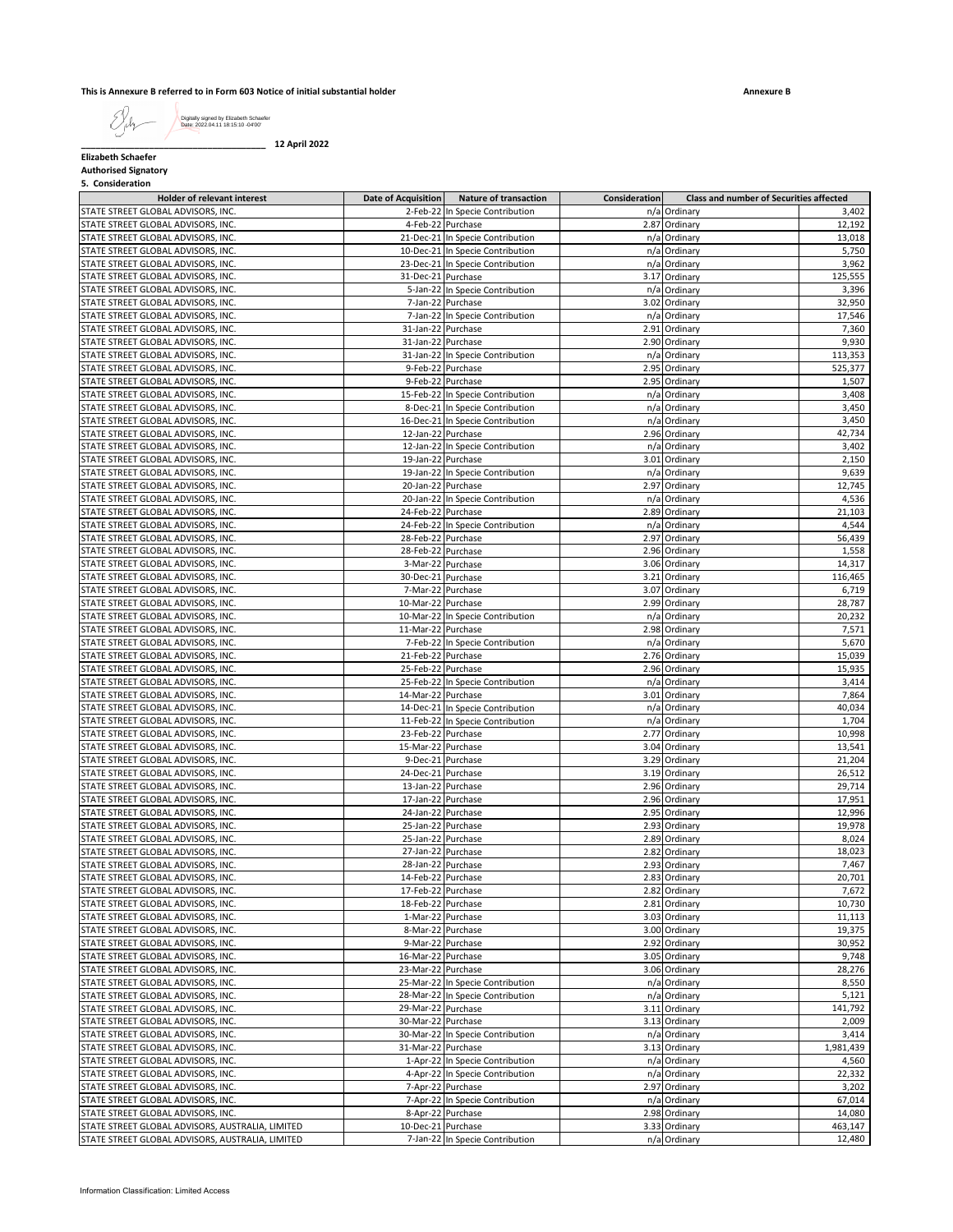| STATE STREET GLOBAL ADVISORS, AUSTRALIA, LIMITED |                    |                                                           |               |            |
|--------------------------------------------------|--------------------|-----------------------------------------------------------|---------------|------------|
|                                                  |                    | 1-Feb-22 In Specie Contribution                           | n/a Ordinary  | 26,748     |
| STATE STREET GLOBAL ADVISORS, AUSTRALIA, LIMITED |                    | 9-Feb-22 Purchase                                         | 2.95 Ordinary | 55,609     |
| STATE STREET GLOBAL ADVISORS, AUSTRALIA, LIMITED |                    | 16-Dec-21 In Specie Contribution                          | n/a Ordinary  | 98,390     |
| STATE STREET GLOBAL ADVISORS, AUSTRALIA, LIMITED |                    | 6-Jan-22 Purchase                                         | 3.06 Ordinary | 11,373     |
| STATE STREET GLOBAL ADVISORS, AUSTRALIA, LIMITED |                    | 6-Jan-22 In Specie Contribution                           | n/a Ordinary  | 62,400     |
| STATE STREET GLOBAL ADVISORS, AUSTRALIA, LIMITED |                    | 19-Jan-22 Purchase                                        | 3.01 Ordinary | 35,088     |
| STATE STREET GLOBAL ADVISORS, AUSTRALIA, LIMITED |                    | 4-Mar-22 In Specie Contribution                           | n/a Ordinary  | 194,704    |
| STATE STREET GLOBAL ADVISORS, AUSTRALIA, LIMITED |                    |                                                           |               | 103,054    |
|                                                  | 10-Mar-22 Purchase |                                                           | 3.01 Ordinary |            |
| STATE STREET GLOBAL ADVISORS, AUSTRALIA, LIMITED | 10-Mar-22 Purchase |                                                           | 3.01 Ordinary | 20.204     |
| STATE STREET GLOBAL ADVISORS, AUSTRALIA, LIMITED | 11-Mar-22 Purchase |                                                           | 2.98 Ordinary | 3,415      |
| STATE STREET GLOBAL ADVISORS, AUSTRALIA, LIMITED | 11-Mar-22 Purchase |                                                           | 2.98 Ordinary | 253,818    |
| STATE STREET GLOBAL ADVISORS, AUSTRALIA, LIMITED |                    | 15-Mar-22 In Specie Contribution                          | n/a Ordinary  | 24,416     |
| STATE STREET GLOBAL ADVISORS, AUSTRALIA, LIMITED |                    | 15-Dec-21 In Specie Contribution                          | n/a Ordinary  | 104,639    |
| STATE STREET GLOBAL ADVISORS, AUSTRALIA, LIMITED | 20-Dec-21 Purchase |                                                           | 3.12 Ordinary | 8,346      |
| STATE STREET GLOBAL ADVISORS, AUSTRALIA, LIMITED | 22-Dec-21 Purchase |                                                           | 3.17 Ordinary | 39,830     |
| STATE STREET GLOBAL ADVISORS, AUSTRALIA, LIMITED | 18-Mar-22 Purchase |                                                           | 3.01 Ordinary | 883,440    |
| STATE STREET GLOBAL ADVISORS, AUSTRALIA, LIMITED | 22-Mar-22 Purchase |                                                           | 3.04 Ordinary | 7,900      |
|                                                  |                    |                                                           |               |            |
| STATE STREET GLOBAL ADVISORS, AUSTRALIA, LIMITED | 30-Mar-22 Purchase |                                                           | 3.13 Ordinary | 17,812     |
| STATE STREET GLOBAL ADVISORS, AUSTRALIA, LIMITED | 31-Mar-22 Purchase |                                                           | 3.13 Ordinary | 48,232     |
| STATE STREET GLOBAL ADVISORS, AUSTRALIA, LIMITED |                    | 1-Apr-22 Purchase                                         | 3.11 Ordinary | 19,382     |
| STATE STREET GLOBAL ADVISORS, AUSTRALIA, LIMITED |                    | 5-Apr-22 Purchase                                         | 3.05 Ordinary | 47,289     |
| STATE STREET GLOBAL ADVISORS, AUSTRALIA, LIMITED |                    | 8-Apr-22 In Specie Contribution                           | n/a Ordinary  | 280,366    |
| STATE STREET GLOBAL ADVISORS LIMITED             | 11-Feb-22 Purchase |                                                           | 2.82 Ordinary | 137,198    |
| STATE STREET GLOBAL ADVISORS LIMITED             | 22-Mar-22 Purchase |                                                           | 3.04 Ordinary | 61,643     |
| STATE STREET GLOBAL ADVISORS LIMITED             |                    | 5-Apr-22 Purchase                                         | 3.05 Ordinary | 25,048     |
| STATE STREET GLOBAL ADVISORS EUROPE LIMITED      |                    | 20-Jan-22 Purchase                                        | 2.97 Ordinary | 2,979      |
|                                                  |                    |                                                           |               |            |
| STATE STREET GLOBAL ADVISORS EUROPE LIMITED      | 28-Feb-22 Purchase |                                                           | 2.97 Ordinary | 4,186      |
| STATE STREET GLOBAL ADVISORS EUROPE LIMITED      | 23-Feb-22 Purchase |                                                           | 2.81 Ordinary | 4,179      |
| STATE STREET GLOBAL ADVISORS (JAPAN) CO., LTD.   | 18-Mar-22 Purchase |                                                           | 3.01 Ordinary | 1,009,563  |
| STATE STREET BANK AND TRUST COMPANY              |                    | 9-Dec-21 Releasing a pledge over                          | n/a Ordinary  | (2,035)    |
|                                                  |                    | securities provided to                                    |               |            |
|                                                  |                    | secure a securities loan to                               |               |            |
|                                                  |                    | <b>AQR FUNDS AQR</b>                                      |               |            |
|                                                  |                    | <b>ALTERNATIVE RISK PREMIA</b>                            |               |            |
|                                                  |                    | FUND - Refer Part C of                                    |               |            |
|                                                  |                    |                                                           |               |            |
|                                                  |                    | Annexure E                                                |               |            |
|                                                  |                    |                                                           |               |            |
| STATE STREET BANK AND TRUST COMPANY              |                    | 23-Feb-22 Releasing a pledge over                         | n/a Ordinary  | (11, 125)  |
|                                                  |                    | securities provided to                                    |               |            |
|                                                  |                    | secure a securities loan to                               |               |            |
|                                                  |                    | <b>AQR FUNDS AQR</b>                                      |               |            |
|                                                  |                    | ALTERNATIVE RISK PREMIA                                   |               |            |
|                                                  |                    | FUND - Refer Part C of                                    |               |            |
|                                                  |                    |                                                           |               |            |
|                                                  |                    | Annexure E                                                |               |            |
|                                                  |                    |                                                           |               |            |
| STATE STREET BANK AND TRUST COMPANY              |                    | 10-Dec-21 Transfer of title of                            | n/a Ordinary  | 134,270    |
|                                                  |                    | securities to secure a                                    |               |            |
|                                                  |                    | securities loan from THE                                  |               |            |
|                                                  |                    | <b>CREDIT SUISSE GROUP-</b>                               |               |            |
|                                                  |                    |                                                           |               |            |
|                                                  |                    |                                                           |               |            |
|                                                  |                    | Refer Part B of Annexure D                                |               |            |
|                                                  |                    |                                                           |               |            |
| STATE STREET BANK AND TRUST COMPANY              |                    | 13-Dec-21 Transfer of title of                            | n/a Ordinary  | 30,808     |
|                                                  |                    | securities to secure a                                    |               |            |
|                                                  |                    | securities loan from THE                                  |               |            |
|                                                  |                    | <b>CREDIT SUISSE GROUP-</b>                               |               |            |
|                                                  |                    | Refer Part B of Annexure D                                |               |            |
|                                                  |                    |                                                           |               |            |
| STATE STREET BANK AND TRUST COMPANY              |                    | 14-Dec-21 Return of securities                            |               |            |
|                                                  |                    |                                                           | n/a Ordinary  | (113, 894) |
|                                                  |                    | provided to secure a                                      |               |            |
|                                                  |                    | securities loan to THE                                    |               |            |
|                                                  |                    | <b>CREDIT SUISSE GROUP-</b>                               |               |            |
|                                                  |                    | Refer Part B of Annexure D                                |               |            |
|                                                  |                    |                                                           |               |            |
| STATE STREET BANK AND TRUST COMPANY              |                    | 15-Dec-21 Transfer of title of                            | n/a Ordinary  | 1,479      |
|                                                  |                    | securities to secure a                                    |               |            |
|                                                  |                    | securities loan from THE                                  |               |            |
|                                                  |                    |                                                           |               |            |
|                                                  |                    | <b>CREDIT SUISSE GROUP-</b><br>Refer Part B of Annexure D |               |            |
|                                                  |                    |                                                           |               |            |
|                                                  |                    |                                                           |               |            |
| STATE STREET BANK AND TRUST COMPANY              |                    | 16-Dec-21 Return of securities                            | n/a Ordinary  | (32)       |
|                                                  |                    | provided to secure a                                      |               |            |
|                                                  |                    | securities loan to THE                                    |               |            |
|                                                  |                    | <b>CREDIT SUISSE GROUP-</b>                               |               |            |
|                                                  |                    | Refer Part B of Annexure D                                |               |            |
|                                                  |                    |                                                           |               |            |
|                                                  |                    |                                                           |               |            |
| STATE STREET BANK AND TRUST COMPANY              |                    | 17-Dec-21 Transfer of title of                            | n/a Ordinary  | 881        |
|                                                  |                    | securities to secure a                                    |               |            |
|                                                  |                    | securities loan from THE                                  |               |            |
|                                                  |                    | <b>CREDIT SUISSE GROUP-</b>                               |               |            |
|                                                  |                    | Refer Part B of Annexure D                                |               |            |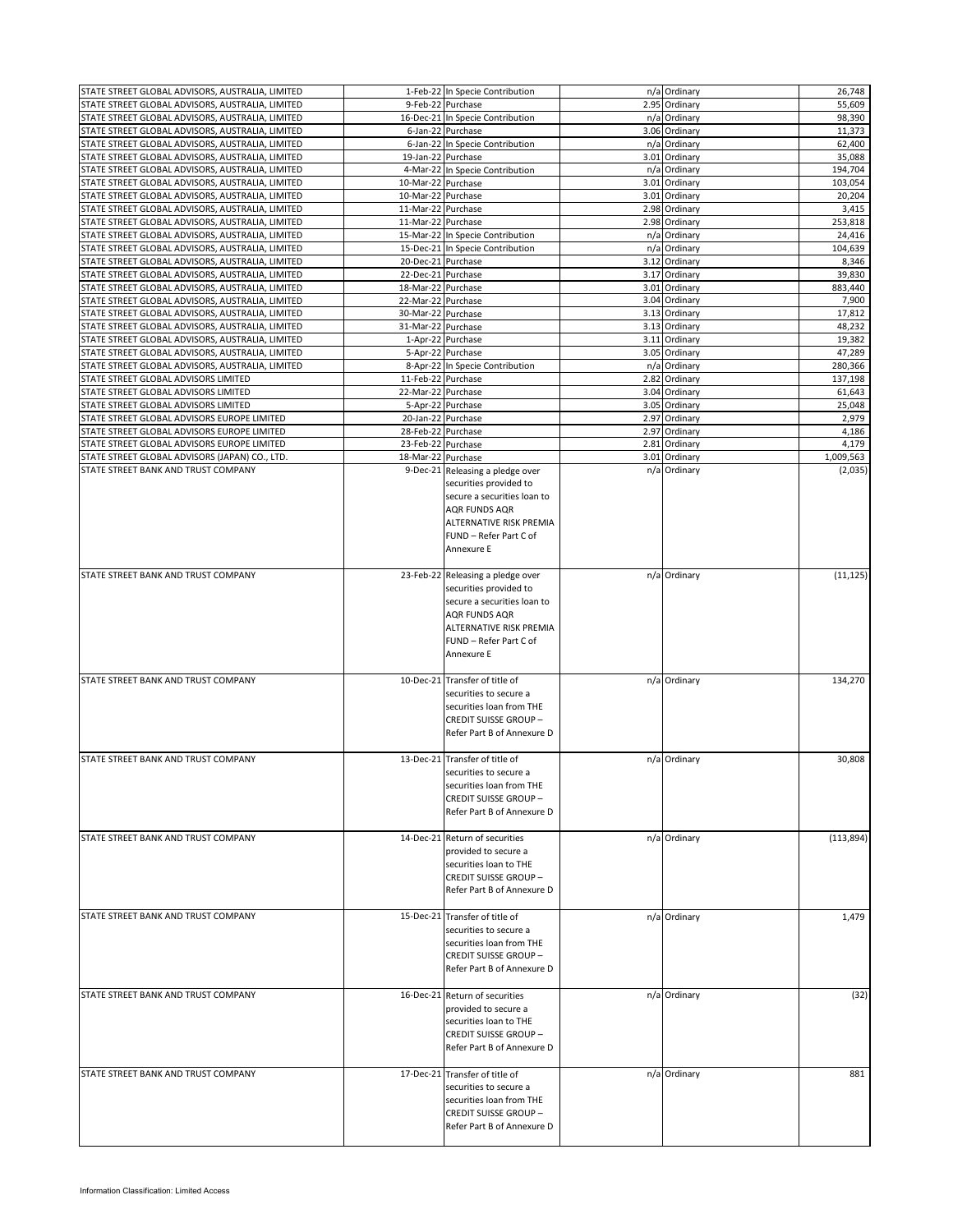| STATE STREET BANK AND TRUST COMPANY | 20-Dec-21 Return of securities<br>provided to secure a<br>securities loan to THE<br><b>CREDIT SUISSE GROUP-</b><br>Refer Part B of Annexure D      | n/a Ordinary | (316) |
|-------------------------------------|----------------------------------------------------------------------------------------------------------------------------------------------------|--------------|-------|
| STATE STREET BANK AND TRUST COMPANY | 21-Dec-21 Return of securities<br>provided to secure a<br>securities loan to THE<br><b>CREDIT SUISSE GROUP-</b><br>Refer Part B of Annexure D      | n/a Ordinary | (114) |
| STATE STREET BANK AND TRUST COMPANY | 22-Dec-21 Return of securities<br>provided to secure a<br>securities loan to THE<br><b>CREDIT SUISSE GROUP-</b><br>Refer Part B of Annexure D      | n/a Ordinary | (112) |
| STATE STREET BANK AND TRUST COMPANY | 23-Dec-21 Transfer of title of<br>securities to secure a<br>securities loan from THE<br><b>CREDIT SUISSE GROUP -</b><br>Refer Part B of Annexure D | n/a Ordinary | 4,045 |
| STATE STREET BANK AND TRUST COMPANY | 24-Dec-21 Transfer of title of<br>securities to secure a<br>securities loan from THE<br><b>CREDIT SUISSE GROUP-</b><br>Refer Part B of Annexure D  | n/a Ordinary | 65    |
| STATE STREET BANK AND TRUST COMPANY | 27-Dec-21 Transfer of title of<br>securities to secure a<br>securities loan from THE<br><b>CREDIT SUISSE GROUP-</b><br>Refer Part B of Annexure D  | n/a Ordinary | 135   |
| STATE STREET BANK AND TRUST COMPANY | 29-Dec-21 Transfer of title of<br>securities to secure a<br>securities loan from THE<br><b>CREDIT SUISSE GROUP-</b><br>Refer Part B of Annexure D  | n/a Ordinary | 1,028 |
| STATE STREET BANK AND TRUST COMPANY | 30-Dec-21 Return of securities<br>provided to secure a<br>securities loan to THE<br><b>CREDIT SUISSE GROUP-</b><br>Refer Part B of Annexure D      | n/a Ordinary | (241) |
| STATE STREET BANK AND TRUST COMPANY | 31-Dec-21 Transfer of title of<br>securities to secure a<br>securities loan from THE<br><b>CREDIT SUISSE GROUP-</b><br>Refer Part B of Annexure D  | n/a Ordinary | 275   |
| STATE STREET BANK AND TRUST COMPANY | 3-Jan-22 Transfer of title of<br>securities to secure a<br>securities loan from THE<br><b>CREDIT SUISSE GROUP-</b><br>Refer Part B of Annexure D   | n/a Ordinary | 87    |
| STATE STREET BANK AND TRUST COMPANY | 4-Jan-22 Transfer of title of<br>securities to secure a<br>securities loan from THE<br><b>CREDIT SUISSE GROUP-</b><br>Refer Part B of Annexure D   | n/a Ordinary | 838   |
| STATE STREET BANK AND TRUST COMPANY | 5-Jan-22 Transfer of title of<br>securities to secure a<br>securities loan from THE<br><b>CREDIT SUISSE GROUP-</b><br>Refer Part B of Annexure D   | n/a Ordinary | 984   |
| STATE STREET BANK AND TRUST COMPANY | 6-Jan-22 Return of securities<br>provided to secure a<br>securities loan to THE<br><b>CREDIT SUISSE GROUP -</b><br>Refer Part B of Annexure D      | n/a Ordinary | (51)  |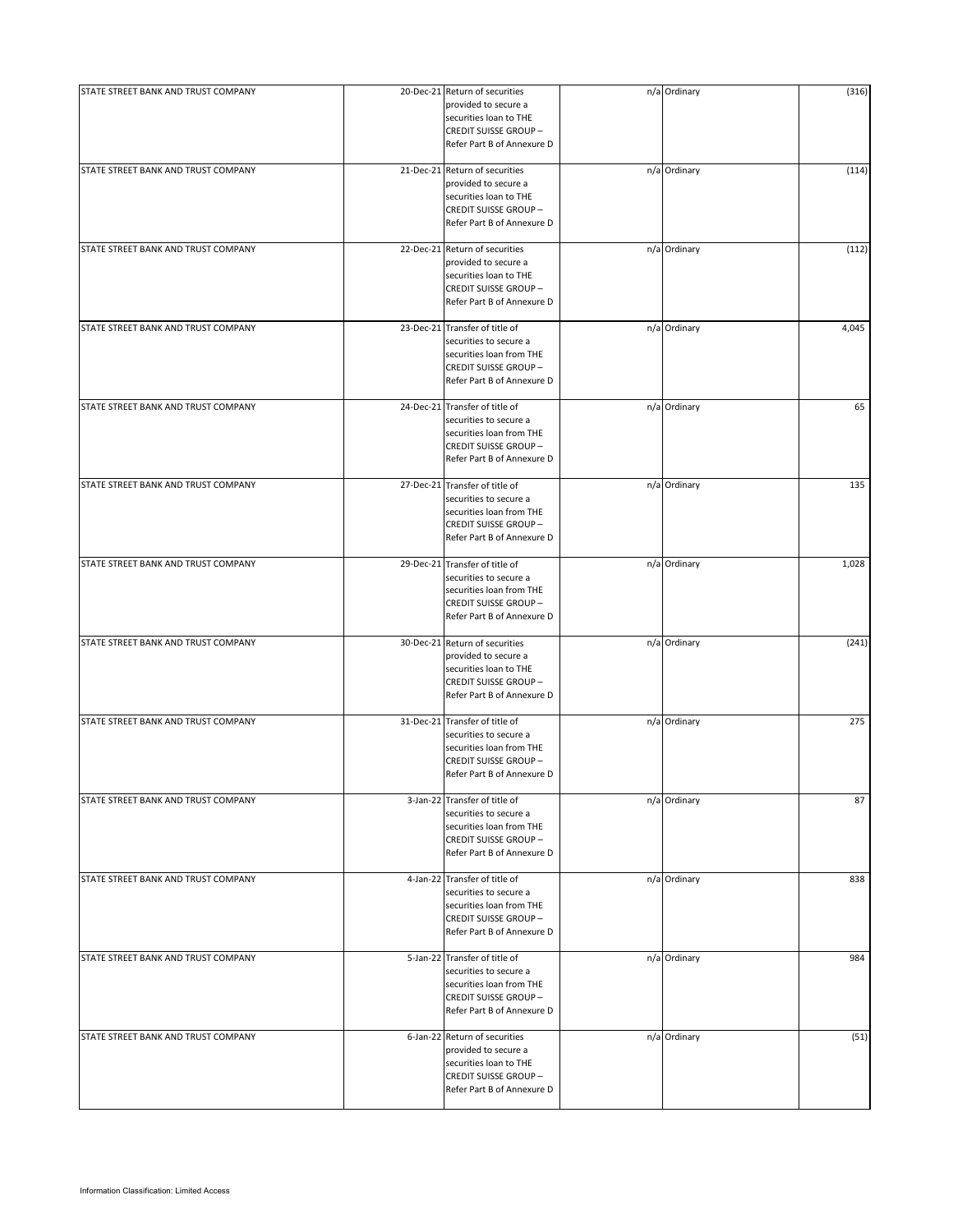| STATE STREET BANK AND TRUST COMPANY | 7-Jan-22 Transfer of title of                                                                                                                     | n/a Ordinary | 2,543    |
|-------------------------------------|---------------------------------------------------------------------------------------------------------------------------------------------------|--------------|----------|
|                                     | securities to secure a<br>securities loan from THE<br><b>CREDIT SUISSE GROUP-</b><br>Refer Part B of Annexure D                                   |              |          |
| STATE STREET BANK AND TRUST COMPANY | 10-Jan-22 Return of securities<br>provided to secure a<br>securities loan to THE<br><b>CREDIT SUISSE GROUP-</b><br>Refer Part B of Annexure D     | n/a Ordinary | (804)    |
| STATE STREET BANK AND TRUST COMPANY | 11-Jan-22 Transfer of title of<br>securities to secure a<br>securities loan from THE<br><b>CREDIT SUISSE GROUP-</b><br>Refer Part B of Annexure D | n/a Ordinary | 4,104    |
| STATE STREET BANK AND TRUST COMPANY | 12-Jan-22 Return of securities<br>provided to secure a<br>securities loan to THE<br><b>CREDIT SUISSE GROUP-</b><br>Refer Part B of Annexure D     | n/a Ordinary | (1,579)  |
| STATE STREET BANK AND TRUST COMPANY | 13-Jan-22 Transfer of title of<br>securities to secure a<br>securities loan from THE<br><b>CREDIT SUISSE GROUP-</b><br>Refer Part B of Annexure D | n/a Ordinary | 69       |
| STATE STREET BANK AND TRUST COMPANY | 14-Jan-22 Transfer of title of<br>securities to secure a<br>securities loan from THE<br><b>CREDIT SUISSE GROUP-</b><br>Refer Part B of Annexure D | n/a Ordinary | 931      |
| STATE STREET BANK AND TRUST COMPANY | 17-Jan-22 Transfer of title of<br>securities to secure a<br>securities loan from THE<br><b>CREDIT SUISSE GROUP-</b><br>Refer Part B of Annexure D | n/a Ordinary | 250      |
| STATE STREET BANK AND TRUST COMPANY | 18-Jan-22 Transfer of title of<br>securities to secure a<br>securities loan from THE<br><b>CREDIT SUISSE GROUP-</b><br>Refer Part B of Annexure D | n/a Ordinary | 1,455    |
| STATE STREET BANK AND TRUST COMPANY | 19-Jan-22 Transfer of title of<br>securities to secure a<br>securities loan from THE<br><b>CREDIT SUISSE GROUP-</b><br>Refer Part B of Annexure D | n/a Ordinary | 269      |
| STATE STREET BANK AND TRUST COMPANY | 20-Jan-22 Transfer of title of<br>securities to secure a<br>securities loan from THE<br><b>CREDIT SUISSE GROUP-</b><br>Refer Part B of Annexure D | n/a Ordinary | 182      |
| STATE STREET BANK AND TRUST COMPANY | 21-Jan-22 Return of securities<br>provided to secure a<br>securities loan to THE<br><b>CREDIT SUISSE GROUP-</b><br>Refer Part B of Annexure D     | n/a Ordinary | (61,060) |
| STATE STREET BANK AND TRUST COMPANY | 24-Jan-22 Transfer of title of<br>securities to secure a<br>securities loan from THE<br><b>CREDIT SUISSE GROUP-</b><br>Refer Part B of Annexure D | n/a Ordinary | 17,043   |
| STATE STREET BANK AND TRUST COMPANY | 25-Jan-22 Return of securities<br>provided to secure a<br>securities loan to THE<br><b>CREDIT SUISSE GROUP -</b><br>Refer Part B of Annexure D    | n/a Ordinary | (3,406)  |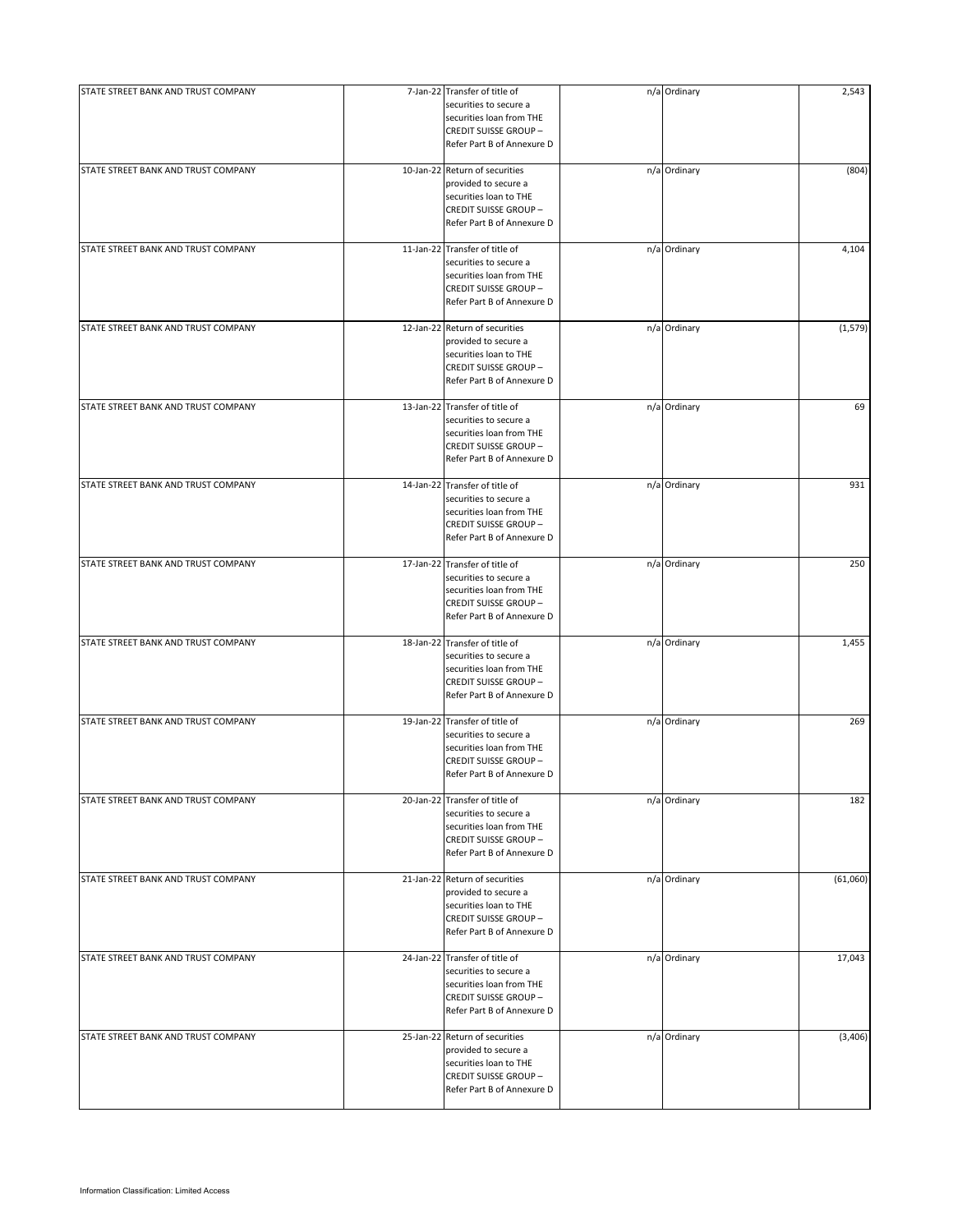| STATE STREET BANK AND TRUST COMPANY | 26-Jan-22 Return of securities<br>provided to secure a<br>securities loan to THE<br><b>CREDIT SUISSE GROUP-</b><br>Refer Part B of Annexure D      | n/a Ordinary | (649)    |
|-------------------------------------|----------------------------------------------------------------------------------------------------------------------------------------------------|--------------|----------|
| STATE STREET BANK AND TRUST COMPANY | 27-Jan-22 Return of securities<br>provided to secure a<br>securities loan to THE<br><b>CREDIT SUISSE GROUP-</b><br>Refer Part B of Annexure D      | n/a Ordinary | (525)    |
| STATE STREET BANK AND TRUST COMPANY | 28-Jan-22 Return of securities<br>provided to secure a<br>securities loan to THE<br><b>CREDIT SUISSE GROUP-</b><br>Refer Part B of Annexure D      | n/a Ordinary | (3,054)  |
| STATE STREET BANK AND TRUST COMPANY | 31-Jan-22 Transfer of title of<br>securities to secure a<br>securities loan from THE<br><b>CREDIT SUISSE GROUP -</b><br>Refer Part B of Annexure D | n/a Ordinary | 388      |
| STATE STREET BANK AND TRUST COMPANY | 1-Feb-22 Transfer of title of<br>securities to secure a<br>securities loan from THE<br><b>CREDIT SUISSE GROUP-</b><br>Refer Part B of Annexure D   | n/a Ordinary | 867      |
| STATE STREET BANK AND TRUST COMPANY | 2-Feb-22 Return of securities<br>provided to secure a<br>securities loan to THE<br><b>CREDIT SUISSE GROUP-</b><br>Refer Part B of Annexure D       | n/a Ordinary | (781)    |
| STATE STREET BANK AND TRUST COMPANY | 3-Feb-22 Transfer of title of<br>securities to secure a<br>securities loan from THE<br><b>CREDIT SUISSE GROUP-</b><br>Refer Part B of Annexure D   | n/a Ordinary | 373      |
| STATE STREET BANK AND TRUST COMPANY | 4-Feb-22 Return of securities<br>provided to secure a<br>securities loan to THE<br><b>CREDIT SUISSE GROUP-</b><br>Refer Part B of Annexure D       | n/a Ordinary | (85)     |
| STATE STREET BANK AND TRUST COMPANY | 7-Feb-22 Transfer of title of<br>securities to secure a<br>securities loan from THE<br><b>CREDIT SUISSE GROUP-</b><br>Refer Part B of Annexure D   | n/a Ordinary | 154,206  |
| STATE STREET BANK AND TRUST COMPANY | 8-Feb-22 Return of securities<br>provided to secure a<br>securities loan to THE<br><b>CREDIT SUISSE GROUP-</b><br>Refer Part B of Annexure D       | n/a Ordinary | (2,043)  |
| STATE STREET BANK AND TRUST COMPANY | 9-Feb-22 Return of securities<br>provided to secure a<br>securities loan to THE<br><b>CREDIT SUISSE GROUP-</b><br>Refer Part B of Annexure D       | n/a Ordinary | (77)     |
| STATE STREET BANK AND TRUST COMPANY | 10-Feb-22 Transfer of title of<br>securities to secure a<br>securities loan from THE<br><b>CREDIT SUISSE GROUP-</b><br>Refer Part B of Annexure D  | n/a Ordinary | 2,563    |
| STATE STREET BANK AND TRUST COMPANY | 11-Feb-22 Return of securities<br>provided to secure a<br>securities loan to THE<br><b>CREDIT SUISSE GROUP -</b><br>Refer Part B of Annexure D     | n/a Ordinary | (1, 415) |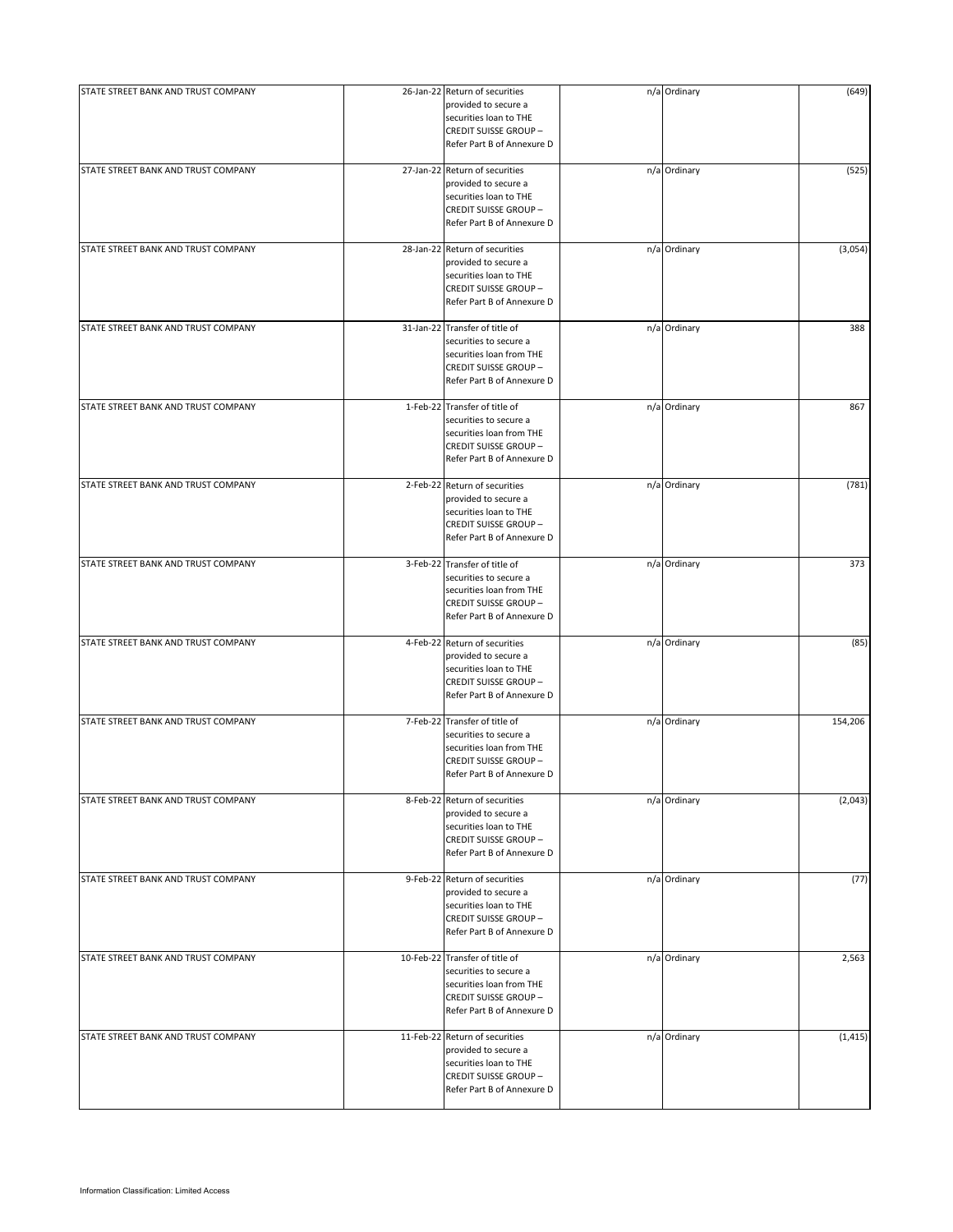| STATE STREET BANK AND TRUST COMPANY | 14-Feb-22 Return of securities<br>provided to secure a<br>securities loan to THE<br><b>CREDIT SUISSE GROUP-</b><br>Refer Part B of Annexure D     | n/a Ordinary | (530)     |
|-------------------------------------|---------------------------------------------------------------------------------------------------------------------------------------------------|--------------|-----------|
| STATE STREET BANK AND TRUST COMPANY | 15-Feb-22 Return of securities<br>provided to secure a<br>securities loan to THE<br><b>CREDIT SUISSE GROUP-</b><br>Refer Part B of Annexure D     | n/a Ordinary | (360)     |
| STATE STREET BANK AND TRUST COMPANY | 16-Feb-22 Transfer of title of<br>securities to secure a<br>securities loan from THE<br><b>CREDIT SUISSE GROUP-</b><br>Refer Part B of Annexure D | n/a Ordinary | 3,502     |
| STATE STREET BANK AND TRUST COMPANY | 17-Feb-22 Transfer of title of<br>securities to secure a<br>securities loan from THE<br><b>CREDIT SUISSE GROUP-</b><br>Refer Part B of Annexure D | n/a Ordinary | 7,545     |
| STATE STREET BANK AND TRUST COMPANY | 18-Feb-22 Return of securities<br>provided to secure a<br>securities loan to THE<br><b>CREDIT SUISSE GROUP-</b><br>Refer Part B of Annexure D     | n/a Ordinary | (1, 195)  |
| STATE STREET BANK AND TRUST COMPANY | 21-Feb-22 Transfer of title of<br>securities to secure a<br>securities loan from THE<br><b>CREDIT SUISSE GROUP-</b><br>Refer Part B of Annexure D | n/a Ordinary | 40,144    |
| STATE STREET BANK AND TRUST COMPANY | 22-Feb-22 Return of securities<br>provided to secure a<br>securities loan to THE<br><b>CREDIT SUISSE GROUP-</b><br>Refer Part B of Annexure D     | n/a Ordinary | (40, 496) |
| STATE STREET BANK AND TRUST COMPANY | 23-Feb-22 Return of securities<br>provided to secure a<br>securities loan to THE<br><b>CREDIT SUISSE GROUP-</b><br>Refer Part B of Annexure D     | n/a Ordinary | (19,900)  |
| STATE STREET BANK AND TRUST COMPANY | 24-Feb-22 Transfer of title of<br>securities to secure a<br>securities loan from THE<br><b>CREDIT SUISSE GROUP-</b><br>Refer Part B of Annexure D | n/a Ordinary | 287       |
| STATE STREET BANK AND TRUST COMPANY | 25-Feb-22 Transfer of title of<br>securities to secure a<br>securities loan from THE<br><b>CREDIT SUISSE GROUP-</b><br>Refer Part B of Annexure D | n/a Ordinary | 29,305    |
| STATE STREET BANK AND TRUST COMPANY | 28-Feb-22 Return of securities<br>provided to secure a<br>securities loan to THE<br><b>CREDIT SUISSE GROUP -</b><br>Refer Part B of Annexure D    | n/a Ordinary | (32, 617) |
| STATE STREET BANK AND TRUST COMPANY | 1-Mar-22 Transfer of title of<br>securities to secure a<br>securities loan from THE<br><b>CREDIT SUISSE GROUP-</b><br>Refer Part B of Annexure D  | n/a Ordinary | 36,959    |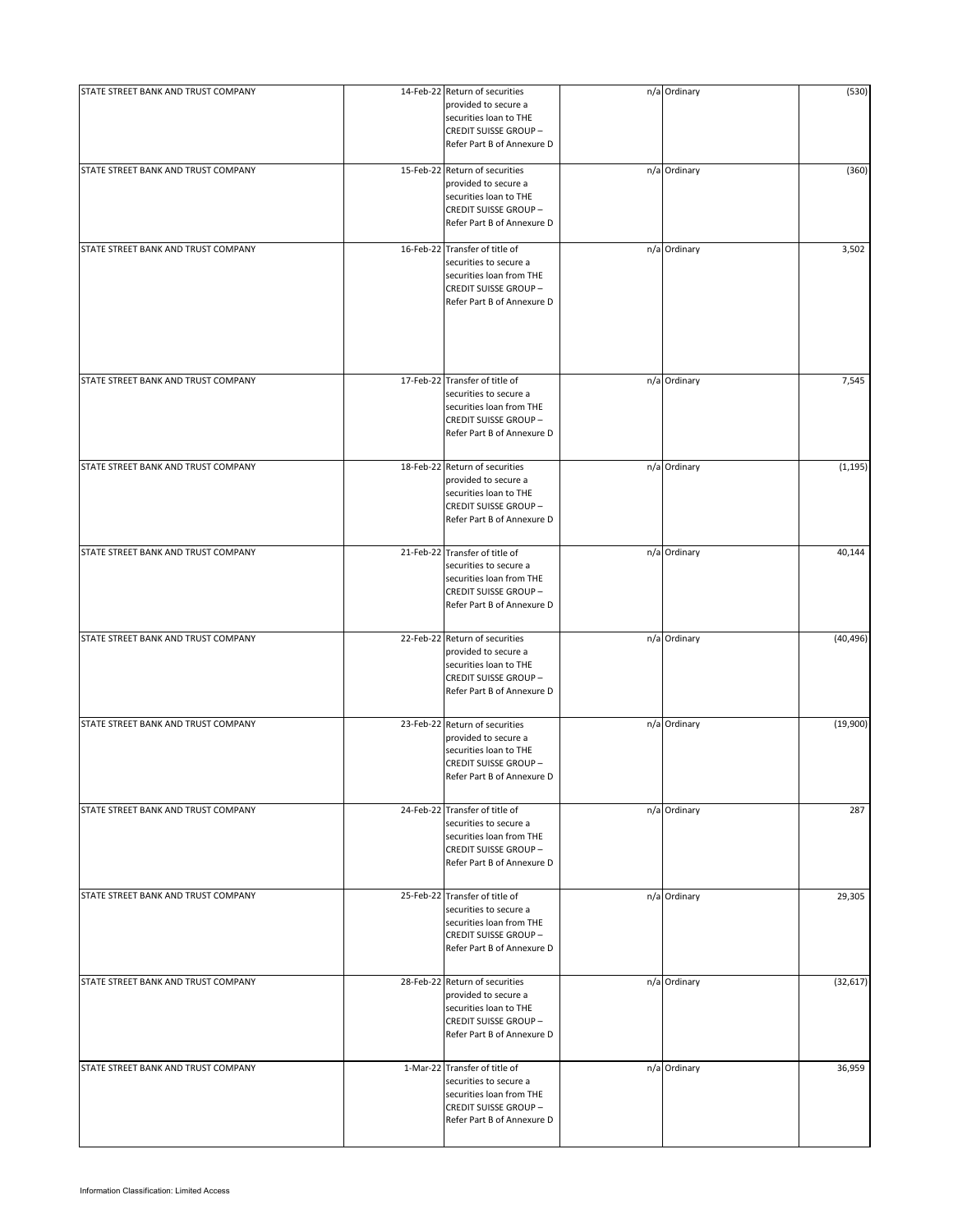| STATE STREET BANK AND TRUST COMPANY | 2-Mar-22 Return of securities                         | n/a Ordinary | (192, 542) |
|-------------------------------------|-------------------------------------------------------|--------------|------------|
|                                     | provided to secure a                                  |              |            |
|                                     | securities loan to THE                                |              |            |
|                                     | <b>CREDIT SUISSE GROUP-</b>                           |              |            |
|                                     | Refer Part B of Annexure D                            |              |            |
|                                     |                                                       |              |            |
| STATE STREET BANK AND TRUST COMPANY | 24-Jan-22 Return of securities                        |              |            |
|                                     | provided to secure a                                  | n/a Ordinary | (48,000)   |
|                                     |                                                       |              |            |
|                                     | securities loan to THE                                |              |            |
|                                     | MACQUARIE GROUP-                                      |              |            |
|                                     | Refer Part B of Annexure D                            |              |            |
|                                     |                                                       |              |            |
| STATE STREET BANK AND TRUST COMPANY | 27-Jan-22 Return of securities                        | n/a Ordinary | (12,000)   |
|                                     | provided to secure a                                  |              |            |
|                                     | securities loan to THE                                |              |            |
|                                     | MACQUARIE GROUP-                                      |              |            |
|                                     | Refer Part B of Annexure D                            |              |            |
| STATE STREET BANK AND TRUST COMPANY | 2-Feb-22 Transfer of title of                         | n/a Ordinary | 1,100,000  |
|                                     |                                                       |              |            |
|                                     | securities to secure a                                |              |            |
|                                     | securities loan from THE                              |              |            |
|                                     | MACQUARIE GROUP-<br>Refer Part B of Annexure D        |              |            |
|                                     |                                                       |              |            |
| STATE STREET BANK AND TRUST COMPANY | 3-Feb-22 Return of securities                         | n/a Ordinary | (181,000)  |
|                                     | provided to secure a                                  |              |            |
|                                     | securities loan to THE                                |              |            |
|                                     | MACQUARIE GROUP-                                      |              |            |
|                                     | Refer Part B of Annexure D                            |              |            |
|                                     |                                                       |              |            |
| STATE STREET BANK AND TRUST COMPANY | 4-Feb-22 Return of securities                         | n/a Ordinary | (309,000)  |
|                                     | provided to secure a                                  |              |            |
|                                     | securities loan to THE                                |              |            |
|                                     | MACQUARIE GROUP-                                      |              |            |
|                                     | Refer Part B of Annexure D                            |              |            |
|                                     |                                                       |              |            |
| STATE STREET BANK AND TRUST COMPANY | 21-Feb-22 Return of securities                        | n/a Ordinary | (5,000)    |
|                                     | provided to secure a                                  |              |            |
|                                     | securities loan to THE                                |              |            |
|                                     | MACQUARIE GROUP-                                      |              |            |
|                                     | Refer Part B of Annexure D                            |              |            |
|                                     |                                                       |              |            |
| STATE STREET BANK AND TRUST COMPANY | 22-Feb-22 Transfer of title of                        | n/a Ordinary | 2,150,000  |
|                                     | securities to secure a                                |              |            |
|                                     | securities loan from THE                              |              |            |
|                                     | MACQUARIE GROUP-<br>Refer Part B of Annexure D        |              |            |
|                                     |                                                       |              |            |
| STATE STREET BANK AND TRUST COMPANY | 24-Feb-22 Return of securities                        | n/a Ordinary | (46,000)   |
|                                     | provided to secure a                                  |              |            |
|                                     | securities loan to THE                                |              |            |
|                                     | MACQUARIE GROUP-                                      |              |            |
|                                     | Refer Part B of Annexure D                            |              |            |
|                                     |                                                       |              |            |
| STATE STREET BANK AND TRUST COMPANY | 25-Feb-22 Return of securities                        | n/a Ordinary | (49,000)   |
|                                     | provided to secure a                                  |              |            |
|                                     | securities loan to THE                                |              |            |
|                                     | MACQUARIE GROUP-                                      |              |            |
|                                     | Refer Part B of Annexure D                            |              |            |
|                                     |                                                       |              |            |
| STATE STREET BANK AND TRUST COMPANY | 28-Feb-22 Return of securities                        | n/a Ordinary | (31,000)   |
|                                     | provided to secure a                                  |              |            |
|                                     | securities loan to THE                                |              |            |
|                                     | MACQUARIE GROUP-                                      |              |            |
|                                     | Refer Part B of Annexure D                            |              |            |
|                                     |                                                       |              |            |
| STATE STREET BANK AND TRUST COMPANY | 1-Mar-22 Return of securities<br>provided to secure a | n/a Ordinary | (75,000)   |
|                                     | securities loan to THE                                |              |            |
|                                     | MACQUARIE GROUP-                                      |              |            |
|                                     | Refer Part B of Annexure D                            |              |            |
|                                     |                                                       |              |            |
|                                     |                                                       |              |            |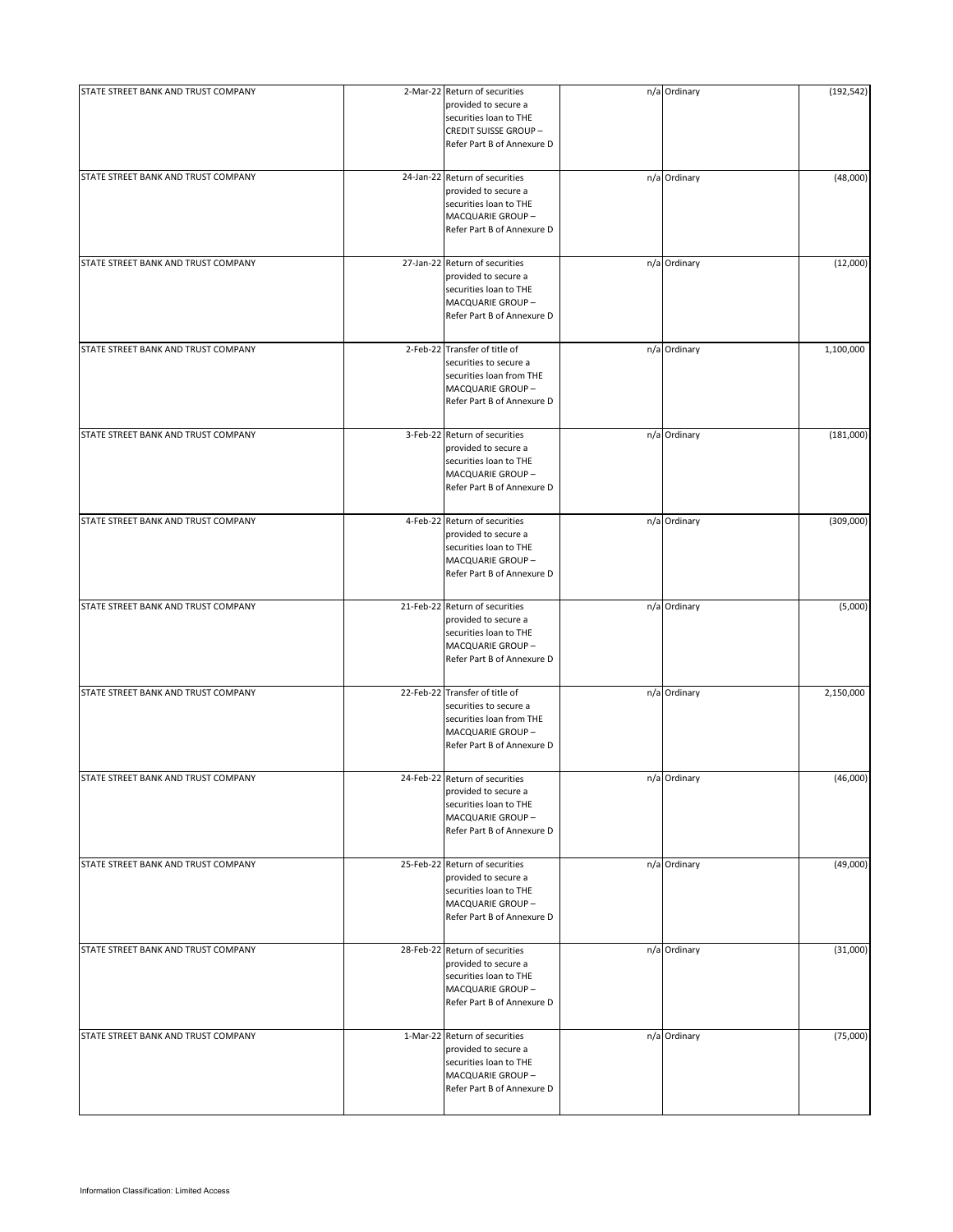| STATE STREET BANK AND TRUST COMPANY | 2-Mar-22 Return of securities                  | n/a Ordinary | (136,000)     |
|-------------------------------------|------------------------------------------------|--------------|---------------|
|                                     | provided to secure a                           |              |               |
|                                     | securities loan to THE                         |              |               |
|                                     | MACQUARIE GROUP-                               |              |               |
|                                     | Refer Part B of Annexure D                     |              |               |
|                                     |                                                |              |               |
| STATE STREET BANK AND TRUST COMPANY | 4-Mar-22 Return of securities                  | n/a Ordinary | (567,000)     |
|                                     | provided to secure a                           |              |               |
|                                     | securities loan to THE                         |              |               |
|                                     | MACQUARIE GROUP-                               |              |               |
|                                     | Refer Part B of Annexure D                     |              |               |
|                                     |                                                |              |               |
| STATE STREET BANK AND TRUST COMPANY | 8-Mar-22 Transfer of title of                  | n/a Ordinary | 2,680,000     |
|                                     | securities to secure a                         |              |               |
|                                     | securities loan from THE                       |              |               |
|                                     | MACQUARIE GROUP-                               |              |               |
|                                     | Refer Part B of Annexure D                     |              |               |
|                                     |                                                |              |               |
| STATE STREET BANK AND TRUST COMPANY | 9-Mar-22 Return of securities                  | n/a Ordinary | (76,000)      |
|                                     | provided to secure a                           |              |               |
|                                     | securities loan to THE                         |              |               |
|                                     | MACQUARIE GROUP-<br>Refer Part B of Annexure D |              |               |
|                                     |                                                |              |               |
| STATE STREET BANK AND TRUST COMPANY | 10-Mar-22 Return of securities                 | n/a Ordinary | (2,524,000)   |
|                                     | provided to secure a                           |              |               |
|                                     | securities loan to THE                         |              |               |
|                                     | MACQUARIE GROUP-                               |              |               |
|                                     | Refer Part B of Annexure D                     |              |               |
|                                     |                                                |              |               |
| STATE STREET BANK AND TRUST COMPANY | 11-Mar-22 Return of securities                 | n/a Ordinary | (82,000)      |
|                                     | provided to secure a                           |              |               |
|                                     | securities loan to THE                         |              |               |
|                                     | MACQUARIE GROUP-                               |              |               |
|                                     | Refer Part B of Annexure D                     |              |               |
|                                     |                                                |              |               |
| STATE STREET BANK AND TRUST COMPANY | 15-Mar-22 Return of securities                 | n/a Ordinary | (109,000)     |
|                                     | provided to secure a                           |              |               |
|                                     | securities loan to THE<br>MACQUARIE GROUP-     |              |               |
|                                     | Refer Part B of Annexure D                     |              |               |
|                                     |                                                |              |               |
| STATE STREET BANK AND TRUST COMPANY | 16-Mar-22 Return of securities                 | n/a Ordinary | (10,000)      |
|                                     | provided to secure a                           |              |               |
|                                     | securities loan to THE                         |              |               |
|                                     | MACQUARIE GROUP-                               |              |               |
|                                     | Refer Part B of Annexure D                     |              |               |
|                                     |                                                |              |               |
| STATE STREET BANK AND TRUST COMPANY | 17-Mar-22 Return of securities                 | n/a Ordinary | (2,228,000)   |
|                                     | provided to secure a                           |              |               |
|                                     | securities loan to THE                         |              |               |
|                                     | MACQUARIE GROUP-<br>Refer Part B of Annexure D |              |               |
|                                     |                                                |              |               |
| STATE STREET BANK AND TRUST COMPANY | 25-Mar-22 Return of securities                 | n/a Ordinary | (1, 171, 000) |
|                                     | provided to secure a                           |              |               |
|                                     | securities loan to THE                         |              |               |
|                                     | MACQUARIE GROUP-                               |              |               |
|                                     | Refer Part B of Annexure D                     |              |               |
|                                     |                                                |              |               |
| STATE STREET BANK AND TRUST COMPANY | 10-Dec-21 Transfer of title of                 | n/a Ordinary | 7,505         |
|                                     | securities to secure a                         |              |               |
|                                     | securities loan from THE                       |              |               |
|                                     | <b>CREDIT SUISSE GROUP-</b>                    |              |               |
|                                     | Refer Part B of Annexure D                     |              |               |
|                                     |                                                |              |               |
| STATE STREET BANK AND TRUST COMPANY | 13-Dec-21 Return of securities                 | n/a Ordinary | (905)         |
|                                     | provided to secure a<br>securities loan to THE |              |               |
|                                     | <b>CREDIT SUISSE GROUP-</b>                    |              |               |
|                                     | Refer Part B of Annexure D                     |              |               |
|                                     |                                                |              |               |
|                                     |                                                |              |               |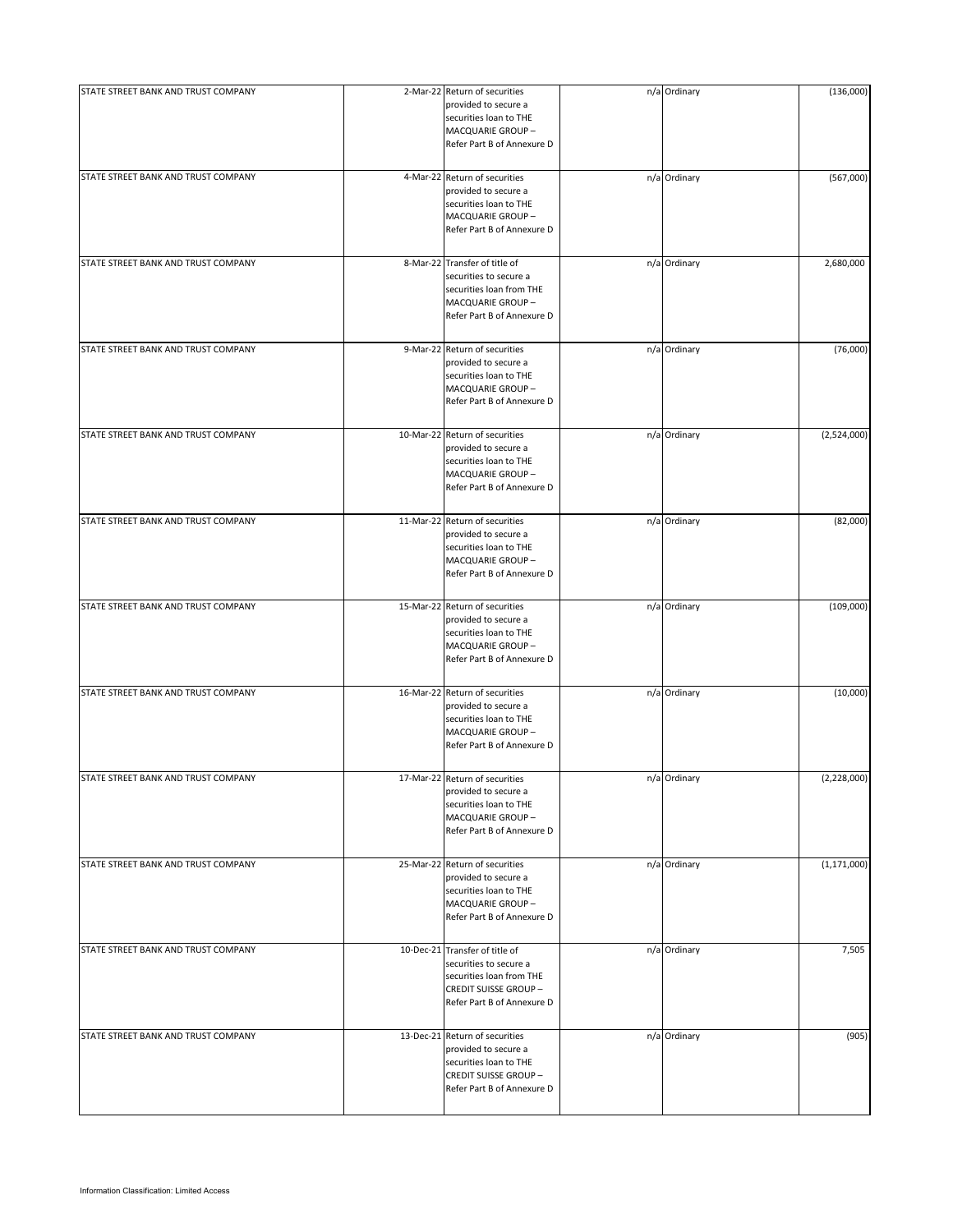| STATE STREET BANK AND TRUST COMPANY | 14-Dec-21 Return of securities                            | n/a Ordinary | (4, 355) |
|-------------------------------------|-----------------------------------------------------------|--------------|----------|
|                                     | provided to secure a                                      |              |          |
|                                     | securities loan to THE                                    |              |          |
|                                     | <b>CREDIT SUISSE GROUP-</b>                               |              |          |
|                                     | Refer Part B of Annexure D                                |              |          |
|                                     |                                                           |              |          |
| STATE STREET BANK AND TRUST COMPANY | 15-Dec-21 Return of securities                            | n/a Ordinary | (477)    |
|                                     | provided to secure a                                      |              |          |
|                                     | securities loan to THE                                    |              |          |
|                                     | <b>CREDIT SUISSE GROUP-</b>                               |              |          |
|                                     | Refer Part B of Annexure D                                |              |          |
| STATE STREET BANK AND TRUST COMPANY | 16-Dec-21 Transfer of title of                            | n/a Ordinary | 228      |
|                                     | securities to secure a                                    |              |          |
|                                     | securities loan from THE                                  |              |          |
|                                     | <b>CREDIT SUISSE GROUP-</b>                               |              |          |
|                                     | Refer Part B of Annexure D                                |              |          |
|                                     |                                                           |              |          |
| STATE STREET BANK AND TRUST COMPANY | 17-Dec-21 Return of securities                            | n/a Ordinary | (75)     |
|                                     | provided to secure a                                      |              |          |
|                                     | securities loan to THE                                    |              |          |
|                                     | <b>CREDIT SUISSE GROUP-</b><br>Refer Part B of Annexure D |              |          |
|                                     |                                                           |              |          |
| STATE STREET BANK AND TRUST COMPANY | 20-Dec-21 Transfer of title of                            | n/a Ordinary | 13       |
|                                     | securities to secure a                                    |              |          |
|                                     | securities loan from THE                                  |              |          |
|                                     | <b>CREDIT SUISSE GROUP-</b>                               |              |          |
|                                     | Refer Part B of Annexure D                                |              |          |
| STATE STREET BANK AND TRUST COMPANY | 21-Dec-21 Return of securities                            | n/a Ordinary | (12)     |
|                                     | provided to secure a                                      |              |          |
|                                     | securities loan to THE                                    |              |          |
|                                     | <b>CREDIT SUISSE GROUP-</b>                               |              |          |
|                                     | Refer Part B of Annexure D                                |              |          |
|                                     |                                                           |              |          |
| STATE STREET BANK AND TRUST COMPANY | 22-Dec-21 Transfer of title of<br>securities to secure a  | n/a Ordinary | 40       |
|                                     | securities loan from THE                                  |              |          |
|                                     | <b>CREDIT SUISSE GROUP-</b>                               |              |          |
|                                     | Refer Part B of Annexure D                                |              |          |
|                                     |                                                           |              |          |
| STATE STREET BANK AND TRUST COMPANY | 23-Dec-21 Return of securities                            | n/a Ordinary | (49)     |
|                                     | provided to secure a                                      |              |          |
|                                     | securities loan to THE<br><b>CREDIT SUISSE GROUP-</b>     |              |          |
|                                     | Refer Part B of Annexure D                                |              |          |
|                                     |                                                           |              |          |
| STATE STREET BANK AND TRUST COMPANY | 24-Dec-21 Return of securities                            | n/a Ordinary | (148)    |
|                                     | provided to secure a                                      |              |          |
|                                     | securities loan to THE                                    |              |          |
|                                     | <b>CREDIT SUISSE GROUP-</b><br>Refer Part B of Annexure D |              |          |
|                                     |                                                           |              |          |
| STATE STREET BANK AND TRUST COMPANY | 27-Dec-21 Return of securities                            | n/a Ordinary | (9)      |
|                                     | provided to secure a                                      |              |          |
|                                     | securities loan to THE                                    |              |          |
|                                     | <b>CREDIT SUISSE GROUP-</b>                               |              |          |
|                                     | Refer Part B of Annexure D                                |              |          |
| STATE STREET BANK AND TRUST COMPANY | 29-Dec-21 Return of securities                            | n/a Ordinary | (1, 399) |
|                                     | provided to secure a                                      |              |          |
|                                     | securities loan to THE                                    |              |          |
|                                     | <b>CREDIT SUISSE GROUP-</b>                               |              |          |
|                                     | Refer Part B of Annexure D                                |              |          |
|                                     | 31-Dec-21 Return of securities                            |              |          |
| STATE STREET BANK AND TRUST COMPANY | provided to secure a                                      | n/a Ordinary | (7)      |
|                                     | securities loan to THE                                    |              |          |
|                                     | <b>CREDIT SUISSE GROUP-</b>                               |              |          |
|                                     | Refer Part B of Annexure D                                |              |          |
|                                     |                                                           |              |          |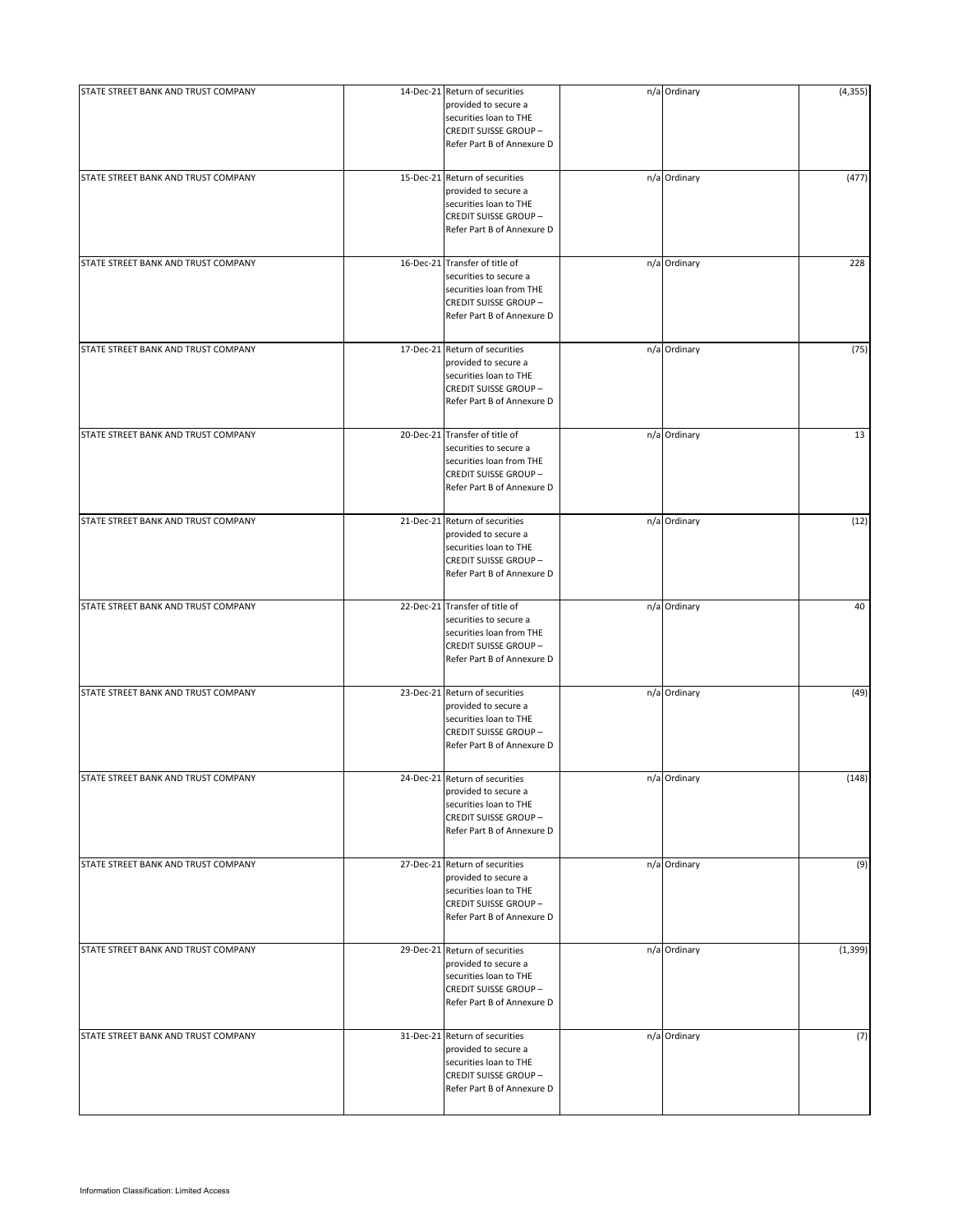| STATE STREET BANK AND TRUST COMPANY |           | 3-Jan-22 Return of securities                                                                                                                     | n/a Ordinary | (1)            |
|-------------------------------------|-----------|---------------------------------------------------------------------------------------------------------------------------------------------------|--------------|----------------|
|                                     |           | provided to secure a<br>securities loan to THE<br><b>CREDIT SUISSE GROUP-</b><br>Refer Part B of Annexure D                                       |              |                |
| STATE STREET BANK AND TRUST COMPANY |           | 4-Jan-22 Transfer of title of<br>securities to secure a<br>securities loan from THE<br><b>CREDIT SUISSE GROUP-</b><br>Refer Part B of Annexure D  | n/a Ordinary | 3              |
| STATE STREET BANK AND TRUST COMPANY |           | 5-Jan-22 Return of securities<br>provided to secure a<br>securities loan to THE<br><b>CREDIT SUISSE GROUP-</b><br>Refer Part B of Annexure D      | n/a Ordinary | (5)            |
| STATE STREET BANK AND TRUST COMPANY |           | 6-Jan-22 Return of securities<br>provided to secure a<br>securities loan to THE<br><b>CREDIT SUISSE GROUP-</b><br>Refer Part B of Annexure D      | n/a Ordinary | (311)          |
| STATE STREET BANK AND TRUST COMPANY |           | 7-Jan-22 Transfer of title of<br>securities to secure a<br>securities loan from THE<br><b>CREDIT SUISSE GROUP -</b><br>Refer Part B of Annexure D | n/a Ordinary | $\mathbf{1}$   |
| STATE STREET BANK AND TRUST COMPANY |           | 10-Jan-22 Transfer of title of<br>securities to secure a<br>securities loan from THE<br><b>CREDIT SUISSE GROUP-</b><br>Refer Part B of Annexure D | n/a Ordinary | $\mathbf{1}$   |
| STATE STREET BANK AND TRUST COMPANY |           | 11-Jan-22 Return of securities<br>provided to secure a<br>securities loan to THE<br><b>CREDIT SUISSE GROUP-</b><br>Refer Part B of Annexure D     | n/a Ordinary | (6)            |
| STATE STREET BANK AND TRUST COMPANY |           | 12-Jan-22 Transfer of title of<br>securities to secure a<br>securities loan from THE<br><b>CREDIT SUISSE GROUP-</b><br>Refer Part B of Annexure D | n/a Ordinary | $\overline{2}$ |
| STATE STREET BANK AND TRUST COMPANY |           | 14-Jan-22 Return of securities<br>provided to secure a<br>securities loan to THE<br><b>CREDIT SUISSE GROUP-</b><br>Refer Part B of Annexure D     | n/a Ordinary | (1)            |
| STATE STREET BANK AND TRUST COMPANY |           | 20-Jan-22 Return of securities<br>provided to secure a<br>securities loan to THE<br><b>CREDIT SUISSE GROUP-</b><br>Refer Part B of Annexure D     | n/a Ordinary | (1)            |
| STATE STREET BANK AND TRUST COMPANY |           | 21-Jan-22 Return of securities<br>provided to secure a<br>securities loan to THE<br><b>CREDIT SUISSE GROUP-</b><br>Refer Part B of Annexure D     | n/a Ordinary | (29)           |
| STATE STREET BANK AND TRUST COMPANY | 24-Jan-22 | Transfer of title of<br>securities to secure a<br>securities loan from THE<br><b>CREDIT SUISSE GROUP-</b><br>Refer Part B of Annexure D           | n/a Ordinary | 9              |
| STATE STREET BANK AND TRUST COMPANY |           | 25-Jan-22 Return of securities<br>provided to secure a<br>securities loan to THE<br><b>CREDIT SUISSE GROUP-</b><br>Refer Part B of Annexure D     | n/a Ordinary | (3)            |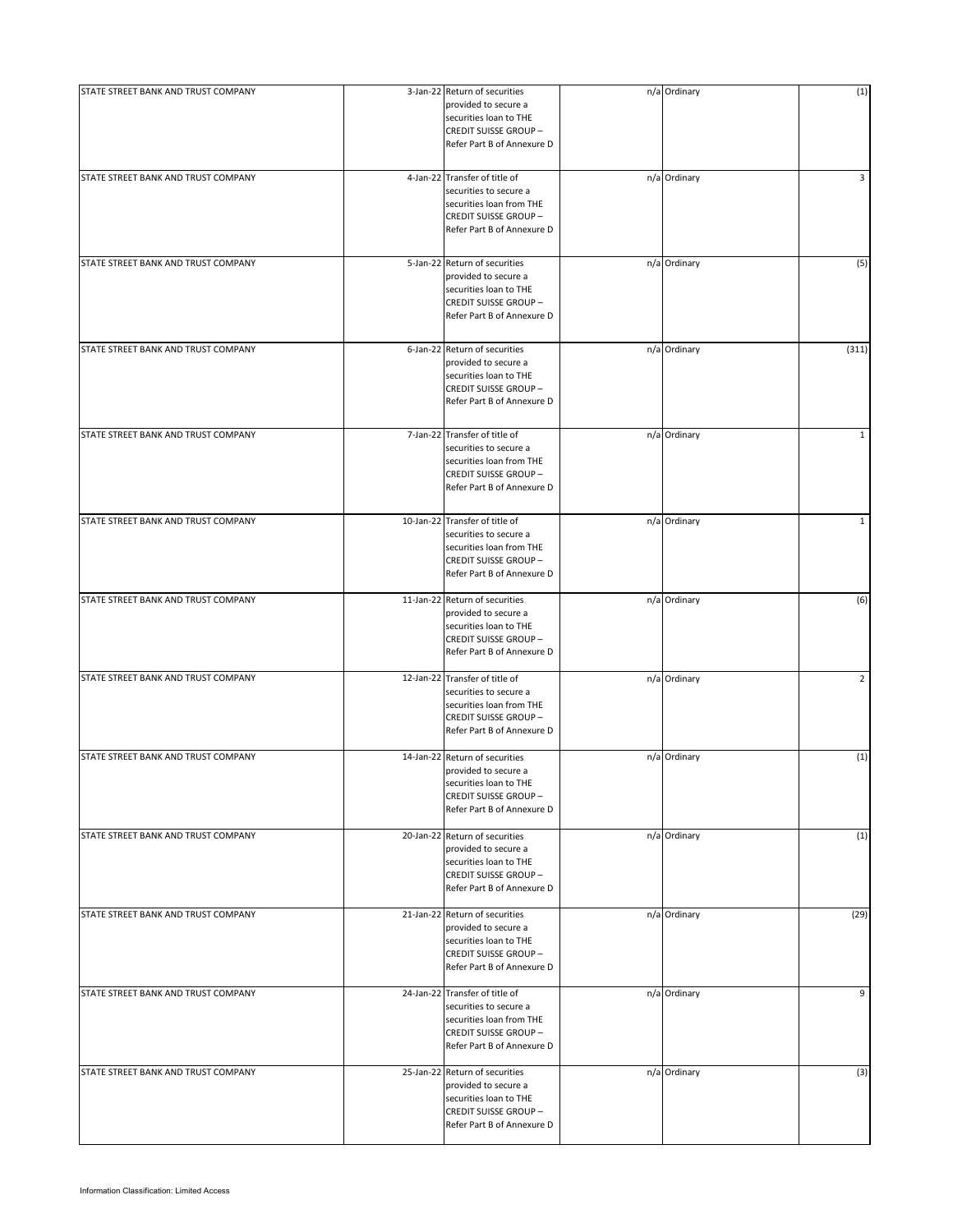| STATE STREET BANK AND TRUST COMPANY | 7-Feb-22 Transfer of title of<br>securities to secure a<br>securities loan from THE<br><b>CREDIT SUISSE GROUP-</b><br>Refer Part B of Annexure D   | n/a Ordinary | 77             |
|-------------------------------------|----------------------------------------------------------------------------------------------------------------------------------------------------|--------------|----------------|
| STATE STREET BANK AND TRUST COMPANY | 8-Feb-22 Return of securities<br>provided to secure a<br>securities loan to THE<br><b>CREDIT SUISSE GROUP-</b><br>Refer Part B of Annexure D       | n/a Ordinary | (14)           |
| STATE STREET BANK AND TRUST COMPANY | 9-Feb-22 Return of securities<br>provided to secure a<br>securities loan to THE<br><b>CREDIT SUISSE GROUP-</b><br>Refer Part B of Annexure D       | n/a Ordinary | (1)            |
| STATE STREET BANK AND TRUST COMPANY | 10-Feb-22 Return of securities<br>provided to secure a<br>securities loan to THE<br><b>CREDIT SUISSE GROUP -</b><br>Refer Part B of Annexure D     | n/a Ordinary | (3)            |
| STATE STREET BANK AND TRUST COMPANY | 11-Feb-22 Transfer of title of<br>securities to secure a<br>securities loan from THE<br><b>CREDIT SUISSE GROUP -</b><br>Refer Part B of Annexure D | n/a Ordinary | $\overline{2}$ |
| STATE STREET BANK AND TRUST COMPANY | 14-Feb-22 Transfer of title of<br>securities to secure a<br>securities loan from THE<br><b>CREDIT SUISSE GROUP-</b><br>Refer Part B of Annexure D  | n/a Ordinary | 3              |
| STATE STREET BANK AND TRUST COMPANY | 15-Feb-22 Transfer of title of<br>securities to secure a<br>securities loan from THE<br><b>CREDIT SUISSE GROUP-</b><br>Refer Part B of Annexure D  | n/a Ordinary | $\mathbf{1}$   |
| STATE STREET BANK AND TRUST COMPANY | 16-Feb-22 Transfer of title of<br>securities to secure a<br>securities loan from THE<br><b>CREDIT SUISSE GROUP-</b><br>Refer Part B of Annexure D  | n/a Ordinary | 133            |
| STATE STREET BANK AND TRUST COMPANY | 17-Feb-22 Return of securities<br>provided to secure a<br>securities loan to THE<br><b>CREDIT SUISSE GROUP-</b><br>Refer Part B of Annexure D      | n/a Ordinary | (17)           |
| STATE STREET BANK AND TRUST COMPANY | 18-Feb-22 Return of securities<br>provided to secure a<br>securities loan to THE<br><b>CREDIT SUISSE GROUP-</b><br>Refer Part B of Annexure D      | n/a Ordinary | (1)            |
| STATE STREET BANK AND TRUST COMPANY | 21-Feb-22 Return of securities<br>provided to secure a<br>securities loan to THE<br><b>CREDIT SUISSE GROUP-</b><br>Refer Part B of Annexure D      | n/a Ordinary | (135)          |
| STATE STREET BANK AND TRUST COMPANY | 22-Feb-22 Transfer of title of<br>securities to secure a<br>securities loan from THE<br><b>CREDIT SUISSE GROUP-</b><br>Refer Part B of Annexure D  | n/a Ordinary | 66             |
| STATE STREET BANK AND TRUST COMPANY | 23-Feb-22 Transfer of title of<br>securities to secure a<br>securities loan from THE<br><b>CREDIT SUISSE GROUP-</b><br>Refer Part B of Annexure D  | n/a Ordinary | 18             |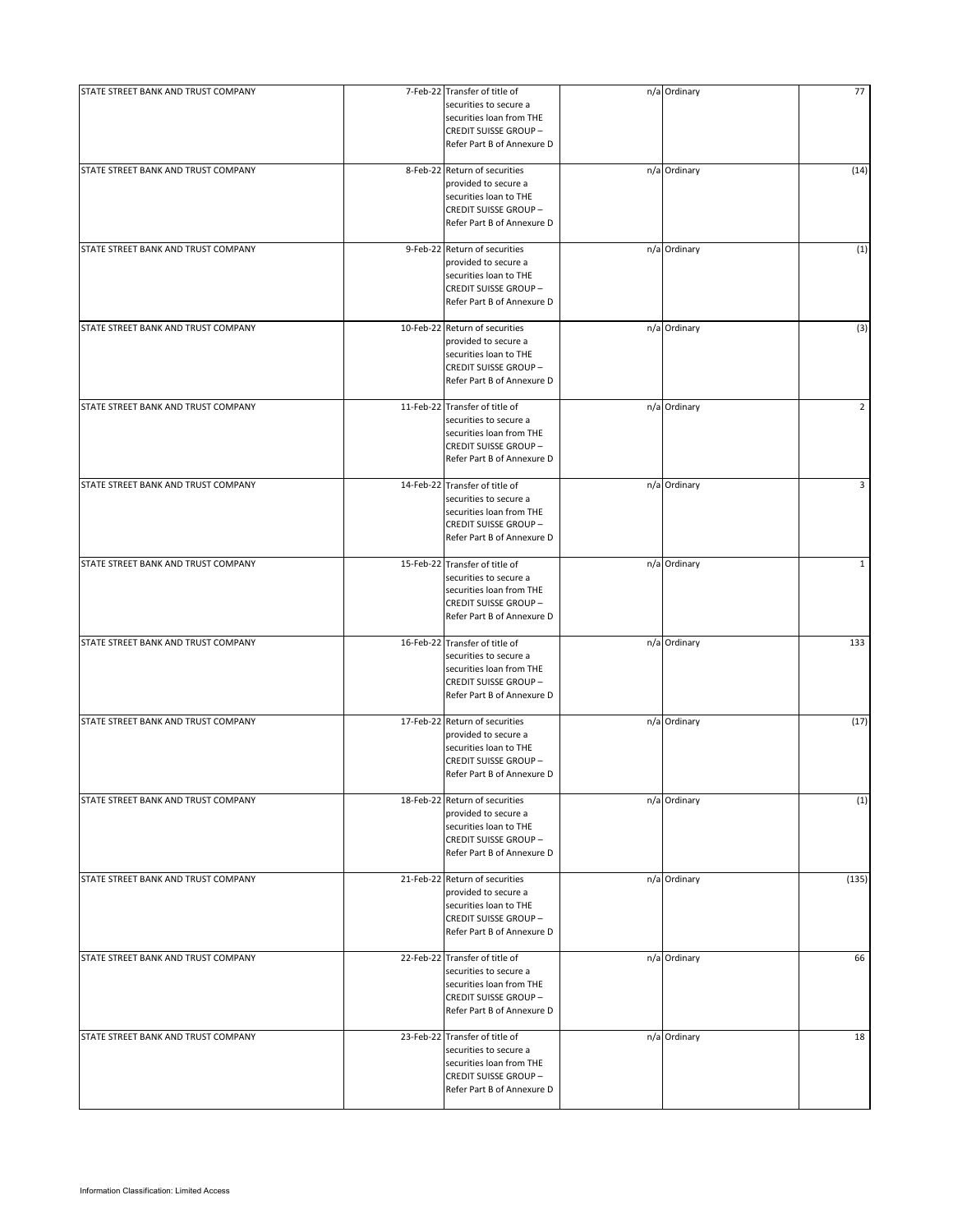| STATE STREET BANK AND TRUST COMPANY | 24-Feb-22 Return of securities<br>provided to secure a<br>securities loan to THE<br><b>CREDIT SUISSE GROUP-</b><br>Refer Part B of Annexure D      | n/a Ordinary | (10)      |
|-------------------------------------|----------------------------------------------------------------------------------------------------------------------------------------------------|--------------|-----------|
| STATE STREET BANK AND TRUST COMPANY | 25-Feb-22 Return of securities<br>provided to secure a<br>securities loan to THE<br><b>CREDIT SUISSE GROUP-</b><br>Refer Part B of Annexure D      | n/a Ordinary | (41)      |
| STATE STREET BANK AND TRUST COMPANY | 28-Feb-22 Transfer of title of<br>securities to secure a<br>securities loan from THE<br><b>CREDIT SUISSE GROUP-</b><br>Refer Part B of Annexure D  | n/a Ordinary | 41        |
| STATE STREET BANK AND TRUST COMPANY | 1-Mar-22 Return of securities<br>provided to secure a<br>securities loan to THE<br><b>CREDIT SUISSE GROUP-</b><br>Refer Part B of Annexure D       | n/a Ordinary | (53)      |
| STATE STREET BANK AND TRUST COMPANY | 2-Mar-22 Return of securities<br>provided to secure a<br>securities loan to THE<br><b>CREDIT SUISSE GROUP-</b><br>Refer Part B of Annexure D       | n/a Ordinary | (75)      |
| STATE STREET BANK AND TRUST COMPANY | 10-Dec-21 Transfer of title of<br>securities to secure a<br>securities loan from THE<br><b>CREDIT SUISSE GROUP-</b><br>Refer Part B of Annexure D  | n/a Ordinary | 140,225   |
| STATE STREET BANK AND TRUST COMPANY | 13-Dec-21 Return of securities<br>provided to secure a<br>securities loan to THE<br><b>CREDIT SUISSE GROUP-</b><br>Refer Part B of Annexure D      | n/a Ordinary | (36, 308) |
| STATE STREET BANK AND TRUST COMPANY | 14-Dec-21 Return of securities<br>provided to secure a<br>securities loan to THE<br><b>CREDIT SUISSE GROUP-</b><br>Refer Part B of Annexure D      | n/a Ordinary | (68, 277) |
| STATE STREET BANK AND TRUST COMPANY | 15-Dec-21 Return of securities<br>provided to secure a<br>securities loan to THE<br><b>CREDIT SUISSE GROUP-</b><br>Refer Part B of Annexure D      | n/a Ordinary | (1,002)   |
| STATE STREET BANK AND TRUST COMPANY | 16-Dec-21 Return of securities<br>provided to secure a<br>securities loan to THE<br><b>CREDIT SUISSE GROUP-</b><br>Refer Part B of Annexure D      | n/a Ordinary | (195)     |
| STATE STREET BANK AND TRUST COMPANY | 17-Dec-21 Return of securities<br>provided to secure a<br>securities loan to THE<br><b>CREDIT SUISSE GROUP-</b><br>Refer Part B of Annexure D      | n/a Ordinary | (806)     |
| STATE STREET BANK AND TRUST COMPANY | 20-Dec-21 Transfer of title of<br>securities to secure a<br>securities loan from THE<br><b>CREDIT SUISSE GROUP-</b><br>Refer Part B of Annexure D  | n/a Ordinary | 303       |
| STATE STREET BANK AND TRUST COMPANY | 21-Dec-21 Transfer of title of<br>securities to secure a<br>securities loan from THE<br><b>CREDIT SUISSE GROUP -</b><br>Refer Part B of Annexure D | n/a Ordinary | 126       |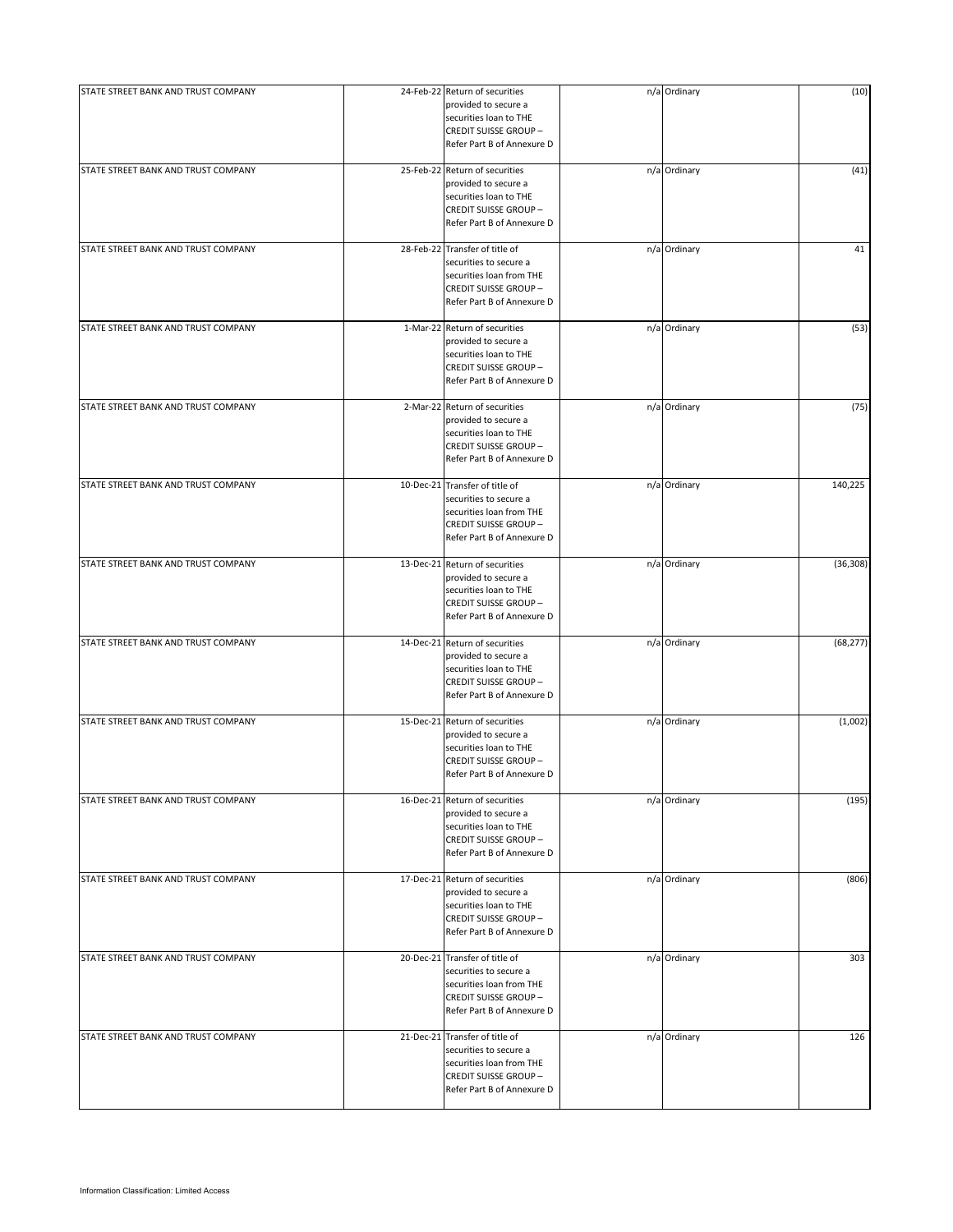| STATE STREET BANK AND TRUST COMPANY | 22-Dec-21 Transfer of title of                                                                                                                     | n/a Ordinary | 71       |
|-------------------------------------|----------------------------------------------------------------------------------------------------------------------------------------------------|--------------|----------|
|                                     | securities to secure a<br>securities loan from THE<br><b>CREDIT SUISSE GROUP-</b><br>Refer Part B of Annexure D                                    |              |          |
| STATE STREET BANK AND TRUST COMPANY | 23-Dec-21 Return of securities<br>provided to secure a<br>securities loan to THE<br><b>CREDIT SUISSE GROUP-</b><br>Refer Part B of Annexure D      | n/a Ordinary | (3,995)  |
| STATE STREET BANK AND TRUST COMPANY | 24-Dec-21 Transfer of title of<br>securities to secure a<br>securities loan from THE<br><b>CREDIT SUISSE GROUP-</b><br>Refer Part B of Annexure D  | n/a Ordinary | 83       |
| STATE STREET BANK AND TRUST COMPANY | 27-Dec-21 Return of securities<br>provided to secure a<br>securities loan to THE<br><b>CREDIT SUISSE GROUP-</b><br>Refer Part B of Annexure D      | n/a Ordinary | (126)    |
| STATE STREET BANK AND TRUST COMPANY | 29-Dec-21 Transfer of title of<br>securities to secure a<br>securities loan from THE<br><b>CREDIT SUISSE GROUP-</b><br>Refer Part B of Annexure D  | n/a Ordinary | 371      |
| STATE STREET BANK AND TRUST COMPANY | 30-Dec-21 Transfer of title of<br>securities to secure a<br>securities loan from THE<br><b>CREDIT SUISSE GROUP-</b><br>Refer Part B of Annexure D  | n/a Ordinary | 241      |
| STATE STREET BANK AND TRUST COMPANY | 31-Dec-21 Return of securities<br>provided to secure a<br>securities loan to THE<br><b>CREDIT SUISSE GROUP-</b><br>Refer Part B of Annexure D      | n/a Ordinary | (268)    |
| STATE STREET BANK AND TRUST COMPANY | 3-Jan-22 Return of securities<br>provided to secure a<br>securities loan to THE<br><b>CREDIT SUISSE GROUP-</b><br>Refer Part B of Annexure D       | n/a Ordinary | (86)     |
| STATE STREET BANK AND TRUST COMPANY | 4-Jan-22 Return of securities<br>provided to secure a<br>securities loan to THE<br><b>CREDIT SUISSE GROUP-</b><br>Refer Part B of Annexure D       | n/a Ordinary | (841)    |
| STATE STREET BANK AND TRUST COMPANY | 5-Jan-22 Return of securities<br>provided to secure a<br>securities loan to THE<br><b>CREDIT SUISSE GROUP-</b><br>Refer Part B of Annexure D       | n/a Ordinary | (979)    |
| STATE STREET BANK AND TRUST COMPANY | 6-Jan-22 Transfer of title of<br>securities to secure a<br>securities loan from THE<br><b>CREDIT SUISSE GROUP-</b><br>Refer Part B of Annexure D   | n/a Ordinary | 362      |
| STATE STREET BANK AND TRUST COMPANY | 7-Jan-22 Return of securities<br>provided to secure a<br>securities loan to THE<br><b>CREDIT SUISSE GROUP-</b><br>Refer Part B of Annexure D       | n/a Ordinary | (2, 544) |
| STATE STREET BANK AND TRUST COMPANY | 10-Jan-22 Transfer of title of<br>securities to secure a<br>securities loan from THE<br><b>CREDIT SUISSE GROUP -</b><br>Refer Part B of Annexure D | n/a Ordinary | 804      |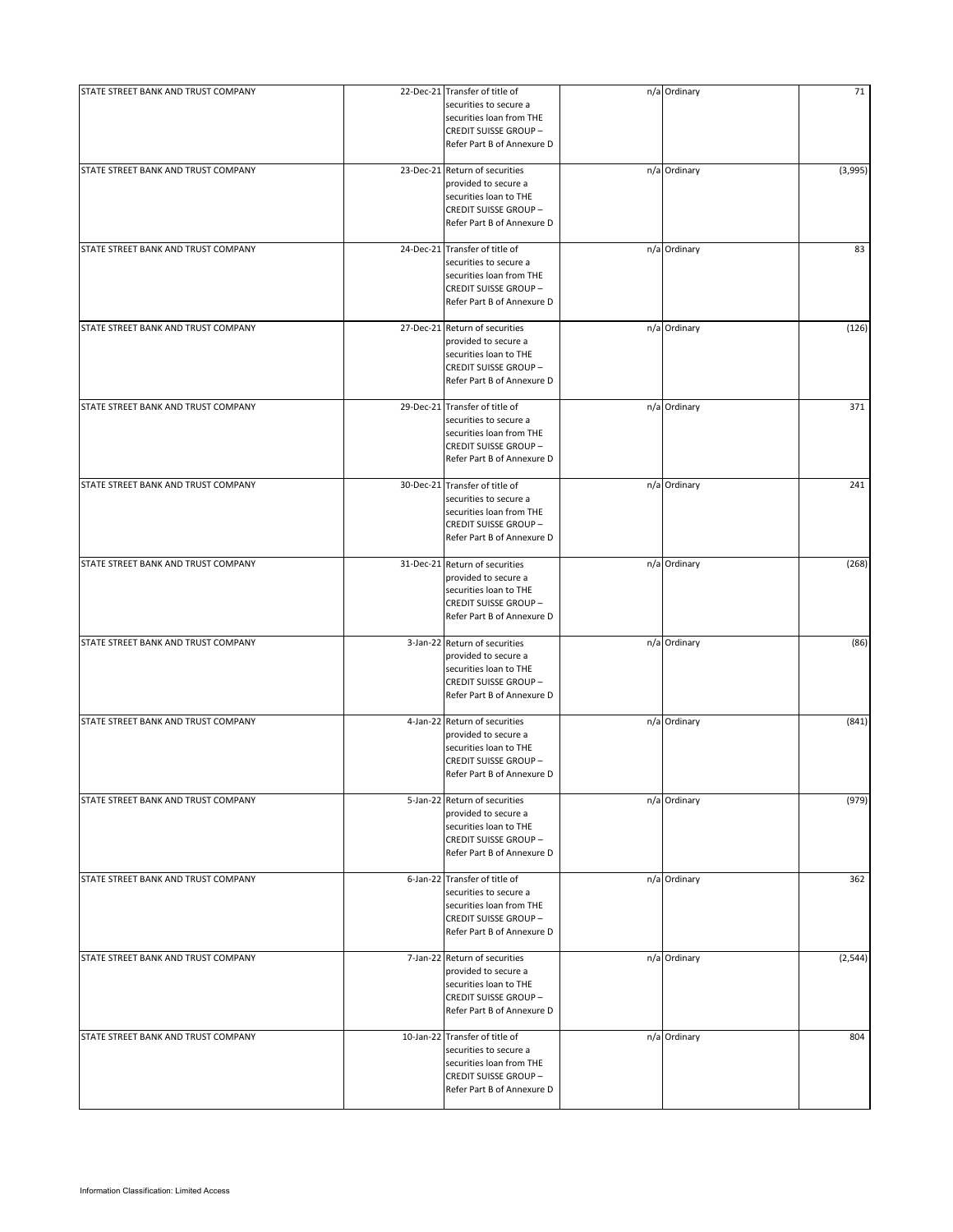| STATE STREET BANK AND TRUST COMPANY | 11-Jan-22 Return of securities<br>provided to secure a<br>securities loan to THE<br><b>CREDIT SUISSE GROUP-</b><br>Refer Part B of Annexure D      | n/a Ordinary | (4,098)   |
|-------------------------------------|----------------------------------------------------------------------------------------------------------------------------------------------------|--------------|-----------|
| STATE STREET BANK AND TRUST COMPANY | 12-Jan-22 Transfer of title of<br>securities to secure a<br>securities loan from THE<br><b>CREDIT SUISSE GROUP-</b><br>Refer Part B of Annexure D  | n/a Ordinary | 1,577     |
| STATE STREET BANK AND TRUST COMPANY | 13-Jan-22 Return of securities<br>provided to secure a<br>securities loan to THE<br><b>CREDIT SUISSE GROUP-</b><br>Refer Part B of Annexure D      | n/a Ordinary | (69)      |
| STATE STREET BANK AND TRUST COMPANY | 14-Jan-22 Return of securities<br>provided to secure a<br>securities loan to THE<br><b>CREDIT SUISSE GROUP-</b><br>Refer Part B of Annexure D      | n/a Ordinary | (931)     |
| STATE STREET BANK AND TRUST COMPANY | 17-Jan-22 Return of securities<br>provided to secure a<br>securities loan to THE<br><b>CREDIT SUISSE GROUP-</b><br>Refer Part B of Annexure D      | n/a Ordinary | (251)     |
| STATE STREET BANK AND TRUST COMPANY | 18-Jan-22 Return of securities<br>provided to secure a<br>securities loan to THE<br><b>CREDIT SUISSE GROUP-</b><br>Refer Part B of Annexure D      | n/a Ordinary | (1, 454)  |
| STATE STREET BANK AND TRUST COMPANY | 19-Jan-22 Return of securities<br>provided to secure a<br>securities loan to THE<br><b>CREDIT SUISSE GROUP-</b><br>Refer Part B of Annexure D      | n/a Ordinary | (268)     |
| STATE STREET BANK AND TRUST COMPANY | 20-Jan-22 Return of securities<br>provided to secure a<br>securities loan to THE<br><b>CREDIT SUISSE GROUP-</b><br>Refer Part B of Annexure D      | n/a Ordinary | (182)     |
| STATE STREET BANK AND TRUST COMPANY | 21-Jan-22 Transfer of title of<br>securities to secure a<br>securities loan from THE<br><b>CREDIT SUISSE GROUP-</b><br>Refer Part B of Annexure D  | n/a Ordinary | 61,089    |
| STATE STREET BANK AND TRUST COMPANY | 24-Jan-22 Transfer of title of<br>securities to secure a<br>securities loan from THE<br><b>CREDIT SUISSE GROUP-</b><br>Refer Part B of Annexure D  | n/a Ordinary | 232,948   |
| STATE STREET BANK AND TRUST COMPANY | 25-Jan-22 Return of securities<br>provided to secure a<br>securities loan to THE<br><b>CREDIT SUISSE GROUP-</b><br>Refer Part B of Annexure D      | n/a Ordinary | (85, 658) |
| STATE STREET BANK AND TRUST COMPANY | 26-Jan-22 Transfer of title of<br>securities to secure a<br>securities loan from THE<br><b>CREDIT SUISSE GROUP-</b><br>Refer Part B of Annexure D  | n/a Ordinary | 649       |
| STATE STREET BANK AND TRUST COMPANY | 27-Jan-22 Transfer of title of<br>securities to secure a<br>securities loan from THE<br><b>CREDIT SUISSE GROUP -</b><br>Refer Part B of Annexure D | n/a Ordinary | 525       |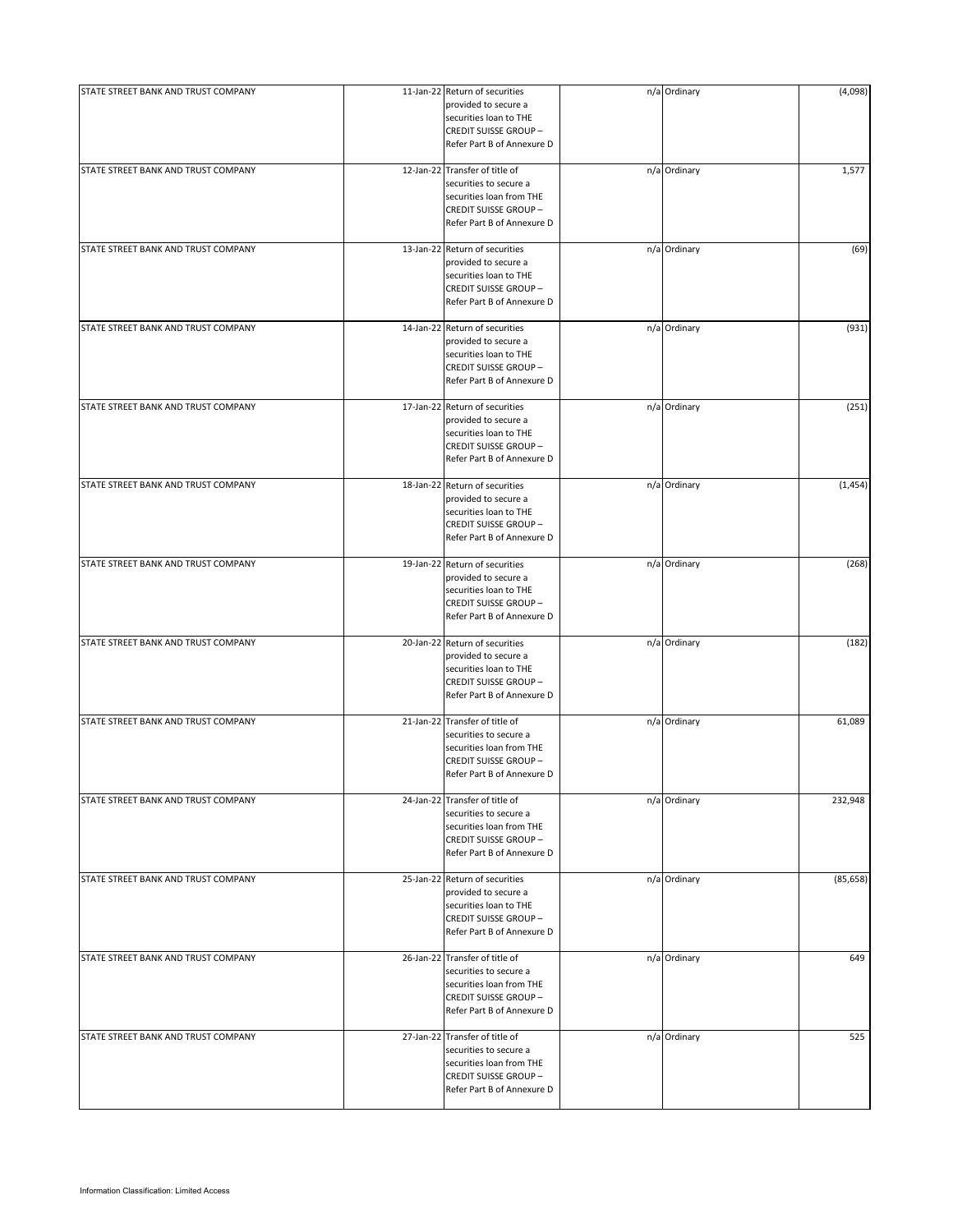| STATE STREET BANK AND TRUST COMPANY | 28-Jan-22 Transfer of title of                                                                                                                     | n/a Ordinary | 3,054      |
|-------------------------------------|----------------------------------------------------------------------------------------------------------------------------------------------------|--------------|------------|
|                                     | securities to secure a<br>securities loan from THE<br><b>CREDIT SUISSE GROUP-</b><br>Refer Part B of Annexure D                                    |              |            |
| STATE STREET BANK AND TRUST COMPANY | 31-Jan-22 Return of securities<br>provided to secure a<br>securities loan to THE<br><b>CREDIT SUISSE GROUP-</b><br>Refer Part B of Annexure D      | n/a Ordinary | (387)      |
| STATE STREET BANK AND TRUST COMPANY | 1-Feb-22 Return of securities<br>provided to secure a<br>securities loan to THE<br><b>CREDIT SUISSE GROUP-</b><br>Refer Part B of Annexure D       | n/a Ordinary | (867)      |
| STATE STREET BANK AND TRUST COMPANY | 2-Feb-22 Transfer of title of<br>securities to secure a<br>securities loan from THE<br><b>CREDIT SUISSE GROUP -</b><br>Refer Part B of Annexure D  | n/a Ordinary | 781        |
| STATE STREET BANK AND TRUST COMPANY | 3-Feb-22 Return of securities<br>provided to secure a<br>securities loan to THE<br><b>CREDIT SUISSE GROUP-</b><br>Refer Part B of Annexure D       | n/a Ordinary | (372)      |
| STATE STREET BANK AND TRUST COMPANY | 4-Feb-22 Transfer of title of<br>securities to secure a<br>securities loan from THE<br><b>CREDIT SUISSE GROUP-</b><br>Refer Part B of Annexure D   | n/a Ordinary | 85         |
| STATE STREET BANK AND TRUST COMPANY | 7-Feb-22 Return of securities<br>provided to secure a<br>securities loan to THE<br><b>CREDIT SUISSE GROUP-</b><br>Refer Part B of Annexure D       | n/a Ordinary | (154, 282) |
| STATE STREET BANK AND TRUST COMPANY | 8-Feb-22 Transfer of title of<br>securities to secure a<br>securities loan from THE<br><b>CREDIT SUISSE GROUP-</b><br>Refer Part B of Annexure D   | n/a Ordinary | 2,057      |
| STATE STREET BANK AND TRUST COMPANY | 9-Feb-22 Transfer of title of<br>securities to secure a<br>securities loan from THE<br><b>CREDIT SUISSE GROUP-</b><br>Refer Part B of Annexure D   | n/a Ordinary | 79         |
| STATE STREET BANK AND TRUST COMPANY | 10-Feb-22 Return of securities<br>provided to secure a<br>securities loan to THE<br><b>CREDIT SUISSE GROUP-</b><br>Refer Part B of Annexure D      | n/a Ordinary | (2,560)    |
| STATE STREET BANK AND TRUST COMPANY | 11-Feb-22 Transfer of title of<br>securities to secure a<br>securities loan from THE<br><b>CREDIT SUISSE GROUP-</b><br>Refer Part B of Annexure D  | n/a Ordinary | 1,413      |
| STATE STREET BANK AND TRUST COMPANY | 14-Feb-22 Transfer of title of<br>securities to secure a<br>securities loan from THE<br><b>CREDIT SUISSE GROUP-</b><br>Refer Part B of Annexure D  | n/a Ordinary | 526        |
| STATE STREET BANK AND TRUST COMPANY | 15-Feb-22 Transfer of title of<br>securities to secure a<br>securities loan from THE<br><b>CREDIT SUISSE GROUP -</b><br>Refer Part B of Annexure D | n/a Ordinary | 359        |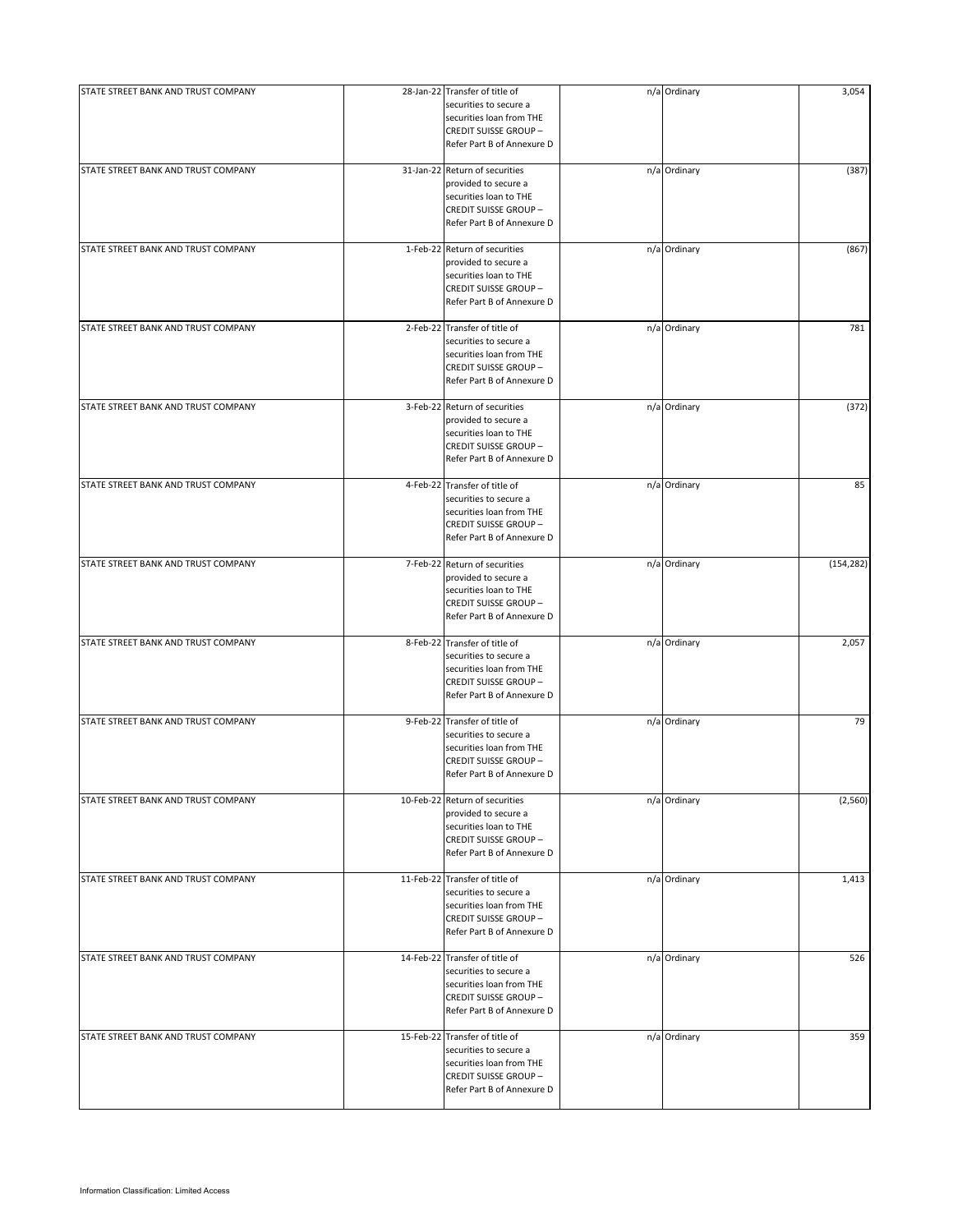| STATE STREET BANK AND TRUST COMPANY | 16-Feb-22 Return of securities<br>provided to secure a<br>securities loan to THE<br><b>CREDIT SUISSE GROUP-</b><br>Refer Part B of Annexure D     | n/a Ordinary | (3,634)   |
|-------------------------------------|---------------------------------------------------------------------------------------------------------------------------------------------------|--------------|-----------|
| STATE STREET BANK AND TRUST COMPANY | 17-Feb-22 Return of securities<br>provided to secure a<br>securities loan to THE<br><b>CREDIT SUISSE GROUP-</b><br>Refer Part B of Annexure D     | n/a Ordinary | (7, 527)  |
| STATE STREET BANK AND TRUST COMPANY | 18-Feb-22 Transfer of title of<br>securities to secure a<br>securities loan from THE<br><b>CREDIT SUISSE GROUP-</b><br>Refer Part B of Annexure D | n/a Ordinary | 1,195     |
| STATE STREET BANK AND TRUST COMPANY | 21-Feb-22 Return of securities<br>provided to secure a<br>securities loan to THE<br><b>CREDIT SUISSE GROUP-</b><br>Refer Part B of Annexure D     | n/a Ordinary | (40,009)  |
| STATE STREET BANK AND TRUST COMPANY | 22-Feb-22 Transfer of title of<br>securities to secure a<br>securities loan from THE<br><b>CREDIT SUISSE GROUP-</b><br>Refer Part B of Annexure D | n/a Ordinary | 40,430    |
| STATE STREET BANK AND TRUST COMPANY | 23-Feb-22 Transfer of title of<br>securities to secure a<br>securities loan from THE<br><b>CREDIT SUISSE GROUP-</b><br>Refer Part B of Annexure D | n/a Ordinary | 19,882    |
| STATE STREET BANK AND TRUST COMPANY | 24-Feb-22 Return of securities<br>provided to secure a<br>securities loan to THE<br><b>CREDIT SUISSE GROUP-</b><br>Refer Part B of Annexure D     | n/a Ordinary | (277)     |
| STATE STREET BANK AND TRUST COMPANY | 25-Feb-22 Return of securities<br>provided to secure a<br>securities loan to THE<br><b>CREDIT SUISSE GROUP-</b><br>Refer Part B of Annexure D     | n/a Ordinary | (29, 264) |
| STATE STREET BANK AND TRUST COMPANY | 28-Feb-22 Transfer of title of<br>securities to secure a<br>securities loan from THE<br><b>CREDIT SUISSE GROUP-</b><br>Refer Part B of Annexure D | n/a Ordinary | 32,576    |
| STATE STREET BANK AND TRUST COMPANY | 1-Mar-22 Return of securities<br>provided to secure a<br>securities loan to THE<br><b>CREDIT SUISSE GROUP-</b><br>Refer Part B of Annexure D      | n/a Ordinary | (36,906)  |
| STATE STREET BANK AND TRUST COMPANY | 2-Mar-22 Return of securities<br>provided to secure a<br>securities loan to THE<br><b>CREDIT SUISSE GROUP-</b><br>Refer Part B of Annexure D      | n/a Ordinary | (57, 383) |
| STATE STREET BANK AND TRUST COMPANY | 25-Mar-22 Transfer of title of<br>securities to secure a<br>securities loan from THE<br>UBS GROUP - Refer Part B<br>of Annexure D                 | n/a Ordinary | 86,493    |
| STATE STREET BANK AND TRUST COMPANY | 28-Mar-22 Return of securities<br>provided to secure a<br>securities loan to THE UBS<br>GROUP - Refer Part B of<br>Annexure D                     | n/a Ordinary | (86, 493) |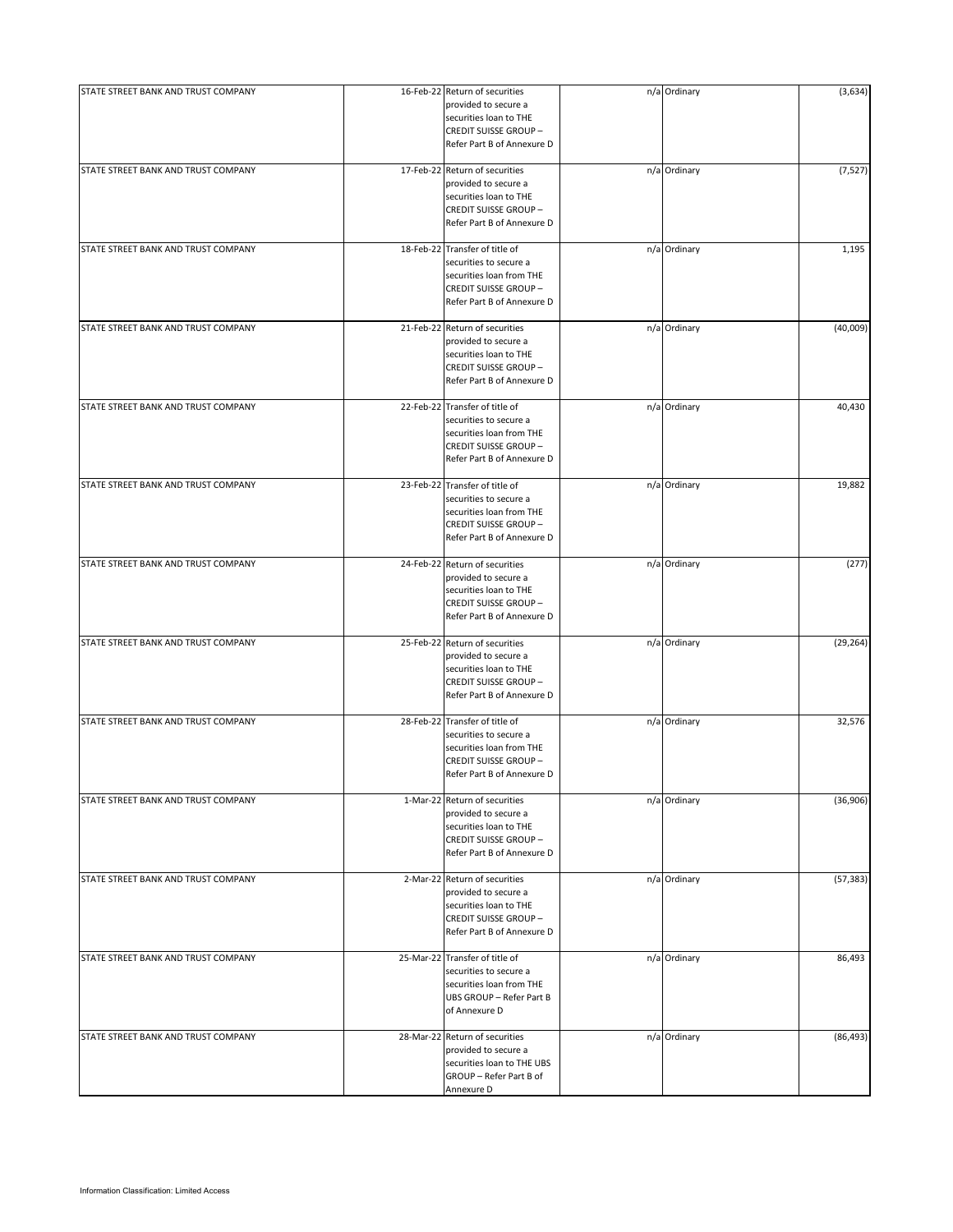| STATE STREET BANK AND TRUST COMPANY | 21-Mar-22 Transfer of title of                         | n/a Ordinary | 10,385    |
|-------------------------------------|--------------------------------------------------------|--------------|-----------|
|                                     | securities to secure a                                 |              |           |
|                                     | securities loan from THE                               |              |           |
|                                     | ING GROUP - Refer Part B                               |              |           |
|                                     | of Annexure D                                          |              |           |
|                                     |                                                        |              |           |
| STATE STREET BANK AND TRUST COMPANY | 22-Mar-22 Return of securities<br>provided to secure a | n/a Ordinary | (4,025)   |
|                                     |                                                        |              |           |
|                                     | securities loan to THE ING                             |              |           |
|                                     | GROUP - Refer Part B of                                |              |           |
| STATE STREET BANK AND TRUST COMPANY | Annexure D                                             |              | 4,220     |
|                                     | 23-Mar-22 Transfer of title of                         | n/a Ordinary |           |
|                                     | securities to secure a                                 |              |           |
|                                     | securities loan from THE                               |              |           |
|                                     | ING GROUP - Refer Part B<br>of Annexure D              |              |           |
|                                     |                                                        |              |           |
| STATE STREET BANK AND TRUST COMPANY | 24-Mar-22 Return of securities                         | n/a Ordinary | (10, 580) |
|                                     | provided to secure a                                   |              |           |
|                                     | securities loan to THE ING<br>GROUP - Refer Part B of  |              |           |
|                                     |                                                        |              |           |
|                                     | Annexure D                                             |              |           |
| STATE STREET BANK AND TRUST COMPANY | 8-Dec-21 Return of securities                          | n/a Ordinary | (511)     |
|                                     | provided to secure a                                   |              |           |
|                                     | securities loan to THE J.P.                            |              |           |
|                                     | MORGAN CHASE GROUP -                                   |              |           |
|                                     | Refer Part B of Annexure D                             |              |           |
| STATE STREET BANK AND TRUST COMPANY | 9-Dec-21 Transfer of title of                          | n/a Ordinary | 218       |
|                                     | securities to secure a                                 |              |           |
|                                     | securities loan from THE                               |              |           |
|                                     | J.P. MORGAN CHASE                                      |              |           |
|                                     | GROUP - Refer Part B of                                |              |           |
|                                     | Annexure D                                             |              |           |
| STATE STREET BANK AND TRUST COMPANY | 10-Dec-21 Transfer of title of                         | n/a Ordinary | 188       |
|                                     | securities to secure a                                 |              |           |
|                                     | securities loan from THE                               |              |           |
|                                     | J.P. MORGAN CHASE                                      |              |           |
|                                     | GROUP - Refer Part B of                                |              |           |
|                                     | Annexure D                                             |              |           |
| STATE STREET BANK AND TRUST COMPANY | 13-Dec-21 Return of securities                         | n/a Ordinary | (1,720)   |
|                                     | provided to secure a                                   |              |           |
|                                     | securities loan to THE J.P.                            |              |           |
|                                     | MORGAN CHASE GROUP -                                   |              |           |
|                                     | Refer Part B of Annexure D                             |              |           |
|                                     |                                                        |              |           |
| STATE STREET BANK AND TRUST COMPANY | 14-Dec-21 Transfer of title of                         | n/a Ordinary | 106       |
|                                     | securities to secure a                                 |              |           |
|                                     | securities loan from THE                               |              |           |
|                                     | J.P. MORGAN CHASE                                      |              |           |
|                                     | GROUP - Refer Part B of                                |              |           |
|                                     | Annexure D                                             |              |           |
| STATE STREET BANK AND TRUST COMPANY | 15-Dec-21 Transfer of title of                         | n/a Ordinary | 318       |
|                                     | securities to secure a                                 |              |           |
|                                     | securities loan from THE                               |              |           |
|                                     | J.P. MORGAN CHASE                                      |              |           |
|                                     | GROUP - Refer Part B of                                |              |           |
|                                     | Annexure D                                             |              |           |
| STATE STREET BANK AND TRUST COMPANY | 16-Dec-21 Transfer of title of                         | n/a Ordinary | 57        |
|                                     | securities to secure a                                 |              |           |
|                                     | securities loan from THE                               |              |           |
|                                     | J.P. MORGAN CHASE                                      |              |           |
|                                     | GROUP - Refer Part B of                                |              |           |
|                                     | Annexure D                                             |              |           |
| STATE STREET BANK AND TRUST COMPANY | 17-Dec-21 Transfer of title of                         | n/a Ordinary | 654       |
|                                     | securities to secure a                                 |              |           |
|                                     | securities loan from THE                               |              |           |
|                                     | J.P. MORGAN CHASE                                      |              |           |
|                                     | GROUP - Refer Part B of                                |              |           |
|                                     | Annexure D                                             |              |           |
| STATE STREET BANK AND TRUST COMPANY | 20-Dec-21 Return of securities                         | n/a Ordinary | (578)     |
|                                     | provided to secure a                                   |              |           |
|                                     | securities loan to THE J.P.                            |              |           |
|                                     | MORGAN CHASE GROUP -                                   |              |           |
|                                     | Refer Part B of Annexure D                             |              |           |
|                                     |                                                        |              |           |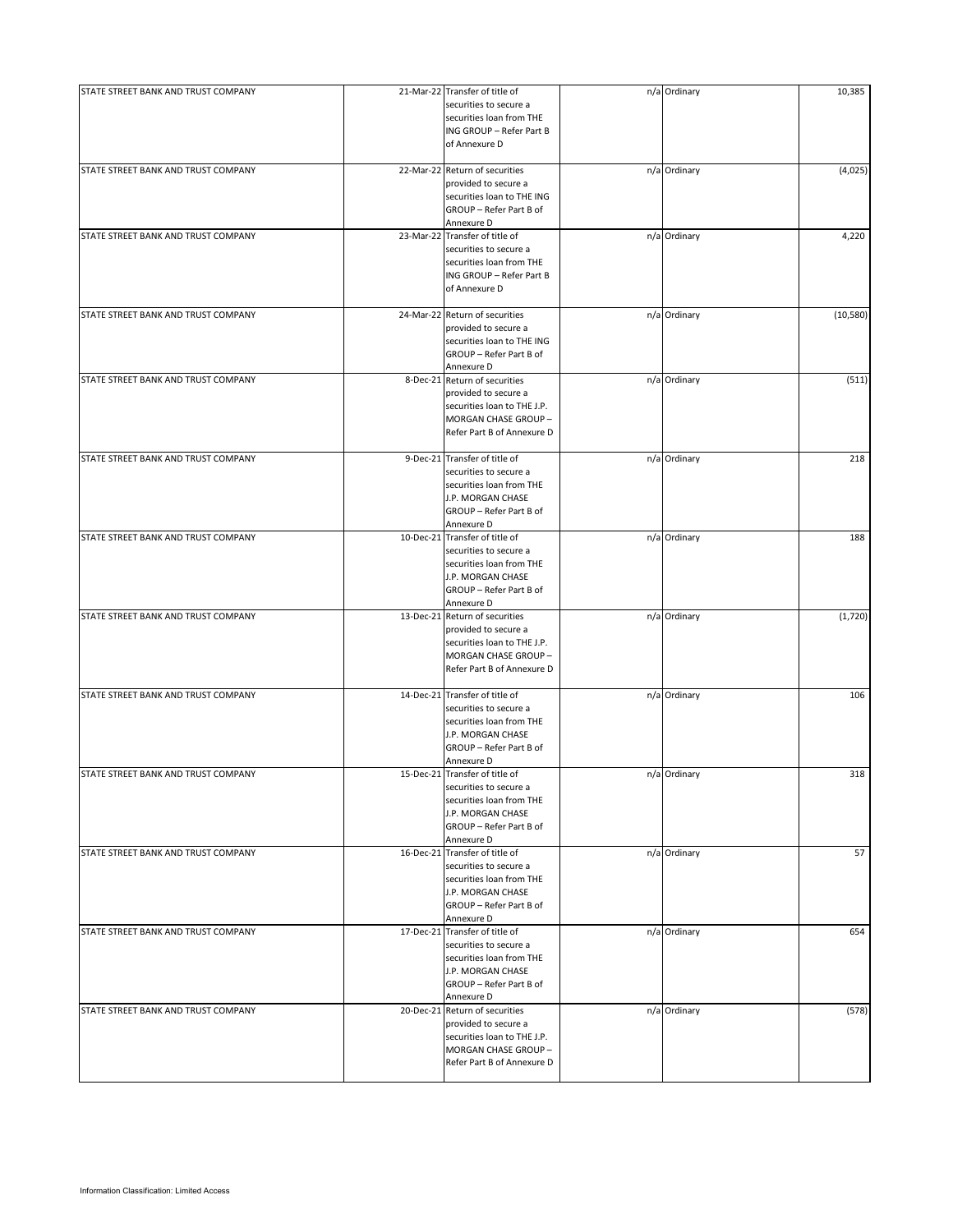| STATE STREET BANK AND TRUST COMPANY | 21-Dec-21 Return of securities<br>provided to secure a<br>securities loan to THE J.P.<br>MORGAN CHASE GROUP -<br>Refer Part B of Annexure D        | n/a Ordinary | (2, 456) |
|-------------------------------------|----------------------------------------------------------------------------------------------------------------------------------------------------|--------------|----------|
| STATE STREET BANK AND TRUST COMPANY | 22-Dec-21 Transfer of title of<br>securities to secure a<br>securities loan from THE<br>J.P. MORGAN CHASE<br>GROUP - Refer Part B of<br>Annexure D | n/a Ordinary | 139      |
| STATE STREET BANK AND TRUST COMPANY | 23-Dec-21 Return of securities<br>provided to secure a<br>securities loan to THE J.P.<br>MORGAN CHASE GROUP -<br>Refer Part B of Annexure D        | n/a Ordinary | (3,831)  |
| STATE STREET BANK AND TRUST COMPANY | 10-Feb-22 Transfer of title of<br>securities to secure a<br>securities loan from THE<br>ING GROUP - Refer Part B<br>of Annexure D                  | n/a Ordinary | 4,109    |
| STATE STREET BANK AND TRUST COMPANY | 15-Feb-22 Return of securities<br>provided to secure a<br>securities loan to THE ING<br>GROUP - Refer Part B of<br>Annexure D                      | n/a Ordinary | (3,720)  |
| STATE STREET BANK AND TRUST COMPANY | 21-Feb-22 Transfer of title of<br>securities to secure a<br>securities loan from THE<br>ING GROUP - Refer Part B<br>of Annexure D                  | n/a Ordinary | 214      |
| STATE STREET BANK AND TRUST COMPANY | 24-Feb-22 Return of securities<br>provided to secure a<br>securities loan to THE ING<br>GROUP - Refer Part B of<br>Annexure D                      | n/a Ordinary | (602)    |
| STATE STREET BANK AND TRUST COMPANY | 21-Mar-22 Transfer of title of<br>securities to secure a<br>securities loan from THE<br>ING GROUP - Refer Part B<br>of Annexure D                  | n/a Ordinary | 1,571    |
| STATE STREET BANK AND TRUST COMPANY | 22-Mar-22 Return of securities<br>provided to secure a<br>securities loan to THE ING<br>GROUP - Refer Part B of<br>Annexure D                      | n/a Ordinary | (609)    |
| STATE STREET BANK AND TRUST COMPANY | 23-Mar-22 Transfer of title of<br>securities to secure a<br>securities loan from THE<br>ING GROUP - Refer Part B<br>of Annexure D                  | n/a Ordinary | 637      |
| STATE STREET BANK AND TRUST COMPANY | 24-Mar-22 Return of securities<br>provided to secure a<br>securities loan to THE ING<br>GROUP - Refer Part B of<br>Annexure D                      | n/a Ordinary | (1,599)  |
| STATE STREET BANK AND TRUST COMPANY | 8-Dec-21 Return of securities<br>provided to secure a<br>securities loan to THE J.P.<br>MORGAN CHASE GROUP -<br>Refer Part B of Annexure D         | n/a Ordinary | (3)      |
| STATE STREET BANK AND TRUST COMPANY | 9-Dec-21 Transfer of title of<br>securities to secure a<br>securities loan from THE<br>J.P. MORGAN CHASE<br>GROUP - Refer Part B of<br>Annexure D  | n/a Ordinary | 21       |
| STATE STREET BANK AND TRUST COMPANY | 10-Dec-21 Transfer of title of<br>securities to secure a<br>securities loan from THE<br>J.P. MORGAN CHASE<br>GROUP - Refer Part B of<br>Annexure D | n/a Ordinary | 17       |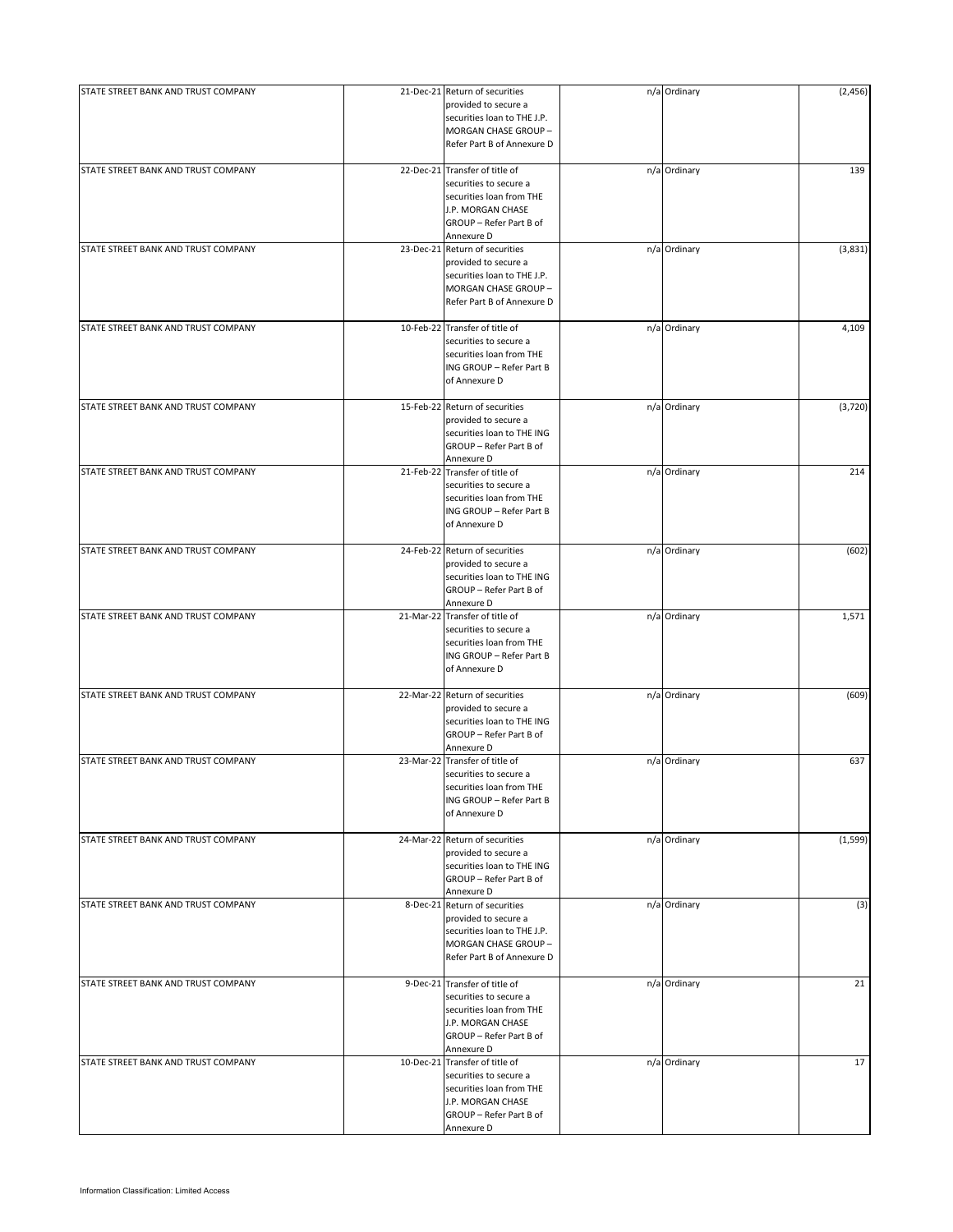| STATE STREET BANK AND TRUST COMPANY |           | 13-Dec-21 Return of securities | n/a Ordinary | (21)         |
|-------------------------------------|-----------|--------------------------------|--------------|--------------|
|                                     |           | provided to secure a           |              |              |
|                                     |           | securities loan to THE J.P.    |              |              |
|                                     |           | MORGAN CHASE GROUP -           |              |              |
|                                     |           |                                |              |              |
|                                     |           | Refer Part B of Annexure D     |              |              |
|                                     |           |                                |              |              |
| STATE STREET BANK AND TRUST COMPANY |           | 14-Dec-21 Transfer of title of | n/a Ordinary | 15           |
|                                     |           | securities to secure a         |              |              |
|                                     |           | securities loan from THE       |              |              |
|                                     |           | J.P. MORGAN CHASE              |              |              |
|                                     |           | GROUP - Refer Part B of        |              |              |
|                                     |           |                                |              |              |
|                                     |           | Annexure D                     |              |              |
| STATE STREET BANK AND TRUST COMPANY | 15-Dec-21 | Transfer of title of           | n/a Ordinary | 28           |
|                                     |           | securities to secure a         |              |              |
|                                     |           | securities loan from THE       |              |              |
|                                     |           | J.P. MORGAN CHASE              |              |              |
|                                     |           | GROUP - Refer Part B of        |              |              |
|                                     |           |                                |              |              |
|                                     |           | Annexure D                     |              |              |
| STATE STREET BANK AND TRUST COMPANY |           | 16-Dec-21 Transfer of title of | n/a Ordinary | 33           |
|                                     |           | securities to secure a         |              |              |
|                                     |           | securities loan from THE       |              |              |
|                                     |           |                                |              |              |
|                                     |           | J.P. MORGAN CHASE              |              |              |
|                                     |           | GROUP - Refer Part B of        |              |              |
|                                     |           | Annexure D                     |              |              |
| STATE STREET BANK AND TRUST COMPANY | 17-Dec-21 | Transfer of title of           | n/a Ordinary | 66           |
|                                     |           |                                |              |              |
|                                     |           | securities to secure a         |              |              |
|                                     |           | securities loan from THE       |              |              |
|                                     |           | J.P. MORGAN CHASE              |              |              |
|                                     |           | GROUP - Refer Part B of        |              |              |
|                                     |           |                                |              |              |
|                                     |           | Annexure D                     |              |              |
| STATE STREET BANK AND TRUST COMPANY | 20-Dec-21 | Transfer of title of           | n/a Ordinary | 141          |
|                                     |           | securities to secure a         |              |              |
|                                     |           | securities loan from THE       |              |              |
|                                     |           |                                |              |              |
|                                     |           | J.P. MORGAN CHASE              |              |              |
|                                     |           | GROUP - Refer Part B of        |              |              |
|                                     |           | Annexure D                     |              |              |
| STATE STREET BANK AND TRUST COMPANY | 21-Dec-21 | Return of securities           | n/a Ordinary | (623)        |
|                                     |           |                                |              |              |
|                                     |           | provided to secure a           |              |              |
|                                     |           | securities loan to THE J.P.    |              |              |
|                                     |           | MORGAN CHASE GROUP -           |              |              |
|                                     |           | Refer Part B of Annexure D     |              |              |
|                                     |           |                                |              |              |
| STATE STREET BANK AND TRUST COMPANY |           | 22-Dec-21 Transfer of title of | n/a Ordinary | 11           |
|                                     |           |                                |              |              |
|                                     |           | securities to secure a         |              |              |
|                                     |           | securities loan from THE       |              |              |
|                                     |           | J.P. MORGAN CHASE              |              |              |
|                                     |           |                                |              |              |
|                                     |           | GROUP - Refer Part B of        |              |              |
|                                     |           | Annexure D                     |              |              |
| STATE STREET BANK AND TRUST COMPANY |           | 23-Dec-21 Return of securities | n/a Ordinary | (94)         |
|                                     |           | provided to secure a           |              |              |
|                                     |           | securities loan to THE J.P.    |              |              |
|                                     |           |                                |              |              |
|                                     |           | MORGAN CHASE GROUP -           |              |              |
|                                     |           | Refer Part B of Annexure D     |              |              |
|                                     |           |                                |              |              |
| STATE STREET BANK AND TRUST COMPANY |           | 22-Dec-21 Transfer of title of | n/a Ordinary | $\mathbf{1}$ |
|                                     |           | securities to secure a         |              |              |
|                                     |           |                                |              |              |
|                                     |           | securities loan from THE       |              |              |
|                                     |           | GOLDMAN SACHS GROUP -          |              |              |
|                                     |           | Refer Part B of Annexure D     |              |              |
|                                     |           |                                |              |              |
| STATE STREET BANK AND TRUST COMPANY |           | 29-Dec-21 Return of securities | n/a Ordinary | (1)          |
|                                     |           |                                |              |              |
|                                     |           | provided to secure a           |              |              |
|                                     |           | securities loan to THE         |              |              |
|                                     |           | <b>GOLDMAN SACHS GROUP -</b>   |              |              |
|                                     |           | Refer Part B of Annexure D     |              |              |
|                                     |           |                                |              |              |
|                                     |           |                                |              |              |
| STATE STREET BANK AND TRUST COMPANY |           | 18-Jan-22 Transfer of title of | n/a Ordinary | 4            |
|                                     |           | securities to secure a         |              |              |
|                                     |           | securities loan from THE       |              |              |
|                                     |           |                                |              |              |
|                                     |           | <b>GOLDMAN SACHS GROUP -</b>   |              |              |
|                                     |           | Refer Part B of Annexure D     |              |              |
|                                     |           |                                |              |              |
| STATE STREET BANK AND TRUST COMPANY |           | 31-Jan-22 Return of securities | n/a Ordinary | (5)          |
|                                     |           | provided to secure a           |              |              |
|                                     |           | securities loan to THE         |              |              |
|                                     |           |                                |              |              |
|                                     |           | <b>GOLDMAN SACHS GROUP -</b>   |              |              |
|                                     |           | Refer Part B of Annexure D     |              |              |
|                                     |           |                                |              |              |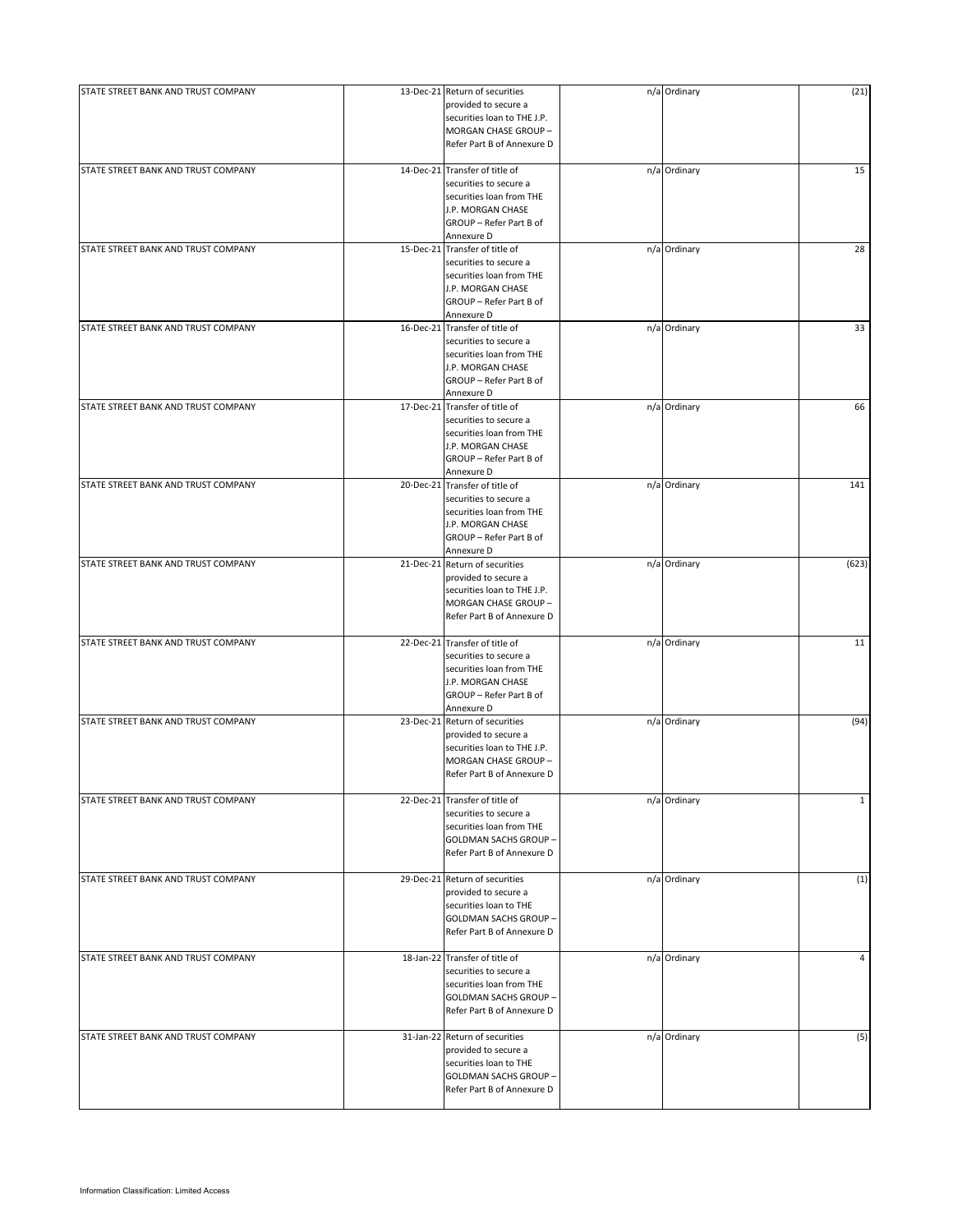| STATE STREET BANK AND TRUST COMPANY | 8-Dec-21 Transfer of title of<br>securities to secure a<br>securities loan from THE<br>J.P. MORGAN CHASE<br>GROUP - Refer Part B of<br>Annexure D  | n/a Ordinary | 75            |
|-------------------------------------|----------------------------------------------------------------------------------------------------------------------------------------------------|--------------|---------------|
| STATE STREET BANK AND TRUST COMPANY | 9-Dec-21 Return of securities<br>provided to secure a<br>securities loan to THE J.P.<br>MORGAN CHASE GROUP -<br>Refer Part B of Annexure D         | n/a Ordinary | (503)         |
| STATE STREET BANK AND TRUST COMPANY | 10-Dec-21 Return of securities<br>provided to secure a<br>securities loan to THE J.P.<br>MORGAN CHASE GROUP -<br>Refer Part B of Annexure D        | n/a Ordinary | (2,648)       |
| STATE STREET BANK AND TRUST COMPANY | 13-Dec-21 Transfer of title of<br>securities to secure a<br>securities loan from THE<br>J.P. MORGAN CHASE<br>GROUP - Refer Part B of<br>Annexure D | n/a Ordinary | 4,126         |
| STATE STREET BANK AND TRUST COMPANY | 14-Dec-21 Return of securities<br>provided to secure a<br>securities loan to THE J.P.<br>MORGAN CHASE GROUP -<br>Refer Part B of Annexure D        | n/a Ordinary | (46)          |
| STATE STREET BANK AND TRUST COMPANY | 15-Dec-21 Transfer of title of<br>securities to secure a<br>securities loan from THE<br>J.P. MORGAN CHASE<br>GROUP - Refer Part B of<br>Annexure D | n/a Ordinary | 63            |
| STATE STREET BANK AND TRUST COMPANY | 16-Dec-21 Transfer of title of<br>securities to secure a<br>securities loan from THE<br>J.P. MORGAN CHASE<br>GROUP - Refer Part B of<br>Annexure D | n/a Ordinary | 448           |
| STATE STREET BANK AND TRUST COMPANY | 17-Dec-21 Return of securities<br>provided to secure a<br>securities loan to THE J.P.<br>MORGAN CHASE GROUP -<br>Refer Part B of Annexure D        | n/a Ordinary | (751)         |
| STATE STREET BANK AND TRUST COMPANY | 20-Dec-21 Return of securities<br>provided to secure a<br>securities loan to THE J.P.<br>MORGAN CHASE GROUP -<br>Refer Part B of Annexure D        | n/a Ordinary | (6, 536)      |
| STATE STREET BANK AND TRUST COMPANY | 21-Dec-21 Transfer of title of<br>securities to secure a<br>securities loan from THE<br>J.P. MORGAN CHASE<br>GROUP - Refer Part B of<br>Annexure D | n/a Ordinary | 7,046         |
| STATE STREET BANK AND TRUST COMPANY | 22-Dec-21 Return of securities<br>provided to secure a<br>securities loan to THE J.P.<br>MORGAN CHASE GROUP -<br>Refer Part B of Annexure D        | n/a Ordinary | (5,003)       |
| STATE STREET BANK AND TRUST COMPANY | 21-Feb-22 Transfer of title of<br>securities to secure a<br>securities loan from THE<br>J.P. MORGAN CHASE<br>GROUP - Refer Part B of<br>Annexure D | n/a Ordinary | 1,098,554     |
| STATE STREET BANK AND TRUST COMPANY | 22-Feb-22 Return of securities<br>provided to secure a<br>securities loan to THE J.P.<br>MORGAN CHASE GROUP -<br>Refer Part B of Annexure D        | n/a Ordinary | (1, 107, 057) |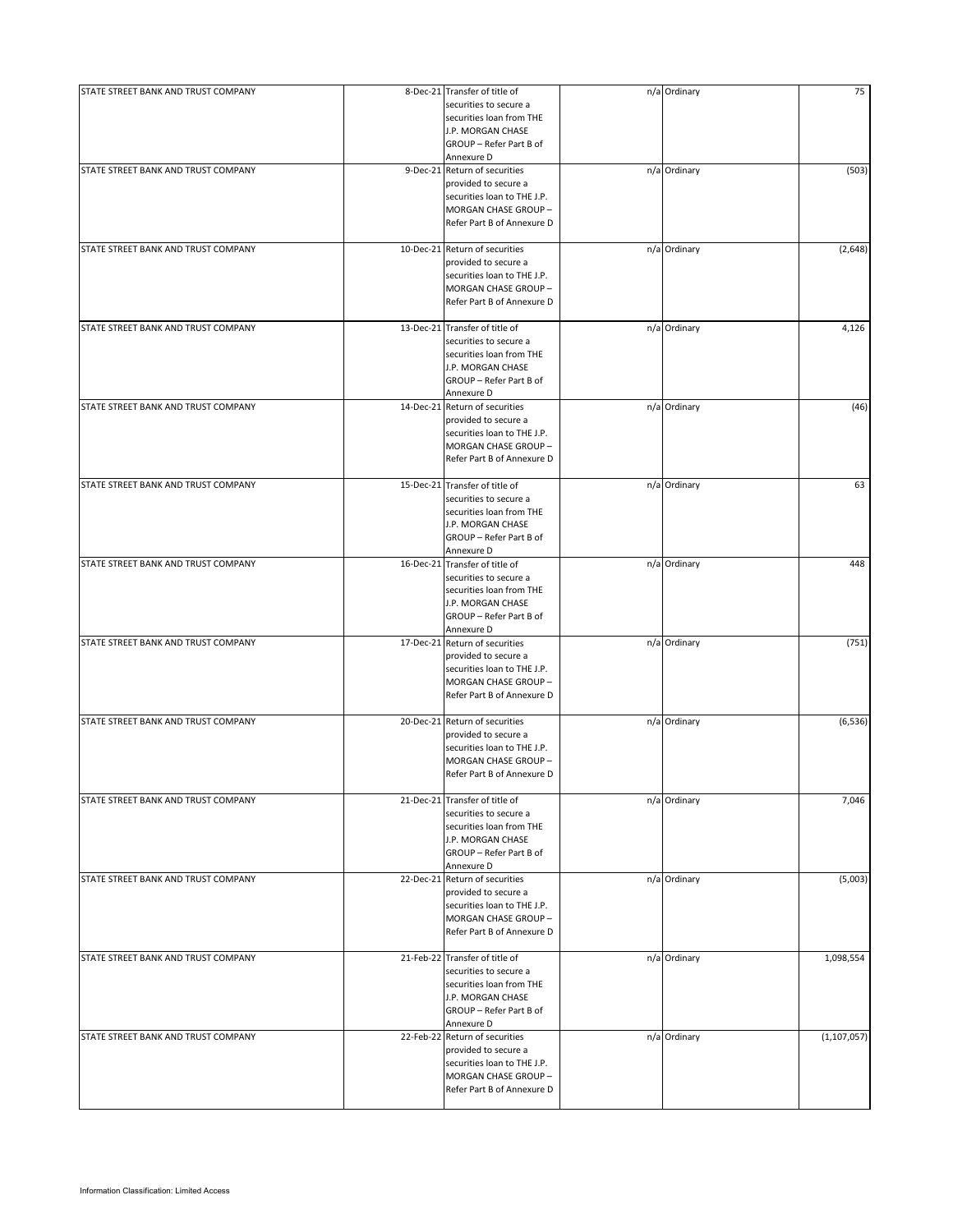| STATE STREET BANK AND TRUST COMPANY |           | 8-Dec-21 Transfer of title of<br>securities to secure a<br>securities loan from THE<br>J.P. MORGAN CHASE<br>GROUP - Refer Part B of                             | n/a Ordinary | 3     |
|-------------------------------------|-----------|-----------------------------------------------------------------------------------------------------------------------------------------------------------------|--------------|-------|
| STATE STREET BANK AND TRUST COMPANY |           | Annexure D<br>9-Dec-21 Transfer of title of<br>securities to secure a<br>securities loan from THE<br>J.P. MORGAN CHASE<br>GROUP - Refer Part B of<br>Annexure D | n/a Ordinary | 17    |
| STATE STREET BANK AND TRUST COMPANY |           | 10-Dec-21 Return of securities<br>provided to secure a<br>securities loan to THE J.P.<br>MORGAN CHASE GROUP -<br>Refer Part B of Annexure D                     | n/a Ordinary | (2)   |
| STATE STREET BANK AND TRUST COMPANY | 13-Dec-21 | Transfer of title of<br>securities to secure a<br>securities loan from THE<br>J.P. MORGAN CHASE<br>GROUP - Refer Part B of<br>Annexure D                        | n/a Ordinary | 553   |
| STATE STREET BANK AND TRUST COMPANY | 14-Dec-21 | Transfer of title of<br>securities to secure a<br>securities loan from THE<br>J.P. MORGAN CHASE<br>GROUP - Refer Part B of<br>Annexure D                        | n/a Ordinary | 26    |
| STATE STREET BANK AND TRUST COMPANY | 15-Dec-21 | Transfer of title of<br>securities to secure a<br>securities loan from THE<br>J.P. MORGAN CHASE<br>GROUP - Refer Part B of<br>Annexure D                        | n/a Ordinary | 51    |
| STATE STREET BANK AND TRUST COMPANY | 16-Dec-21 | Transfer of title of<br>securities to secure a<br>securities loan from THE<br>J.P. MORGAN CHASE<br>GROUP - Refer Part B of<br>Annexure D                        | n/a Ordinary | 64    |
| STATE STREET BANK AND TRUST COMPANY | 17-Dec-21 | Return of securities<br>provided to secure a<br>securities loan to THE J.P.<br>MORGAN CHASE GROUP -<br>Refer Part B of Annexure D                               | n/a Ordinary | (257) |
| STATE STREET BANK AND TRUST COMPANY |           | 20-Dec-21 Return of securities<br>provided to secure a<br>securities loan to THE J.P.<br>MORGAN CHASE GROUP -<br>Refer Part B of Annexure D                     | n/a Ordinary | (677) |
| STATE STREET BANK AND TRUST COMPANY |           | 21-Dec-21 Transfer of title of<br>securities to secure a<br>securities loan from THE<br>J.P. MORGAN CHASE<br>GROUP - Refer Part B of<br>Annexure D              | n/a Ordinary | 5     |
| STATE STREET BANK AND TRUST COMPANY |           | 22-Dec-21 Return of securities<br>provided to secure a<br>securities loan to THE J.P.<br>MORGAN CHASE GROUP -<br>Refer Part B of Annexure D                     | n/a Ordinary | (10)  |
| STATE STREET BANK AND TRUST COMPANY |           | 23-Dec-21 Return of securities<br>provided to secure a<br>securities loan to THE J.P.<br>MORGAN CHASE GROUP -<br>Refer Part B of Annexure D                     | n/a Ordinary | (12)  |
| STATE STREET BANK AND TRUST COMPANY |           | 8-Dec-21 Transfer of title of<br>securities to secure a<br>securities loan from THE<br>J.P. MORGAN CHASE<br>GROUP - Refer Part B of<br>Annexure D               | n/a Ordinary | 10    |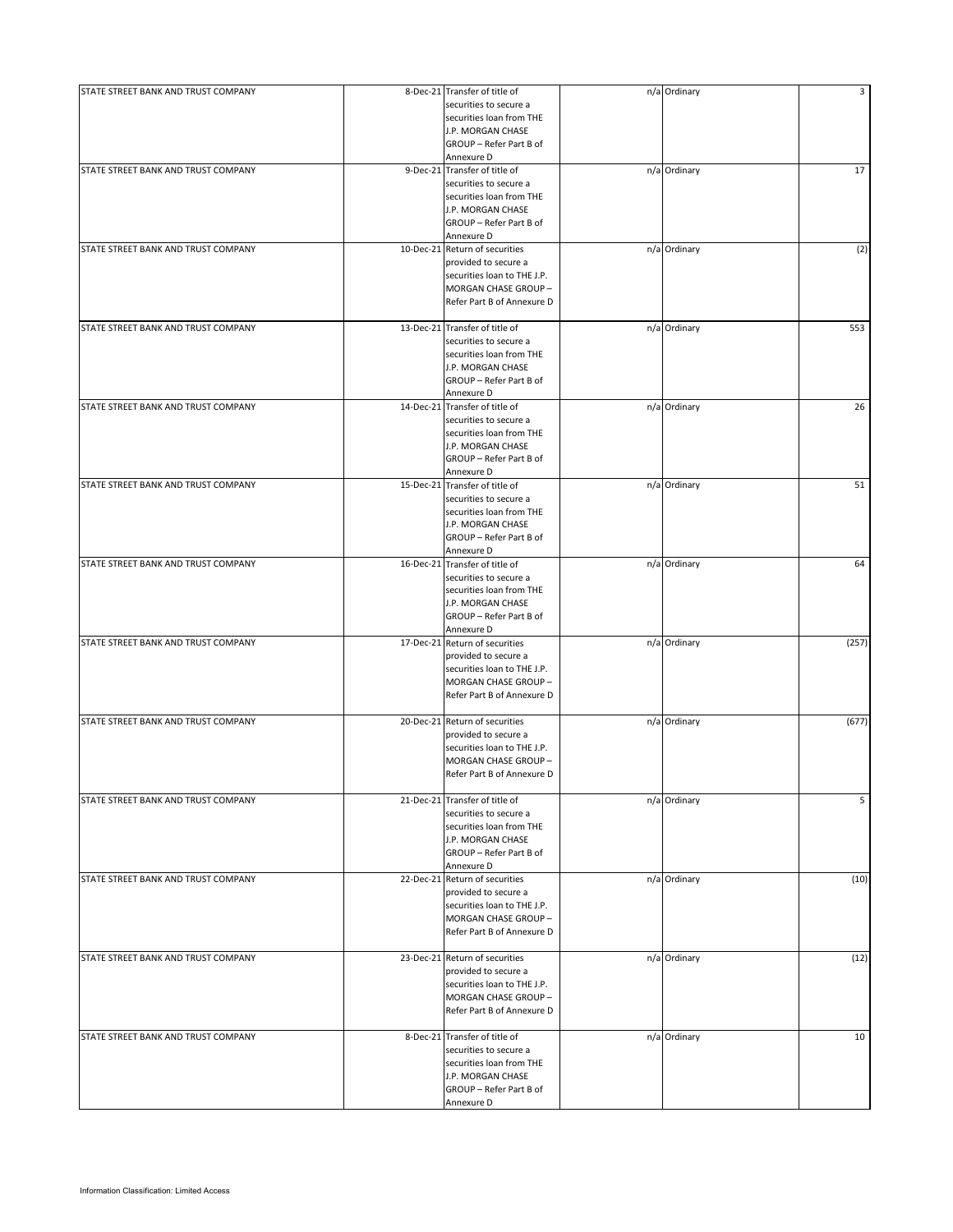| STATE STREET BANK AND TRUST COMPANY | 9-Dec-21 Transfer of title of<br>securities to secure a<br>securities loan from THE<br>J.P. MORGAN CHASE<br>GROUP - Refer Part B of<br>Annexure D  | n/a Ordinary | 86       |
|-------------------------------------|----------------------------------------------------------------------------------------------------------------------------------------------------|--------------|----------|
| STATE STREET BANK AND TRUST COMPANY | 10-Dec-21 Return of securities<br>provided to secure a<br>securities loan to THE J.P.<br>MORGAN CHASE GROUP -<br>Refer Part B of Annexure D        | n/a Ordinary | (8)      |
| STATE STREET BANK AND TRUST COMPANY | 13-Dec-21 Transfer of title of<br>securities to secure a<br>securities loan from THE<br>J.P. MORGAN CHASE<br>GROUP - Refer Part B of<br>Annexure D | n/a Ordinary | 1,234    |
| STATE STREET BANK AND TRUST COMPANY | 14-Dec-21 Transfer of title of<br>securities to secure a<br>securities loan from THE<br>J.P. MORGAN CHASE<br>GROUP - Refer Part B of<br>Annexure D | n/a Ordinary | 85       |
| STATE STREET BANK AND TRUST COMPANY | 15-Dec-21 Transfer of title of<br>securities to secure a<br>securities loan from THE<br>J.P. MORGAN CHASE<br>GROUP - Refer Part B of<br>Annexure D | n/a Ordinary | 519      |
| STATE STREET BANK AND TRUST COMPANY | 16-Dec-21 Return of securities<br>provided to secure a<br>securities loan to THE J.P.<br>MORGAN CHASE GROUP -<br>Refer Part B of Annexure D        | n/a Ordinary | (1,048)  |
| STATE STREET BANK AND TRUST COMPANY | 17-Dec-21 Transfer of title of<br>securities to secure a<br>securities loan from THE<br>J.P. MORGAN CHASE<br>GROUP - Refer Part B of<br>Annexure D | n/a Ordinary | 562      |
| STATE STREET BANK AND TRUST COMPANY | 20-Dec-21 Return of securities<br>provided to secure a<br>securities loan to THE J.P.<br>MORGAN CHASE GROUP -<br>Refer Part B of Annexure D        | n/a Ordinary | (2, 117) |
| STATE STREET BANK AND TRUST COMPANY | 21-Dec-21 Transfer of title of<br>securities to secure a<br>securities loan from THE<br>J.P. MORGAN CHASE<br>GROUP - Refer Part B of<br>Annexure D | n/a Ordinary | 230      |
| STATE STREET BANK AND TRUST COMPANY | 22-Dec-21 Transfer of title of<br>securities to secure a<br>securities loan from THE<br>J.P. MORGAN CHASE<br>GROUP - Refer Part B of<br>Annexure D | n/a Ordinary | 6        |
| STATE STREET BANK AND TRUST COMPANY | 23-Dec-21 Return of securities<br>provided to secure a<br>securities loan to THE J.P.<br>MORGAN CHASE GROUP -<br>Refer Part B of Annexure D        | n/a Ordinary | (1, 591) |
| STATE STREET BANK AND TRUST COMPANY | 8-Dec-21 Transfer of title of<br>securities to secure a<br>securities loan from THE<br>J.P. MORGAN CHASE<br>GROUP - Refer Part B of<br>Annexure D  | n/a Ordinary | 13       |
| STATE STREET BANK AND TRUST COMPANY | 9-Dec-21 Transfer of title of<br>securities to secure a<br>securities loan from THE<br>J.P. MORGAN CHASE<br>GROUP - Refer Part B of<br>Annexure D  | n/a Ordinary | 58       |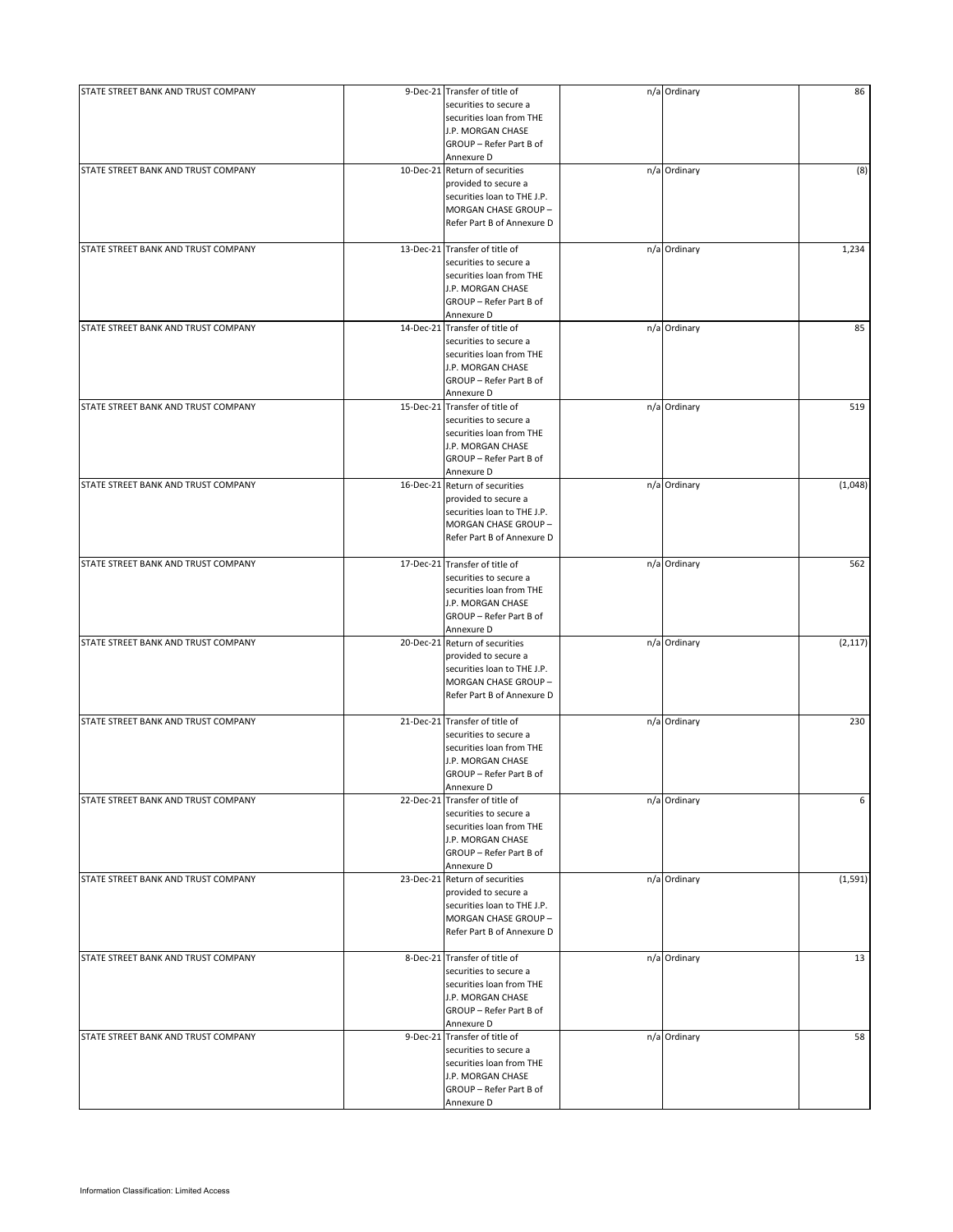| STATE STREET BANK AND TRUST COMPANY | 10-Dec-21 Return of securities<br>provided to secure a<br>securities loan to THE J.P.<br>MORGAN CHASE GROUP -<br>Refer Part B of Annexure D        | n/a Ordinary | (390) |
|-------------------------------------|----------------------------------------------------------------------------------------------------------------------------------------------------|--------------|-------|
| STATE STREET BANK AND TRUST COMPANY | 13-Dec-21 Transfer of title of<br>securities to secure a<br>securities loan from THE<br>J.P. MORGAN CHASE<br>GROUP - Refer Part B of<br>Annexure D | n/a Ordinary | 164   |
| STATE STREET BANK AND TRUST COMPANY | 14-Dec-21 Transfer of title of<br>securities to secure a<br>securities loan from THE<br>J.P. MORGAN CHASE<br>GROUP - Refer Part B of<br>Annexure D | n/a Ordinary | 30    |
| STATE STREET BANK AND TRUST COMPANY | 15-Dec-21 Return of securities<br>provided to secure a<br>securities loan to THE J.P.<br>MORGAN CHASE GROUP -<br>Refer Part B of Annexure D        | n/a Ordinary | (628) |
| STATE STREET BANK AND TRUST COMPANY | 16-Dec-21 Transfer of title of<br>securities to secure a<br>securities loan from THE<br>J.P. MORGAN CHASE<br>GROUP - Refer Part B of<br>Annexure D | n/a Ordinary | 13    |
| STATE STREET BANK AND TRUST COMPANY | 17-Dec-21 Return of securities<br>provided to secure a<br>securities loan to THE J.P.<br>MORGAN CHASE GROUP -<br>Refer Part B of Annexure D        | n/a Ordinary | (268) |
| STATE STREET BANK AND TRUST COMPANY | 20-Dec-21 Return of securities<br>provided to secure a<br>securities loan to THE J.P.<br>MORGAN CHASE GROUP-<br>Refer Part B of Annexure D         | n/a Ordinary | (331) |
| STATE STREET BANK AND TRUST COMPANY | 21-Dec-21 Return of securities<br>provided to secure a<br>securities loan to THE J.P.<br>MORGAN CHASE GROUP -<br>Refer Part B of Annexure D        | n/a Ordinary | (62)  |
| STATE STREET BANK AND TRUST COMPANY | 22-Dec-21 Transfer of title of<br>securities to secure a<br>securities loan from THE<br>J.P. MORGAN CHASE<br>GROUP - Refer Part B of<br>Annexure D | n/a Ordinary | 42    |
| STATE STREET BANK AND TRUST COMPANY | 23-Dec-21 Return of securities<br>provided to secure a<br>securities loan to THE J.P.<br>MORGAN CHASE GROUP -<br>Refer Part B of Annexure D        | n/a Ordinary | (315) |
| STATE STREET BANK AND TRUST COMPANY | 25-Mar-22 Transfer of title of<br>securities to secure a<br>securities loan from THE<br>UBS GROUP - Refer Part B<br>of Annexure D                  | n/a Ordinary | 852   |
| STATE STREET BANK AND TRUST COMPANY | 28-Mar-22 Return of securities<br>provided to secure a<br>securities loan to THE UBS<br>GROUP - Refer Part B of<br>Annexure D                      | n/a Ordinary | (852) |
| STATE STREET BANK AND TRUST COMPANY | 8-Dec-21 Transfer of title of<br>securities to secure a<br>securities loan from THE<br>ING GROUP - Refer Part B<br>of Annexure D                   | n/a Ordinary | 7,913 |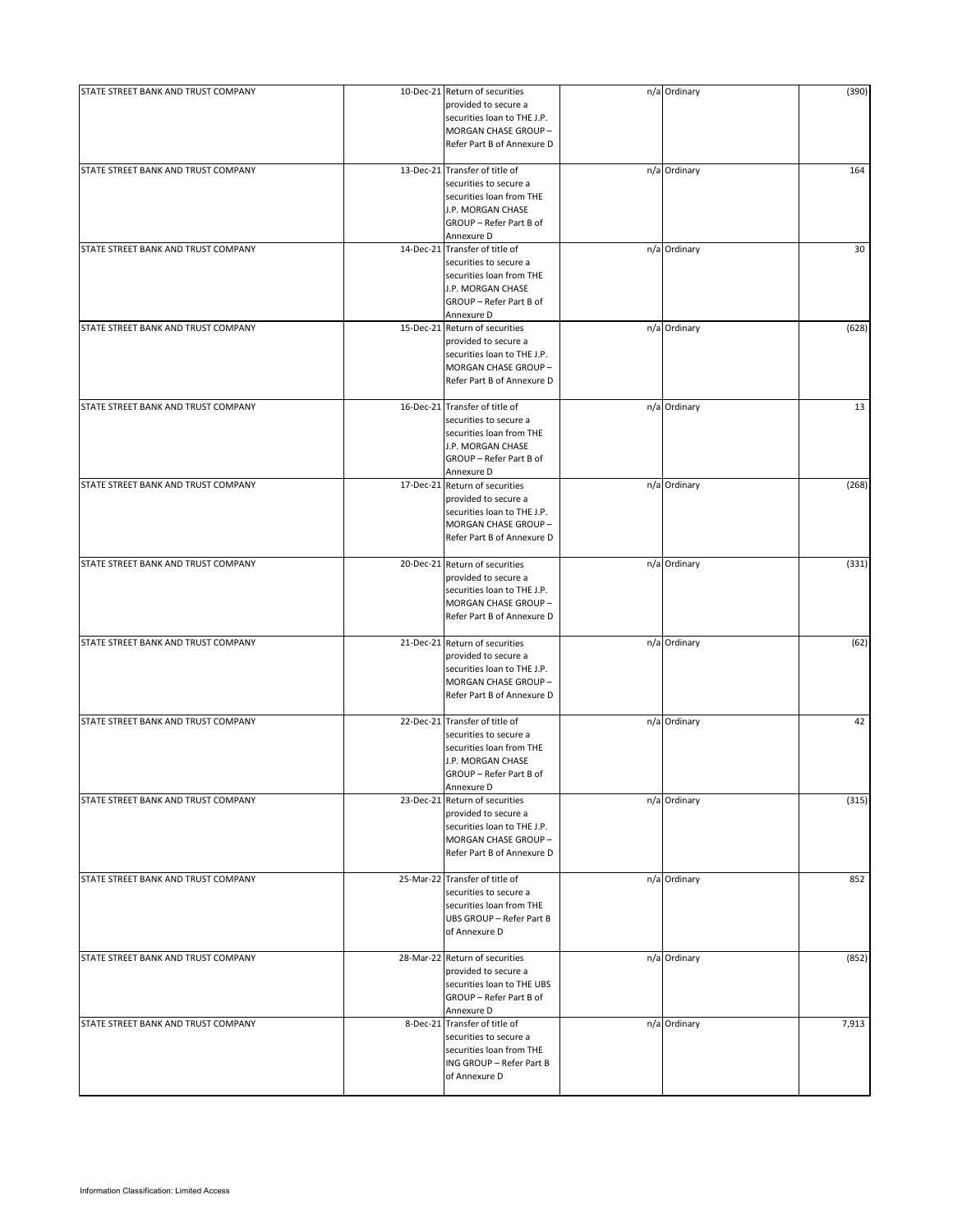| STATE STREET BANK AND TRUST COMPANY | 22-Dec-21 Return of securities<br>provided to secure a<br>securities loan to THE ING<br>GROUP - Refer Part B of                   | n/a Ordinary | (7, 913)     |
|-------------------------------------|-----------------------------------------------------------------------------------------------------------------------------------|--------------|--------------|
|                                     | Annexure D                                                                                                                        |              |              |
| STATE STREET BANK AND TRUST COMPANY | 23-Dec-21 Transfer of title of<br>securities to secure a<br>securities loan from THE<br>ING GROUP - Refer Part B<br>of Annexure D | n/a Ordinary | 2,290        |
| STATE STREET BANK AND TRUST COMPANY | 24-Dec-21 Transfer of title of<br>securities to secure a<br>securities loan from THE<br>ING GROUP - Refer Part B<br>of Annexure D | n/a Ordinary | $\mathbf{1}$ |
| STATE STREET BANK AND TRUST COMPANY | 27-Jan-22 Return of securities<br>provided to secure a<br>securities loan to THE ING<br>GROUP - Refer Part B of<br>Annexure D     | n/a Ordinary | (1,588)      |
| STATE STREET BANK AND TRUST COMPANY | 4-Feb-22 Return of securities<br>provided to secure a<br>securities loan to THE ING<br>GROUP - Refer Part B of<br>Annexure D      | n/a Ordinary | (703)        |
| STATE STREET BANK AND TRUST COMPANY | 8-Feb-22 Transfer of title of<br>securities to secure a<br>securities loan from THE<br>ING GROUP - Refer Part B<br>of Annexure D  | n/a Ordinary | 21,426       |
| STATE STREET BANK AND TRUST COMPANY | 3-Mar-22 Return of securities<br>provided to secure a<br>securities loan to THE ING<br>GROUP - Refer Part B of<br>Annexure D      | n/a Ordinary | (21, 425)    |
| STATE STREET BANK AND TRUST COMPANY | 8-Dec-21 Transfer of title of<br>securities to secure a<br>securities loan from THE<br>ING GROUP - Refer Part B<br>of Annexure D  | n/a Ordinary | 4,720        |
| STATE STREET BANK AND TRUST COMPANY | 22-Dec-21 Return of securities<br>provided to secure a<br>securities loan to THE ING<br>GROUP - Refer Part B of<br>Annexure D     | n/a Ordinary | (4, 720)     |
| STATE STREET BANK AND TRUST COMPANY | 23-Dec-21 Transfer of title of<br>securities to secure a<br>securities loan from THE<br>ING GROUP - Refer Part B<br>of Annexure D | n/a Ordinary | 1,369        |
| STATE STREET BANK AND TRUST COMPANY | 24-Dec-21 Transfer of title of<br>securities to secure a<br>securities loan from THE<br>ING GROUP - Refer Part B<br>of Annexure D | n/a Ordinary | $\mathbf{1}$ |
| STATE STREET BANK AND TRUST COMPANY | 8-Feb-22 Transfer of title of<br>securities to secure a<br>securities loan from THE<br>ING GROUP - Refer Part B<br>of Annexure D  | n/a Ordinary | 6,443        |
| STATE STREET BANK AND TRUST COMPANY | 21-Mar-22 Return of securities<br>provided to secure a<br>securities loan to THE ING<br>GROUP - Refer Part B of<br>Annexure D     | n/a Ordinary | (6,859)      |
| STATE STREET BANK AND TRUST COMPANY | 22-Mar-22 Return of securities<br>provided to secure a<br>securities loan to THE ING<br>GROUP - Refer Part B of<br>Annexure D     | n/a Ordinary | (94)         |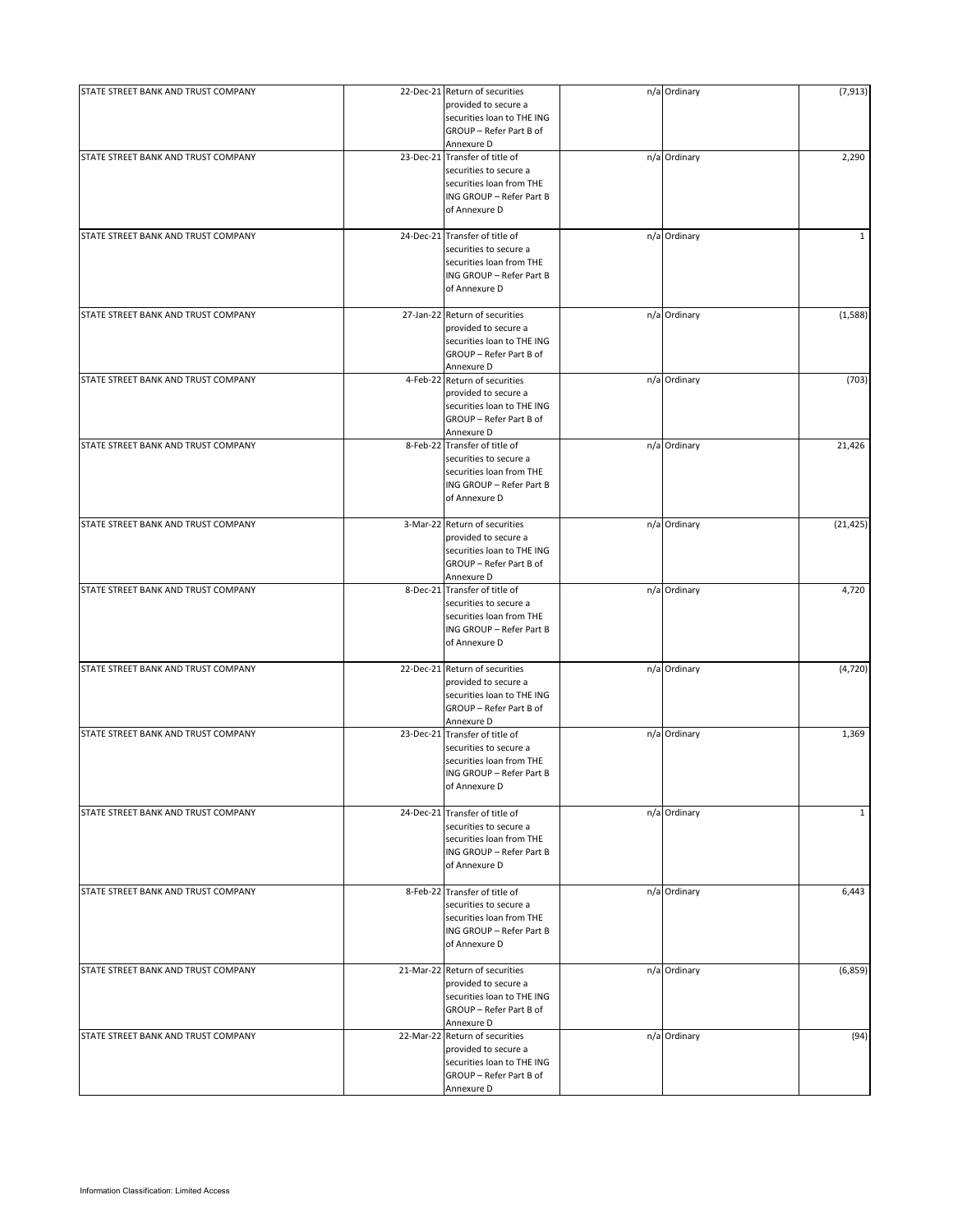| STATE STREET BANK AND TRUST COMPANY | 23-Mar-22 Transfer of title of | n/a Ordinary | 560       |
|-------------------------------------|--------------------------------|--------------|-----------|
|                                     | securities to secure a         |              |           |
|                                     |                                |              |           |
|                                     | securities loan from THE       |              |           |
|                                     | ING GROUP - Refer Part B       |              |           |
|                                     | of Annexure D                  |              |           |
|                                     |                                |              |           |
| STATE STREET BANK AND TRUST COMPANY | 24-Mar-22 Return of securities | n/a Ordinary | (1,420)   |
|                                     | provided to secure a           |              |           |
|                                     |                                |              |           |
|                                     | securities loan to THE ING     |              |           |
|                                     | GROUP - Refer Part B of        |              |           |
|                                     | Annexure D                     |              |           |
| STATE STREET BANK AND TRUST COMPANY | 21-Mar-22 Transfer of title of | n/a Ordinary | 48,007    |
|                                     |                                |              |           |
|                                     | securities to secure a         |              |           |
|                                     | securities loan from THE       |              |           |
|                                     | ING GROUP - Refer Part B       |              |           |
|                                     | of Annexure D                  |              |           |
|                                     |                                |              |           |
| STATE STREET BANK AND TRUST COMPANY | 22-Mar-22 Return of securities | n/a Ordinary | (24, 673) |
|                                     | provided to secure a           |              |           |
|                                     | securities loan to THE ING     |              |           |
|                                     |                                |              |           |
|                                     | GROUP - Refer Part B of        |              |           |
|                                     | Annexure D                     |              |           |
| STATE STREET BANK AND TRUST COMPANY | 23-Mar-22 Transfer of title of | n/a Ordinary | 15,415    |
|                                     | securities to secure a         |              |           |
|                                     |                                |              |           |
|                                     | securities loan from THE       |              |           |
|                                     | ING GROUP - Refer Part B       |              |           |
|                                     | of Annexure D                  |              |           |
|                                     |                                |              |           |
| STATE STREET BANK AND TRUST COMPANY | 24-Mar-22 Return of securities | n/a Ordinary | (38, 748) |
|                                     | provided to secure a           |              |           |
|                                     | securities loan to THE ING     |              |           |
|                                     |                                |              |           |
|                                     | GROUP - Refer Part B of        |              |           |
|                                     | Annexure D                     |              |           |
| STATE STREET BANK AND TRUST COMPANY | 8-Dec-21 Return of securities  | n/a Ordinary | (12)      |
|                                     |                                |              |           |
|                                     | provided to secure a           |              |           |
|                                     | securities loan to THE J.P.    |              |           |
|                                     | MORGAN CHASE GROUP -           |              |           |
|                                     | Refer Part B of Annexure D     |              |           |
|                                     |                                |              |           |
| STATE STREET BANK AND TRUST COMPANY | 9-Dec-21 Return of securities  | n/a Ordinary | (117)     |
|                                     | provided to secure a           |              |           |
|                                     | securities loan to THE J.P.    |              |           |
|                                     |                                |              |           |
|                                     | MORGAN CHASE GROUP -           |              |           |
|                                     | Refer Part B of Annexure D     |              |           |
|                                     |                                |              |           |
| STATE STREET BANK AND TRUST COMPANY | 10-Dec-21 Transfer of title of | n/a Ordinary | 30        |
|                                     | securities to secure a         |              |           |
|                                     | securities loan from THE       |              |           |
|                                     | J.P. MORGAN CHASE              |              |           |
|                                     |                                |              |           |
|                                     | GROUP - Refer Part B of        |              |           |
|                                     | Annexure D                     |              |           |
| STATE STREET BANK AND TRUST COMPANY | 13-Dec-21 Transfer of title of | n/a Ordinary | 653       |
|                                     | securities to secure a         |              |           |
|                                     | securities loan from THE       |              |           |
|                                     | J.P. MORGAN CHASE              |              |           |
|                                     |                                |              |           |
|                                     | GROUP - Refer Part B of        |              |           |
|                                     | Annexure D                     |              |           |
| STATE STREET BANK AND TRUST COMPANY | 14-Dec-21 Transfer of title of | n/a Ordinary | 48        |
|                                     | securities to secure a         |              |           |
|                                     | securities loan from THE       |              |           |
|                                     | J.P. MORGAN CHASE              |              |           |
|                                     |                                |              |           |
|                                     | GROUP - Refer Part B of        |              |           |
|                                     | Annexure D                     |              |           |
| STATE STREET BANK AND TRUST COMPANY | 15-Dec-21 Return of securities | n/a Ordinary | (479)     |
|                                     | provided to secure a           |              |           |
|                                     | securities loan to THE J.P.    |              |           |
|                                     |                                |              |           |
|                                     | MORGAN CHASE GROUP -           |              |           |
|                                     | Refer Part B of Annexure D     |              |           |
|                                     |                                |              |           |
| STATE STREET BANK AND TRUST COMPANY | 16-Dec-21 Transfer of title of | n/a Ordinary | 25        |
|                                     | securities to secure a         |              |           |
|                                     | securities loan from THE       |              |           |
|                                     | J.P. MORGAN CHASE              |              |           |
|                                     | GROUP - Refer Part B of        |              |           |
|                                     |                                |              |           |
|                                     | Annexure D                     |              |           |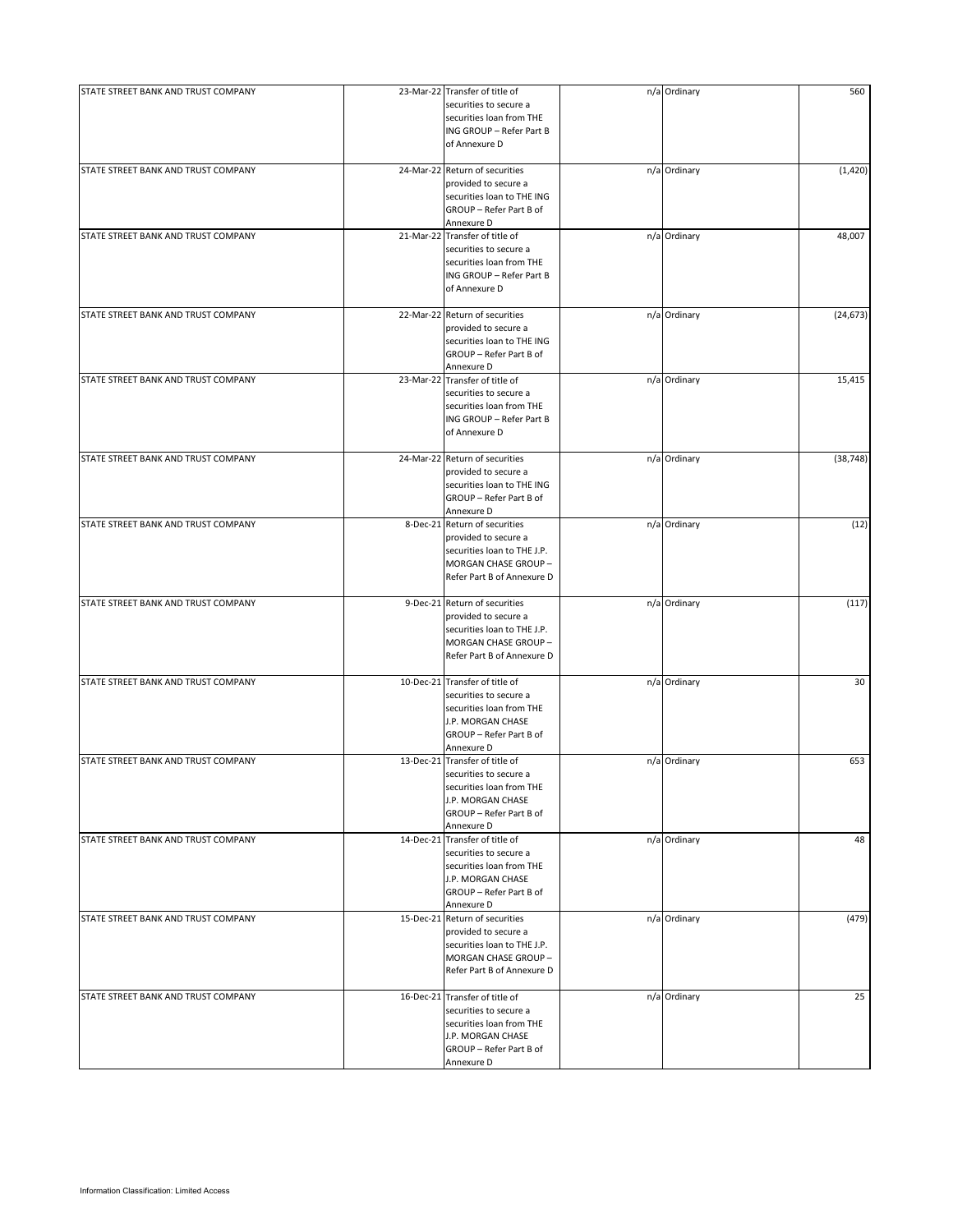| STATE STREET BANK AND TRUST COMPANY | 17-Dec-21 Transfer of title of<br>securities to secure a<br>securities loan from THE<br>J.P. MORGAN CHASE<br>GROUP - Refer Part B of<br>Annexure D | n/a Ordinary | 114     |
|-------------------------------------|----------------------------------------------------------------------------------------------------------------------------------------------------|--------------|---------|
| STATE STREET BANK AND TRUST COMPANY | 20-Dec-21 Transfer of title of<br>securities to secure a<br>securities loan from THE<br>J.P. MORGAN CHASE<br>GROUP - Refer Part B of<br>Annexure D | n/a Ordinary | 114     |
| STATE STREET BANK AND TRUST COMPANY | 21-Dec-21 Return of securities<br>provided to secure a<br>securities loan to THE J.P.<br>MORGAN CHASE GROUP -<br>Refer Part B of Annexure D        | n/a Ordinary | (173)   |
| STATE STREET BANK AND TRUST COMPANY | 22-Dec-21 Transfer of title of<br>securities to secure a<br>securities loan from THE<br>J.P. MORGAN CHASE<br>GROUP - Refer Part B of<br>Annexure D | n/a Ordinary | 136     |
| STATE STREET BANK AND TRUST COMPANY | 23-Dec-21 Return of securities<br>provided to secure a<br>securities loan to THE J.P.<br>MORGAN CHASE GROUP -<br>Refer Part B of Annexure D        | n/a Ordinary | (1,039) |
| STATE STREET BANK AND TRUST COMPANY | 8-Dec-21 Return of securities<br>provided to secure a<br>securities loan to THE J.P.<br>MORGAN CHASE GROUP -<br>Refer Part B of Annexure D         | n/a Ordinary | (2)     |
| STATE STREET BANK AND TRUST COMPANY | 9-Dec-21 Transfer of title of<br>securities to secure a<br>securities loan from THE<br>J.P. MORGAN CHASE<br>GROUP - Refer Part B of<br>Annexure D  | n/a Ordinary | 9       |
| STATE STREET BANK AND TRUST COMPANY | 10-Dec-21 Transfer of title of<br>securities to secure a<br>securities loan from THE<br>J.P. MORGAN CHASE<br>GROUP - Refer Part B of<br>Annexure D | n/a Ordinary | 9       |
| STATE STREET BANK AND TRUST COMPANY | 13-Dec-21 Return of securities<br>provided to secure a<br>securities loan to THE J.P.<br>MORGAN CHASE GROUP -<br>Refer Part B of Annexure D        | n/a Ordinary | (50)    |
| STATE STREET BANK AND TRUST COMPANY | 14-Dec-21 Transfer of title of<br>securities to secure a<br>securities loan from THE<br>J.P. MORGAN CHASE<br>GROUP - Refer Part B of<br>Annexure D | n/a Ordinary | 4       |
| STATE STREET BANK AND TRUST COMPANY | 15-Dec-21 Transfer of title of<br>securities to secure a<br>securities loan from THE<br>J.P. MORGAN CHASE<br>GROUP - Refer Part B of<br>Annexure D | n/a Ordinary | 9       |
| STATE STREET BANK AND TRUST COMPANY | 16-Dec-21 Transfer of title of<br>securities to secure a<br>securities loan from THE<br>J.P. MORGAN CHASE<br>GROUP - Refer Part B of<br>Annexure D | n/a Ordinary | 11      |
| STATE STREET BANK AND TRUST COMPANY | 17-Dec-21 Transfer of title of<br>securities to secure a<br>securities loan from THE<br>J.P. MORGAN CHASE<br>GROUP - Refer Part B of<br>Annexure D | n/a Ordinary | 18      |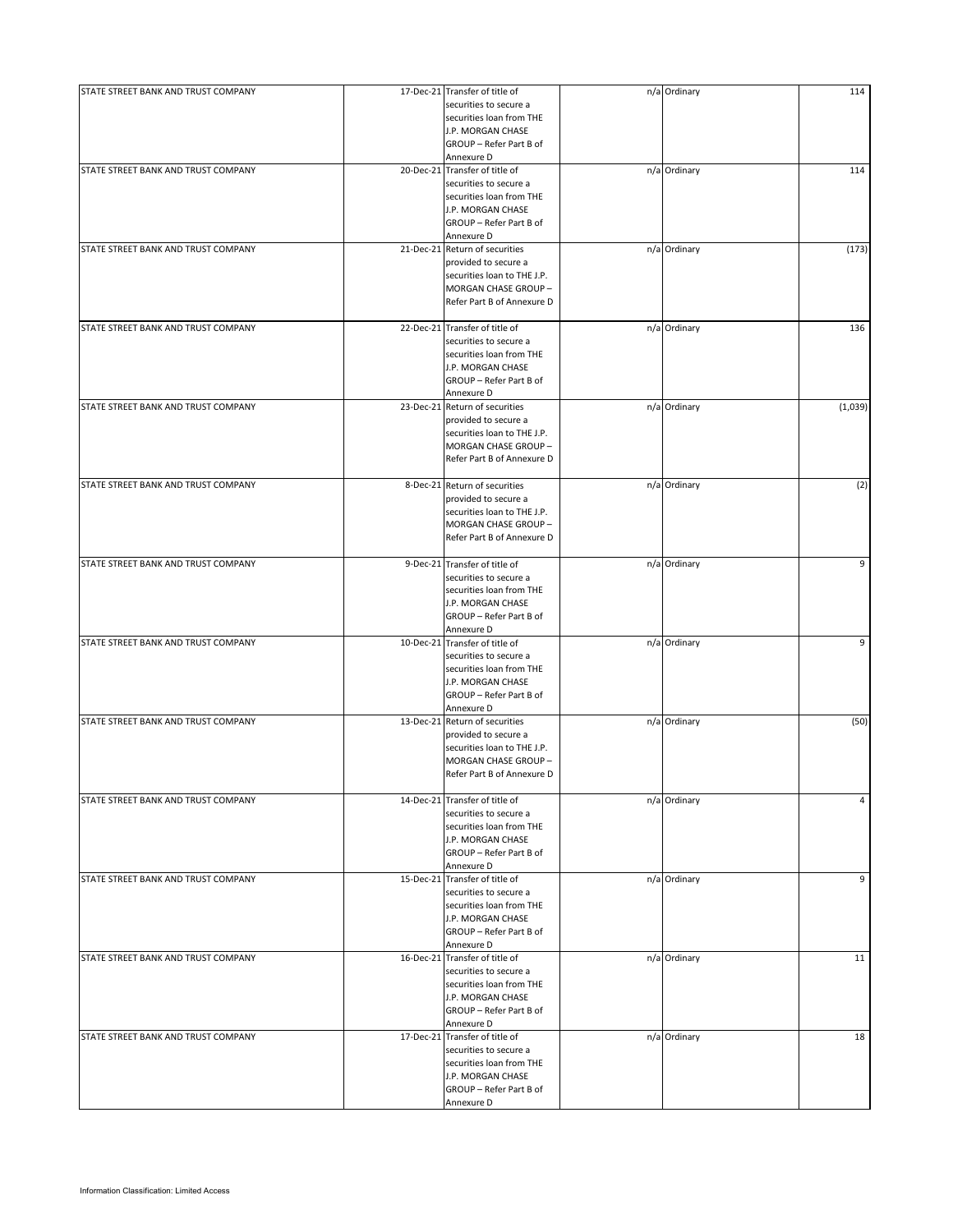| STATE STREET BANK AND TRUST COMPANY |           | 20-Dec-21 Transfer of title of                         | n/a Ordinary | 42      |
|-------------------------------------|-----------|--------------------------------------------------------|--------------|---------|
|                                     |           | securities to secure a                                 |              |         |
|                                     |           | securities loan from THE                               |              |         |
|                                     |           | J.P. MORGAN CHASE                                      |              |         |
|                                     |           | GROUP - Refer Part B of                                |              |         |
|                                     |           | Annexure D                                             |              |         |
| STATE STREET BANK AND TRUST COMPANY |           | 21-Dec-21 Return of securities                         | n/a Ordinary | (81)    |
|                                     |           | provided to secure a                                   |              |         |
|                                     |           | securities loan to THE J.P.                            |              |         |
|                                     |           | MORGAN CHASE GROUP -                                   |              |         |
|                                     |           | Refer Part B of Annexure D                             |              |         |
|                                     |           |                                                        |              |         |
| STATE STREET BANK AND TRUST COMPANY |           | 22-Dec-21 Transfer of title of                         | n/a Ordinary | 21      |
|                                     |           | securities to secure a                                 |              |         |
|                                     |           | securities loan from THE                               |              |         |
|                                     |           | J.P. MORGAN CHASE                                      |              |         |
|                                     |           | GROUP - Refer Part B of                                |              |         |
|                                     |           | Annexure D                                             |              |         |
| STATE STREET BANK AND TRUST COMPANY |           | 23-Dec-21 Return of securities                         | n/a Ordinary | (167)   |
|                                     |           | provided to secure a                                   |              |         |
|                                     |           | securities loan to THE J.P.                            |              |         |
|                                     |           | MORGAN CHASE GROUP -                                   |              |         |
|                                     |           | Refer Part B of Annexure D                             |              |         |
|                                     |           |                                                        |              |         |
| STATE STREET BANK AND TRUST COMPANY |           | 25-Mar-22 Transfer of title of                         | n/a Ordinary | 1,485   |
|                                     |           | securities to secure a                                 |              |         |
|                                     |           | securities loan from THE                               |              |         |
|                                     |           | UBS GROUP - Refer Part B                               |              |         |
|                                     |           | of Annexure D                                          |              |         |
|                                     |           |                                                        |              |         |
| STATE STREET BANK AND TRUST COMPANY |           | 28-Mar-22 Return of securities<br>provided to secure a | n/a Ordinary | (1,485) |
|                                     |           |                                                        |              |         |
|                                     |           | securities loan to THE UBS                             |              |         |
|                                     |           | GROUP - Refer Part B of                                |              |         |
| STATE STREET BANK AND TRUST COMPANY | 8-Dec-21  | Annexure D<br>Transfer of title of                     | n/a Ordinary | 404     |
|                                     |           | securities to secure a                                 |              |         |
|                                     |           | securities loan from THE                               |              |         |
|                                     |           |                                                        |              |         |
|                                     |           | J.P. MORGAN CHASE<br>GROUP - Refer Part B of           |              |         |
|                                     |           | Annexure D                                             |              |         |
| STATE STREET BANK AND TRUST COMPANY | 9-Dec-21  | Transfer of title of                                   | n/a Ordinary | 538     |
|                                     |           | securities to secure a                                 |              |         |
|                                     |           | securities loan from THE                               |              |         |
|                                     |           | J.P. MORGAN CHASE                                      |              |         |
|                                     |           | GROUP - Refer Part B of                                |              |         |
|                                     |           | Annexure D                                             |              |         |
| STATE STREET BANK AND TRUST COMPANY |           | 10-Dec-21 Transfer of title of                         | n/a Ordinary | 500     |
|                                     |           | securities to secure a                                 |              |         |
|                                     |           | securities loan from THE                               |              |         |
|                                     |           | J.P. MORGAN CHASE                                      |              |         |
|                                     |           | GROUP - Refer Part B of                                |              |         |
|                                     |           | Annexure D                                             |              |         |
| STATE STREET BANK AND TRUST COMPANY |           | 13-Dec-21 Return of securities                         | n/a Ordinary | (1,716) |
|                                     |           | provided to secure a                                   |              |         |
|                                     |           | securities loan to THE J.P.                            |              |         |
|                                     |           | MORGAN CHASE GROUP -                                   |              |         |
|                                     |           | Refer Part B of Annexure D                             |              |         |
|                                     |           |                                                        |              |         |
| STATE STREET BANK AND TRUST COMPANY |           | 14-Dec-21 Return of securities                         | n/a Ordinary | (235)   |
|                                     |           | provided to secure a                                   |              |         |
|                                     |           | securities loan to THE J.P.                            |              |         |
|                                     |           | MORGAN CHASE GROUP -                                   |              |         |
|                                     |           | Refer Part B of Annexure D                             |              |         |
|                                     |           |                                                        |              |         |
| STATE STREET BANK AND TRUST COMPANY |           | 15-Dec-21 Transfer of title of                         | n/a Ordinary | 467     |
|                                     |           | securities to secure a                                 |              |         |
|                                     |           | securities loan from THE<br>J.P. MORGAN CHASE          |              |         |
|                                     |           |                                                        |              |         |
|                                     |           | GROUP - Refer Part B of<br>Annexure D                  |              |         |
| STATE STREET BANK AND TRUST COMPANY | 16-Dec-21 | Transfer of title of                                   | n/a Ordinary | 500     |
|                                     |           | securities to secure a                                 |              |         |
|                                     |           | securities loan from THE                               |              |         |
|                                     |           | J.P. MORGAN CHASE                                      |              |         |
|                                     |           | GROUP - Refer Part B of                                |              |         |
|                                     |           | Annexure D                                             |              |         |
|                                     |           |                                                        |              |         |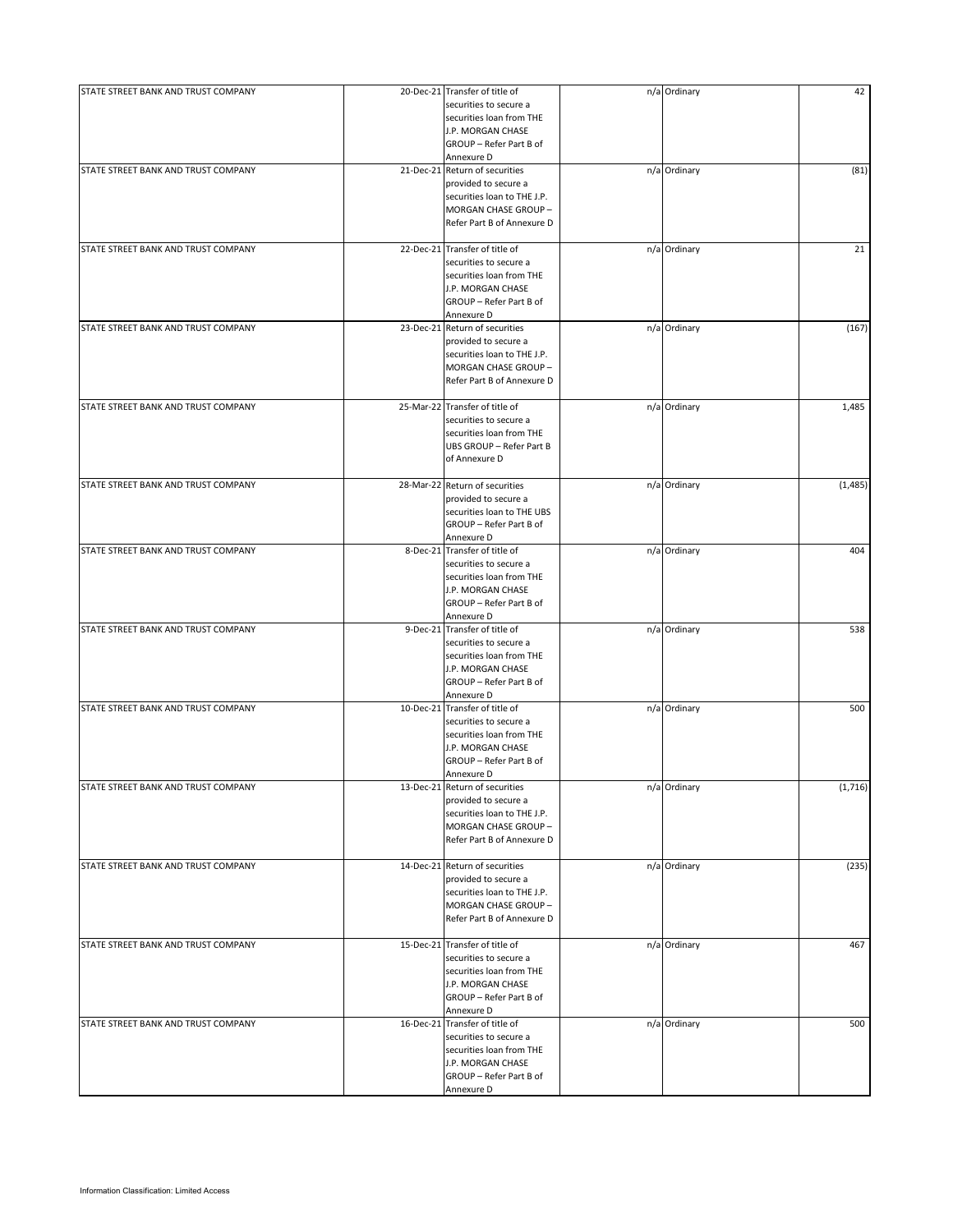| STATE STREET BANK AND TRUST COMPANY | 17-Dec-21 Transfer of title of<br>securities to secure a<br>securities loan from THE<br>J.P. MORGAN CHASE<br>GROUP - Refer Part B of<br>Annexure D | n/a Ordinary | 710          |
|-------------------------------------|----------------------------------------------------------------------------------------------------------------------------------------------------|--------------|--------------|
| STATE STREET BANK AND TRUST COMPANY | 20-Dec-21 Transfer of title of<br>securities to secure a<br>securities loan from THE<br>J.P. MORGAN CHASE<br>GROUP - Refer Part B of<br>Annexure D | n/a Ordinary | 1,531        |
| STATE STREET BANK AND TRUST COMPANY | 21-Dec-21 Return of securities<br>provided to secure a<br>securities loan to THE J.P.<br>MORGAN CHASE GROUP -<br>Refer Part B of Annexure D        | n/a Ordinary | (2,526)      |
| STATE STREET BANK AND TRUST COMPANY | 22-Dec-21 Transfer of title of<br>securities to secure a<br>securities loan from THE<br>J.P. MORGAN CHASE<br>GROUP - Refer Part B of<br>Annexure D | n/a Ordinary | 1,058        |
| STATE STREET BANK AND TRUST COMPANY | 23-Dec-21 Return of securities<br>provided to secure a<br>securities loan to THE J.P.<br>MORGAN CHASE GROUP -<br>Refer Part B of Annexure D        | n/a Ordinary | (7, 177)     |
| STATE STREET BANK AND TRUST COMPANY | 25-Mar-22 Transfer of title of<br>securities to secure a<br>securities loan from THE<br>UBS GROUP - Refer Part B<br>of Annexure D                  | n/a Ordinary | 3            |
| STATE STREET BANK AND TRUST COMPANY | 28-Mar-22 Return of securities<br>provided to secure a<br>securities loan to THE UBS<br>GROUP - Refer Part B of<br>Annexure D                      | n/a Ordinary | (3)          |
| STATE STREET BANK AND TRUST COMPANY | 9-Dec-21 Transfer of title of<br>securities to secure a<br>securities loan from THE<br>J.P. MORGAN CHASE<br>GROUP - Refer Part B of<br>Annexure D  | n/a Ordinary | $\mathbf{1}$ |
| STATE STREET BANK AND TRUST COMPANY | 10-Dec-21 Transfer of title of<br>securities to secure a<br>securities loan from THE<br>J.P. MORGAN CHASE<br>GROUP - Refer Part B of<br>Annexure D | n/a Ordinary | $\mathbf{1}$ |
| STATE STREET BANK AND TRUST COMPANY | 13-Dec-21 Return of securities<br>provided to secure a<br>securities loan to THE J.P.<br>MORGAN CHASE GROUP -<br>Refer Part B of Annexure D        | n/a Ordinary | (21)         |
| STATE STREET BANK AND TRUST COMPANY | 25-Mar-22 Transfer of title of<br>securities to secure a<br>securities loan from THE<br>UBS GROUP - Refer Part B<br>of Annexure D                  | n/a Ordinary | 83,323       |
| STATE STREET BANK AND TRUST COMPANY | 28-Mar-22 Return of securities<br>provided to secure a<br>securities loan to THE UBS<br>GROUP - Refer Part B of<br>Annexure D                      | n/a Ordinary | (83, 323)    |
| STATE STREET BANK AND TRUST COMPANY | 8-Dec-21 Transfer of title of<br>securities to secure a<br>securities loan from THE<br>ING GROUP - Refer Part B<br>of Annexure D                   | n/a Ordinary | 776          |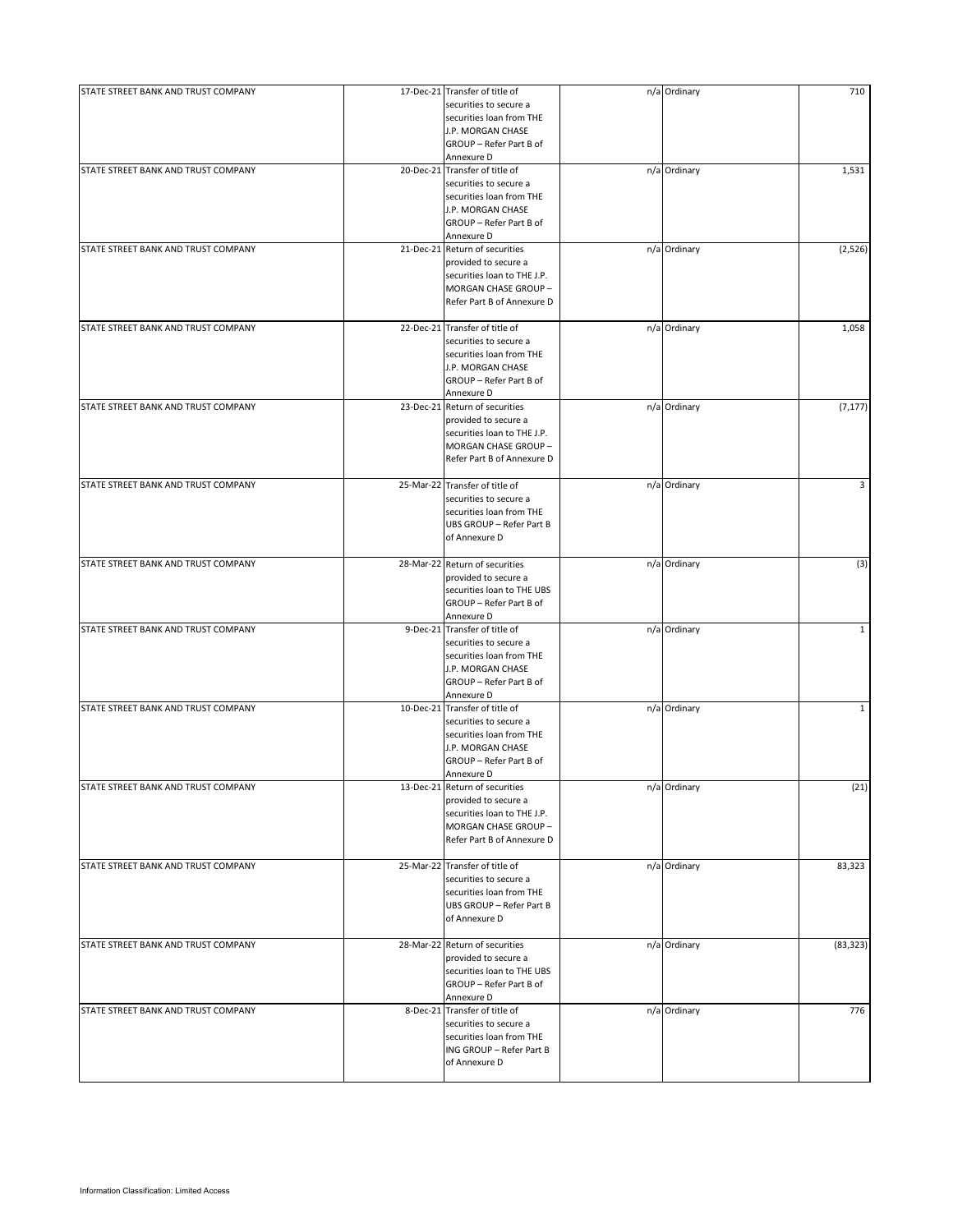| STATE STREET BANK AND TRUST COMPANY |           | 22-Dec-21 Return of securities | n/a Ordinary | (776)       |
|-------------------------------------|-----------|--------------------------------|--------------|-------------|
|                                     |           | provided to secure a           |              |             |
|                                     |           | securities loan to THE ING     |              |             |
|                                     |           |                                |              |             |
|                                     |           | GROUP - Refer Part B of        |              |             |
|                                     |           | Annexure D                     |              |             |
| STATE STREET BANK AND TRUST COMPANY |           | 23-Dec-21 Transfer of title of | n/a Ordinary | 225         |
|                                     |           | securities to secure a         |              |             |
|                                     |           | securities loan from THE       |              |             |
|                                     |           | ING GROUP - Refer Part B       |              |             |
|                                     |           | of Annexure D                  |              |             |
|                                     |           |                                |              |             |
| STATE STREET BANK AND TRUST COMPANY |           | 8-Feb-22 Transfer of title of  | n/a Ordinary | 2,566       |
|                                     |           | securities to secure a         |              |             |
|                                     |           | securities loan from THE       |              |             |
|                                     |           | ING GROUP - Refer Part B       |              |             |
|                                     |           | of Annexure D                  |              |             |
|                                     |           |                                |              |             |
| STATE STREET BANK AND TRUST COMPANY |           | 10-Feb-22 Transfer of title of | n/a Ordinary | 8,696       |
|                                     |           | securities to secure a         |              |             |
|                                     |           | securities loan from THE       |              |             |
|                                     |           | ING GROUP - Refer Part B       |              |             |
|                                     |           | of Annexure D                  |              |             |
|                                     |           |                                |              |             |
| STATE STREET BANK AND TRUST COMPANY |           | 15-Feb-22 Return of securities | n/a Ordinary | (10, 404)   |
|                                     |           | provided to secure a           |              |             |
|                                     |           | securities loan to THE ING     |              |             |
|                                     |           |                                |              |             |
|                                     |           | GROUP - Refer Part B of        |              |             |
|                                     |           | Annexure D                     |              |             |
| STATE STREET BANK AND TRUST COMPANY |           | 21-Feb-22 Transfer of title of | n/a Ordinary | 599         |
|                                     |           | securities to secure a         |              |             |
|                                     |           | securities loan from THE       |              |             |
|                                     |           | ING GROUP - Refer Part B       |              |             |
|                                     |           | of Annexure D                  |              |             |
|                                     |           |                                |              |             |
| STATE STREET BANK AND TRUST COMPANY | 24-Feb-22 | Return of securities           | n/a Ordinary | (1,683)     |
|                                     |           | provided to secure a           |              |             |
|                                     |           | securities loan to THE ING     |              |             |
|                                     |           | GROUP - Refer Part B of        |              |             |
|                                     |           | Annexure D                     |              |             |
| STATE STREET BANK AND TRUST COMPANY | 21-Mar-22 | Transfer of title of           | n/a Ordinary | 6,181       |
|                                     |           | securities to secure a         |              |             |
|                                     |           |                                |              |             |
|                                     |           | securities loan from THE       |              |             |
|                                     |           | ING GROUP - Refer Part B       |              |             |
|                                     |           | of Annexure D                  |              |             |
|                                     |           |                                |              |             |
| STATE STREET BANK AND TRUST COMPANY | 22-Mar-22 | Return of securities           | n/a Ordinary | (1,667)     |
|                                     |           | provided to secure a           |              |             |
|                                     |           | securities loan to THE ING     |              |             |
|                                     |           | GROUP - Refer Part B of        |              |             |
|                                     |           | Annexure D                     |              |             |
| STATE STREET BANK AND TRUST COMPANY | 23-Mar-22 | Transfer of title of           | n/a Ordinary | 2,983       |
|                                     |           | securities to secure a         |              |             |
|                                     |           | securities loan from THE       |              |             |
|                                     |           | ING GROUP - Refer Part B       |              |             |
|                                     |           | of Annexure D                  |              |             |
|                                     |           |                                |              |             |
| STATE STREET BANK AND TRUST COMPANY |           | 24-Mar-22 Return of securities | n/a Ordinary | (7, 498)    |
|                                     |           | provided to secure a           |              |             |
|                                     |           | securities loan to THE ING     |              |             |
|                                     |           |                                |              |             |
|                                     |           | GROUP - Refer Part B of        |              |             |
|                                     |           | Annexure D                     |              |             |
| STATE STREET BANK AND TRUST COMPANY | 5-Jan-22  | Transfer of title of           | n/a Ordinary | 273,536     |
|                                     |           | securities to secure a         |              |             |
|                                     |           | securities loan from THE       |              |             |
|                                     |           | <b>GOLDMAN SACHS GROUP -</b>   |              |             |
|                                     |           | Refer Part B of Annexure D     |              |             |
|                                     |           |                                |              |             |
| STATE STREET BANK AND TRUST COMPANY |           | 6-Jan-22 Transfer of title of  | n/a Ordinary | 3,683,231   |
|                                     |           | securities to secure a         |              |             |
|                                     |           | securities loan from THE       |              |             |
|                                     |           | <b>GOLDMAN SACHS GROUP -</b>   |              |             |
|                                     |           | Refer Part B of Annexure D     |              |             |
|                                     |           |                                |              |             |
| STATE STREET BANK AND TRUST COMPANY |           | 7-Jan-22 Return of securities  | n/a Ordinary | (2,565,839) |
|                                     |           | provided to secure a           |              |             |
|                                     |           | securities loan to THE         |              |             |
|                                     |           |                                |              |             |
|                                     |           | GOLDMAN SACHS GROUP -          |              |             |
|                                     |           | Refer Part B of Annexure D     |              |             |
|                                     |           |                                |              |             |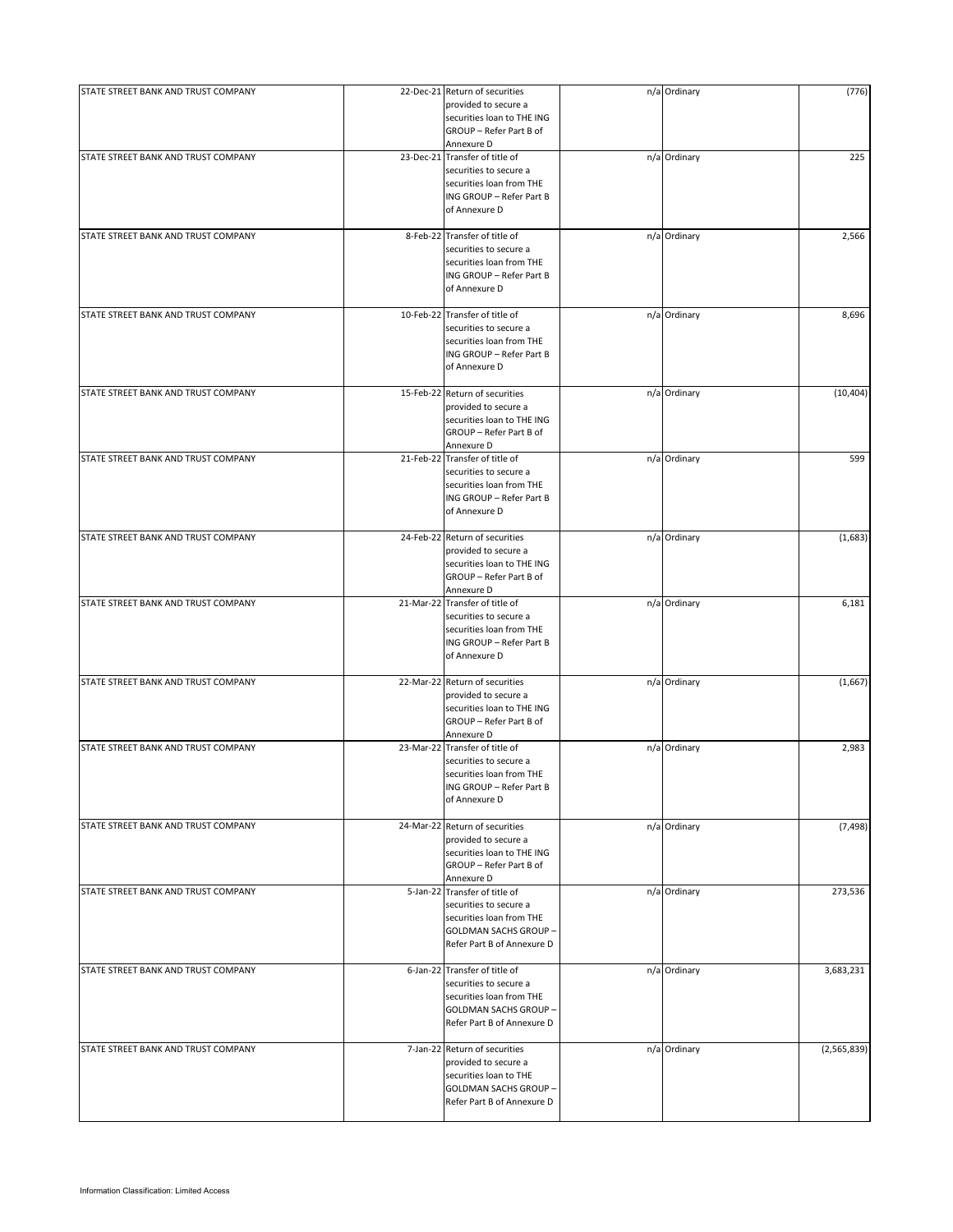| STATE STREET BANK AND TRUST COMPANY | 10-Jan-22 Transfer of title of                                                                                                                     | n/a Ordinary | 2,875,312   |
|-------------------------------------|----------------------------------------------------------------------------------------------------------------------------------------------------|--------------|-------------|
|                                     | securities to secure a<br>securities loan from THE<br>GOLDMAN SACHS GROUP -<br>Refer Part B of Annexure D                                          |              |             |
| STATE STREET BANK AND TRUST COMPANY | 11-Jan-22 Return of securities<br>provided to secure a<br>securities loan to THE<br>GOLDMAN SACHS GROUP -<br>Refer Part B of Annexure D            | n/a Ordinary | (17, 408)   |
| STATE STREET BANK AND TRUST COMPANY | 12-Jan-22 Return of securities<br>provided to secure a<br>securities loan to THE<br>GOLDMAN SACHS GROUP -<br>Refer Part B of Annexure D            | n/a Ordinary | (593, 424)  |
| STATE STREET BANK AND TRUST COMPANY | 13-Jan-22 Transfer of title of<br>securities to secure a<br>securities loan from THE<br>GOLDMAN SACHS GROUP -<br>Refer Part B of Annexure D        | n/a Ordinary | 702,944     |
| STATE STREET BANK AND TRUST COMPANY | 18-Jan-22 Return of securities<br>provided to secure a<br>securities loan to THE<br>GOLDMAN SACHS GROUP -<br>Refer Part B of Annexure D            | n/a Ordinary | (1,771,248) |
| STATE STREET BANK AND TRUST COMPANY | 19-Jan-22 Return of securities<br>provided to secure a<br>securities loan to THE<br>GOLDMAN SACHS GROUP -<br>Refer Part B of Annexure D            | n/a Ordinary | (1,575,344) |
| STATE STREET BANK AND TRUST COMPANY | 21-Jan-22 Return of securities<br>provided to secure a<br>securities loan to THE<br>GOLDMAN SACHS GROUP-<br>Refer Part B of Annexure D             | n/a Ordinary | (883, 840)  |
| STATE STREET BANK AND TRUST COMPANY | 24-Jan-22 Transfer of title of<br>securities to secure a<br>securities loan from THE<br><b>GOLDMAN SACHS GROUP -</b><br>Refer Part B of Annexure D | n/a Ordinary | 3,109,900   |
| STATE STREET BANK AND TRUST COMPANY | 4-Feb-22 Transfer of title of<br>securities to secure a<br>securities loan from THE<br>GOLDMAN SACHS GROUP-<br>Refer Part B of Annexure D          | n/a Ordinary | 1,361,412   |
| STATE STREET BANK AND TRUST COMPANY | 7-Feb-22 Transfer of title of<br>securities to secure a<br>securities loan from THE<br><b>GOLDMAN SACHS GROUP -</b><br>Refer Part B of Annexure D  | n/a Ordinary | 267,904     |
| STATE STREET BANK AND TRUST COMPANY | 8-Feb-22 Transfer of title of<br>securities to secure a<br>securities loan from THE<br><b>GOLDMAN SACHS GROUP -</b><br>Refer Part B of Annexure D  | n/a Ordinary | 558,720     |
| STATE STREET BANK AND TRUST COMPANY | 9-Feb-22 Return of securities<br>provided to secure a<br>securities loan to THE<br><b>GOLDMAN SACHS GROUP -</b><br>Refer Part B of Annexure D      | n/a Ordinary | (2,024,608) |
| STATE STREET BANK AND TRUST COMPANY | 10-Feb-22 Return of securities<br>provided to secure a<br>securities loan to THE<br>GOLDMAN SACHS GROUP -<br>Refer Part B of Annexure D            | n/a Ordinary | (12, 864)   |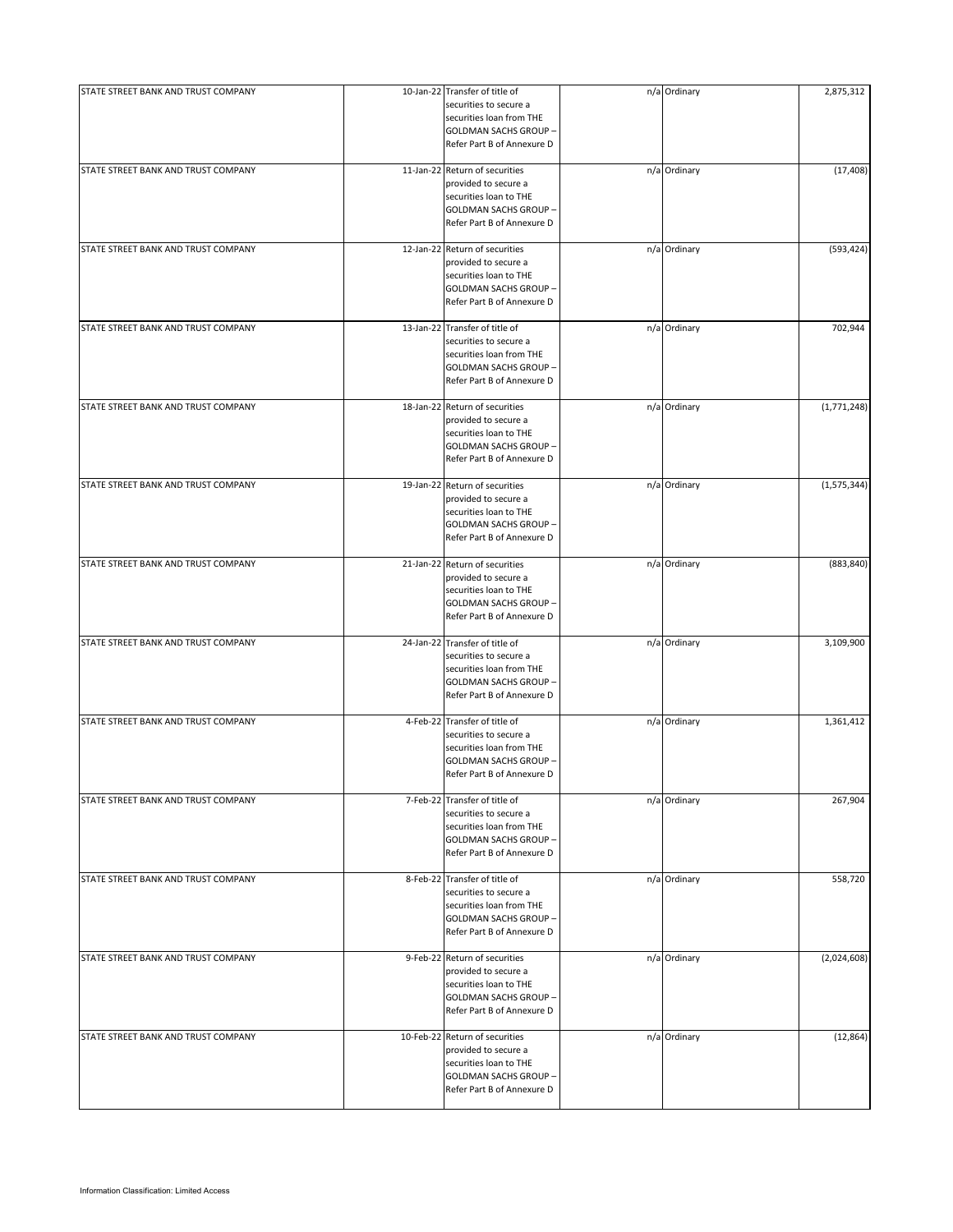| STATE STREET BANK AND TRUST COMPANY | 11-Feb-22 Transfer of title of                                                                                                                     | n/a Ordinary | 469,840     |
|-------------------------------------|----------------------------------------------------------------------------------------------------------------------------------------------------|--------------|-------------|
|                                     | securities to secure a<br>securities loan from THE<br><b>GOLDMAN SACHS GROUP -</b><br>Refer Part B of Annexure D                                   |              |             |
| STATE STREET BANK AND TRUST COMPANY | 14-Feb-22 Transfer of title of<br>securities to secure a<br>securities loan from THE<br><b>GOLDMAN SACHS GROUP -</b><br>Refer Part B of Annexure D | n/a Ordinary | 1,592,640   |
| STATE STREET BANK AND TRUST COMPANY | 22-Feb-22 Return of securities<br>provided to secure a<br>securities loan to THE<br>GOLDMAN SACHS GROUP -<br>Refer Part B of Annexure D            | n/a Ordinary | (4,733,936) |
| STATE STREET BANK AND TRUST COMPANY | 23-Feb-22 Transfer of title of<br>securities to secure a<br>securities loan from THE<br>GOLDMAN SACHS GROUP -<br>Refer Part B of Annexure D        | n/a Ordinary | 299,792     |
| STATE STREET BANK AND TRUST COMPANY | 24-Feb-22 Return of securities<br>provided to secure a<br>securities loan to THE<br><b>GOLDMAN SACHS GROUP -</b><br>Refer Part B of Annexure D     | n/a Ordinary | (769, 560)  |
| STATE STREET BANK AND TRUST COMPANY | 1-Mar-22 Transfer of title of<br>securities to secure a<br>securities loan from THE<br>GOLDMAN SACHS GROUP -<br>Refer Part B of Annexure D         | n/a Ordinary | 4,561,320   |
| STATE STREET BANK AND TRUST COMPANY | 2-Mar-22 Transfer of title of<br>securities to secure a<br>securities loan from THE<br>GOLDMAN SACHS GROUP -<br>Refer Part B of Annexure D         | n/a Ordinary | 7,712       |
| STATE STREET BANK AND TRUST COMPANY | 3-Mar-22 Return of securities<br>provided to secure a<br>securities loan to THE<br><b>GOLDMAN SACHS GROUP -</b><br>Refer Part B of Annexure D      | n/a Ordinary | (52,052)    |
| STATE STREET BANK AND TRUST COMPANY | 4-Mar-22 Return of securities<br>provided to secure a<br>securities loan to THE<br><b>GOLDMAN SACHS GROUP -</b><br>Refer Part B of Annexure D      | n/a Ordinary | (365, 740)  |
| STATE STREET BANK AND TRUST COMPANY | 11-Mar-22 Transfer of title of<br>securities to secure a<br>securities loan from THE<br><b>GOLDMAN SACHS GROUP -</b><br>Refer Part B of Annexure D | n/a Ordinary | 3,165,328   |
| STATE STREET BANK AND TRUST COMPANY | 14-Mar-22 Return of securities<br>provided to secure a<br>securities loan to THE<br>GOLDMAN SACHS GROUP -<br>Refer Part B of Annexure D            | n/a Ordinary | (5,217,112) |
| STATE STREET BANK AND TRUST COMPANY | 15-Mar-22 Transfer of title of<br>securities to secure a<br>securities loan from THE<br>GOLDMAN SACHS GROUP -<br>Refer Part B of Annexure D        | n/a Ordinary | 411,816     |
| STATE STREET BANK AND TRUST COMPANY | 16-Mar-22 Return of securities<br>provided to secure a<br>securities loan to THE<br><b>GOLDMAN SACHS GROUP -</b><br>Refer Part B of Annexure D     | n/a Ordinary | (273, 976)  |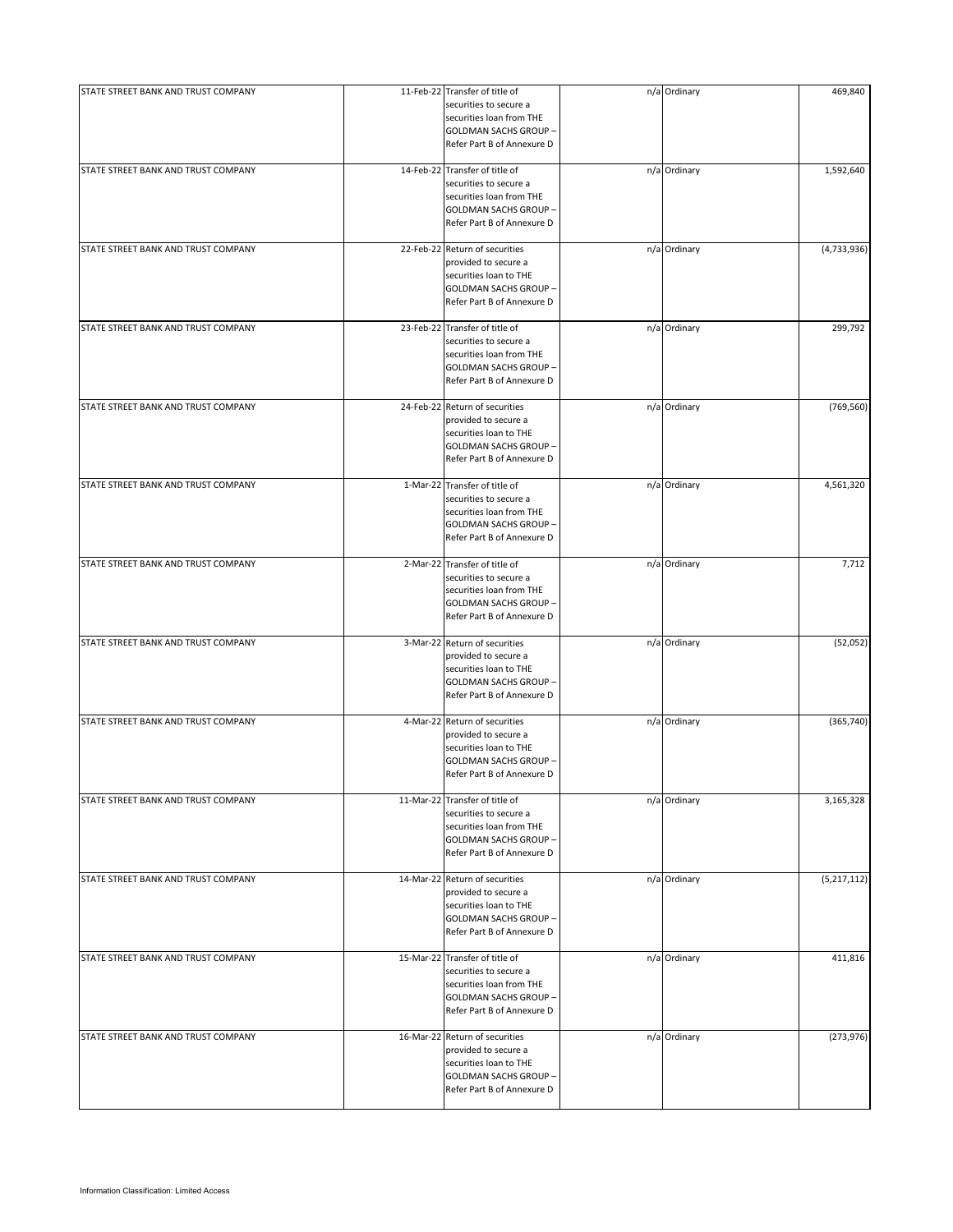| STATE STREET BANK AND TRUST COMPANY | 17-Mar-22 Return of securities<br>provided to secure a<br>securities loan to THE<br>GOLDMAN SACHS GROUP -<br>Refer Part B of Annexure D            | n/a Ordinary | (1,513,186)   |
|-------------------------------------|----------------------------------------------------------------------------------------------------------------------------------------------------|--------------|---------------|
| STATE STREET BANK AND TRUST COMPANY | 18-Mar-22 Transfer of title of<br>securities to secure a<br>securities loan from THE<br><b>GOLDMAN SACHS GROUP -</b><br>Refer Part B of Annexure D | n/a Ordinary | 5,506,754     |
| STATE STREET BANK AND TRUST COMPANY | 1-Apr-22 Transfer of title of<br>securities to secure a<br>securities loan from THE<br>GOLDMAN SACHS GROUP -<br>Refer Part B of Annexure D         | n/a Ordinary | 3,245,464     |
| STATE STREET BANK AND TRUST COMPANY | 4-Apr-22 Transfer of title of<br>securities to secure a<br>securities loan from THE<br>GOLDMAN SACHS GROUP-<br>Refer Part B of Annexure D          | n/a Ordinary | 4,288         |
| STATE STREET BANK AND TRUST COMPANY | 5-Apr-22 Return of securities<br>provided to secure a<br>securities loan to THE<br>GOLDMAN SACHS GROUP -<br>Refer Part B of Annexure D             | n/a Ordinary | (55, 200)     |
| STATE STREET BANK AND TRUST COMPANY | 6-Apr-22 Return of securities<br>provided to secure a<br>securities loan to THE<br>GOLDMAN SACHS GROUP -<br>Refer Part B of Annexure D             | n/a Ordinary | (45, 184)     |
| STATE STREET BANK AND TRUST COMPANY | 7-Apr-22 Return of securities<br>provided to secure a<br>securities loan to THE<br>GOLDMAN SACHS GROUP -<br>Refer Part B of Annexure D             | n/a Ordinary | (330, 952)    |
| STATE STREET BANK AND TRUST COMPANY | 8-Apr-22 Return of securities<br>provided to secure a<br>securities loan to THE<br>GOLDMAN SACHS GROUP -<br>Refer Part B of Annexure D             | n/a Ordinary | (120, 568)    |
| STATE STREET BANK AND TRUST COMPANY | 10-Feb-22 Transfer of title of<br>securities to secure a<br>securities loan from THE<br>ING GROUP - Refer Part B<br>of Annexure D                  | n/a Ordinary | 1,623,887     |
| STATE STREET BANK AND TRUST COMPANY | 15-Feb-22 Return of securities<br>provided to secure a<br>securities loan to THE ING<br>GROUP - Refer Part B of<br>Annexure D                      | n/a Ordinary | (1, 417, 592) |
| STATE STREET BANK AND TRUST COMPANY | 21-Feb-22 Transfer of title of<br>securities to secure a<br>securities loan from THE<br>ING GROUP - Refer Part B<br>of Annexure D                  | n/a Ordinary | 151,310       |
| STATE STREET BANK AND TRUST COMPANY | 24-Feb-22 Return of securities<br>provided to secure a<br>securities loan to THE ING<br>GROUP - Refer Part B of<br>Annexure D                      | n/a Ordinary | (357, 603)    |
| STATE STREET BANK AND TRUST COMPANY | 21-Mar-22 Transfer of title of<br>securities to secure a<br>securities loan from THE<br>ING GROUP - Refer Part B<br>of Annexure D                  | n/a Ordinary | 1,046,875     |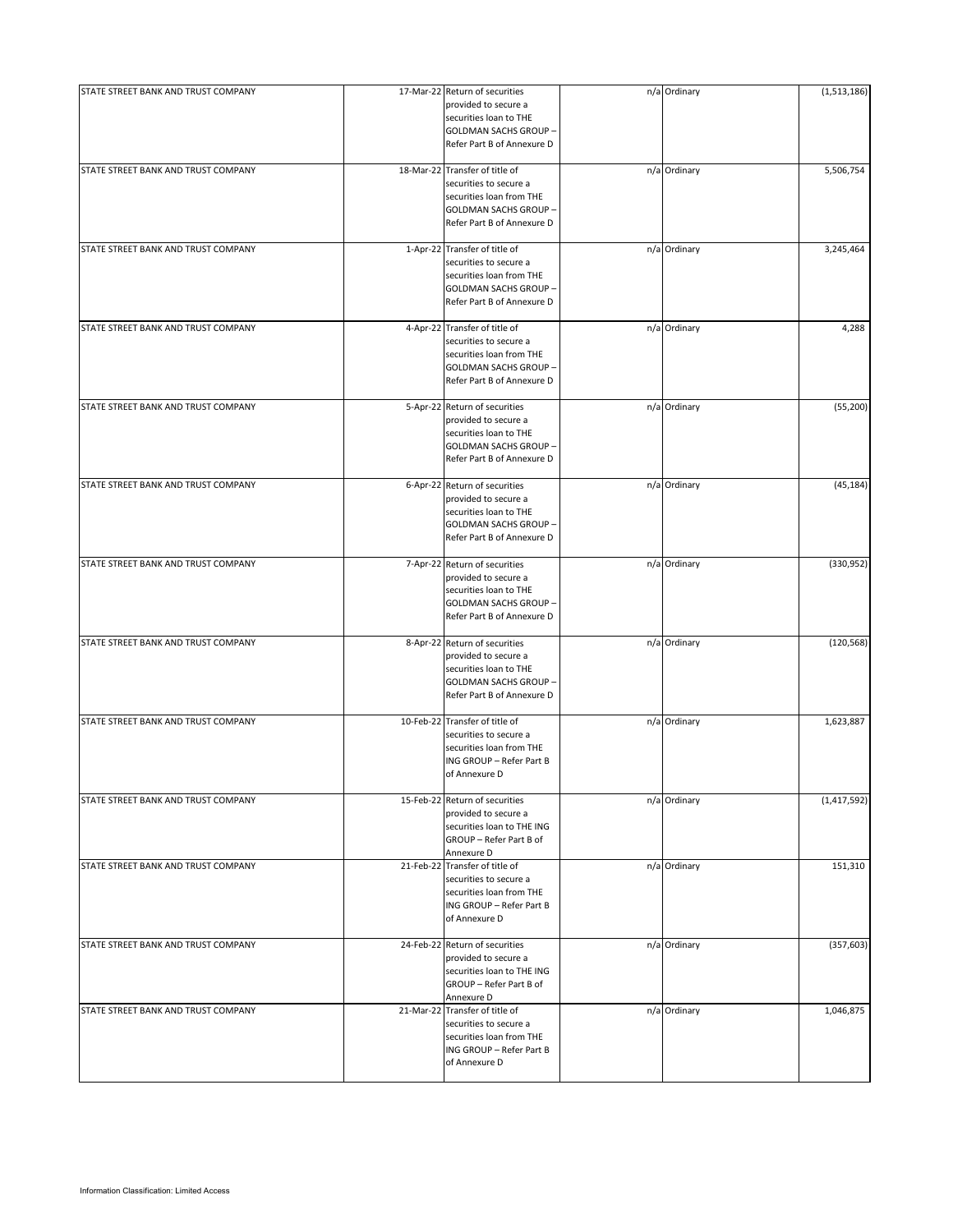| STATE STREET BANK AND TRUST COMPANY | 22-Mar-22 Transfer of title of                | n/a Ordinary | 99,562      |
|-------------------------------------|-----------------------------------------------|--------------|-------------|
|                                     | securities to secure a                        |              |             |
|                                     | securities loan from THE                      |              |             |
|                                     | ING GROUP - Refer Part B                      |              |             |
|                                     | of Annexure D                                 |              |             |
|                                     |                                               |              |             |
| STATE STREET BANK AND TRUST COMPANY | 23-Mar-22 Return of securities                | n/a Ordinary | (122, 821)  |
|                                     | provided to secure a                          |              |             |
|                                     | securities loan to THE ING                    |              |             |
|                                     | GROUP - Refer Part B of                       |              |             |
|                                     | Annexure D                                    |              |             |
| STATE STREET BANK AND TRUST COMPANY | 24-Mar-22 Return of securities                | n/a Ordinary | (1,023,618) |
|                                     | provided to secure a                          |              |             |
|                                     | securities loan to THE ING                    |              |             |
|                                     | GROUP - Refer Part B of                       |              |             |
|                                     | Annexure D                                    |              |             |
| STATE STREET BANK AND TRUST COMPANY | 8-Dec-21 Transfer of title of                 | n/a Ordinary | 389         |
|                                     | securities to secure a                        |              |             |
|                                     | securities loan from THE                      |              |             |
|                                     | J.P. MORGAN CHASE                             |              |             |
|                                     | GROUP - Refer Part B of                       |              |             |
|                                     | Annexure D                                    |              |             |
| STATE STREET BANK AND TRUST COMPANY | 9-Dec-21 Transfer of title of                 | n/a Ordinary | 20          |
|                                     | securities to secure a                        |              |             |
|                                     | securities loan from THE                      |              |             |
|                                     | J.P. MORGAN CHASE                             |              |             |
|                                     | GROUP - Refer Part B of                       |              |             |
|                                     | Annexure D                                    |              |             |
| STATE STREET BANK AND TRUST COMPANY | 10-Dec-21 Transfer of title of                | n/a Ordinary | 20          |
|                                     | securities to secure a                        |              |             |
|                                     | securities loan from THE                      |              |             |
|                                     | J.P. MORGAN CHASE                             |              |             |
|                                     | GROUP - Refer Part B of                       |              |             |
|                                     |                                               |              |             |
|                                     | Annexure D                                    |              |             |
| STATE STREET BANK AND TRUST COMPANY | 13-Dec-21 Return of securities                | n/a Ordinary | (119)       |
|                                     | provided to secure a                          |              |             |
|                                     | securities loan to THE J.P.                   |              |             |
|                                     | MORGAN CHASE GROUP -                          |              |             |
|                                     | Refer Part B of Annexure D                    |              |             |
|                                     |                                               |              |             |
| STATE STREET BANK AND TRUST COMPANY | 14-Dec-21 Transfer of title of                | n/a Ordinary | 12          |
|                                     | securities to secure a                        |              |             |
|                                     | securities loan from THE                      |              |             |
|                                     | J.P. MORGAN CHASE                             |              |             |
|                                     | GROUP - Refer Part B of                       |              |             |
|                                     | Annexure D                                    |              |             |
| STATE STREET BANK AND TRUST COMPANY | 15-Dec-21 Transfer of title of                | n/a Ordinary | 28          |
|                                     | securities to secure a                        |              |             |
|                                     | securities loan from THE                      |              |             |
|                                     | J.P. MORGAN CHASE                             |              |             |
|                                     | GROUP - Refer Part B of                       |              |             |
|                                     | Annexure D                                    |              |             |
| STATE STREET BANK AND TRUST COMPANY | 16-Dec-21 Transfer of title of                | n/a Ordinary | 25          |
|                                     | securities to secure a                        |              |             |
|                                     | securities loan from THE                      |              |             |
|                                     | J.P. MORGAN CHASE                             |              |             |
|                                     | GROUP - Refer Part B of                       |              |             |
|                                     | Annexure D                                    |              |             |
| STATE STREET BANK AND TRUST COMPANY | 17-Dec-21 Transfer of title of                | n/a Ordinary | 49          |
|                                     | securities to secure a                        |              |             |
|                                     |                                               |              |             |
|                                     | securities loan from THE<br>J.P. MORGAN CHASE |              |             |
|                                     |                                               |              |             |
|                                     | GROUP - Refer Part B of                       |              |             |
|                                     | Annexure D                                    |              |             |
| STATE STREET BANK AND TRUST COMPANY | 20-Dec-21 Transfer of title of                | n/a Ordinary | 105         |
|                                     | securities to secure a                        |              |             |
|                                     | securities loan from THE                      |              |             |
|                                     | J.P. MORGAN CHASE                             |              |             |
|                                     | GROUP - Refer Part B of                       |              |             |
|                                     | Annexure D                                    |              |             |
| STATE STREET BANK AND TRUST COMPANY | 21-Dec-21 Return of securities                | n/a Ordinary | (202)       |
|                                     | provided to secure a                          |              |             |
|                                     | securities loan to THE J.P.                   |              |             |
|                                     | MORGAN CHASE GROUP -                          |              |             |
|                                     | Refer Part B of Annexure D                    |              |             |
|                                     |                                               |              |             |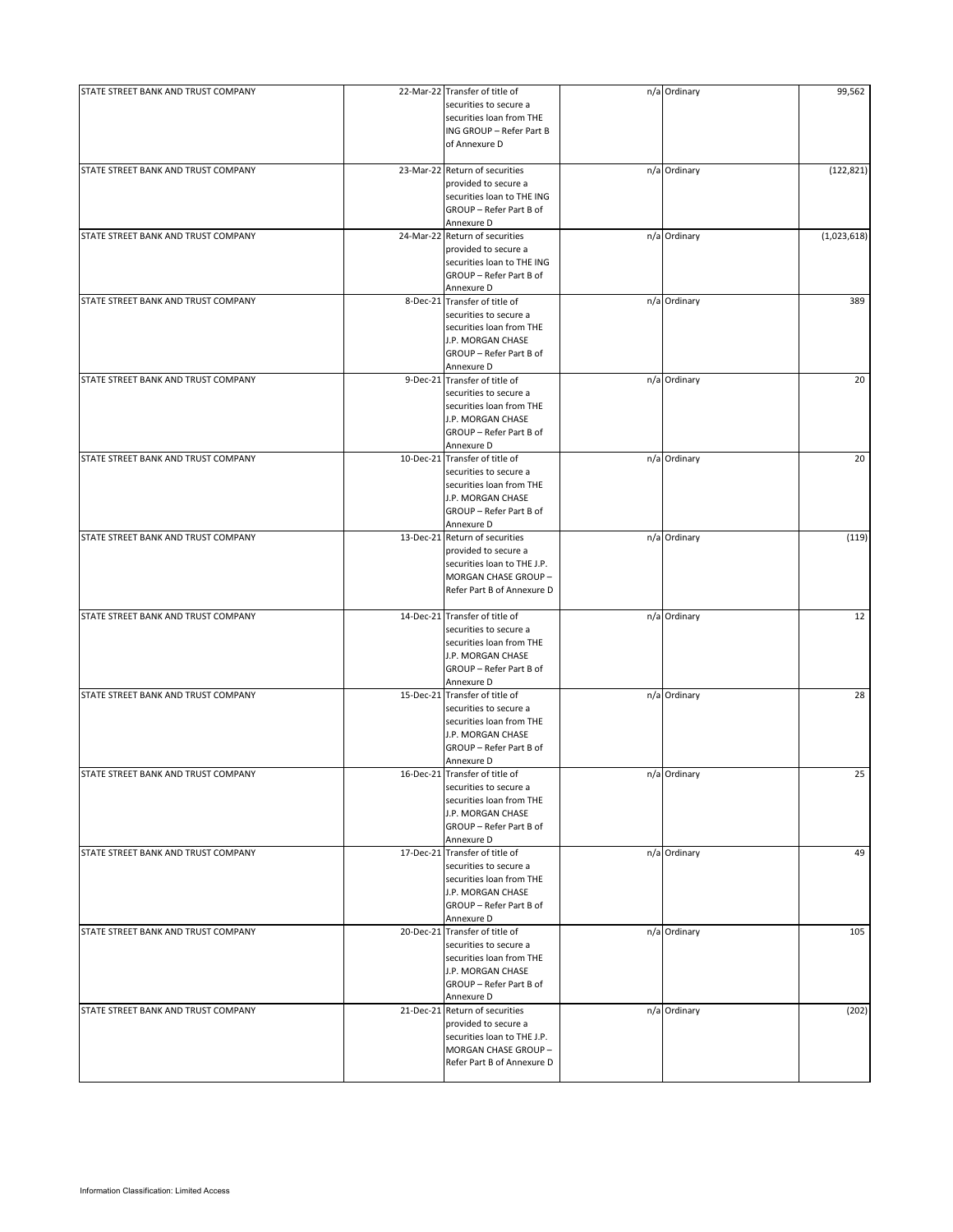| STATE STREET BANK AND TRUST COMPANY | 22-Dec-21 Transfer of title of<br>securities to secure a<br>securities loan from THE<br>J.P. MORGAN CHASE<br>GROUP - Refer Part B of<br>Annexure D | n/a Ordinary | 53        |
|-------------------------------------|----------------------------------------------------------------------------------------------------------------------------------------------------|--------------|-----------|
| STATE STREET BANK AND TRUST COMPANY | 23-Dec-21 Return of securities<br>provided to secure a<br>securities loan to THE J.P.<br>MORGAN CHASE GROUP -<br>Refer Part B of Annexure D        | n/a Ordinary | (414)     |
| STATE STREET BANK AND TRUST COMPANY | 25-Mar-22 Transfer of title of<br>securities to secure a<br>securities loan from THE<br>UBS GROUP - Refer Part B<br>of Annexure D                  | n/a Ordinary | 1,464     |
| STATE STREET BANK AND TRUST COMPANY | 28-Mar-22 Return of securities<br>provided to secure a<br>securities loan to THE UBS<br>GROUP - Refer Part B of<br>Annexure D                      | n/a Ordinary | (1,464)   |
| STATE STREET BANK AND TRUST COMPANY | 10-Feb-22 Transfer of title of<br>securities to secure a<br>securities loan from THE<br>ING GROUP - Refer Part B<br>of Annexure D                  | n/a Ordinary | 40,130    |
| STATE STREET BANK AND TRUST COMPANY | 15-Feb-22 Return of securities<br>provided to secure a<br>securities loan to THE ING<br>GROUP - Refer Part B of<br>Annexure D                      | n/a Ordinary | (32, 102) |
| STATE STREET BANK AND TRUST COMPANY | 21-Feb-22 Transfer of title of<br>securities to secure a<br>securities loan from THE<br>ING GROUP - Refer Part B<br>of Annexure D                  | n/a Ordinary | 4,435     |
| STATE STREET BANK AND TRUST COMPANY | 24-Feb-22 Return of securities<br>provided to secure a<br>securities loan to THE ING<br>GROUP - Refer Part B of<br>Annexure D                      | n/a Ordinary | (12, 462) |
| STATE STREET BANK AND TRUST COMPANY | 21-Mar-22 Transfer of title of<br>securities to secure a<br>securities loan from THE<br>ING GROUP - Refer Part B<br>of Annexure D                  | n/a Ordinary | 45,764    |
| STATE STREET BANK AND TRUST COMPANY | 22-Mar-22 Return of securities<br>provided to secure a<br>securities loan to THE ING<br>GROUP - Refer Part B of<br>Annexure D                      | n/a Ordinary | (8, 485)  |
| STATE STREET BANK AND TRUST COMPANY | 23-Mar-22 Transfer of title of<br>securities to secure a<br>securities loan from THE<br>ING GROUP - Refer Part B<br>of Annexure D                  | n/a Ordinary | 24,642    |
| STATE STREET BANK AND TRUST COMPANY | 24-Mar-22 Return of securities<br>provided to secure a<br>securities loan to THE ING<br>GROUP - Refer Part B of<br>Annexure D                      | n/a Ordinary | (61, 921) |
| STATE STREET BANK AND TRUST COMPANY | 8-Dec-21 Return of securities<br>provided to secure a<br>securities loan to THE J.P.<br>MORGAN CHASE GROUP -<br>Refer Part B of Annexure D         | n/a Ordinary | (34)      |
| STATE STREET BANK AND TRUST COMPANY | 9-Dec-21 Transfer of title of<br>securities to secure a<br>securities loan from THE<br>J.P. MORGAN CHASE<br>GROUP - Refer Part B of<br>Annexure D  | n/a Ordinary | 123       |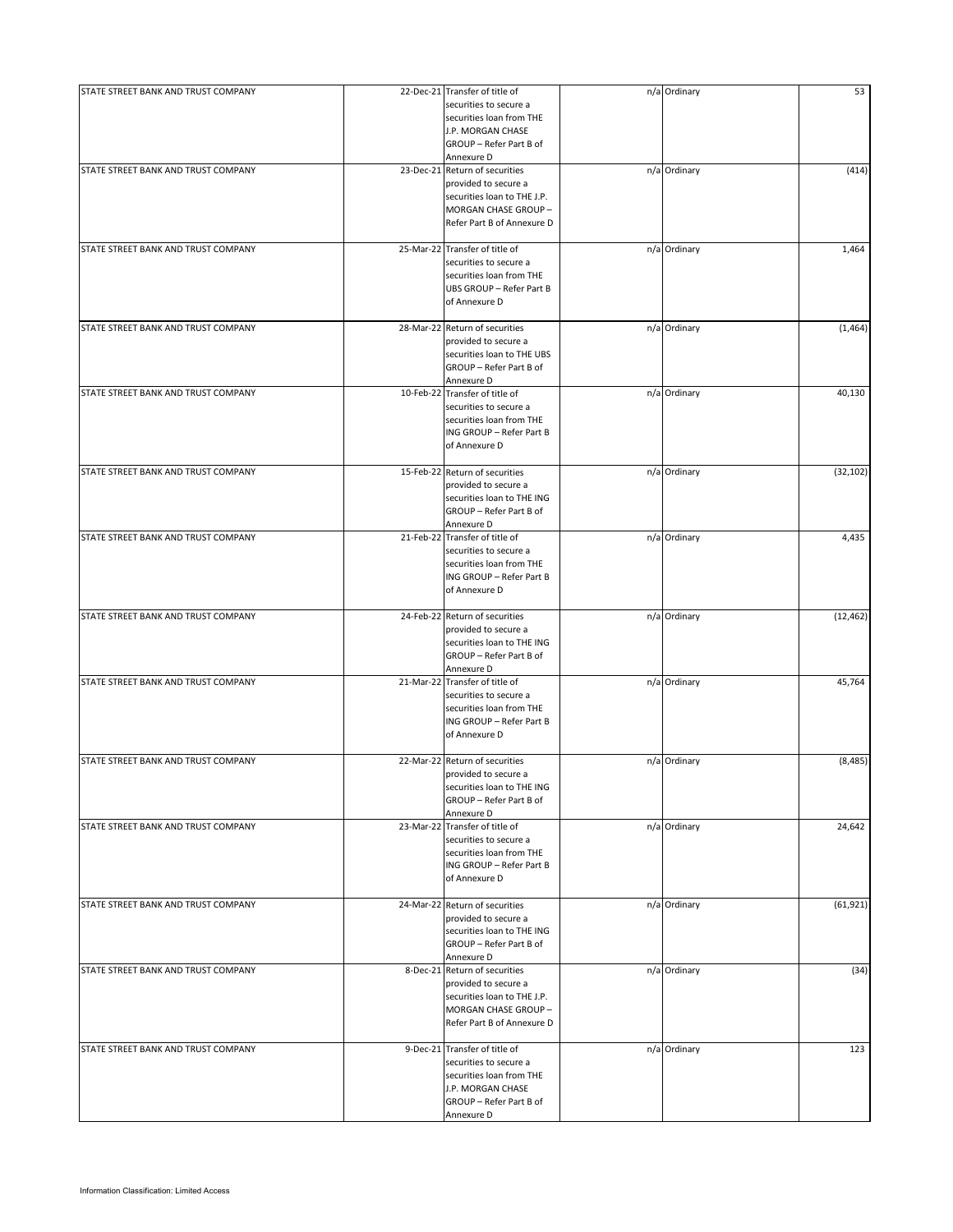| STATE STREET BANK AND TRUST COMPANY | 10-Dec-21 Return of securities<br>provided to secure a<br>securities loan to THE J.P.<br>MORGAN CHASE GROUP -<br>Refer Part B of Annexure D        | n/a Ordinary | (8)     |
|-------------------------------------|----------------------------------------------------------------------------------------------------------------------------------------------------|--------------|---------|
| STATE STREET BANK AND TRUST COMPANY | 13-Dec-21 Return of securities<br>provided to secure a<br>securities loan to THE J.P.<br>MORGAN CHASE GROUP -<br>Refer Part B of Annexure D        | n/a Ordinary | (546)   |
| STATE STREET BANK AND TRUST COMPANY | 14-Dec-21 Transfer of title of<br>securities to secure a<br>securities loan from THE<br>J.P. MORGAN CHASE<br>GROUP - Refer Part B of<br>Annexure D | n/a Ordinary | 26      |
| STATE STREET BANK AND TRUST COMPANY | 15-Dec-21 Transfer of title of<br>securities to secure a<br>securities loan from THE<br>J.P. MORGAN CHASE<br>GROUP - Refer Part B of<br>Annexure D | n/a Ordinary | 97      |
| STATE STREET BANK AND TRUST COMPANY | 16-Dec-21 Transfer of title of<br>securities to secure a<br>securities loan from THE<br>J.P. MORGAN CHASE<br>GROUP - Refer Part B of<br>Annexure D | n/a Ordinary | 210     |
| STATE STREET BANK AND TRUST COMPANY | 17-Dec-21 Return of securities<br>provided to secure a<br>securities loan to THE J.P.<br>MORGAN CHASE GROUP -<br>Refer Part B of Annexure D        | n/a Ordinary | (1,044) |
| STATE STREET BANK AND TRUST COMPANY | 20-Dec-21 Transfer of title of<br>securities to secure a<br>securities loan from THE<br>J.P. MORGAN CHASE<br>GROUP - Refer Part B of<br>Annexure D | n/a Ordinary | 115     |
| STATE STREET BANK AND TRUST COMPANY | 21-Dec-21 Transfer of title of<br>securities to secure a<br>securities loan from THE<br>J.P. MORGAN CHASE<br>GROUP - Refer Part B of<br>Annexure D | n/a Ordinary | 717     |
| STATE STREET BANK AND TRUST COMPANY | 22-Dec-21 Return of securities<br>provided to secure a<br>securities loan to THE J.P.<br>MORGAN CHASE GROUP -<br>Refer Part B of Annexure D        | n/a Ordinary | (30)    |
| STATE STREET BANK AND TRUST COMPANY | 23-Dec-21 Return of securities<br>provided to secure a<br>securities loan to THE J.P.<br>MORGAN CHASE GROUP -<br>Refer Part B of Annexure D        | n/a Ordinary | (3,603) |
| STATE STREET BANK AND TRUST COMPANY | 8-Dec-21 Return of securities<br>provided to secure a<br>securities loan to THE J.P.<br>MORGAN CHASE GROUP -<br>Refer Part B of Annexure D         | n/a Ordinary | (415)   |
| STATE STREET BANK AND TRUST COMPANY | 9-Dec-21 Return of securities<br>provided to secure a<br>securities loan to THE J.P.<br>MORGAN CHASE GROUP -<br>Refer Part B of Annexure D         | n/a Ordinary | (174)   |
| STATE STREET BANK AND TRUST COMPANY | 10-Dec-21 Transfer of title of<br>securities to secure a<br>securities loan from THE<br>J.P. MORGAN CHASE<br>GROUP - Refer Part B of<br>Annexure D | n/a Ordinary | 60      |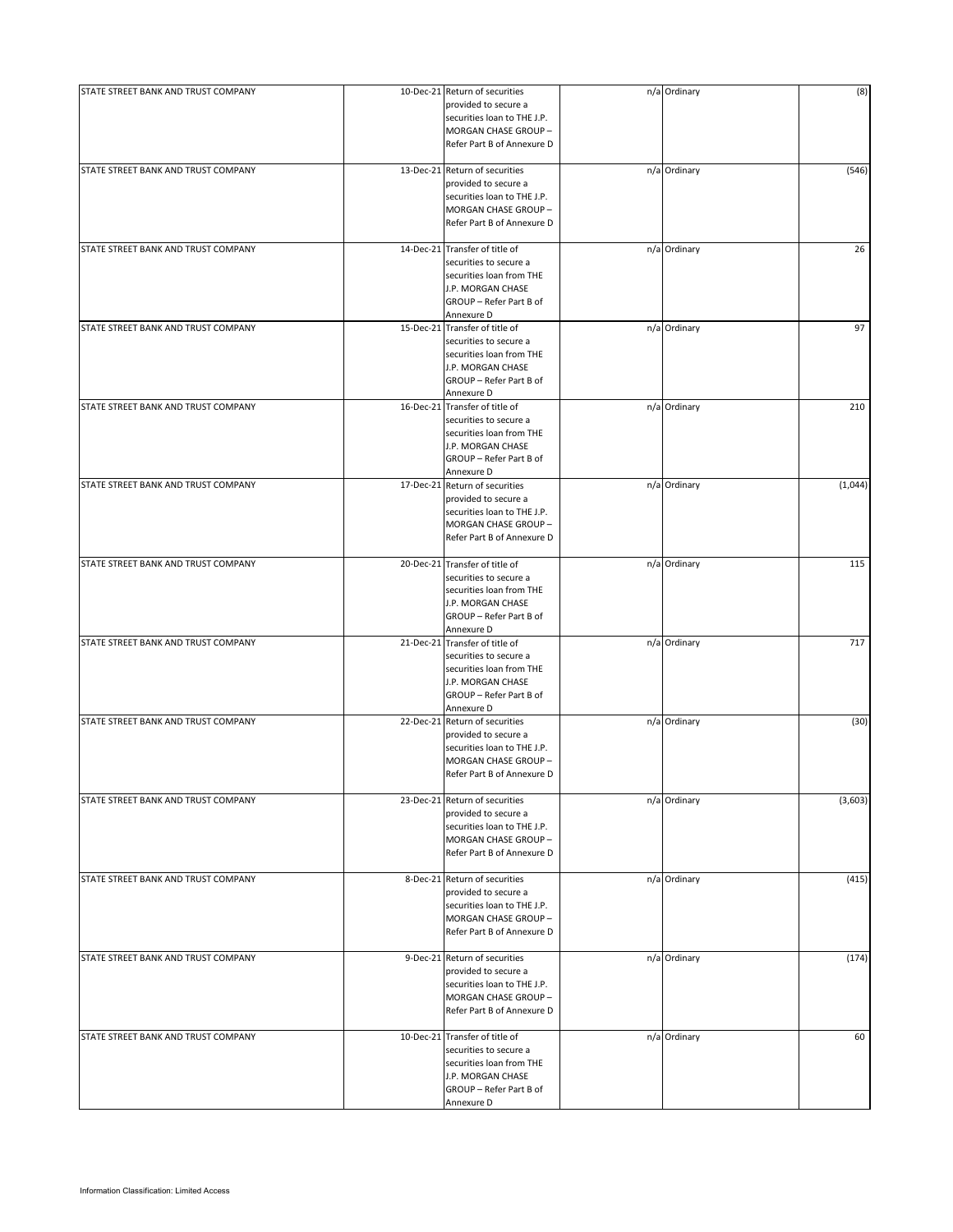| STATE STREET BANK AND TRUST COMPANY | 13-Dec-21 Return of securities<br>provided to secure a<br>securities loan to THE J.P.<br>MORGAN CHASE GROUP-<br>Refer Part B of Annexure D         | n/a Ordinary | (1,717) |
|-------------------------------------|----------------------------------------------------------------------------------------------------------------------------------------------------|--------------|---------|
| STATE STREET BANK AND TRUST COMPANY | 14-Dec-21 Transfer of title of<br>securities to secure a<br>securities loan from THE<br>J.P. MORGAN CHASE<br>GROUP - Refer Part B of<br>Annexure D | n/a Ordinary | 188     |
| STATE STREET BANK AND TRUST COMPANY | 15-Dec-21 Transfer of title of<br>securities to secure a<br>securities loan from THE<br>J.P. MORGAN CHASE<br>GROUP - Refer Part B of<br>Annexure D | n/a Ordinary | 419     |
| STATE STREET BANK AND TRUST COMPANY | 16-Dec-21 Return of securities<br>provided to secure a<br>securities loan to THE J.P.<br>MORGAN CHASE GROUP -<br>Refer Part B of Annexure D        | n/a Ordinary | (863)   |
| STATE STREET BANK AND TRUST COMPANY | 17-Dec-21 Return of securities<br>provided to secure a<br>securities loan to THE J.P.<br>MORGAN CHASE GROUP -<br>Refer Part B of Annexure D        | n/a Ordinary | (473)   |
| STATE STREET BANK AND TRUST COMPANY | 20-Dec-21 Return of securities<br>provided to secure a<br>securities loan to THE J.P.<br>MORGAN CHASE GROUP -<br>Refer Part B of Annexure D        | n/a Ordinary | (17)    |
| STATE STREET BANK AND TRUST COMPANY | 21-Dec-21 Transfer of title of<br>securities to secure a<br>securities loan from THE<br>J.P. MORGAN CHASE<br>GROUP - Refer Part B of<br>Annexure D | n/a Ordinary | 1,083   |
| STATE STREET BANK AND TRUST COMPANY | 22-Dec-21 Transfer of title of<br>securities to secure a<br>securities loan from THE<br>J.P. MORGAN CHASE<br>GROUP - Refer Part B of<br>Annexure D | n/a Ordinary | 547     |
| STATE STREET BANK AND TRUST COMPANY | 23-Dec-21 Return of securities<br>provided to secure a<br>securities loan to THE J.P.<br>MORGAN CHASE GROUP -<br>Refer Part B of Annexure D        | n/a Ordinary | (5,746) |
| STATE STREET BANK AND TRUST COMPANY | 25-Mar-22 Transfer of title of<br>securities to secure a<br>securities loan from THE<br>UBS GROUP - Refer Part B<br>of Annexure D                  | n/a Ordinary | 75      |
| STATE STREET BANK AND TRUST COMPANY | 28-Mar-22 Return of securities<br>provided to secure a<br>securities loan to THE UBS<br>GROUP - Refer Part B of<br>Annexure D                      | n/a Ordinary | (75)    |
| STATE STREET BANK AND TRUST COMPANY | 8-Dec-21 Return of securities<br>provided to secure a<br>securities loan to THE J.P.<br>MORGAN CHASE GROUP -<br>Refer Part B of Annexure D         | n/a Ordinary | (7)     |
| STATE STREET BANK AND TRUST COMPANY | 9-Dec-21 Transfer of title of<br>securities to secure a<br>securities loan from THE<br>J.P. MORGAN CHASE<br>GROUP - Refer Part B of<br>Annexure D  | n/a Ordinary | 16      |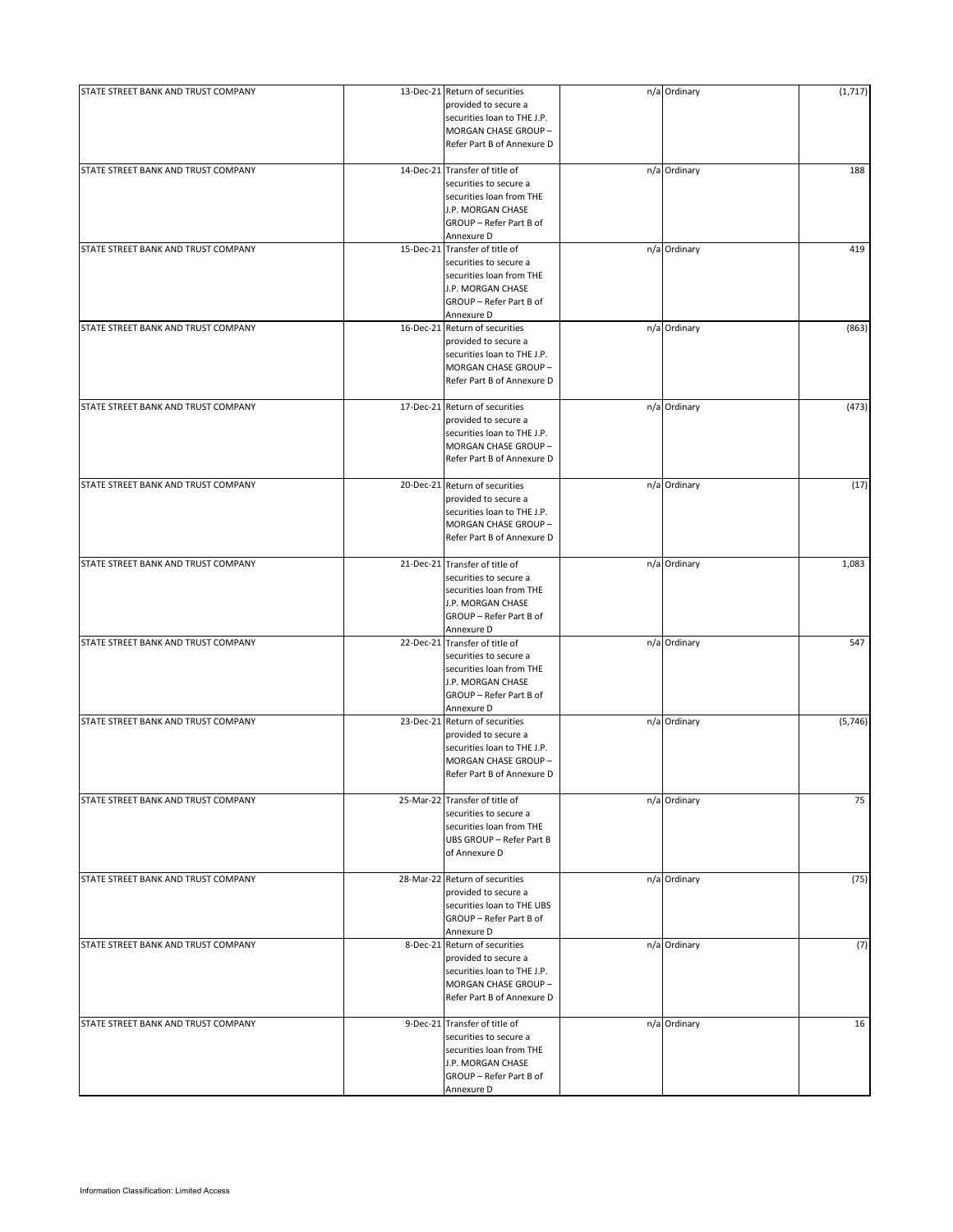| STATE STREET BANK AND TRUST COMPANY | 10-Dec-21 Transfer of title of | n/a Ordinary | 18    |
|-------------------------------------|--------------------------------|--------------|-------|
|                                     | securities to secure a         |              |       |
|                                     | securities loan from THE       |              |       |
|                                     | J.P. MORGAN CHASE              |              |       |
|                                     | GROUP - Refer Part B of        |              |       |
|                                     | Annexure D                     |              |       |
| STATE STREET BANK AND TRUST COMPANY | 13-Dec-21 Return of securities | n/a Ordinary | (109) |
|                                     | provided to secure a           |              |       |
|                                     | securities loan to THE J.P.    |              |       |
|                                     | MORGAN CHASE GROUP -           |              |       |
|                                     | Refer Part B of Annexure D     |              |       |
|                                     |                                |              |       |
| STATE STREET BANK AND TRUST COMPANY | 14-Dec-21 Transfer of title of | n/a Ordinary | 13    |
|                                     | securities to secure a         |              |       |
|                                     | securities loan from THE       |              |       |
|                                     | J.P. MORGAN CHASE              |              |       |
|                                     | GROUP - Refer Part B of        |              |       |
|                                     | Annexure D                     |              |       |
| STATE STREET BANK AND TRUST COMPANY | 15-Dec-21 Transfer of title of | n/a Ordinary | 29    |
|                                     | securities to secure a         |              |       |
|                                     | securities loan from THE       |              |       |
|                                     | J.P. MORGAN CHASE              |              |       |
|                                     | GROUP - Refer Part B of        |              |       |
|                                     | Annexure D                     |              |       |
| STATE STREET BANK AND TRUST COMPANY | 16-Dec-21 Transfer of title of | n/a Ordinary | 25    |
|                                     | securities to secure a         |              |       |
|                                     | securities loan from THE       |              |       |
|                                     | J.P. MORGAN CHASE              |              |       |
|                                     | GROUP - Refer Part B of        |              |       |
|                                     | Annexure D                     |              |       |
| STATE STREET BANK AND TRUST COMPANY | 17-Dec-21 Transfer of title of | n/a Ordinary | 40    |
|                                     | securities to secure a         |              |       |
|                                     | securities loan from THE       |              |       |
|                                     | J.P. MORGAN CHASE              |              |       |
|                                     | GROUP - Refer Part B of        |              |       |
|                                     | Annexure D                     |              |       |
| STATE STREET BANK AND TRUST COMPANY | 20-Dec-21 Transfer of title of | n/a Ordinary | 83    |
|                                     | securities to secure a         |              |       |
|                                     | securities loan from THE       |              |       |
|                                     | J.P. MORGAN CHASE              |              |       |
|                                     | GROUP - Refer Part B of        |              |       |
|                                     | Annexure D                     |              |       |
| STATE STREET BANK AND TRUST COMPANY | 21-Dec-21 Return of securities | n/a Ordinary | (177) |
|                                     | provided to secure a           |              |       |
|                                     | securities loan to THE J.P.    |              |       |
|                                     | MORGAN CHASE GROUP -           |              |       |
|                                     | Refer Part B of Annexure D     |              |       |
|                                     |                                |              |       |
| STATE STREET BANK AND TRUST COMPANY | 22-Dec-21 Transfer of title of | n/a Ordinary | 45    |
|                                     | securities to secure a         |              |       |
|                                     | securities loan from THE       |              |       |
|                                     | J.P. MORGAN CHASE              |              |       |
|                                     | GROUP - Refer Part B of        |              |       |
|                                     | Annexure D                     |              |       |
| STATE STREET BANK AND TRUST COMPANY | 23-Dec-21 Return of securities | n/a Ordinary | (373) |
|                                     | provided to secure a           |              |       |
|                                     | securities loan to THE J.P.    |              |       |
|                                     | MORGAN CHASE GROUP -           |              |       |
|                                     | Refer Part B of Annexure D     |              |       |
|                                     |                                |              |       |
| STATE STREET BANK AND TRUST COMPANY | 10-Feb-22 Transfer of title of | n/a Ordinary | 627   |
|                                     | securities to secure a         |              |       |
|                                     | securities loan from THE       |              |       |
|                                     | ING GROUP - Refer Part B       |              |       |
|                                     | of Annexure D                  |              |       |
|                                     |                                |              |       |
| STATE STREET BANK AND TRUST COMPANY | 15-Feb-22 Return of securities | n/a Ordinary | (568) |
|                                     | provided to secure a           |              |       |
|                                     | securities loan to THE ING     |              |       |
|                                     | GROUP - Refer Part B of        |              |       |
|                                     | Annexure D                     |              |       |
| STATE STREET BANK AND TRUST COMPANY | 21-Feb-22 Transfer of title of | n/a Ordinary | 33    |
|                                     | securities to secure a         |              |       |
|                                     | securities loan from THE       |              |       |
|                                     | ING GROUP - Refer Part B       |              |       |
|                                     | of Annexure D                  |              |       |
|                                     |                                |              |       |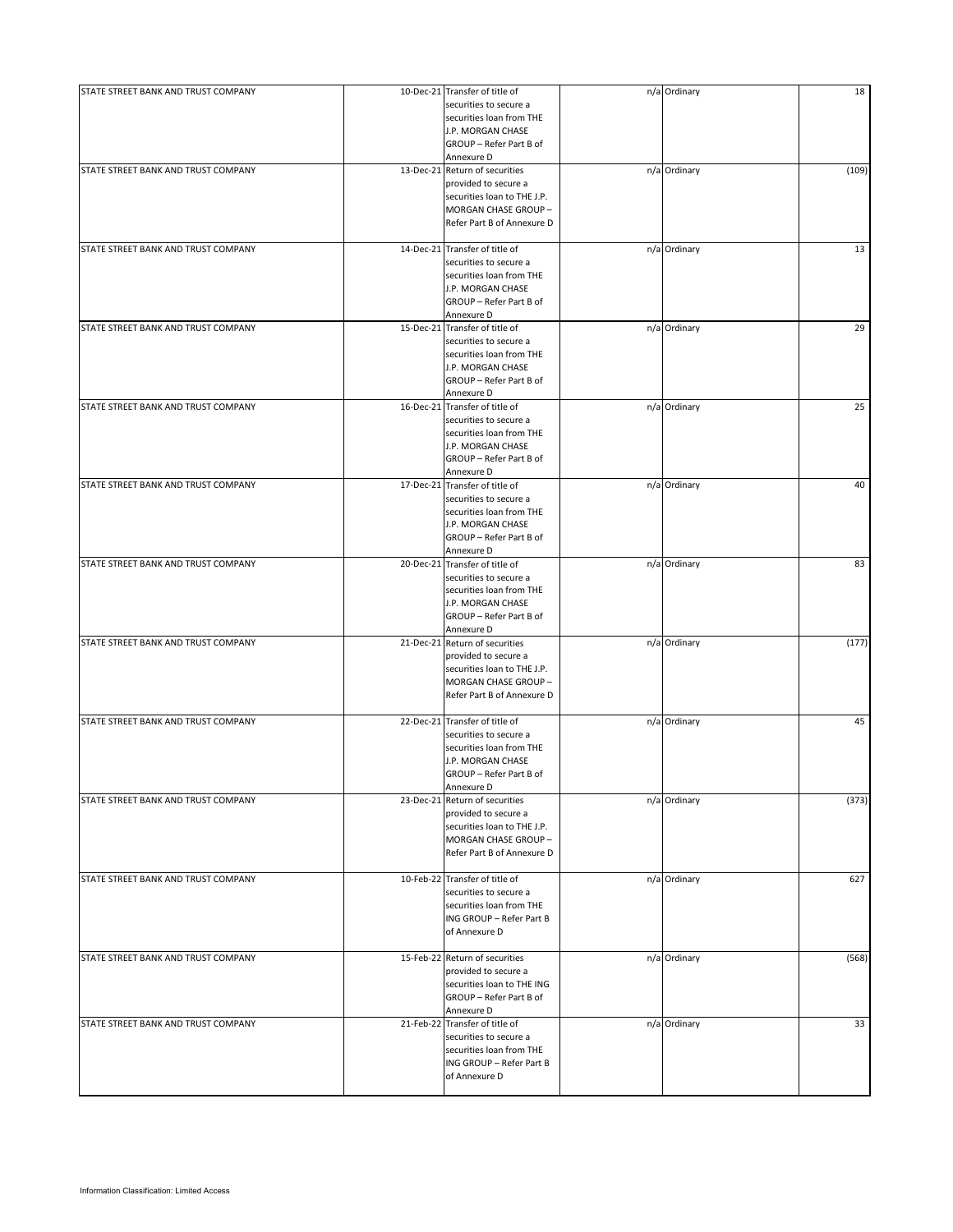| STATE STREET BANK AND TRUST COMPANY | 24-Feb-22 Return of securities<br>provided to secure a<br>securities loan to THE ING<br>GROUP - Refer Part B of                                                  | n/a Ordinary | (92)       |
|-------------------------------------|------------------------------------------------------------------------------------------------------------------------------------------------------------------|--------------|------------|
| STATE STREET BANK AND TRUST COMPANY | Annexure D<br>21-Mar-22 Transfer of title of<br>securities to secure a<br>securities loan from THE<br>ING GROUP - Refer Part B<br>of Annexure D                  | n/a Ordinary | 169,306    |
| STATE STREET BANK AND TRUST COMPANY | 22-Mar-22 Return of securities<br>provided to secure a<br>securities loan to THE ING<br>GROUP - Refer Part B of<br>Annexure D                                    | n/a Ordinary | (57, 578)  |
| STATE STREET BANK AND TRUST COMPANY | 23-Mar-22 Transfer of title of<br>securities to secure a<br>securities loan from THE<br>ING GROUP - Refer Part B<br>of Annexure D                                | n/a Ordinary | 72,688     |
| STATE STREET BANK AND TRUST COMPANY | 24-Mar-22 Return of securities<br>provided to secure a<br>securities loan to THE ING<br>GROUP - Refer Part B of<br>Annexure D                                    | n/a Ordinary | (184, 416) |
| STATE STREET BANK AND TRUST COMPANY | 8-Dec-21 Return of securities<br>provided to secure a<br>securities loan to THE J.P.<br>MORGAN CHASE GROUP -<br>Refer Part B of Annexure D                       | n/a Ordinary | (304)      |
| STATE STREET BANK AND TRUST COMPANY | 9-Dec-21 Transfer of title of<br>securities to secure a<br>securities loan from THE<br>J.P. MORGAN CHASE<br>GROUP - Refer Part B of                              | n/a Ordinary | 173        |
| STATE STREET BANK AND TRUST COMPANY | Annexure D<br>10-Dec-21 Transfer of title of<br>securities to secure a<br>securities loan from THE<br>J.P. MORGAN CHASE<br>GROUP - Refer Part B of<br>Annexure D | n/a Ordinary | 477        |
| STATE STREET BANK AND TRUST COMPANY | 13-Dec-21 Transfer of title of<br>securities to secure a<br>securities loan from THE<br>J.P. MORGAN CHASE<br>GROUP - Refer Part B of<br>Annexure D               | n/a Ordinary | 8,528      |
| STATE STREET BANK AND TRUST COMPANY | 14-Dec-21 Transfer of title of<br>securities to secure a<br>securities loan from THE<br>J.P. MORGAN CHASE<br>GROUP - Refer Part B of<br>Annexure D               | n/a Ordinary | 971        |
| STATE STREET BANK AND TRUST COMPANY | 15-Dec-21 Return of securities<br>provided to secure a<br>securities loan to THE J.P.<br>MORGAN CHASE GROUP -<br>Refer Part B of Annexure D                      | n/a Ordinary | (3,692)    |
| STATE STREET BANK AND TRUST COMPANY | 16-Dec-21 Transfer of title of<br>securities to secure a<br>securities loan from THE<br>J.P. MORGAN CHASE<br>GROUP - Refer Part B of<br>Annexure D               | n/a Ordinary | 315        |
| STATE STREET BANK AND TRUST COMPANY | 17-Dec-21 Return of securities<br>provided to secure a<br>securities loan to THE J.P.<br>MORGAN CHASE GROUP -<br>Refer Part B of Annexure D                      | n/a Ordinary | (1,062)    |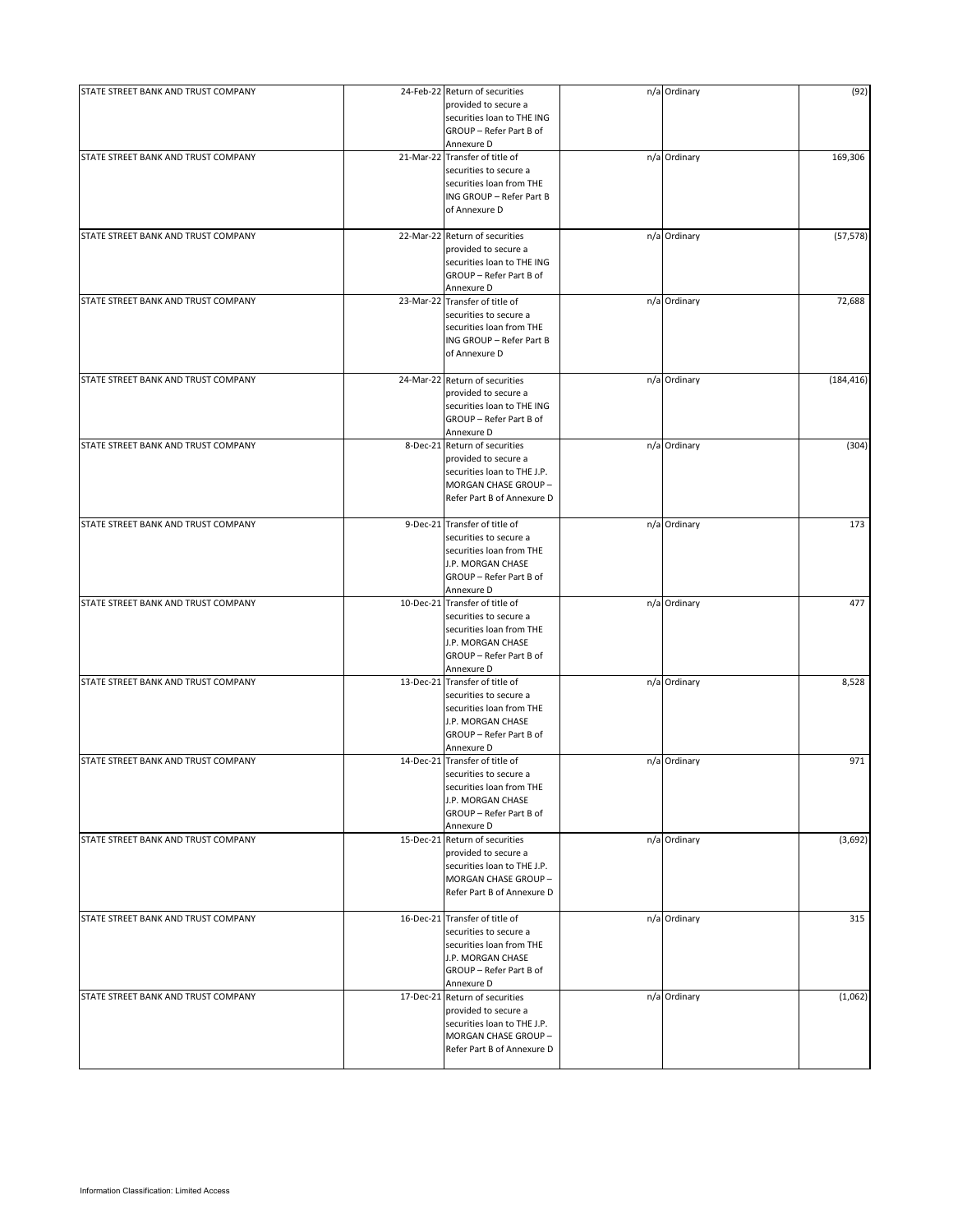| STATE STREET BANK AND TRUST COMPANY | 20-Dec-21 Transfer of title of<br>securities to secure a<br>securities loan from THE<br>J.P. MORGAN CHASE<br>GROUP - Refer Part B of<br>Annexure D | n/a Ordinary | 948          |
|-------------------------------------|----------------------------------------------------------------------------------------------------------------------------------------------------|--------------|--------------|
| STATE STREET BANK AND TRUST COMPANY | 21-Dec-21 Transfer of title of<br>securities to secure a<br>securities loan from THE<br>J.P. MORGAN CHASE<br>GROUP - Refer Part B of<br>Annexure D | n/a Ordinary | 496          |
| STATE STREET BANK AND TRUST COMPANY | 22-Dec-21 Return of securities<br>provided to secure a<br>securities loan to THE J.P.<br>MORGAN CHASE GROUP -<br>Refer Part B of Annexure D        | n/a Ordinary | (1,079)      |
| STATE STREET BANK AND TRUST COMPANY | 23-Dec-21 Return of securities<br>provided to secure a<br>securities loan to THE J.P.<br>MORGAN CHASE GROUP -<br>Refer Part B of Annexure D        | n/a Ordinary | (21,008)     |
| STATE STREET BANK AND TRUST COMPANY | 25-Mar-22 Transfer of title of<br>securities to secure a<br>securities loan from THE<br>UBS GROUP - Refer Part B<br>of Annexure D                  | n/a Ordinary | 50,270       |
| STATE STREET BANK AND TRUST COMPANY | 28-Mar-22 Return of securities<br>provided to secure a<br>securities loan to THE UBS<br>GROUP - Refer Part B of<br>Annexure D                      | n/a Ordinary | (50, 270)    |
| STATE STREET BANK AND TRUST COMPANY | 21-Mar-22 Transfer of title of<br>securities to secure a<br>securities loan from THE<br>ING GROUP - Refer Part B<br>of Annexure D                  | n/a Ordinary | 4,121        |
| STATE STREET BANK AND TRUST COMPANY | 22-Mar-22 Return of securities<br>provided to secure a<br>securities loan to THE ING<br>GROUP - Refer Part B of<br>Annexure D                      | n/a Ordinary | (1, 597)     |
| STATE STREET BANK AND TRUST COMPANY | 23-Mar-22 Transfer of title of<br>securities to secure a<br>securities loan from THE<br>ING GROUP - Refer Part B<br>of Annexure D                  | n/a Ordinary | 1,676        |
| STATE STREET BANK AND TRUST COMPANY | 24-Mar-22 Return of securities<br>provided to secure a<br>securities loan to THE ING<br>GROUP - Refer Part B of<br>Annexure D                      | n/a Ordinary | (4, 201)     |
| STATE STREET BANK AND TRUST COMPANY | 8-Dec-21 Transfer of title of<br>securities to secure a<br>securities loan from THE<br>J.P. MORGAN CHASE<br>GROUP - Refer Part B of<br>Annexure D  | n/a Ordinary | 24           |
| STATE STREET BANK AND TRUST COMPANY | 9-Dec-21 Return of securities<br>provided to secure a<br>securities loan to THE J.P.<br>MORGAN CHASE GROUP -<br>Refer Part B of Annexure D         | n/a Ordinary | (1,528)      |
| STATE STREET BANK AND TRUST COMPANY | 10-Dec-21 Transfer of title of<br>securities to secure a<br>securities loan from THE<br>J.P. MORGAN CHASE<br>GROUP - Refer Part B of<br>Annexure D | n/a Ordinary | $\mathbf{1}$ |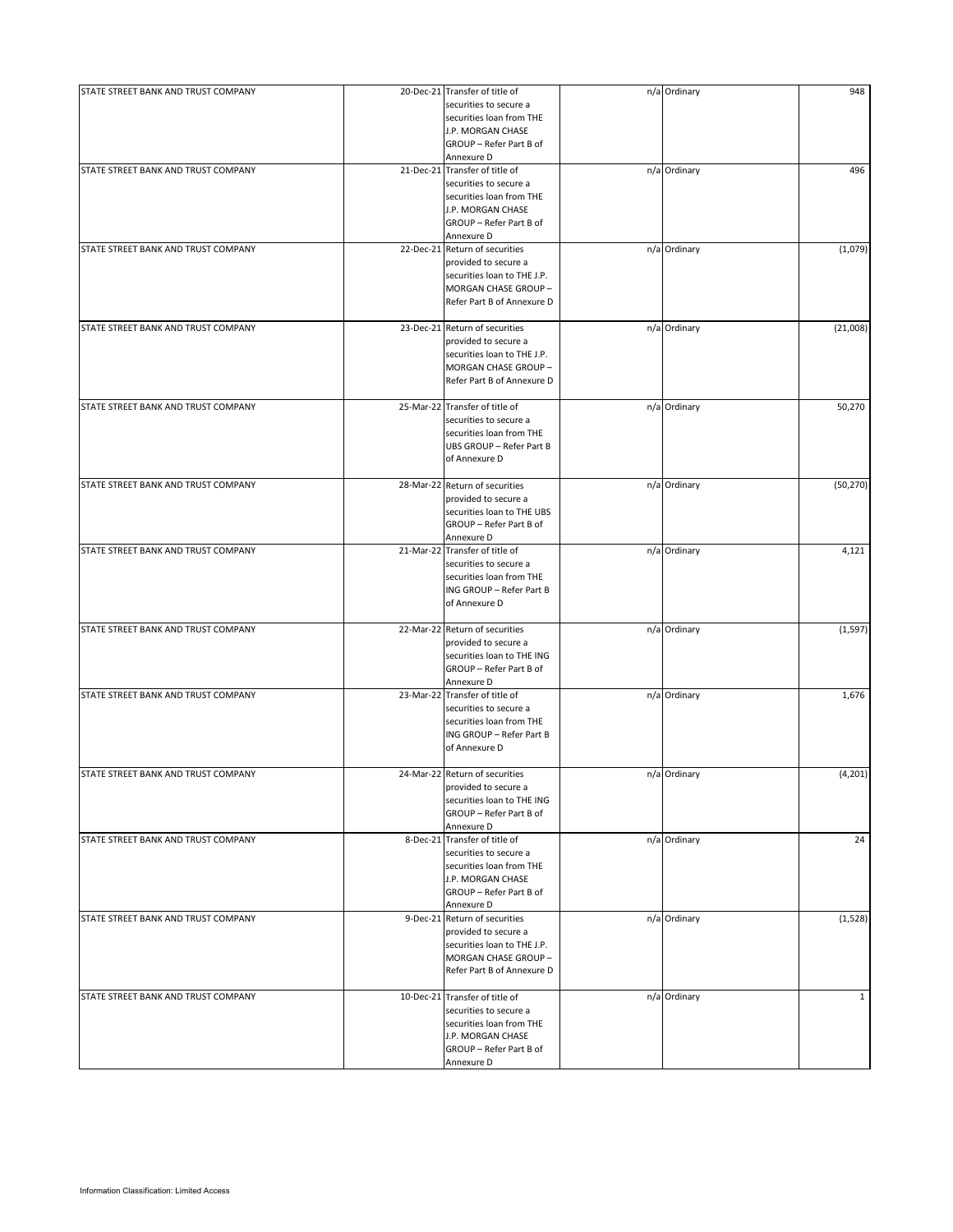| STATE STREET BANK AND TRUST COMPANY | 13-Dec-21 Transfer of title of<br>securities to secure a<br>securities loan from THE<br>J.P. MORGAN CHASE<br>GROUP - Refer Part B of                             | n/a Ordinary | 419      |
|-------------------------------------|------------------------------------------------------------------------------------------------------------------------------------------------------------------|--------------|----------|
| STATE STREET BANK AND TRUST COMPANY | Annexure D<br>14-Dec-21 Transfer of title of<br>securities to secure a<br>securities loan from THE<br>J.P. MORGAN CHASE<br>GROUP - Refer Part B of<br>Annexure D | n/a Ordinary | 17       |
| STATE STREET BANK AND TRUST COMPANY | 15-Dec-21 Return of securities<br>provided to secure a<br>securities loan to THE J.P.<br>MORGAN CHASE GROUP -<br>Refer Part B of Annexure D                      | n/a Ordinary | (13)     |
| STATE STREET BANK AND TRUST COMPANY | 16-Dec-21 Return of securities<br>provided to secure a<br>securities loan to THE J.P.<br>MORGAN CHASE GROUP -<br>Refer Part B of Annexure D                      | n/a Ordinary | (17)     |
| STATE STREET BANK AND TRUST COMPANY | 17-Dec-21 Transfer of title of<br>securities to secure a<br>securities loan from THE<br>J.P. MORGAN CHASE<br>GROUP - Refer Part B of<br>Annexure D               | n/a Ordinary | 271      |
| STATE STREET BANK AND TRUST COMPANY | 20-Dec-21 Return of securities<br>provided to secure a<br>securities loan to THE J.P.<br>MORGAN CHASE GROUP -<br>Refer Part B of Annexure D                      | n/a Ordinary | (182)    |
| STATE STREET BANK AND TRUST COMPANY | 21-Dec-21 Transfer of title of<br>securities to secure a<br>securities loan from THE<br>J.P. MORGAN CHASE<br>GROUP - Refer Part B of<br>Annexure D               | n/a Ordinary | 1,247    |
| STATE STREET BANK AND TRUST COMPANY | 22-Dec-21 Return of securities<br>provided to secure a<br>securities loan to THE J.P.<br>MORGAN CHASE GROUP -<br>Refer Part B of Annexure D                      | n/a Ordinary | (1, 442) |
| STATE STREET BANK AND TRUST COMPANY | 23-Dec-21 Return of securities<br>provided to secure a<br>securities loan to THE J.P.<br>MORGAN CHASE GROUP -<br>Refer Part B of Annexure D                      | n/a Ordinary | (513)    |
| STATE STREET BANK AND TRUST COMPANY | 25-Mar-22 Transfer of title of<br>securities to secure a<br>securities loan from THE<br>UBS GROUP - Refer Part B<br>of Annexure D                                | n/a Ordinary | 4,670    |
| STATE STREET BANK AND TRUST COMPANY | 28-Mar-22 Return of securities<br>provided to secure a<br>securities loan to THE UBS<br>GROUP - Refer Part B of<br>Annexure D                                    | n/a Ordinary | (4,670)  |
| STATE STREET BANK AND TRUST COMPANY | 13-Dec-21 Transfer of title of<br>securities to secure a<br>securities loan from THE<br>J.P. MORGAN CHASE<br>GROUP - Refer Part B of<br>Annexure D               | n/a Ordinary | 514      |
| STATE STREET BANK AND TRUST COMPANY | 14-Dec-21 Transfer of title of<br>securities to secure a<br>securities loan from THE<br>J.P. MORGAN CHASE<br>GROUP - Refer Part B of<br>Annexure D               | n/a Ordinary | 19       |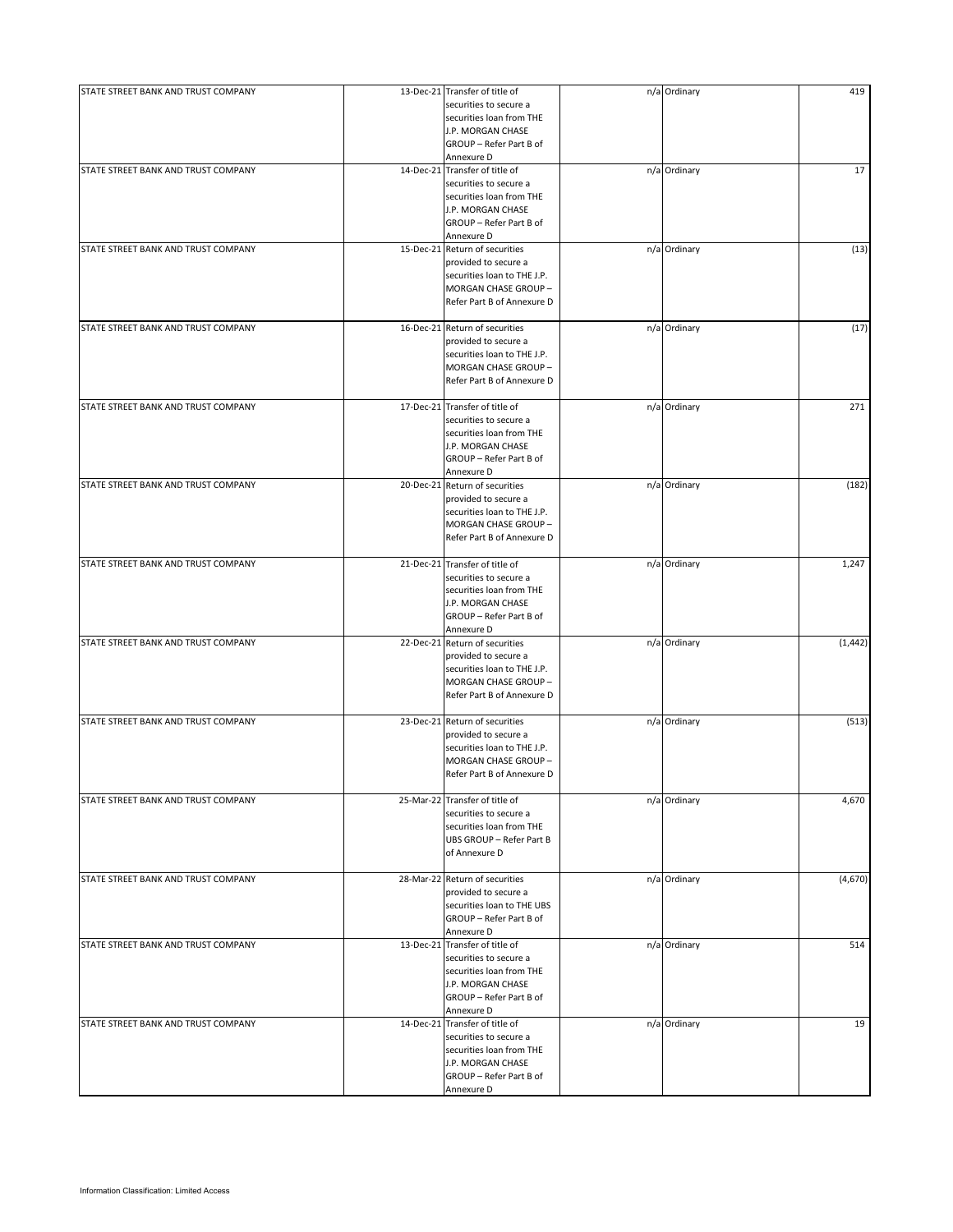| STATE STREET BANK AND TRUST COMPANY | 15-Dec-21 Return of securities<br>provided to secure a<br>securities loan to THE J.P.<br>MORGAN CHASE GROUP -<br>Refer Part B of Annexure D        | n/a Ordinary | (107) |
|-------------------------------------|----------------------------------------------------------------------------------------------------------------------------------------------------|--------------|-------|
| STATE STREET BANK AND TRUST COMPANY | 16-Dec-21 Transfer of title of<br>securities to secure a<br>securities loan from THE<br>J.P. MORGAN CHASE<br>GROUP - Refer Part B of<br>Annexure D | n/a Ordinary | 30    |
| STATE STREET BANK AND TRUST COMPANY | 17-Dec-21 Return of securities<br>provided to secure a<br>securities loan to THE J.P.<br>MORGAN CHASE GROUP -<br>Refer Part B of Annexure D        | n/a Ordinary | (456) |
| STATE STREET BANK AND TRUST COMPANY | 8-Dec-21 Return of securities<br>provided to secure a<br>securities loan to THE J.P.<br>MORGAN CHASE GROUP -<br>Refer Part B of Annexure D         | n/a Ordinary | (26)  |
| STATE STREET BANK AND TRUST COMPANY | 9-Dec-21 Return of securities<br>provided to secure a<br>securities loan to THE J.P.<br>MORGAN CHASE GROUP -<br>Refer Part B of Annexure D         | n/a Ordinary | (32)  |
| STATE STREET BANK AND TRUST COMPANY | 10-Dec-21 Transfer of title of<br>securities to secure a<br>securities loan from THE<br>J.P. MORGAN CHASE<br>GROUP - Refer Part B of<br>Annexure D | n/a Ordinary | 22    |
| STATE STREET BANK AND TRUST COMPANY | 13-Dec-21 Return of securities<br>provided to secure a<br>securities loan to THE J.P.<br>MORGAN CHASE GROUP-<br>Refer Part B of Annexure D         | n/a Ordinary | (106) |
| STATE STREET BANK AND TRUST COMPANY | 14-Dec-21 Return of securities<br>provided to secure a<br>securities loan to THE J.P.<br>MORGAN CHASE GROUP -<br>Refer Part B of Annexure D        | n/a Ordinary | (135) |
| STATE STREET BANK AND TRUST COMPANY | 15-Dec-21 Transfer of title of<br>securities to secure a<br>securities loan from THE<br>J.P. MORGAN CHASE<br>GROUP - Refer Part B of<br>Annexure D | n/a Ordinary | 22    |
| STATE STREET BANK AND TRUST COMPANY | 16-Dec-21 Transfer of title of<br>securities to secure a<br>securities loan from THE<br>J.P. MORGAN CHASE<br>GROUP - Refer Part B of<br>Annexure D | n/a Ordinary | 28    |
| STATE STREET BANK AND TRUST COMPANY | 17-Dec-21 Return of securities<br>provided to secure a<br>securities loan to THE J.P.<br>MORGAN CHASE GROUP -<br>Refer Part B of Annexure D        | n/a Ordinary | (297) |
| STATE STREET BANK AND TRUST COMPANY | 20-Dec-21 Transfer of title of<br>securities to secure a<br>securities loan from THE<br>J.P. MORGAN CHASE<br>GROUP - Refer Part B of<br>Annexure D | n/a Ordinary | 24    |
| STATE STREET BANK AND TRUST COMPANY | 21-Dec-21 Return of securities<br>provided to secure a<br>securities loan to THE J.P.<br>MORGAN CHASE GROUP -<br>Refer Part B of Annexure D        | n/a Ordinary | (46)  |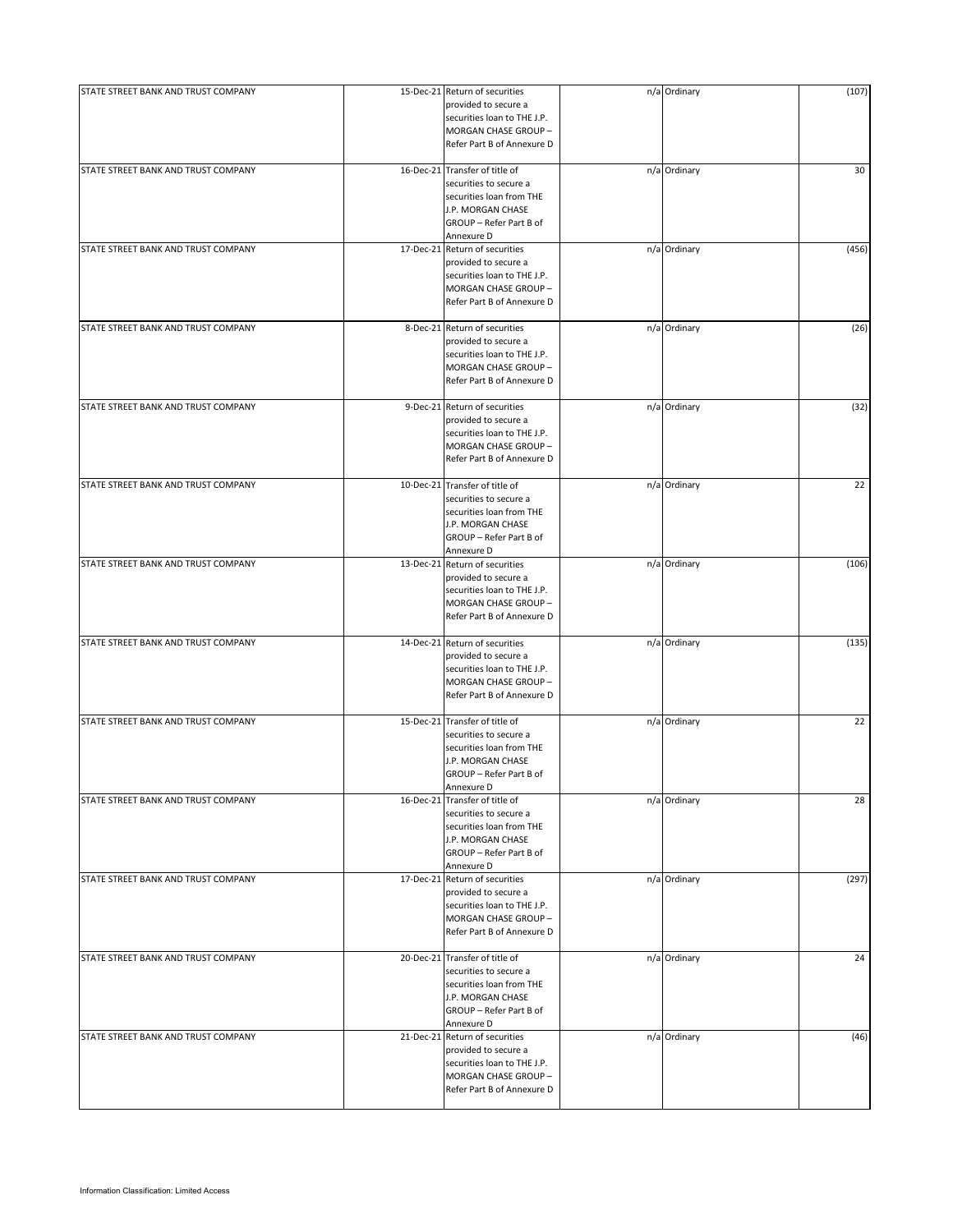| STATE STREET BANK AND TRUST COMPANY | 22-Dec-21 Transfer of title of               | n/a Ordinary | 9        |
|-------------------------------------|----------------------------------------------|--------------|----------|
|                                     | securities to secure a                       |              |          |
|                                     | securities loan from THE                     |              |          |
|                                     | J.P. MORGAN CHASE                            |              |          |
|                                     | GROUP - Refer Part B of                      |              |          |
|                                     | Annexure D                                   |              |          |
| STATE STREET BANK AND TRUST COMPANY | 23-Dec-21 Return of securities               | n/a Ordinary | (90)     |
|                                     | provided to secure a                         |              |          |
|                                     | securities loan to THE J.P.                  |              |          |
|                                     | MORGAN CHASE GROUP -                         |              |          |
|                                     | Refer Part B of Annexure D                   |              |          |
|                                     |                                              |              |          |
| STATE STREET BANK AND TRUST COMPANY | 8-Dec-21 Return of securities                | n/a Ordinary | (17)     |
|                                     | provided to secure a                         |              |          |
|                                     | securities loan to THE J.P.                  |              |          |
|                                     | MORGAN CHASE GROUP -                         |              |          |
|                                     | Refer Part B of Annexure D                   |              |          |
|                                     |                                              |              |          |
| STATE STREET BANK AND TRUST COMPANY | 9-Dec-21 Return of securities                | n/a Ordinary | (563)    |
|                                     | provided to secure a                         |              |          |
|                                     | securities loan to THE J.P.                  |              |          |
|                                     | MORGAN CHASE GROUP -                         |              |          |
|                                     | Refer Part B of Annexure D                   |              |          |
|                                     |                                              |              |          |
| STATE STREET BANK AND TRUST COMPANY | 10-Dec-21 Return of securities               | n/a Ordinary | (2,063)  |
|                                     | provided to secure a                         |              |          |
|                                     | securities loan to THE J.P.                  |              |          |
|                                     | MORGAN CHASE GROUP -                         |              |          |
|                                     |                                              |              |          |
|                                     | Refer Part B of Annexure D                   |              |          |
|                                     |                                              |              |          |
| STATE STREET BANK AND TRUST COMPANY | 13-Dec-21 Transfer of title of               | n/a Ordinary | 1,644    |
|                                     | securities to secure a                       |              |          |
|                                     | securities loan from THE                     |              |          |
|                                     | J.P. MORGAN CHASE                            |              |          |
|                                     | GROUP - Refer Part B of                      |              |          |
|                                     | Annexure D                                   |              |          |
| STATE STREET BANK AND TRUST COMPANY | 14-Dec-21 Return of securities               | n/a Ordinary | (364)    |
|                                     | provided to secure a                         |              |          |
|                                     | securities loan to THE J.P.                  |              |          |
|                                     | MORGAN CHASE GROUP-                          |              |          |
|                                     | Refer Part B of Annexure D                   |              |          |
|                                     |                                              |              |          |
| STATE STREET BANK AND TRUST COMPANY | 15-Dec-21 Return of securities               | n/a Ordinary | (642)    |
|                                     | provided to secure a                         |              |          |
|                                     | securities loan to THE J.P.                  |              |          |
|                                     | MORGAN CHASE GROUP -                         |              |          |
|                                     | Refer Part B of Annexure D                   |              |          |
|                                     |                                              |              |          |
| STATE STREET BANK AND TRUST COMPANY | 16-Dec-21 Transfer of title of               | n/a Ordinary | 286      |
|                                     | securities to secure a                       |              |          |
|                                     | securities loan from THE                     |              |          |
|                                     | J.P. MORGAN CHASE                            |              |          |
|                                     | GROUP - Refer Part B of                      |              |          |
|                                     | Annexure D                                   |              |          |
| STATE STREET BANK AND TRUST COMPANY | 17-Dec-21 Return of securities               | n/a Ordinary | (212)    |
|                                     | provided to secure a                         |              |          |
|                                     | securities loan to THE J.P.                  |              |          |
|                                     | MORGAN CHASE GROUP -                         |              |          |
|                                     | Refer Part B of Annexure D                   |              |          |
|                                     |                                              |              |          |
| STATE STREET BANK AND TRUST COMPANY | 20-Dec-21 Return of securities               | n/a Ordinary | (3, 415) |
|                                     | provided to secure a                         |              |          |
|                                     | securities loan to THE J.P.                  |              |          |
|                                     | MORGAN CHASE GROUP -                         |              |          |
|                                     | Refer Part B of Annexure D                   |              |          |
|                                     |                                              |              |          |
| STATE STREET BANK AND TRUST COMPANY | 21-Dec-21 Transfer of title of               | n/a Ordinary | 2,400    |
|                                     | securities to secure a                       |              |          |
|                                     |                                              |              |          |
|                                     | securities loan from THE                     |              |          |
|                                     | J.P. MORGAN CHASE                            |              |          |
|                                     | GROUP - Refer Part B of                      |              |          |
| STATE STREET BANK AND TRUST COMPANY | Annexure D<br>22-Dec-21 Return of securities |              |          |
|                                     |                                              | n/a Ordinary | (1, 810) |
|                                     | provided to secure a                         |              |          |
|                                     | securities loan to THE J.P.                  |              |          |
|                                     | MORGAN CHASE GROUP -                         |              |          |
|                                     | Refer Part B of Annexure D                   |              |          |
|                                     |                                              |              |          |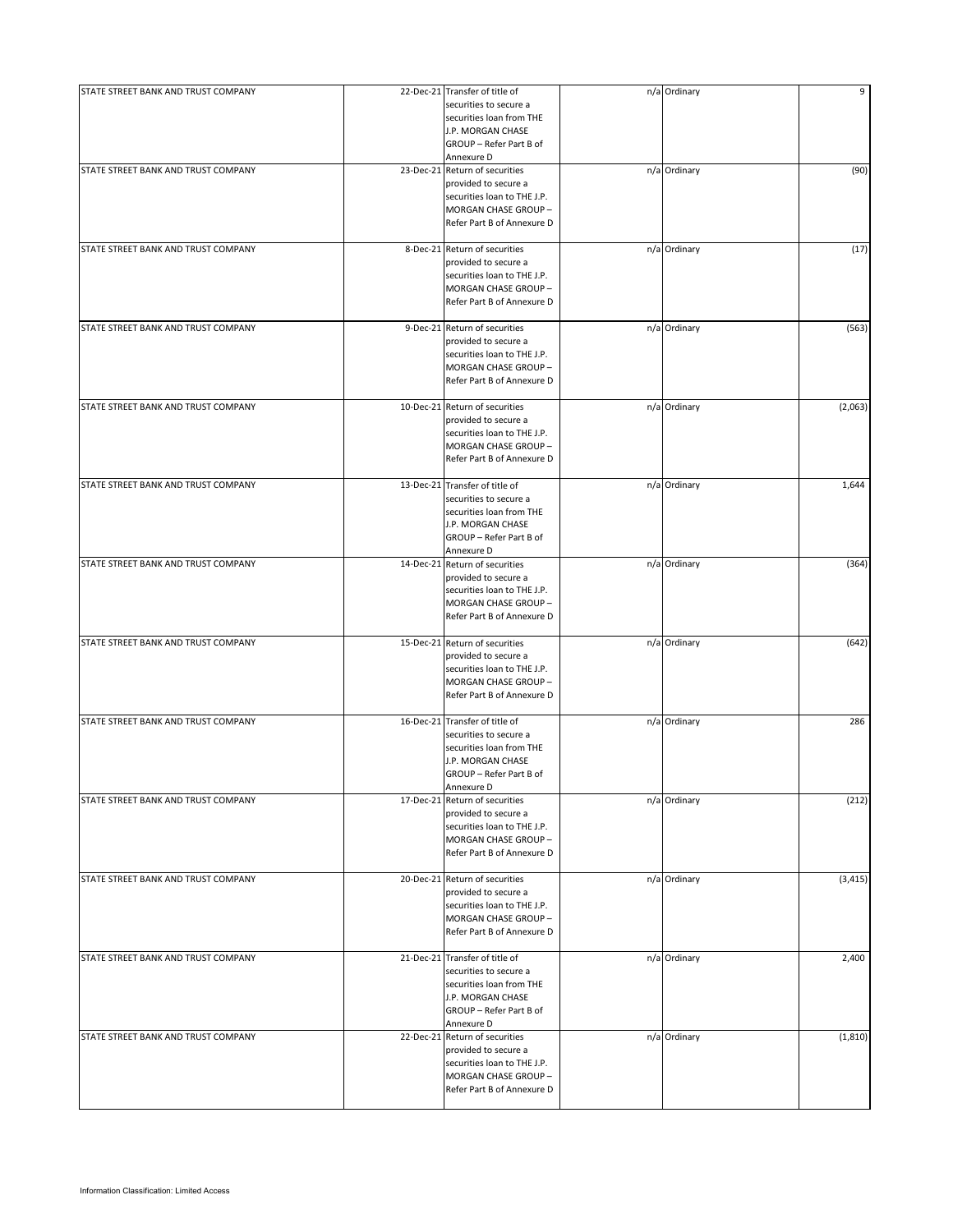| STATE STREET BANK AND TRUST COMPANY | 23-Dec-21 Return of securities | n/a Ordinary | (2,961) |
|-------------------------------------|--------------------------------|--------------|---------|
|                                     | provided to secure a           |              |         |
|                                     | securities loan to THE J.P.    |              |         |
|                                     | MORGAN CHASE GROUP -           |              |         |
|                                     | Refer Part B of Annexure D     |              |         |
|                                     |                                |              |         |
| STATE STREET BANK AND TRUST COMPANY | 8-Dec-21 Transfer of title of  | n/a Ordinary | 28      |
|                                     | securities to secure a         |              |         |
|                                     | securities loan from THE       |              |         |
|                                     |                                |              |         |
|                                     | J.P. MORGAN CHASE              |              |         |
|                                     | GROUP - Refer Part B of        |              |         |
|                                     | Annexure D                     |              |         |
| STATE STREET BANK AND TRUST COMPANY | 9-Dec-21 Transfer of title of  | n/a Ordinary | 107     |
|                                     | securities to secure a         |              |         |
|                                     | securities loan from THE       |              |         |
|                                     | J.P. MORGAN CHASE              |              |         |
|                                     | GROUP - Refer Part B of        |              |         |
|                                     | Annexure D                     |              |         |
|                                     |                                |              |         |
| STATE STREET BANK AND TRUST COMPANY | 10-Dec-21 Return of securities | n/a Ordinary | (41)    |
|                                     | provided to secure a           |              |         |
|                                     | securities loan to THE J.P.    |              |         |
|                                     | MORGAN CHASE GROUP -           |              |         |
|                                     | Refer Part B of Annexure D     |              |         |
|                                     |                                |              |         |
| STATE STREET BANK AND TRUST COMPANY | 13-Dec-21 Transfer of title of | n/a Ordinary | 1,487   |
|                                     | securities to secure a         |              |         |
|                                     |                                |              |         |
|                                     | securities loan from THE       |              |         |
|                                     | J.P. MORGAN CHASE              |              |         |
|                                     | GROUP - Refer Part B of        |              |         |
|                                     | Annexure D                     |              |         |
| STATE STREET BANK AND TRUST COMPANY | 14-Dec-21 Transfer of title of | n/a Ordinary | 112     |
|                                     | securities to secure a         |              |         |
|                                     |                                |              |         |
|                                     | securities loan from THE       |              |         |
|                                     | J.P. MORGAN CHASE              |              |         |
|                                     | GROUP - Refer Part B of        |              |         |
|                                     | Annexure D                     |              |         |
| STATE STREET BANK AND TRUST COMPANY | 15-Dec-21 Return of securities | n/a Ordinary | (493)   |
|                                     | provided to secure a           |              |         |
|                                     | securities loan to THE J.P.    |              |         |
|                                     |                                |              |         |
|                                     | MORGAN CHASE GROUP-            |              |         |
|                                     | Refer Part B of Annexure D     |              |         |
|                                     |                                |              |         |
| STATE STREET BANK AND TRUST COMPANY | 16-Dec-21 Return of securities | n/a Ordinary | (18)    |
|                                     | provided to secure a           |              |         |
|                                     | securities loan to THE J.P.    |              |         |
|                                     | MORGAN CHASE GROUP -           |              |         |
|                                     | Refer Part B of Annexure D     |              |         |
|                                     |                                |              |         |
| STATE STREET BANK AND TRUST COMPANY | 17-Dec-21 Return of securities | n/a Ordinary | (466)   |
|                                     | provided to secure a           |              |         |
|                                     |                                |              |         |
|                                     | securities loan to THE J.P.    |              |         |
|                                     | MORGAN CHASE GROUP -           |              |         |
|                                     | Refer Part B of Annexure D     |              |         |
|                                     |                                |              |         |
| STATE STREET BANK AND TRUST COMPANY | 20-Dec-21 Return of securities | n/a Ordinary | (1,073) |
|                                     | provided to secure a           |              |         |
|                                     | securities loan to THE J.P.    |              |         |
|                                     | MORGAN CHASE GROUP -           |              |         |
|                                     | Refer Part B of Annexure D     |              |         |
|                                     |                                |              |         |
| STATE STREET BANK AND TRUST COMPANY | 21-Dec-21 Transfer of title of | n/a Ordinary | 271     |
|                                     | securities to secure a         |              |         |
|                                     |                                |              |         |
|                                     | securities loan from THE       |              |         |
|                                     | J.P. MORGAN CHASE              |              |         |
|                                     | GROUP - Refer Part B of        |              |         |
|                                     | Annexure D                     |              |         |
| STATE STREET BANK AND TRUST COMPANY | 22-Dec-21 Transfer of title of | n/a Ordinary | 476     |
|                                     | securities to secure a         |              |         |
|                                     | securities loan from THE       |              |         |
|                                     |                                |              |         |
|                                     | J.P. MORGAN CHASE              |              |         |
|                                     | GROUP - Refer Part B of        |              |         |
|                                     | Annexure D                     |              |         |
| STATE STREET BANK AND TRUST COMPANY | 23-Dec-21 Return of securities | n/a Ordinary | (3,956) |
|                                     | provided to secure a           |              |         |
|                                     | securities loan to THE J.P.    |              |         |
|                                     |                                |              |         |
|                                     | MORGAN CHASE GROUP -           |              |         |
|                                     | Refer Part B of Annexure D     |              |         |
|                                     |                                |              |         |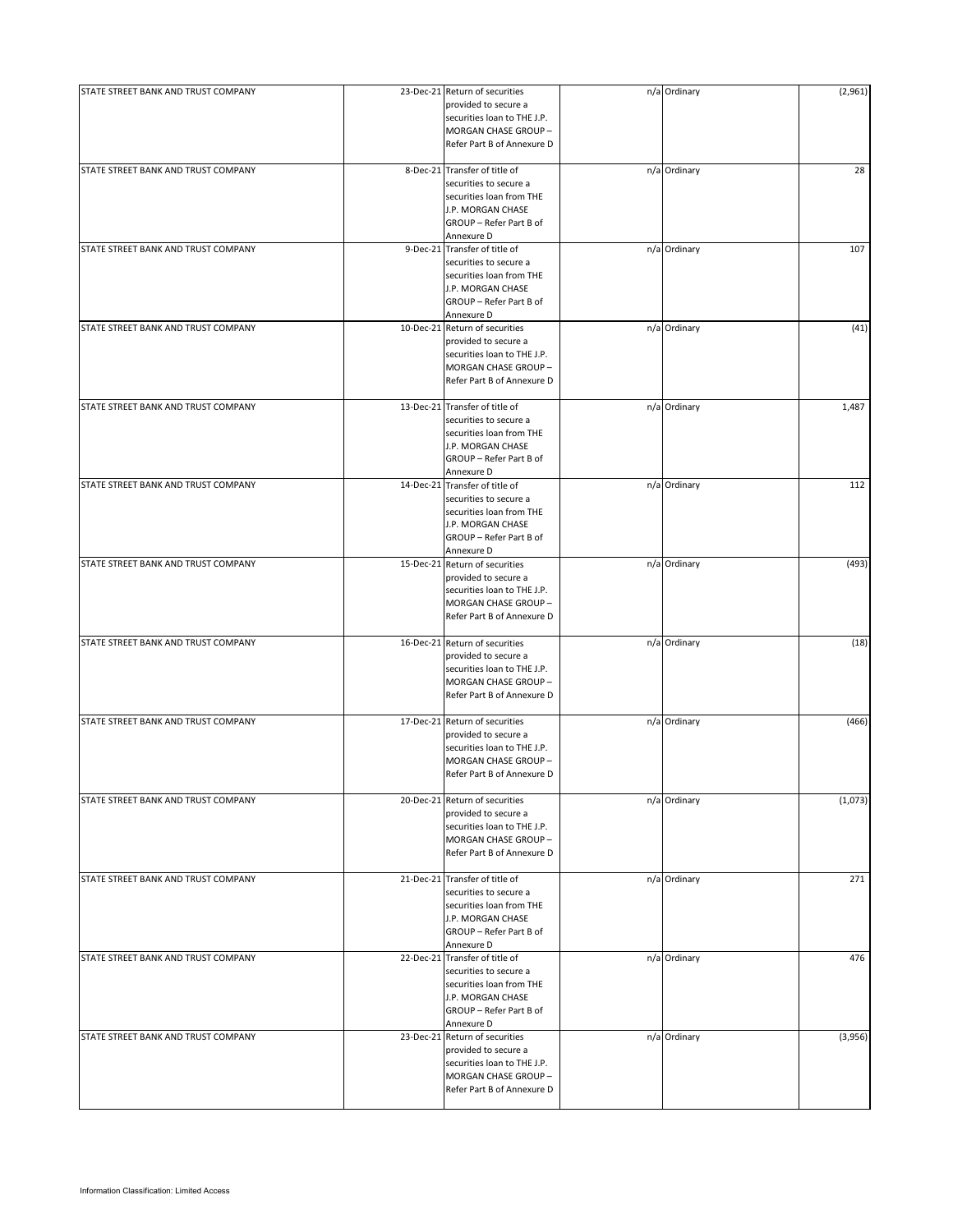| STATE STREET BANK AND TRUST COMPANY | 8-Dec-21 Return of securities<br>provided to secure a<br>securities loan to THE J.P.<br>MORGAN CHASE GROUP -<br>Refer Part B of Annexure D         | n/a Ordinary | (89)     |
|-------------------------------------|----------------------------------------------------------------------------------------------------------------------------------------------------|--------------|----------|
| STATE STREET BANK AND TRUST COMPANY | 9-Dec-21 Return of securities<br>provided to secure a<br>securities loan to THE J.P.<br>MORGAN CHASE GROUP -<br>Refer Part B of Annexure D         | n/a Ordinary | (746)    |
| STATE STREET BANK AND TRUST COMPANY | 10-Dec-21 Return of securities<br>provided to secure a<br>securities loan to THE J.P.<br>MORGAN CHASE GROUP -<br>Refer Part B of Annexure D        | n/a Ordinary | (295)    |
| STATE STREET BANK AND TRUST COMPANY | 13-Dec-21 Transfer of title of<br>securities to secure a<br>securities loan from THE<br>J.P. MORGAN CHASE<br>GROUP - Refer Part B of<br>Annexure D | n/a Ordinary | 1,080    |
| STATE STREET BANK AND TRUST COMPANY | 14-Dec-21 Transfer of title of<br>securities to secure a<br>securities loan from THE<br>J.P. MORGAN CHASE<br>GROUP - Refer Part B of<br>Annexure D | n/a Ordinary | 65       |
| STATE STREET BANK AND TRUST COMPANY | 15-Dec-21 Transfer of title of<br>securities to secure a<br>securities loan from THE<br>J.P. MORGAN CHASE<br>GROUP - Refer Part B of<br>Annexure D | n/a Ordinary | 68       |
| STATE STREET BANK AND TRUST COMPANY | 16-Dec-21 Return of securities<br>provided to secure a<br>securities loan to THE J.P.<br>MORGAN CHASE GROUP -<br>Refer Part B of Annexure D        | n/a Ordinary | (1, 429) |
| STATE STREET BANK AND TRUST COMPANY | 17-Dec-21 Return of securities<br>provided to secure a<br>securities loan to THE J.P.<br>MORGAN CHASE GROUP -<br>Refer Part B of Annexure D        | n/a Ordinary | (751)    |
| STATE STREET BANK AND TRUST COMPANY | 20-Dec-21 Transfer of title of<br>securities to secure a<br>securities loan from THE<br>J.P. MORGAN CHASE<br>GROUP - Refer Part B of<br>Annexure D | n/a Ordinary | 209      |
| STATE STREET BANK AND TRUST COMPANY | 21-Dec-21 Transfer of title of<br>securities to secure a<br>securities loan from THE<br>J.P. MORGAN CHASE<br>GROUP - Refer Part B of<br>Annexure D | n/a Ordinary | 796      |
| STATE STREET BANK AND TRUST COMPANY | 22-Dec-21 Return of securities<br>provided to secure a<br>securities loan to THE J.P.<br>MORGAN CHASE GROUP -<br>Refer Part B of Annexure D        | n/a Ordinary | (246)    |
| STATE STREET BANK AND TRUST COMPANY | 23-Dec-21 Return of securities<br>provided to secure a<br>securities loan to THE J.P.<br>MORGAN CHASE GROUP -<br>Refer Part B of Annexure D        | n/a Ordinary | (2, 271) |
| STATE STREET BANK AND TRUST COMPANY | 8-Dec-21 Transfer of title of<br>securities to secure a<br>securities loan from THE<br>J.P. MORGAN CHASE<br>GROUP - Refer Part B of<br>Annexure D  | n/a Ordinary | 186      |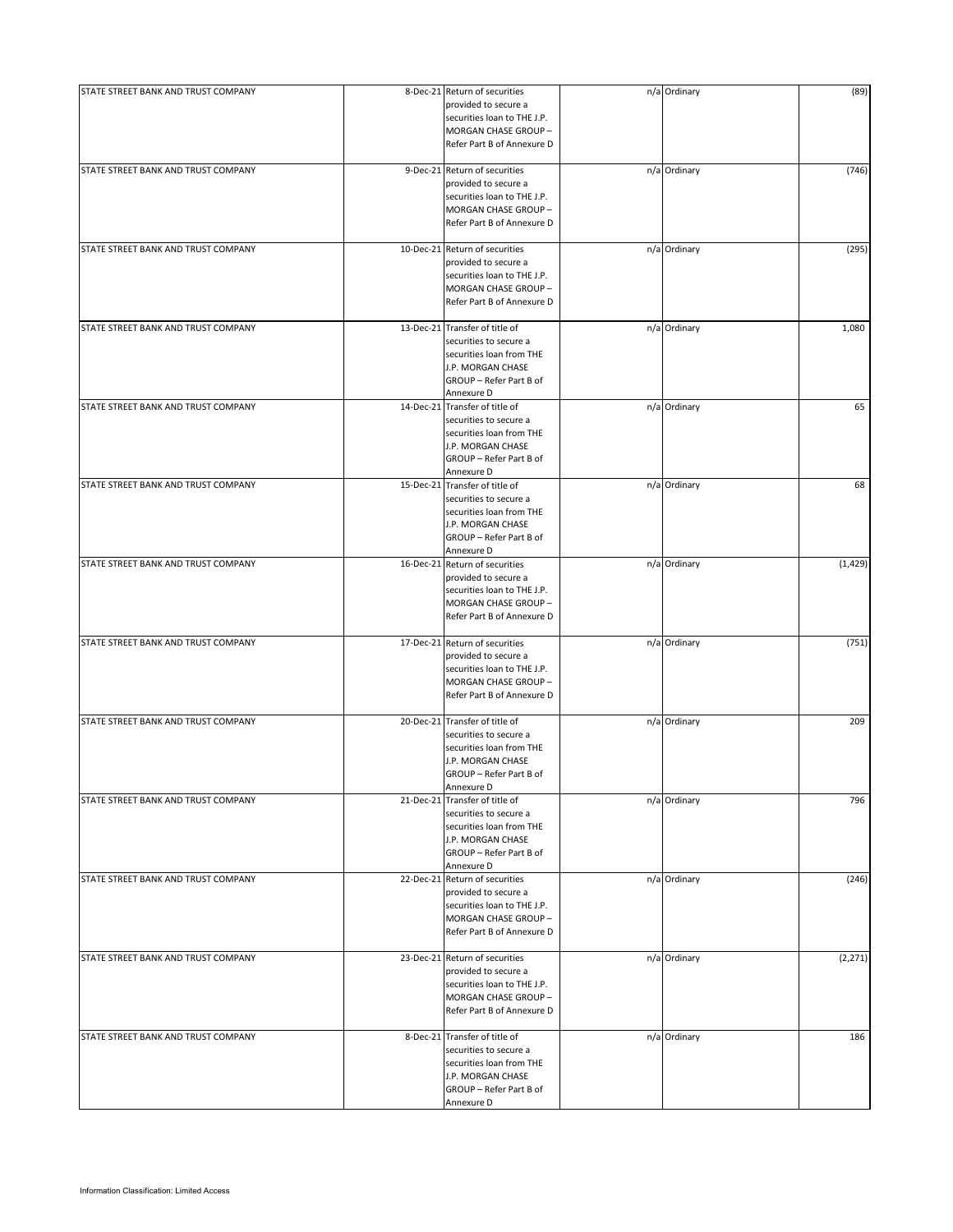| STATE STREET BANK AND TRUST COMPANY | 9-Dec-21 Transfer of title of<br>securities to secure a<br>securities loan from THE<br>J.P. MORGAN CHASE<br>GROUP - Refer Part B of                       | n/a Ordinary | 254      |
|-------------------------------------|-----------------------------------------------------------------------------------------------------------------------------------------------------------|--------------|----------|
| STATE STREET BANK AND TRUST COMPANY | Annexure D<br>10-Dec-21 Return of securities<br>provided to secure a<br>securities loan to THE J.P.<br>MORGAN CHASE GROUP -<br>Refer Part B of Annexure D | n/a Ordinary | (222)    |
| STATE STREET BANK AND TRUST COMPANY | 13-Dec-21 Return of securities<br>provided to secure a<br>securities loan to THE J.P.<br>MORGAN CHASE GROUP -<br>Refer Part B of Annexure D               | n/a Ordinary | (1, 285) |
| STATE STREET BANK AND TRUST COMPANY | 14-Dec-21 Transfer of title of<br>securities to secure a<br>securities loan from THE<br>J.P. MORGAN CHASE<br>GROUP - Refer Part B of<br>Annexure D        | n/a Ordinary | 210      |
| STATE STREET BANK AND TRUST COMPANY | 15-Dec-21 Transfer of title of<br>securities to secure a<br>securities loan from THE<br>J.P. MORGAN CHASE<br>GROUP - Refer Part B of<br>Annexure D        | n/a Ordinary | 248      |
| STATE STREET BANK AND TRUST COMPANY | 16-Dec-21 Return of securities<br>provided to secure a<br>securities loan to THE J.P.<br>MORGAN CHASE GROUP -<br>Refer Part B of Annexure D               | n/a Ordinary | (711)    |
| STATE STREET BANK AND TRUST COMPANY | 17-Dec-21 Return of securities<br>provided to secure a<br>securities loan to THE J.P.<br>MORGAN CHASE GROUP-<br>Refer Part B of Annexure D                | n/a Ordinary | (1, 414) |
| STATE STREET BANK AND TRUST COMPANY | 20-Dec-21 Return of securities<br>provided to secure a<br>securities loan to THE J.P.<br>MORGAN CHASE GROUP -<br>Refer Part B of Annexure D               | n/a Ordinary | (326)    |
| STATE STREET BANK AND TRUST COMPANY | 21-Dec-21 Transfer of title of<br>securities to secure a<br>securities loan from THE<br>J.P. MORGAN CHASE<br>GROUP - Refer Part B of<br>Annexure D        | n/a Ordinary | 1,920    |
| STATE STREET BANK AND TRUST COMPANY | 22-Dec-21 Return of securities<br>provided to secure a<br>securities loan to THE J.P.<br>MORGAN CHASE GROUP -<br>Refer Part B of Annexure D               | n/a Ordinary | (1,068)  |
| STATE STREET BANK AND TRUST COMPANY | 23-Dec-21 Return of securities<br>provided to secure a<br>securities loan to THE J.P.<br>MORGAN CHASE GROUP -<br>Refer Part B of Annexure D               | n/a Ordinary | (4,580)  |
| STATE STREET BANK AND TRUST COMPANY | 8-Dec-21 Transfer of title of<br>securities to secure a<br>securities loan from THE<br>ING GROUP - Refer Part B<br>of Annexure D                          | n/a Ordinary | 64       |
| STATE STREET BANK AND TRUST COMPANY | 22-Dec-21 Return of securities<br>provided to secure a<br>securities loan to THE ING<br>GROUP - Refer Part B of<br>Annexure D                             | n/a Ordinary | (64)     |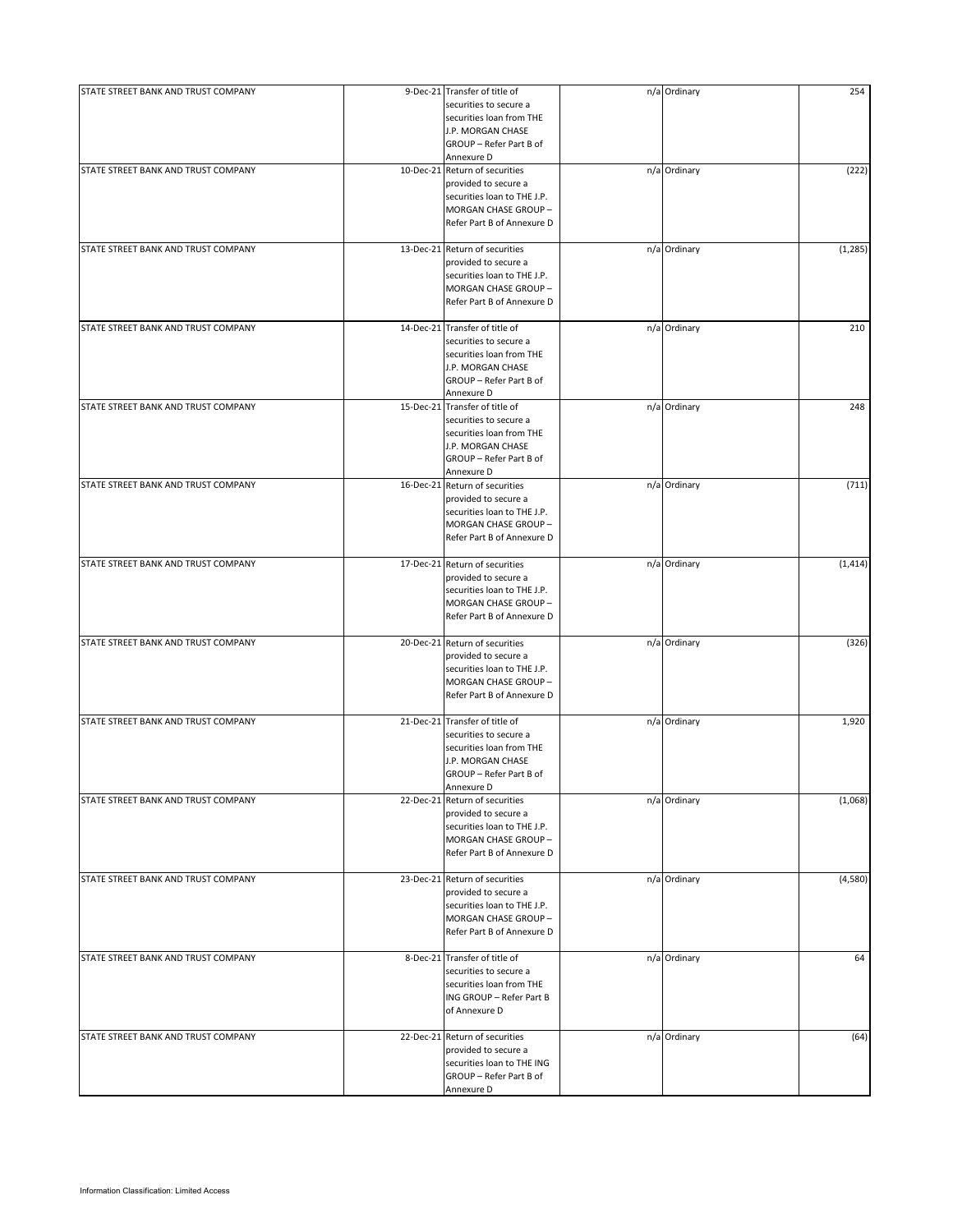| STATE STREET BANK AND TRUST COMPANY | 23-Dec-21 Transfer of title of<br>securities to secure a                                                                                           | n/a Ordinary | 19             |
|-------------------------------------|----------------------------------------------------------------------------------------------------------------------------------------------------|--------------|----------------|
|                                     | securities loan from THE<br>ING GROUP - Refer Part B<br>of Annexure D                                                                              |              |                |
| STATE STREET BANK AND TRUST COMPANY | 8-Feb-22 Transfer of title of<br>securities to secure a<br>securities loan from THE<br>ING GROUP - Refer Part B<br>of Annexure D                   | n/a Ordinary | 252            |
| STATE STREET BANK AND TRUST COMPANY | 9-Feb-22 Return of securities<br>provided to secure a<br>securities loan to THE ING<br>GROUP - Refer Part B of<br>Annexure D                       | n/a Ordinary | (271)          |
| STATE STREET BANK AND TRUST COMPANY | 8-Dec-21 Return of securities<br>provided to secure a<br>securities loan to THE J.P.<br>MORGAN CHASE GROUP -<br>Refer Part B of Annexure D         | n/a Ordinary | (21)           |
| STATE STREET BANK AND TRUST COMPANY | 9-Dec-21 Return of securities<br>provided to secure a<br>securities loan to THE J.P.<br>MORGAN CHASE GROUP -<br>Refer Part B of Annexure D         | n/a Ordinary | (7)            |
| STATE STREET BANK AND TRUST COMPANY | 10-Dec-21 Transfer of title of<br>securities to secure a<br>securities loan from THE<br>J.P. MORGAN CHASE<br>GROUP - Refer Part B of<br>Annexure D | n/a Ordinary | $\overline{2}$ |
| STATE STREET BANK AND TRUST COMPANY | 13-Dec-21 Transfer of title of<br>securities to secure a<br>securities loan from THE<br>J.P. MORGAN CHASE<br>GROUP - Refer Part B of<br>Annexure D | n/a Ordinary | 377            |
| STATE STREET BANK AND TRUST COMPANY | 14-Dec-21 Transfer of title of<br>securities to secure a<br>securities loan from THE<br>J.P. MORGAN CHASE<br>GROUP - Refer Part B of<br>Annexure D | n/a Ordinary | 24             |
| STATE STREET BANK AND TRUST COMPANY | 15-Dec-21 Return of securities<br>provided to secure a<br>securities loan to THE J.P.<br>MORGAN CHASE GROUP -<br>Refer Part B of Annexure D        | n/a Ordinary | (321)          |
| STATE STREET BANK AND TRUST COMPANY | 16-Dec-21 Transfer of title of<br>securities to secure a<br>securities loan from THE<br>J.P. MORGAN CHASE<br>GROUP - Refer Part B of<br>Annexure D | n/a Ordinary | 95             |
| STATE STREET BANK AND TRUST COMPANY | 17-Dec-21 Return of securities<br>provided to secure a<br>securities loan to THE J.P.<br>MORGAN CHASE GROUP -<br>Refer Part B of Annexure D        | n/a Ordinary | (23)           |
| STATE STREET BANK AND TRUST COMPANY | 20-Dec-21 Transfer of title of<br>securities to secure a<br>securities loan from THE<br>J.P. MORGAN CHASE<br>GROUP - Refer Part B of<br>Annexure D | n/a Ordinary | 91             |
| STATE STREET BANK AND TRUST COMPANY | 21-Dec-21 Return of securities<br>provided to secure a<br>securities loan to THE J.P.<br>MORGAN CHASE GROUP -<br>Refer Part B of Annexure D        | n/a Ordinary | (293)          |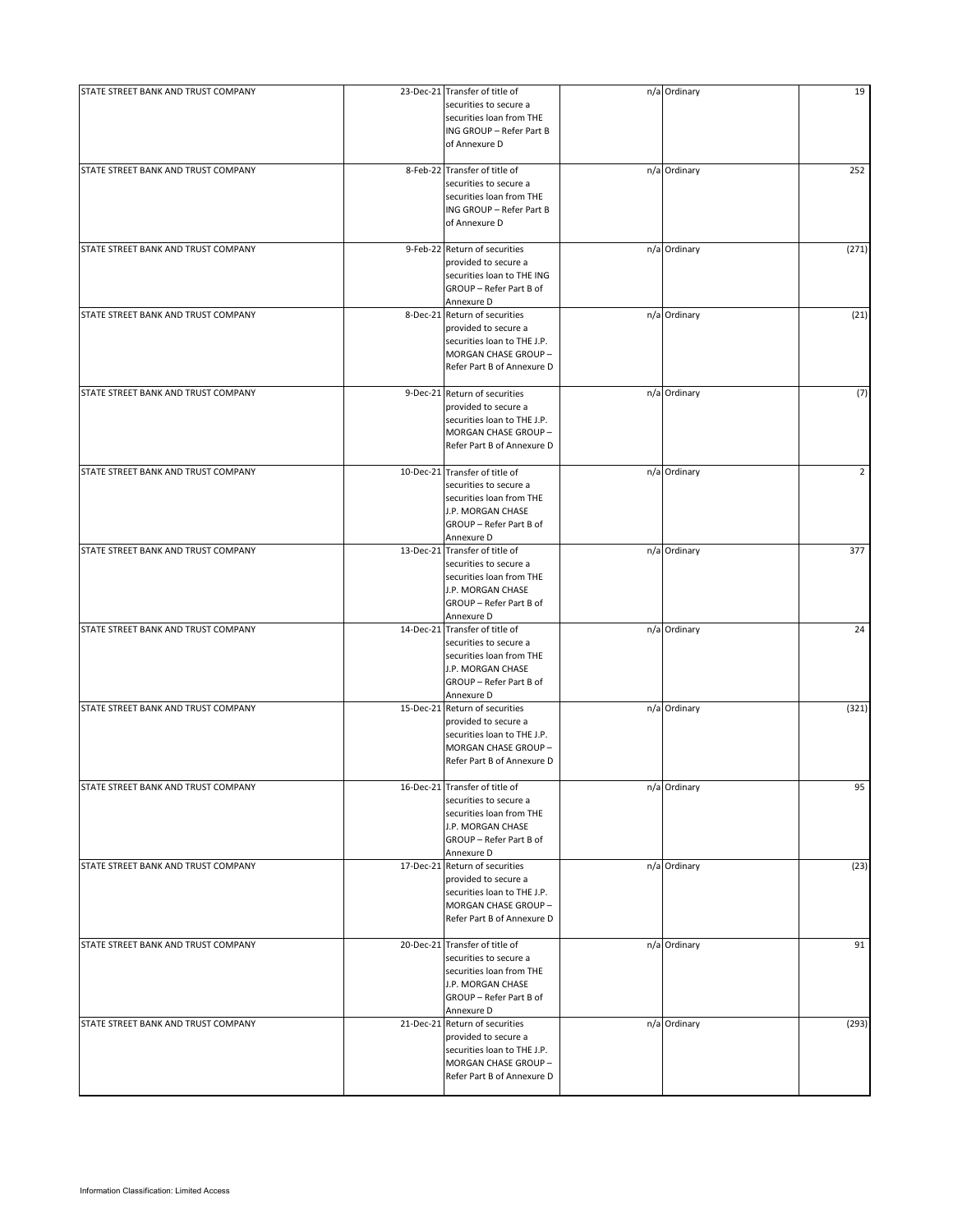| STATE STREET BANK AND TRUST COMPANY | 22-Dec-21 Return of securities<br>provided to secure a<br>securities loan to THE J.P.<br>MORGAN CHASE GROUP -<br>Refer Part B of Annexure D        | n/a Ordinary | (48)  |
|-------------------------------------|----------------------------------------------------------------------------------------------------------------------------------------------------|--------------|-------|
| STATE STREET BANK AND TRUST COMPANY | 23-Dec-21 Return of securities<br>provided to secure a<br>securities loan to THE J.P.<br>MORGAN CHASE GROUP-<br>Refer Part B of Annexure D         | n/a Ordinary | (267) |
| STATE STREET BANK AND TRUST COMPANY | 8-Dec-21 Return of securities<br>provided to secure a<br>securities loan to THE J.P.<br>MORGAN CHASE GROUP-<br>Refer Part B of Annexure D          | n/a Ordinary | (16)  |
| STATE STREET BANK AND TRUST COMPANY | 9-Dec-21 Return of securities<br>provided to secure a<br>securities loan to THE J.P.<br>MORGAN CHASE GROUP -<br>Refer Part B of Annexure D         | n/a Ordinary | (1)   |
| STATE STREET BANK AND TRUST COMPANY | 10-Dec-21 Transfer of title of<br>securities to secure a<br>securities loan from THE<br>J.P. MORGAN CHASE<br>GROUP - Refer Part B of<br>Annexure D | n/a Ordinary | 83    |
| STATE STREET BANK AND TRUST COMPANY | 13-Dec-21 Return of securities<br>provided to secure a<br>securities loan to THE J.P.<br>MORGAN CHASE GROUP -<br>Refer Part B of Annexure D        | n/a Ordinary | (371) |
| STATE STREET BANK AND TRUST COMPANY | 14-Dec-21 Transfer of title of<br>securities to secure a<br>securities loan from THE<br>J.P. MORGAN CHASE<br>GROUP - Refer Part B of<br>Annexure D | n/a Ordinary | 67    |
| STATE STREET BANK AND TRUST COMPANY | 15-Dec-21 Transfer of title of<br>securities to secure a<br>securities loan from THE<br>J.P. MORGAN CHASE<br>GROUP - Refer Part B of<br>Annexure D | n/a Ordinary | 103   |
| STATE STREET BANK AND TRUST COMPANY | 16-Dec-21 Transfer of title of<br>securities to secure a<br>securities loan from THE<br>J.P. MORGAN CHASE<br>GROUP - Refer Part B of<br>Annexure D | n/a Ordinary | 101   |
| STATE STREET BANK AND TRUST COMPANY | 17-Dec-21 Transfer of title of<br>securities to secure a<br>securities loan from THE<br>J.P. MORGAN CHASE<br>GROUP - Refer Part B of<br>Annexure D | n/a Ordinary | 103   |
| STATE STREET BANK AND TRUST COMPANY | 20-Dec-21 Transfer of title of<br>securities to secure a<br>securities loan from THE<br>J.P. MORGAN CHASE<br>GROUP - Refer Part B of<br>Annexure D | n/a Ordinary | 308   |
| STATE STREET BANK AND TRUST COMPANY | 21-Dec-21 Transfer of title of<br>securities to secure a<br>securities loan from THE<br>J.P. MORGAN CHASE<br>GROUP - Refer Part B of<br>Annexure D | n/a Ordinary | 59    |
| STATE STREET BANK AND TRUST COMPANY | 22-Dec-21 Transfer of title of<br>securities to secure a<br>securities loan from THE<br>J.P. MORGAN CHASE<br>GROUP - Refer Part B of<br>Annexure D | n/a Ordinary | 260   |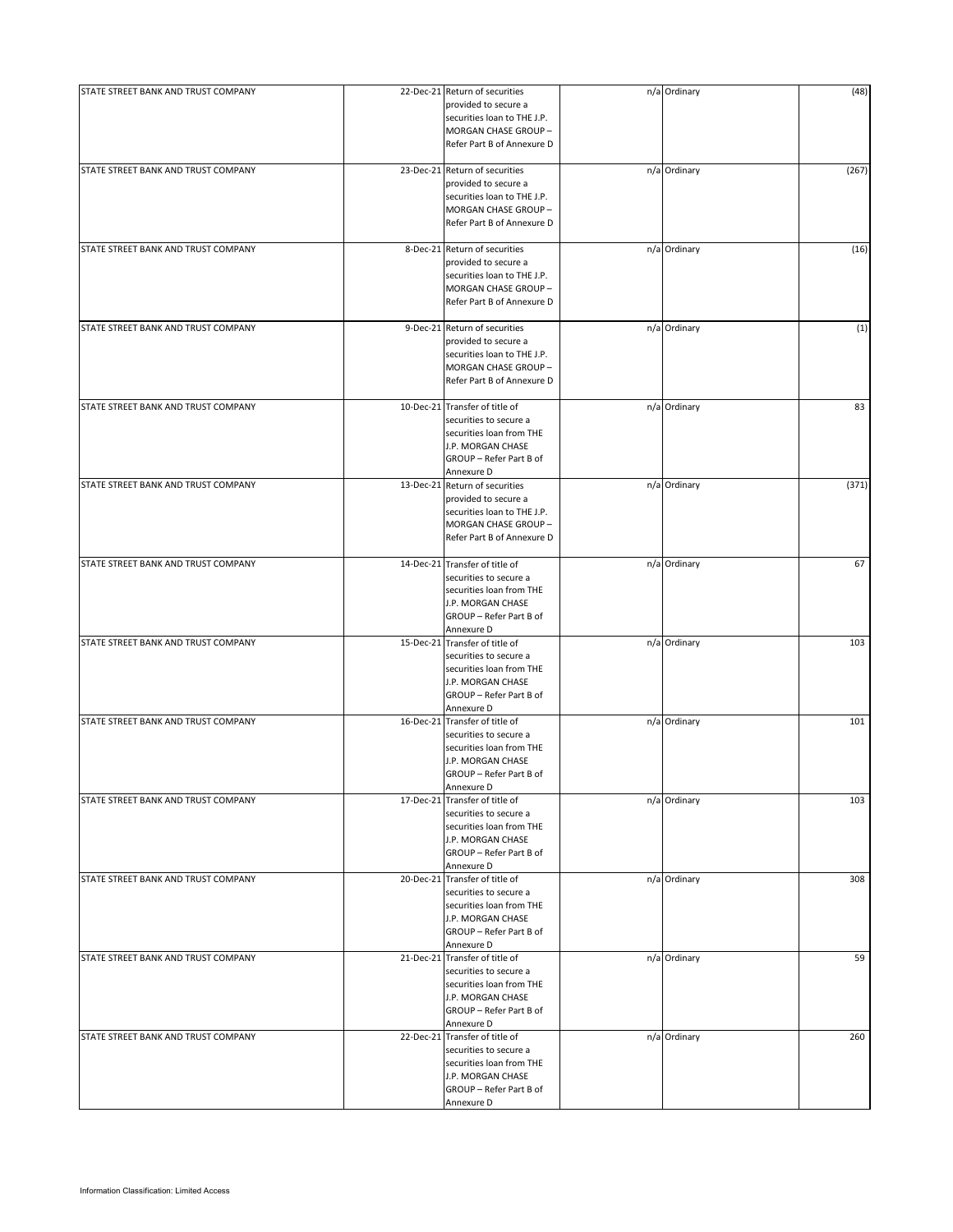| STATE STREET BANK AND TRUST COMPANY | 23-Dec-21 Return of securities<br>provided to secure a<br>securities loan to THE J.P.<br>MORGAN CHASE GROUP -<br>Refer Part B of Annexure D        | n/a Ordinary | (2, 236)  |
|-------------------------------------|----------------------------------------------------------------------------------------------------------------------------------------------------|--------------|-----------|
| STATE STREET BANK AND TRUST COMPANY | 8-Dec-21 Return of securities<br>provided to secure a<br>securities loan to THE J.P.<br>MORGAN CHASE GROUP -<br>Refer Part B of Annexure D         | n/a Ordinary | (108)     |
| STATE STREET BANK AND TRUST COMPANY | 9-Dec-21 Transfer of title of<br>securities to secure a<br>securities loan from THE<br>J.P. MORGAN CHASE<br>GROUP - Refer Part B of<br>Annexure D  | n/a Ordinary | 132       |
| STATE STREET BANK AND TRUST COMPANY | 10-Dec-21 Transfer of title of<br>securities to secure a<br>securities loan from THE<br>J.P. MORGAN CHASE<br>GROUP - Refer Part B of<br>Annexure D | n/a Ordinary | 1,505     |
| STATE STREET BANK AND TRUST COMPANY | 13-Dec-21 Return of securities<br>provided to secure a<br>securities loan to THE J.P.<br>MORGAN CHASE GROUP -<br>Refer Part B of Annexure D        | n/a Ordinary | (2,867)   |
| STATE STREET BANK AND TRUST COMPANY | 14-Dec-21 Return of securities<br>provided to secure a<br>securities loan to THE J.P.<br>MORGAN CHASE GROUP -<br>Refer Part B of Annexure D        | n/a Ordinary | (112)     |
| STATE STREET BANK AND TRUST COMPANY | 15-Dec-21 Transfer of title of<br>securities to secure a<br>securities loan from THE<br>J.P. MORGAN CHASE<br>GROUP - Refer Part B of<br>Annexure D | n/a Ordinary | 689       |
| STATE STREET BANK AND TRUST COMPANY | 16-Dec-21 Transfer of title of<br>securities to secure a<br>securities loan from THE<br>J.P. MORGAN CHASE<br>GROUP - Refer Part B of<br>Annexure D | n/a Ordinary | 551       |
| STATE STREET BANK AND TRUST COMPANY | 17-Dec-21 Transfer of title of<br>securities to secure a<br>securities loan from THE<br>J.P. MORGAN CHASE<br>GROUP - Refer Part B of<br>Annexure D | n/a Ordinary | 862       |
| STATE STREET BANK AND TRUST COMPANY | 20-Dec-21 Transfer of title of<br>securities to secure a<br>securities loan from THE<br>J.P. MORGAN CHASE<br>GROUP - Refer Part B of<br>Annexure D | n/a Ordinary | 2,595     |
| STATE STREET BANK AND TRUST COMPANY | 21-Dec-21 Return of securities<br>provided to secure a<br>securities loan to THE J.P.<br>MORGAN CHASE GROUP -<br>Refer Part B of Annexure D        | n/a Ordinary | (4,604)   |
| STATE STREET BANK AND TRUST COMPANY | 22-Dec-21 Transfer of title of<br>securities to secure a<br>securities loan from THE<br>J.P. MORGAN CHASE<br>GROUP - Refer Part B of<br>Annexure D | n/a Ordinary | 1,618     |
| STATE STREET BANK AND TRUST COMPANY | 23-Dec-21 Return of securities<br>provided to secure a<br>securities loan to THE J.P.<br>MORGAN CHASE GROUP -<br>Refer Part B of Annexure D        | n/a Ordinary | (13, 236) |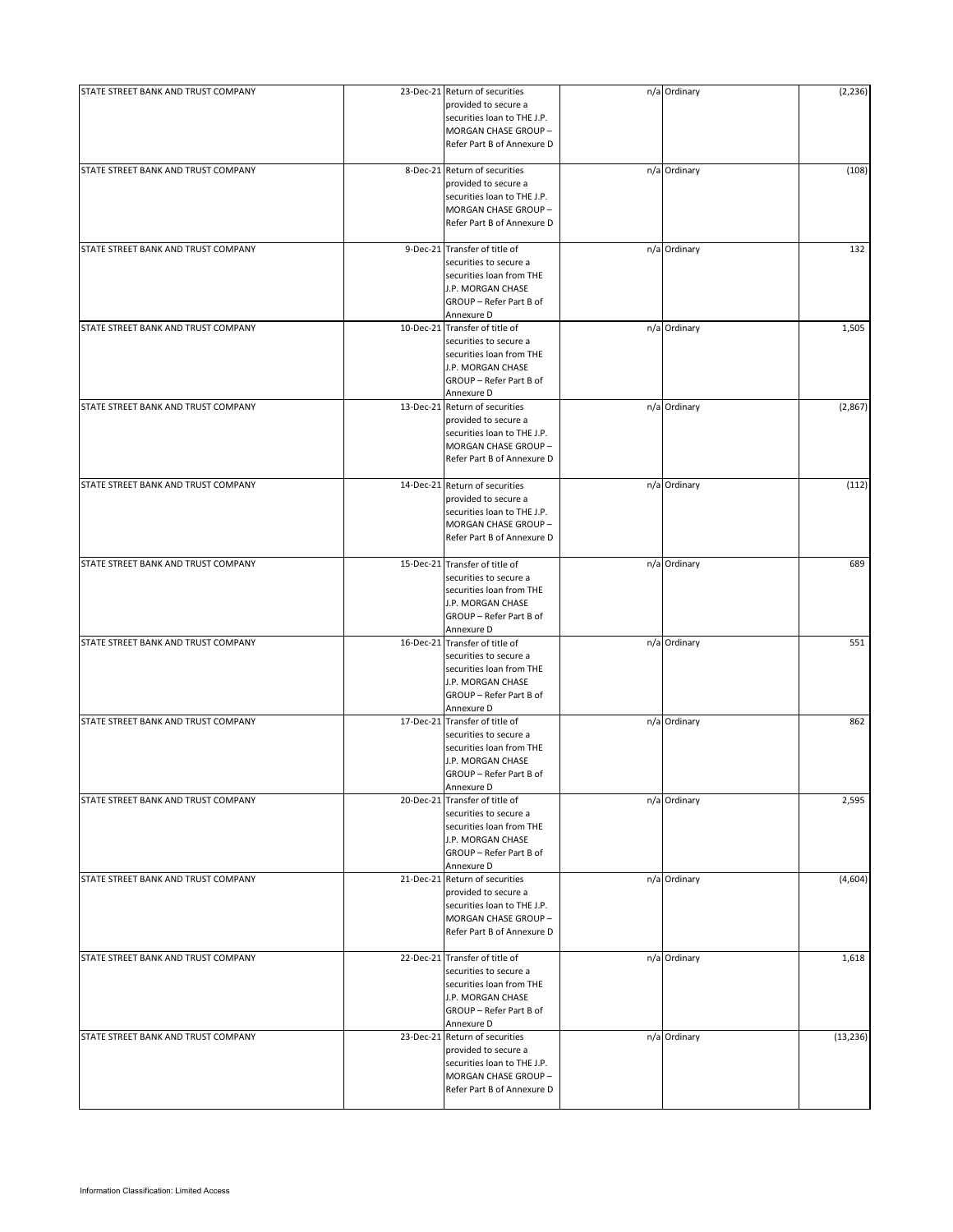| STATE STREET BANK AND TRUST COMPANY | 25-Mar-22 Transfer of title of<br>securities to secure a<br>securities loan from THE<br>UBS GROUP - Refer Part B<br>of Annexure D                  | n/a Ordinary | 296            |
|-------------------------------------|----------------------------------------------------------------------------------------------------------------------------------------------------|--------------|----------------|
| STATE STREET BANK AND TRUST COMPANY | 28-Mar-22 Return of securities<br>provided to secure a<br>securities loan to THE UBS<br>GROUP - Refer Part B of<br>Annexure D                      | n/a Ordinary | (296)          |
| STATE STREET BANK AND TRUST COMPANY | 14-Dec-21 Transfer of title of<br>securities to secure a<br>securities loan from THE<br><b>GOLDMAN SACHS GROUP -</b><br>Refer Part B of Annexure D | n/a Ordinary | $\mathbf{1}$   |
| STATE STREET BANK AND TRUST COMPANY | 22-Dec-21 Transfer of title of<br>securities to secure a<br>securities loan from THE<br><b>GOLDMAN SACHS GROUP -</b><br>Refer Part B of Annexure D | n/a Ordinary | $\overline{2}$ |
| STATE STREET BANK AND TRUST COMPANY | 29-Dec-21 Return of securities<br>provided to secure a<br>securities loan to THE<br><b>GOLDMAN SACHS GROUP -</b><br>Refer Part B of Annexure D     | n/a Ordinary | (2)            |
| STATE STREET BANK AND TRUST COMPANY | 18-Jan-22 Transfer of title of<br>securities to secure a<br>securities loan from THE<br><b>GOLDMAN SACHS GROUP -</b><br>Refer Part B of Annexure D | n/a Ordinary | 13             |
| STATE STREET BANK AND TRUST COMPANY | 31-Jan-22 Return of securities<br>provided to secure a<br>securities loan to THE<br><b>GOLDMAN SACHS GROUP -</b><br>Refer Part B of Annexure D     | n/a Ordinary | (14)           |
| STATE STREET BANK AND TRUST COMPANY | 1-Feb-22 Return of securities<br>provided to secure a<br>securities loan to THE<br>GOLDMAN SACHS GROUP -<br>Refer Part B of Annexure D             | n/a Ordinary | (1)            |
| STATE STREET BANK AND TRUST COMPANY | 8-Dec-21 Transfer of title of<br>securities to secure a<br>securities loan from THE<br>ING GROUP - Refer Part B<br>of Annexure D                   | n/a Ordinary | 447,187        |
| STATE STREET BANK AND TRUST COMPANY | 22-Dec-21 Return of securities<br>provided to secure a<br>securities loan to THE ING<br>GROUP - Refer Part B of<br>Annexure D                      | n/a Ordinary | (447, 185)     |
| STATE STREET BANK AND TRUST COMPANY | 23-Dec-21 Transfer of title of<br>securities to secure a<br>securities loan from THE<br>ING GROUP - Refer Part B<br>of Annexure D                  | n/a Ordinary | 129,538        |
| STATE STREET BANK AND TRUST COMPANY | 24-Dec-21 Return of securities<br>provided to secure a<br>securities loan to THE ING<br>GROUP - Refer Part B of<br>Annexure D                      | n/a Ordinary | (24)           |
| STATE STREET BANK AND TRUST COMPANY | 27-Jan-22 Transfer of title of<br>securities to secure a<br>securities loan from THE<br>ING GROUP - Refer Part B<br>of Annexure D                  | n/a Ordinary | 2,688,637      |
| STATE STREET BANK AND TRUST COMPANY | 4-Feb-22 Return of securities<br>provided to secure a<br>securities loan to THE ING<br>GROUP - Refer Part B of<br>Annexure D                       | n/a Ordinary | (2,818,152)    |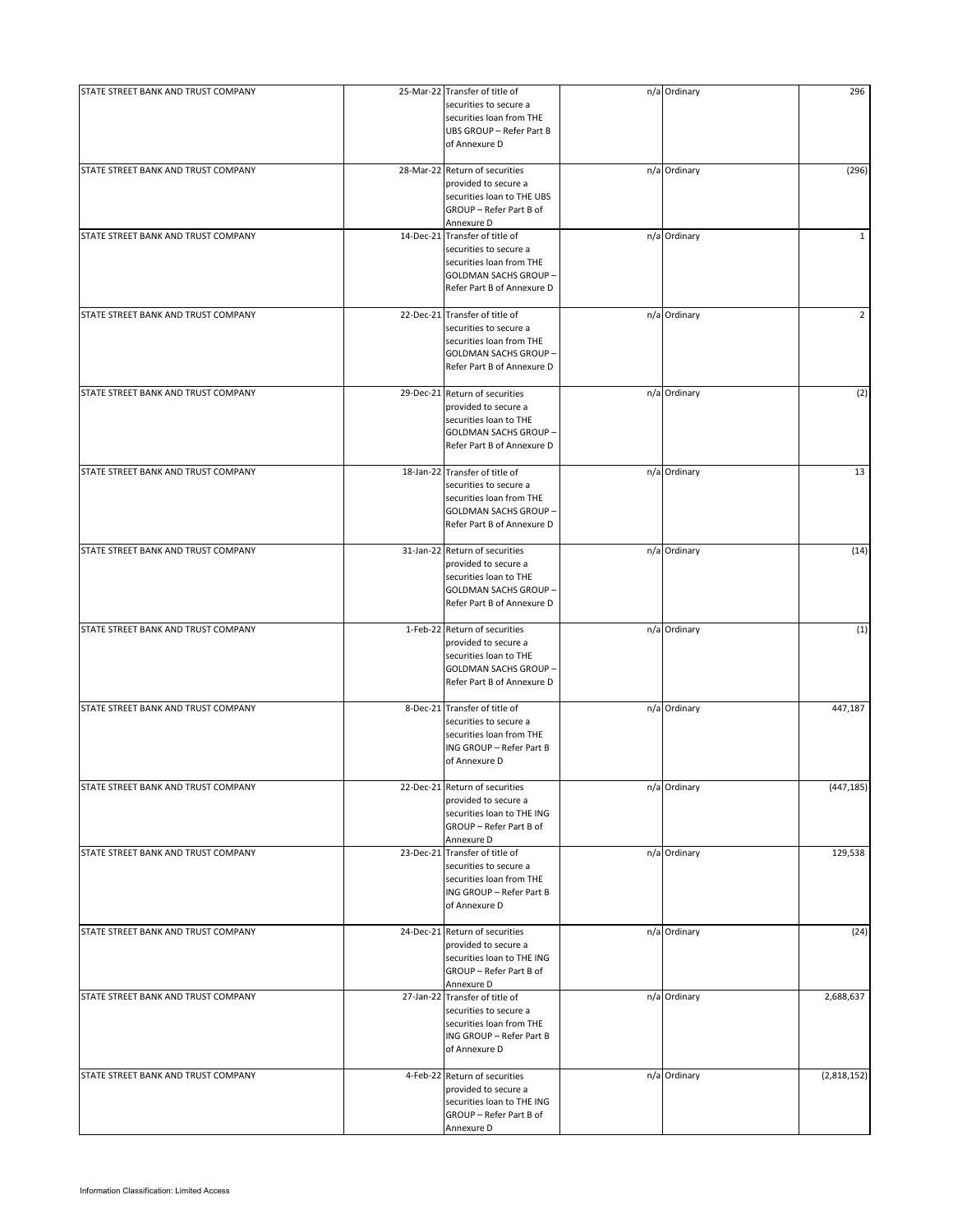| STATE STREET BANK AND TRUST COMPANY |           | 8-Feb-22 Transfer of title of  | n/a Ordinary | 1,306,026      |
|-------------------------------------|-----------|--------------------------------|--------------|----------------|
|                                     |           | securities to secure a         |              |                |
|                                     |           |                                |              |                |
|                                     |           | securities loan from THE       |              |                |
|                                     |           | ING GROUP - Refer Part B       |              |                |
|                                     |           | of Annexure D                  |              |                |
|                                     |           |                                |              |                |
| STATE STREET BANK AND TRUST COMPANY |           | 3-Mar-22 Return of securities  | n/a Ordinary | (1,306,019)    |
|                                     |           |                                |              |                |
|                                     |           | provided to secure a           |              |                |
|                                     |           | securities loan to THE ING     |              |                |
|                                     |           | GROUP - Refer Part B of        |              |                |
|                                     |           |                                |              |                |
|                                     |           | Annexure D                     |              |                |
| STATE STREET BANK AND TRUST COMPANY |           | 4-Mar-22 Return of securities  | n/a Ordinary | (8)            |
|                                     |           | provided to secure a           |              |                |
|                                     |           |                                |              |                |
|                                     |           | securities loan to THE ING     |              |                |
|                                     |           | GROUP - Refer Part B of        |              |                |
|                                     |           | Annexure D                     |              |                |
| STATE STREET BANK AND TRUST COMPANY |           | 5-Jan-22 Transfer of title of  | n/a Ordinary | $\mathbf{1}$   |
|                                     |           |                                |              |                |
|                                     |           | securities to secure a         |              |                |
|                                     |           | securities loan from THE       |              |                |
|                                     |           | RBC GROUP - Refer Part B       |              |                |
|                                     |           |                                |              |                |
|                                     |           | of Annexure D                  |              |                |
|                                     |           |                                |              |                |
| STATE STREET BANK AND TRUST COMPANY |           | 6-Jan-22 Return of securities  | n/a Ordinary | (1)            |
|                                     |           | provided to secure a           |              |                |
|                                     |           | securities loan to THE RBC     |              |                |
|                                     |           |                                |              |                |
|                                     |           | GROUP - Refer Part B of        |              |                |
|                                     |           | Annexure D                     |              |                |
|                                     |           |                                |              |                |
| STATE STREET BANK AND TRUST COMPANY |           | 9-Dec-21 Transfer of title of  | n/a Ordinary | $\overline{2}$ |
|                                     |           | securities to secure a         |              |                |
|                                     |           | securities loan from THE       |              |                |
|                                     |           | J.P. MORGAN CHASE              |              |                |
|                                     |           |                                |              |                |
|                                     |           | GROUP - Refer Part B of        |              |                |
|                                     |           | Annexure D                     |              |                |
| STATE STREET BANK AND TRUST COMPANY |           |                                |              |                |
|                                     |           | 10-Dec-21 Transfer of title of | n/a Ordinary | $\overline{2}$ |
|                                     |           | securities to secure a         |              |                |
|                                     |           | securities loan from THE       |              |                |
|                                     |           |                                |              |                |
|                                     |           | J.P. MORGAN CHASE              |              |                |
|                                     |           | GROUP - Refer Part B of        |              |                |
|                                     |           | Annexure D                     |              |                |
|                                     |           |                                |              |                |
| STATE STREET BANK AND TRUST COMPANY |           | 13-Dec-21 Return of securities | n/a Ordinary | (10)           |
|                                     |           | provided to secure a           |              |                |
|                                     |           | securities loan to THE J.P.    |              |                |
|                                     |           |                                |              |                |
|                                     |           | MORGAN CHASE GROUP -           |              |                |
|                                     |           | Refer Part B of Annexure D     |              |                |
|                                     |           |                                |              |                |
| STATE STREET BANK AND TRUST COMPANY |           | 14-Dec-21 Transfer of title of | n/a Ordinary | $\mathbf{1}$   |
|                                     |           | securities to secure a         |              |                |
|                                     |           | securities loan from THE       |              |                |
|                                     |           |                                |              |                |
|                                     |           | J.P. MORGAN CHASE              |              |                |
|                                     |           | GROUP - Refer Part B of        |              |                |
|                                     |           | Annexure D                     |              |                |
| STATE STREET BANK AND TRUST COMPANY | 15-Dec-21 |                                |              | $\overline{2}$ |
|                                     |           | Transfer of title of           | n/a Ordinary |                |
|                                     |           | securities to secure a         |              |                |
|                                     |           | securities loan from THE       |              |                |
|                                     |           | J.P. MORGAN CHASE              |              |                |
|                                     |           |                                |              |                |
|                                     |           | GROUP - Refer Part B of        |              |                |
|                                     |           | Annexure D                     |              |                |
| STATE STREET BANK AND TRUST COMPANY | 16-Dec-21 | Transfer of title of           | n/a Ordinary | $\overline{2}$ |
|                                     |           | securities to secure a         |              |                |
|                                     |           |                                |              |                |
|                                     |           | securities loan from THE       |              |                |
|                                     |           | J.P. MORGAN CHASE              |              |                |
|                                     |           | GROUP - Refer Part B of        |              |                |
|                                     |           |                                |              |                |
|                                     |           | Annexure D                     |              |                |
| STATE STREET BANK AND TRUST COMPANY | 17-Dec-21 | Transfer of title of           | n/a Ordinary | 4              |
|                                     |           | securities to secure a         |              |                |
|                                     |           |                                |              |                |
|                                     |           | securities loan from THE       |              |                |
|                                     |           | J.P. MORGAN CHASE              |              |                |
|                                     |           | GROUP - Refer Part B of        |              |                |
|                                     |           | Annexure D                     |              |                |
| STATE STREET BANK AND TRUST COMPANY |           | 20-Dec-21 Transfer of title of | n/a Ordinary | 9              |
|                                     |           |                                |              |                |
|                                     |           | securities to secure a         |              |                |
|                                     |           | securities loan from THE       |              |                |
|                                     |           | J.P. MORGAN CHASE              |              |                |
|                                     |           |                                |              |                |
|                                     |           | GROUP - Refer Part B of        |              |                |
|                                     |           | Annexure D                     |              |                |
|                                     |           |                                |              |                |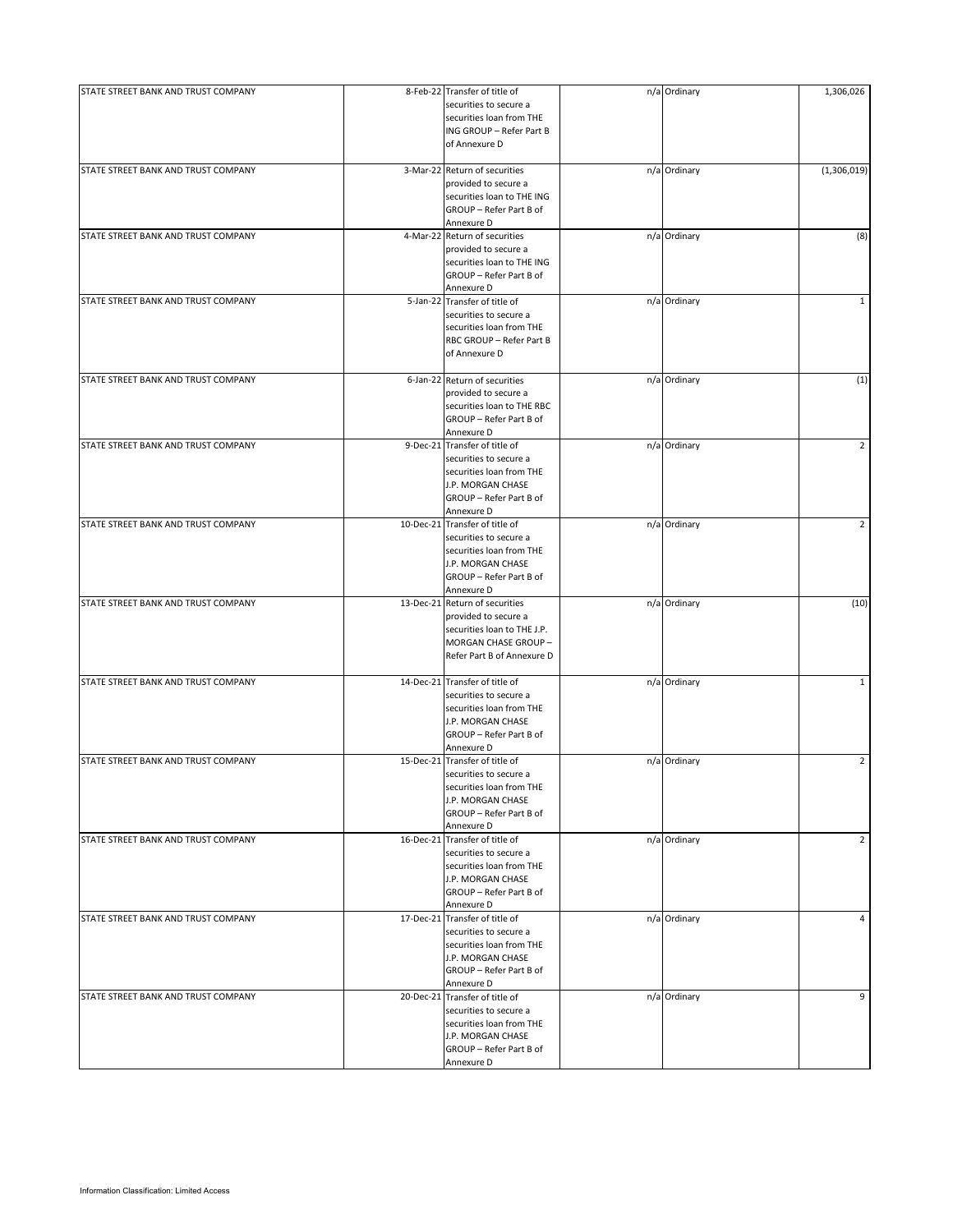| STATE STREET BANK AND TRUST COMPANY | 21-Dec-21 Return of securities<br>provided to secure a<br>securities loan to THE J.P.<br>MORGAN CHASE GROUP -<br>Refer Part B of Annexure D        | n/a Ordinary | (18)         |
|-------------------------------------|----------------------------------------------------------------------------------------------------------------------------------------------------|--------------|--------------|
| STATE STREET BANK AND TRUST COMPANY | 22-Dec-21 Return of securities<br>provided to secure a<br>securities loan to THE J.P.<br>MORGAN CHASE GROUP -<br>Refer Part B of Annexure D        | n/a Ordinary | (32)         |
| STATE STREET BANK AND TRUST COMPANY | 22-Dec-21 Transfer of title of<br>securities to secure a<br>securities loan from THE<br><b>GOLDMAN SACHS GROUP -</b><br>Refer Part B of Annexure D | n/a Ordinary | $\mathbf{1}$ |
| STATE STREET BANK AND TRUST COMPANY | 29-Dec-21 Return of securities<br>provided to secure a<br>securities loan to THE<br><b>GOLDMAN SACHS GROUP -</b><br>Refer Part B of Annexure D     | n/a Ordinary | (1)          |
| STATE STREET BANK AND TRUST COMPANY | 18-Jan-22 Transfer of title of<br>securities to secure a<br>securities loan from THE<br><b>GOLDMAN SACHS GROUP -</b><br>Refer Part B of Annexure D | n/a Ordinary | 3            |
| STATE STREET BANK AND TRUST COMPANY | 31-Jan-22 Return of securities<br>provided to secure a<br>securities loan to THE<br><b>GOLDMAN SACHS GROUP -</b><br>Refer Part B of Annexure D     | n/a Ordinary | (3)          |
| STATE STREET BANK AND TRUST COMPANY | 8-Dec-21 Transfer of title of<br>securities to secure a<br>securities loan from THE<br>ING GROUP - Refer Part B<br>of Annexure D                   | n/a Ordinary | 67,994       |
| STATE STREET BANK AND TRUST COMPANY | 22-Dec-21 Return of securities<br>provided to secure a<br>securities loan to THE ING<br>GROUP - Refer Part B of<br>Annexure D                      | n/a Ordinary | (67, 994)    |
| STATE STREET BANK AND TRUST COMPANY | 23-Dec-21 Transfer of title of<br>securities to secure a<br>securities loan from THE<br>ING GROUP - Refer Part B<br>of Annexure D                  | n/a Ordinary | 19,739       |
| STATE STREET BANK AND TRUST COMPANY | 24-Dec-21 Transfer of title of<br>securities to secure a<br>securities loan from THE<br>ING GROUP - Refer Part B<br>of Annexure D                  | n/a Ordinary | 4            |
| STATE STREET BANK AND TRUST COMPANY | 27-Jan-22 Transfer of title of<br>securities to secure a<br>securities loan from THE<br>ING GROUP - Refer Part B<br>of Annexure D                  | n/a Ordinary | 79,910       |
| STATE STREET BANK AND TRUST COMPANY | 4-Feb-22 Return of securities<br>provided to secure a<br>securities loan to THE ING<br>GROUP - Refer Part B of<br>Annexure D                       | n/a Ordinary | (99, 654)    |
| STATE STREET BANK AND TRUST COMPANY | 8-Feb-22 Transfer of title of<br>securities to secure a<br>securities loan from THE<br>ING GROUP - Refer Part B<br>of Annexure D                   | n/a Ordinary | 128,842      |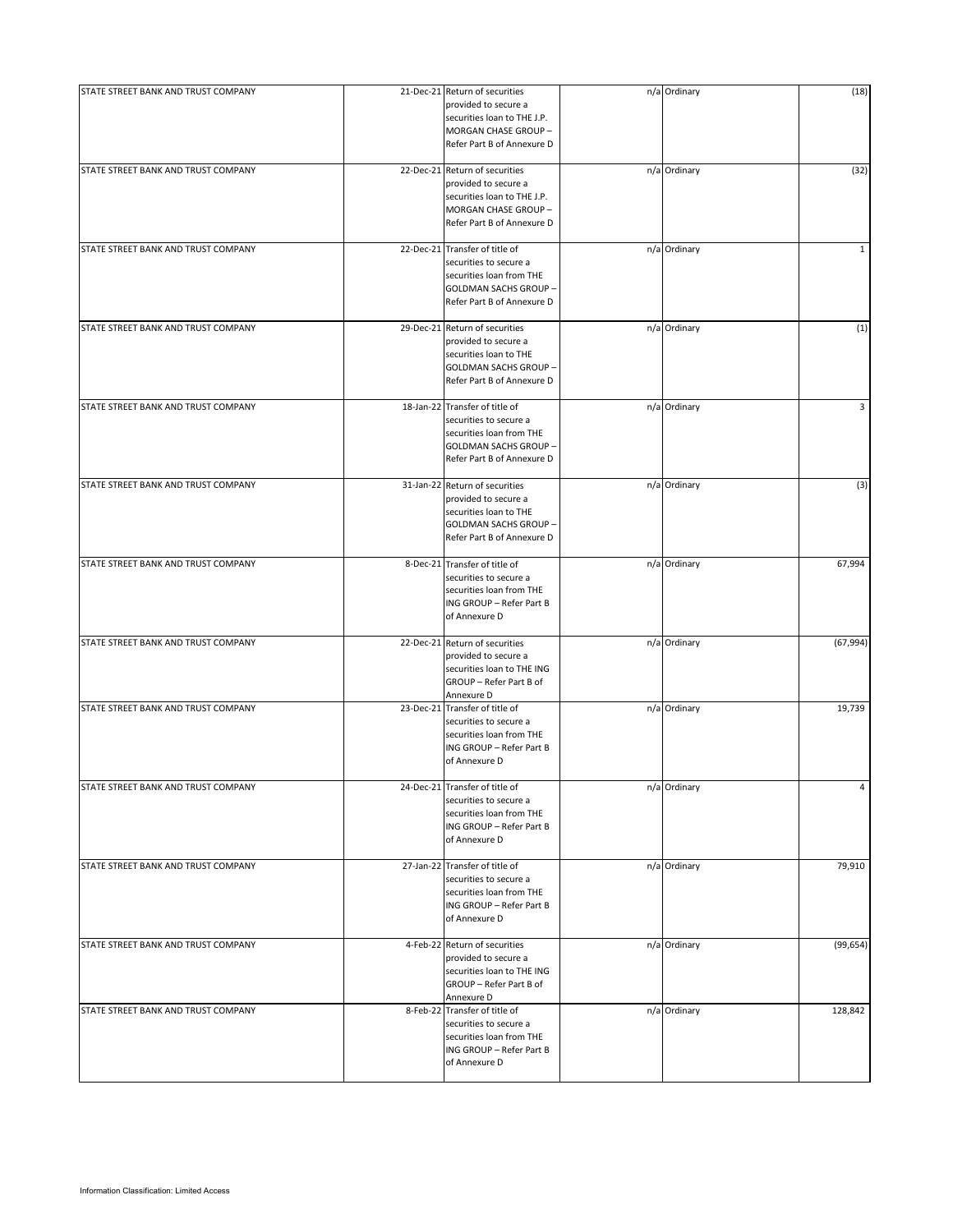| STATE STREET BANK AND TRUST COMPANY | 3-Mar-22 Return of securities<br>provided to secure a<br>securities loan to THE ING                                                                | n/a Ordinary | (128, 841) |
|-------------------------------------|----------------------------------------------------------------------------------------------------------------------------------------------------|--------------|------------|
|                                     | GROUP - Refer Part B of<br>Annexure D                                                                                                              |              |            |
| STATE STREET BANK AND TRUST COMPANY | 4-Mar-22 Return of securities<br>provided to secure a<br>securities loan to THE ING<br>GROUP - Refer Part B of                                     | n/a Ordinary | (1)        |
| STATE STREET BANK AND TRUST COMPANY | Annexure D<br>8-Dec-21 Transfer of title of                                                                                                        | n/a Ordinary | 54,766     |
|                                     | securities to secure a<br>securities loan from THE<br>ING GROUP - Refer Part B<br>of Annexure D                                                    |              |            |
| STATE STREET BANK AND TRUST COMPANY | 22-Dec-21 Return of securities<br>provided to secure a<br>securities loan to THE ING<br>GROUP - Refer Part B of<br>Annexure D                      | n/a Ordinary | (54, 766)  |
| STATE STREET BANK AND TRUST COMPANY | 23-Dec-21 Transfer of title of<br>securities to secure a<br>securities loan from THE<br>ING GROUP - Refer Part B<br>of Annexure D                  | n/a Ordinary | 15,878     |
| STATE STREET BANK AND TRUST COMPANY | 24-Dec-21 Transfer of title of<br>securities to secure a<br>securities loan from THE<br>ING GROUP - Refer Part B<br>of Annexure D                  | n/a Ordinary | 18         |
| STATE STREET BANK AND TRUST COMPANY | 8-Feb-22 Transfer of title of<br>securities to secure a<br>securities loan from THE<br>ING GROUP - Refer Part B<br>of Annexure D                   | n/a Ordinary | 44,255     |
| STATE STREET BANK AND TRUST COMPANY | 3-Mar-22 Return of securities<br>provided to secure a<br>securities loan to THE ING<br>GROUP - Refer Part B of<br>Annexure D                       | n/a Ordinary | (60, 150)  |
| STATE STREET BANK AND TRUST COMPANY | 4-Mar-22 Return of securities<br>provided to secure a<br>securities loan to THE ING<br>GROUP - Refer Part B of<br>Annexure D                       | n/a Ordinary | (1)        |
| STATE STREET BANK AND TRUST COMPANY | 8-Dec-21 Return of securities<br>provided to secure a<br>securities loan to THE J.P.<br>MORGAN CHASE GROUP -<br>Refer Part B of Annexure D         | n/a Ordinary | (75)       |
| STATE STREET BANK AND TRUST COMPANY | 9-Dec-21 Transfer of title of<br>securities to secure a<br>securities loan from THE<br>J.P. MORGAN CHASE<br>GROUP - Refer Part B of<br>Annexure D  | n/a Ordinary | 201        |
| STATE STREET BANK AND TRUST COMPANY | 10-Dec-21 Transfer of title of<br>securities to secure a<br>securities loan from THE<br>J.P. MORGAN CHASE<br>GROUP - Refer Part B of<br>Annexure D | n/a Ordinary | 115        |
| STATE STREET BANK AND TRUST COMPANY | 13-Dec-21 Return of securities<br>provided to secure a<br>securities loan to THE J.P.<br>MORGAN CHASE GROUP-<br>Refer Part B of Annexure D         | n/a Ordinary | (250)      |
| STATE STREET BANK AND TRUST COMPANY | 14-Dec-21 Transfer of title of<br>securities to secure a<br>securities loan from THE<br>J.P. MORGAN CHASE<br>GROUP - Refer Part B of<br>Annexure D | n/a Ordinary | 157        |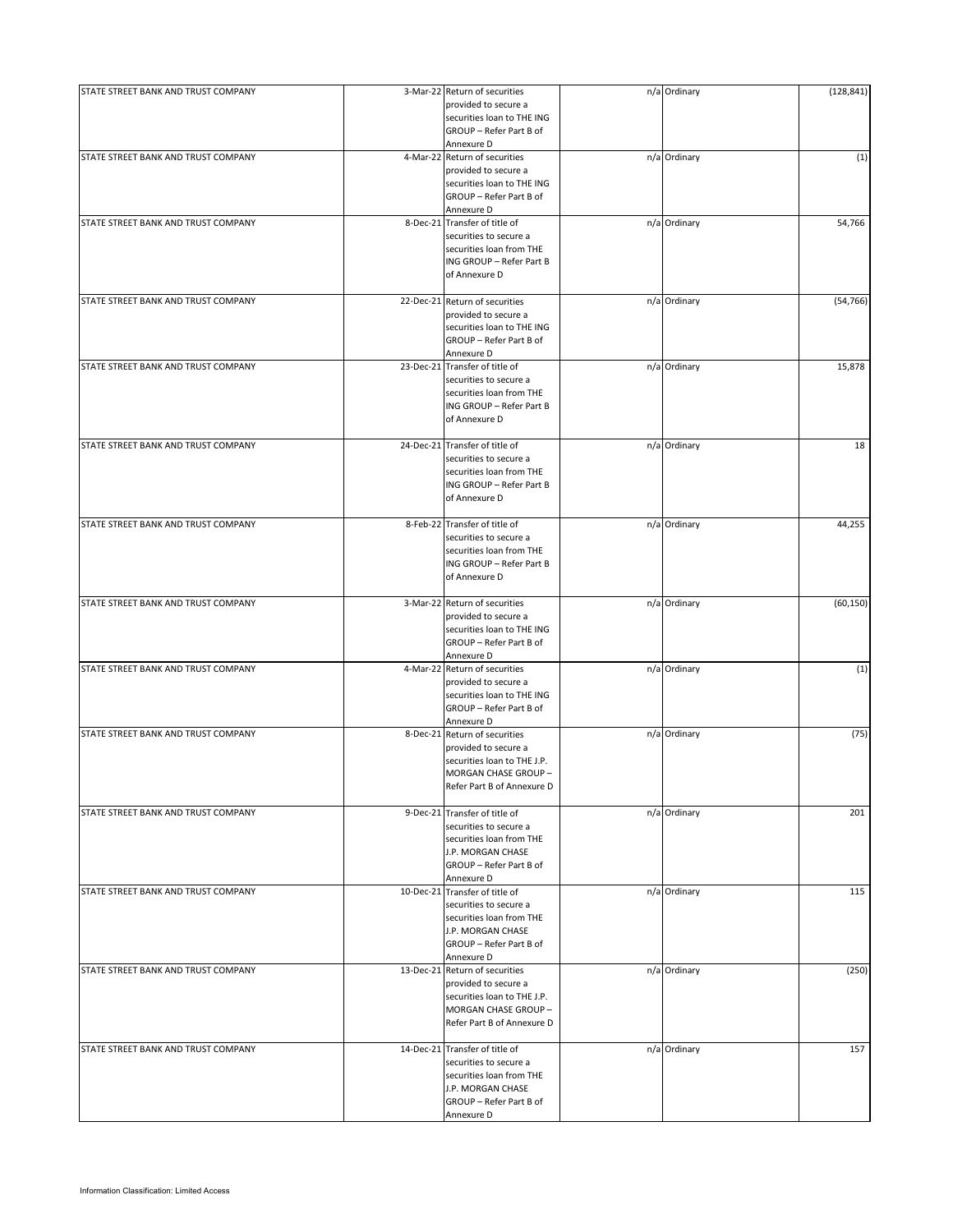| STATE STREET BANK AND TRUST COMPANY | 15-Dec-21 Transfer of title of<br>securities to secure a<br>securities loan from THE<br>J.P. MORGAN CHASE<br>GROUP - Refer Part B of                             | n/a Ordinary | 102      |
|-------------------------------------|------------------------------------------------------------------------------------------------------------------------------------------------------------------|--------------|----------|
| STATE STREET BANK AND TRUST COMPANY | Annexure D<br>16-Dec-21 Transfer of title of<br>securities to secure a<br>securities loan from THE<br>J.P. MORGAN CHASE<br>GROUP - Refer Part B of<br>Annexure D | n/a Ordinary | 86       |
| STATE STREET BANK AND TRUST COMPANY | 17-Dec-21 Transfer of title of<br>securities to secure a<br>securities loan from THE<br>J.P. MORGAN CHASE<br>GROUP - Refer Part B of<br>Annexure D               | n/a Ordinary | 833      |
| STATE STREET BANK AND TRUST COMPANY | 20-Dec-21 Transfer of title of<br>securities to secure a<br>securities loan from THE<br>J.P. MORGAN CHASE<br>GROUP - Refer Part B of<br>Annexure D               | n/a Ordinary | 1,433    |
| STATE STREET BANK AND TRUST COMPANY | 21-Dec-21 Return of securities<br>provided to secure a<br>securities loan to THE J.P.<br>MORGAN CHASE GROUP -<br>Refer Part B of Annexure D                      | n/a Ordinary | (1,618)  |
| STATE STREET BANK AND TRUST COMPANY | 22-Dec-21 Transfer of title of<br>securities to secure a<br>securities loan from THE<br>J.P. MORGAN CHASE<br>GROUP - Refer Part B of<br>Annexure D               | n/a Ordinary | 1,028    |
| STATE STREET BANK AND TRUST COMPANY | 23-Dec-21 Return of securities<br>provided to secure a<br>securities loan to THE J.P.<br>MORGAN CHASE GROUP -<br>Refer Part B of Annexure D                      | n/a Ordinary | (9,894)  |
| STATE STREET BANK AND TRUST COMPANY | 25-Mar-22 Transfer of title of<br>securities to secure a<br>securities loan from THE<br>UBS GROUP - Refer Part B<br>of Annexure D                                | n/a Ordinary | 4,319    |
| STATE STREET BANK AND TRUST COMPANY | 28-Mar-22 Return of securities<br>provided to secure a<br>securities loan to THE UBS<br>GROUP - Refer Part B of<br>Annexure D                                    | n/a Ordinary | (4, 319) |
| STATE STREET BANK AND TRUST COMPANY | 8-Dec-21 Transfer of title of<br>securities to secure a<br>securities loan from THE<br>J.P. MORGAN CHASE<br>GROUP - Refer Part B of<br>Annexure D                | n/a Ordinary | 11       |
| STATE STREET BANK AND TRUST COMPANY | 9-Dec-21 Transfer of title of<br>securities to secure a<br>securities loan from THE<br>J.P. MORGAN CHASE<br>GROUP - Refer Part B of<br>Annexure D                | n/a Ordinary | 43       |
| STATE STREET BANK AND TRUST COMPANY | 10-Dec-21 Return of securities<br>provided to secure a<br>securities loan to THE J.P.<br>MORGAN CHASE GROUP -<br>Refer Part B of Annexure D                      | n/a Ordinary | (84)     |
| STATE STREET BANK AND TRUST COMPANY | 13-Dec-21 Transfer of title of<br>securities to secure a<br>securities loan from THE<br>J.P. MORGAN CHASE<br>GROUP - Refer Part B of<br>Annexure D               | n/a Ordinary | 186      |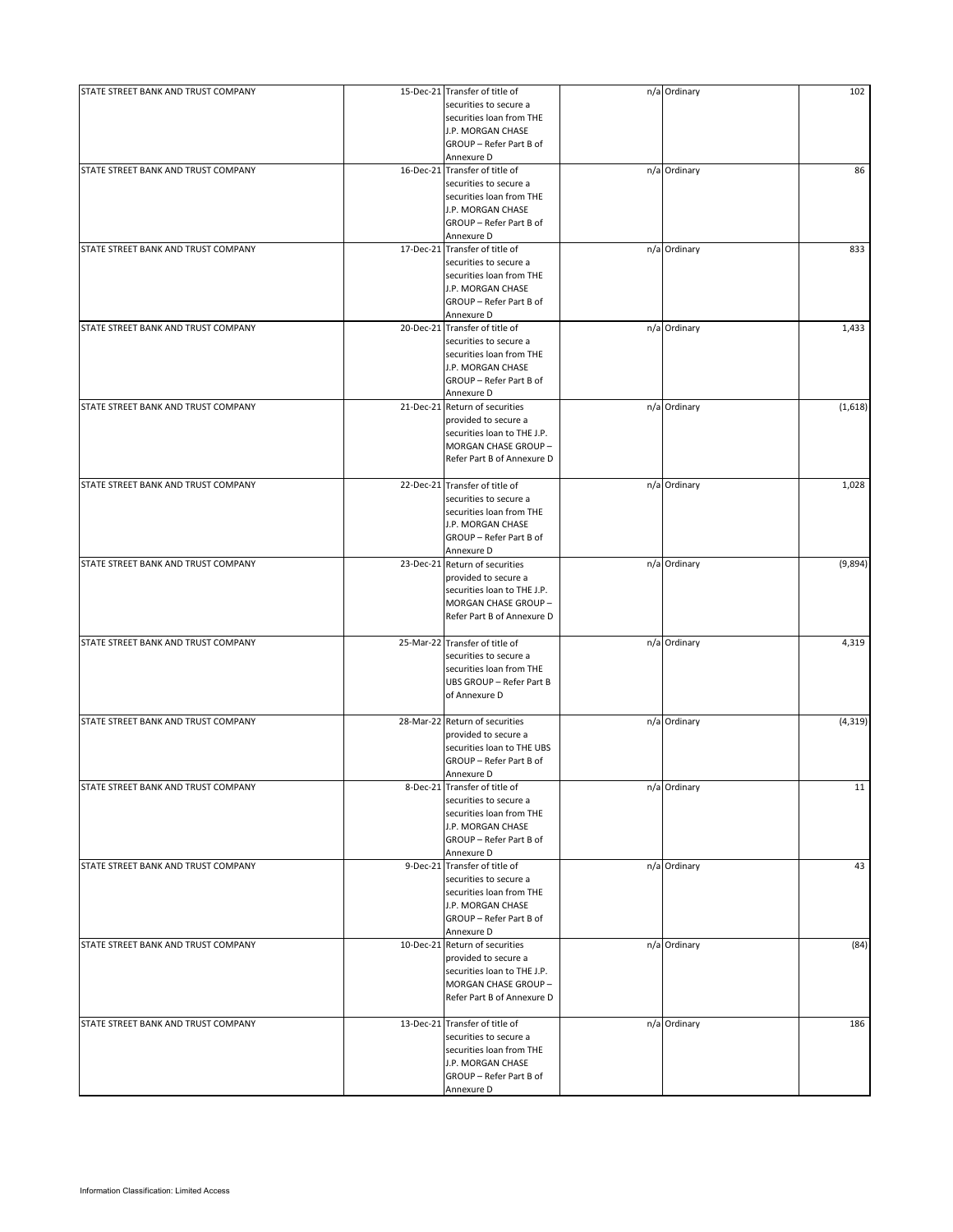| STATE STREET BANK AND TRUST COMPANY | 14-Dec-21 Transfer of title of<br>securities to secure a                                                                                           | n/a Ordinary | 18    |
|-------------------------------------|----------------------------------------------------------------------------------------------------------------------------------------------------|--------------|-------|
|                                     | securities loan from THE<br>J.P. MORGAN CHASE<br>GROUP - Refer Part B of<br>Annexure D                                                             |              |       |
| STATE STREET BANK AND TRUST COMPANY | 15-Dec-21 Return of securities<br>provided to secure a<br>securities loan to THE J.P.<br>MORGAN CHASE GROUP-<br>Refer Part B of Annexure D         | n/a Ordinary | (121) |
| STATE STREET BANK AND TRUST COMPANY | 16-Dec-21 Transfer of title of<br>securities to secure a<br>securities loan from THE<br>J.P. MORGAN CHASE<br>GROUP - Refer Part B of<br>Annexure D | n/a Ordinary | 63    |
| STATE STREET BANK AND TRUST COMPANY | 17-Dec-21 Return of securities<br>provided to secure a<br>securities loan to THE J.P.<br>MORGAN CHASE GROUP-<br>Refer Part B of Annexure D         | n/a Ordinary | (311) |
| STATE STREET BANK AND TRUST COMPANY | 20-Dec-21 Transfer of title of<br>securities to secure a<br>securities loan from THE<br>J.P. MORGAN CHASE<br>GROUP - Refer Part B of<br>Annexure D | n/a Ordinary | 124   |
| STATE STREET BANK AND TRUST COMPANY | 21-Dec-21 Return of securities<br>provided to secure a<br>securities loan to THE J.P.<br>MORGAN CHASE GROUP -<br>Refer Part B of Annexure D        | n/a Ordinary | (269) |
| STATE STREET BANK AND TRUST COMPANY | 22-Dec-21 Return of securities<br>provided to secure a<br>securities loan to THE J.P.<br>MORGAN CHASE GROUP -<br>Refer Part B of Annexure D        | n/a Ordinary | (274) |
| STATE STREET BANK AND TRUST COMPANY | 23-Dec-21 Return of securities<br>provided to secure a<br>securities loan to THE J.P.<br>MORGAN CHASE GROUP -<br>Refer Part B of Annexure D        | n/a Ordinary | (178) |
| STATE STREET BANK AND TRUST COMPANY | 8-Dec-21 Return of securities<br>provided to secure a<br>securities loan to THE J.P.<br>MORGAN CHASE GROUP -<br>Refer Part B of Annexure D         | n/a Ordinary | (3)   |
| STATE STREET BANK AND TRUST COMPANY | 9-Dec-21 Transfer of title of<br>securities to secure a<br>securities loan from THE<br>J.P. MORGAN CHASE<br>GROUP - Refer Part B of<br>Annexure D  | n/a Ordinary | 6     |
| STATE STREET BANK AND TRUST COMPANY | 10-Dec-21 Transfer of title of<br>securities to secure a<br>securities loan from THE<br>J.P. MORGAN CHASE<br>GROUP - Refer Part B of<br>Annexure D | n/a Ordinary | 5     |
| STATE STREET BANK AND TRUST COMPANY | 13-Dec-21 Return of securities<br>provided to secure a<br>securities loan to THE J.P.<br>MORGAN CHASE GROUP -<br>Refer Part B of Annexure D        | n/a Ordinary | (17)  |
| STATE STREET BANK AND TRUST COMPANY | 14-Dec-21 Return of securities<br>provided to secure a<br>securities loan to THE J.P.<br>MORGAN CHASE GROUP-<br>Refer Part B of Annexure D         | n/a Ordinary | (6)   |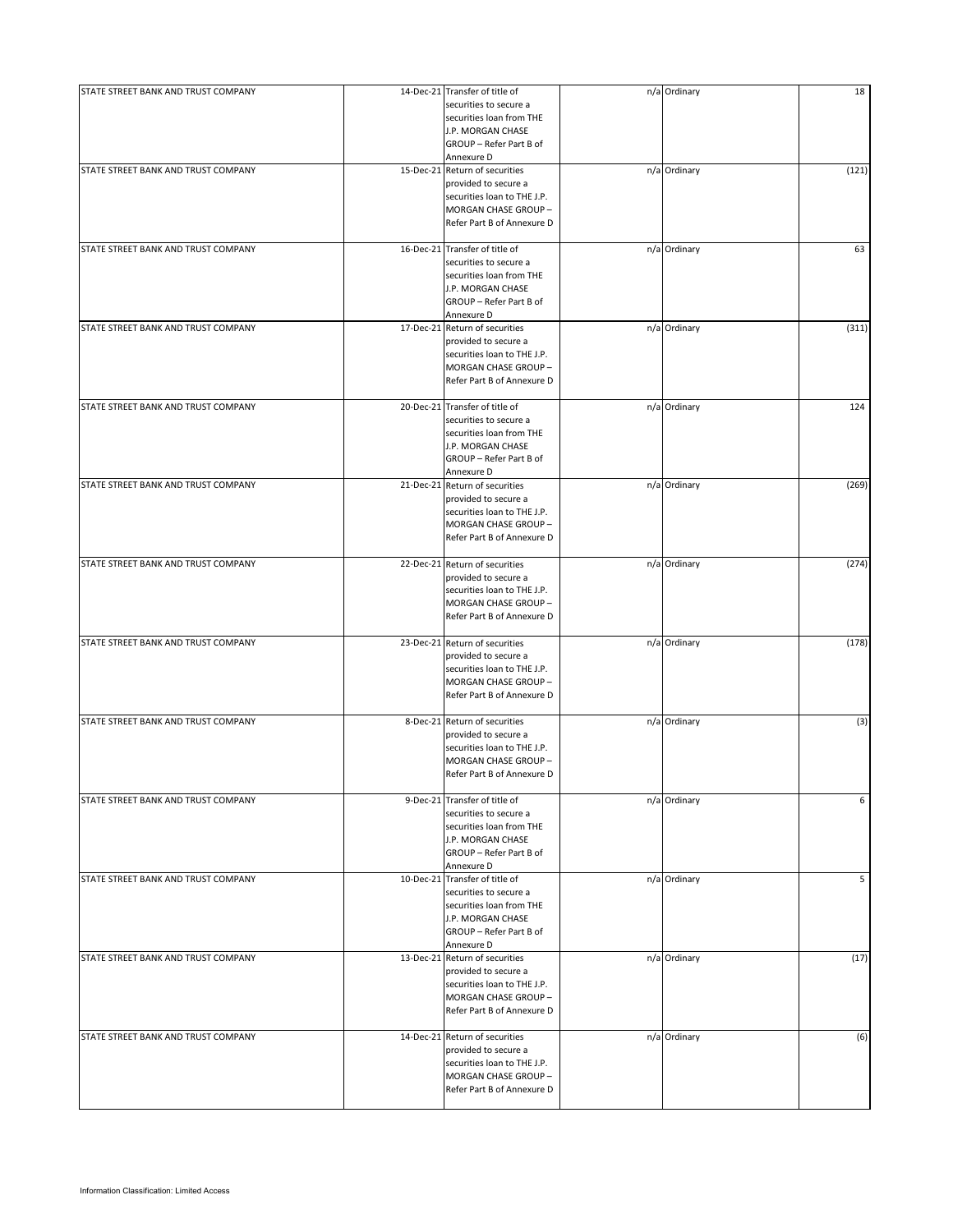| STATE STREET BANK AND TRUST COMPANY | 15-Dec-21 Return of securities<br>provided to secure a<br>securities loan to THE J.P.<br>MORGAN CHASE GROUP -<br>Refer Part B of Annexure D        | n/a Ordinary | (33)         |
|-------------------------------------|----------------------------------------------------------------------------------------------------------------------------------------------------|--------------|--------------|
| STATE STREET BANK AND TRUST COMPANY | 16-Dec-21 Return of securities<br>provided to secure a<br>securities loan to THE J.P.<br>MORGAN CHASE GROUP-<br>Refer Part B of Annexure D         | n/a Ordinary | (1)          |
| STATE STREET BANK AND TRUST COMPANY | 17-Dec-21 Return of securities<br>provided to secure a<br>securities loan to THE J.P.<br>MORGAN CHASE GROUP -<br>Refer Part B of Annexure D        | n/a Ordinary | (39)         |
| STATE STREET BANK AND TRUST COMPANY | 20-Dec-21 Transfer of title of<br>securities to secure a<br>securities loan from THE<br>J.P. MORGAN CHASE<br>GROUP - Refer Part B of<br>Annexure D | n/a Ordinary | 16           |
| STATE STREET BANK AND TRUST COMPANY | 21-Dec-21 Transfer of title of<br>securities to secure a<br>securities loan from THE<br>J.P. MORGAN CHASE<br>GROUP - Refer Part B of<br>Annexure D | n/a Ordinary | 12           |
| STATE STREET BANK AND TRUST COMPANY | 22-Dec-21 Transfer of title of<br>securities to secure a<br>securities loan from THE<br>J.P. MORGAN CHASE<br>GROUP - Refer Part B of<br>Annexure D | n/a Ordinary | $\mathbf{1}$ |
| STATE STREET BANK AND TRUST COMPANY | 23-Dec-21 Return of securities<br>provided to secure a<br>securities loan to THE J.P.<br>MORGAN CHASE GROUP -<br>Refer Part B of Annexure D        | n/a Ordinary | (106)        |
| STATE STREET BANK AND TRUST COMPANY | 8-Dec-21 Transfer of title of<br>securities to secure a<br>securities loan from THE<br>J.P. MORGAN CHASE<br>GROUP - Refer Part B of<br>Annexure D  | n/a Ordinary | 500          |
| STATE STREET BANK AND TRUST COMPANY | 9-Dec-21 Transfer of title of<br>securities to secure a<br>securities loan from THE<br>J.P. MORGAN CHASE<br>GROUP - Refer Part B of<br>Annexure D  | n/a Ordinary | 1,645        |
| STATE STREET BANK AND TRUST COMPANY | 10-Dec-21 Transfer of title of<br>securities to secure a<br>securities loan from THE<br>J.P. MORGAN CHASE<br>GROUP - Refer Part B of<br>Annexure D | n/a Ordinary | 2,707        |
| STATE STREET BANK AND TRUST COMPANY | 13-Dec-21 Return of securities<br>provided to secure a<br>securities loan to THE J.P.<br>MORGAN CHASE GROUP -<br>Refer Part B of Annexure D        | n/a Ordinary | (10,037)     |
| STATE STREET BANK AND TRUST COMPANY | 14-Dec-21 Return of securities<br>provided to secure a<br>securities loan to THE J.P.<br>MORGAN CHASE GROUP -<br>Refer Part B of Annexure D        | n/a Ordinary | (1, 317)     |
| STATE STREET BANK AND TRUST COMPANY | 15-Dec-21 Transfer of title of<br>securities to secure a<br>securities loan from THE<br>J.P. MORGAN CHASE<br>GROUP - Refer Part B of<br>Annexure D | n/a Ordinary | 3,268        |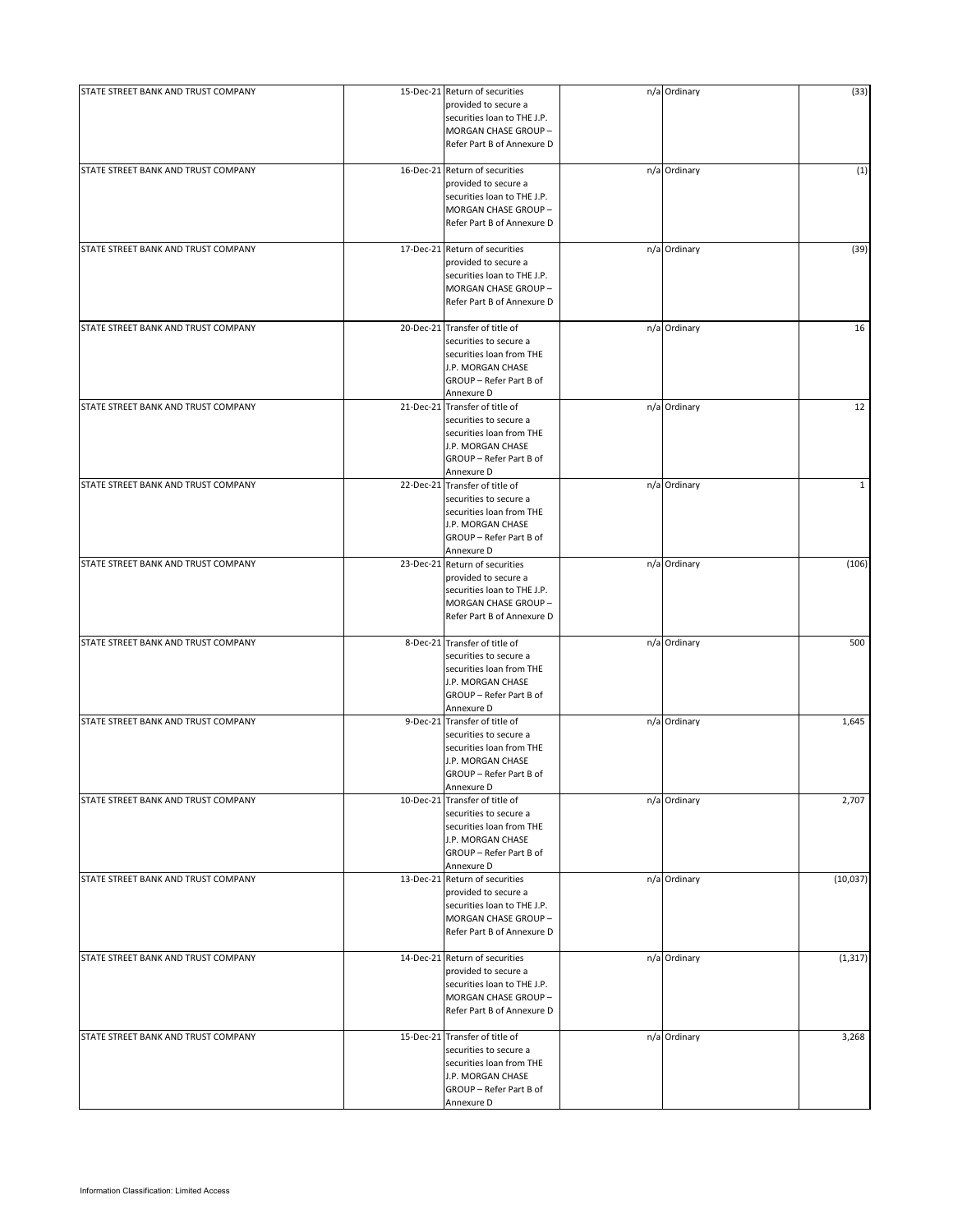| STATE STREET BANK AND TRUST COMPANY | 16-Dec-21 Transfer of title of                | n/a Ordinary | 1,118        |
|-------------------------------------|-----------------------------------------------|--------------|--------------|
|                                     |                                               |              |              |
|                                     | securities to secure a                        |              |              |
|                                     | securities loan from THE<br>J.P. MORGAN CHASE |              |              |
|                                     |                                               |              |              |
|                                     | GROUP - Refer Part B of<br>Annexure D         |              |              |
| STATE STREET BANK AND TRUST COMPANY | 17-Dec-21 Transfer of title of                | n/a Ordinary | 3,537        |
|                                     | securities to secure a                        |              |              |
|                                     |                                               |              |              |
|                                     | securities loan from THE                      |              |              |
|                                     | J.P. MORGAN CHASE                             |              |              |
|                                     | GROUP - Refer Part B of                       |              |              |
|                                     | Annexure D                                    |              |              |
| STATE STREET BANK AND TRUST COMPANY | 20-Dec-21 Transfer of title of                | n/a Ordinary | 7,363        |
|                                     | securities to secure a                        |              |              |
|                                     | securities loan from THE                      |              |              |
|                                     | J.P. MORGAN CHASE                             |              |              |
|                                     | GROUP - Refer Part B of                       |              |              |
|                                     | Annexure D                                    |              |              |
| STATE STREET BANK AND TRUST COMPANY | 21-Dec-21 Return of securities                | n/a Ordinary | (3, 131)     |
|                                     | provided to secure a                          |              |              |
|                                     | securities loan to THE J.P.                   |              |              |
|                                     | MORGAN CHASE GROUP -                          |              |              |
|                                     | Refer Part B of Annexure D                    |              |              |
|                                     |                                               |              |              |
| STATE STREET BANK AND TRUST COMPANY | 22-Dec-21 Transfer of title of                | n/a Ordinary | 5,591        |
|                                     | securities to secure a                        |              |              |
|                                     | securities loan from THE                      |              |              |
|                                     | J.P. MORGAN CHASE                             |              |              |
|                                     | GROUP - Refer Part B of                       |              |              |
|                                     | Annexure D                                    |              |              |
| STATE STREET BANK AND TRUST COMPANY | 23-Dec-21 Return of securities                | n/a Ordinary | (45, 840)    |
|                                     | provided to secure a                          |              |              |
|                                     |                                               |              |              |
|                                     | securities loan to THE J.P.                   |              |              |
|                                     | MORGAN CHASE GROUP -                          |              |              |
|                                     | Refer Part B of Annexure D                    |              |              |
|                                     |                                               |              |              |
| STATE STREET BANK AND TRUST COMPANY | 25-Mar-22 Transfer of title of                | n/a Ordinary | 19           |
|                                     | securities to secure a                        |              |              |
|                                     | securities loan from THE                      |              |              |
|                                     | UBS GROUP - Refer Part B                      |              |              |
|                                     | of Annexure D                                 |              |              |
|                                     |                                               |              |              |
| STATE STREET BANK AND TRUST COMPANY | 28-Mar-22 Return of securities                | n/a Ordinary | (19)         |
|                                     | provided to secure a                          |              |              |
|                                     | securities loan to THE UBS                    |              |              |
|                                     | GROUP - Refer Part B of                       |              |              |
|                                     | Annexure D                                    |              |              |
| STATE STREET BANK AND TRUST COMPANY | 21-Mar-22 Transfer of title of                | n/a Ordinary | 834          |
|                                     | securities to secure a                        |              |              |
|                                     | securities loan from THE                      |              |              |
|                                     | ING GROUP - Refer Part B                      |              |              |
|                                     | of Annexure D                                 |              |              |
|                                     |                                               |              |              |
| STATE STREET BANK AND TRUST COMPANY | 22-Mar-22 Return of securities                | n/a Ordinary | (834)        |
|                                     | provided to secure a                          |              |              |
|                                     | securities loan to THE ING                    |              |              |
|                                     | GROUP - Refer Part B of                       |              |              |
|                                     |                                               |              |              |
|                                     | Annexure D                                    |              |              |
| STATE STREET BANK AND TRUST COMPANY | 9-Dec-21 Transfer of title of                 | n/a Ordinary | $\mathbf{1}$ |
|                                     | securities to secure a                        |              |              |
|                                     | securities loan from THE                      |              |              |
|                                     | J.P. MORGAN CHASE                             |              |              |
|                                     | GROUP - Refer Part B of                       |              |              |
|                                     | Annexure D                                    |              |              |
| STATE STREET BANK AND TRUST COMPANY | 23-Dec-21 Return of securities                | n/a Ordinary | (1)          |
|                                     | provided to secure a                          |              |              |
|                                     | securities loan to THE J.P.                   |              |              |
|                                     | MORGAN CHASE GROUP -                          |              |              |
|                                     | Refer Part B of Annexure D                    |              |              |
|                                     |                                               |              |              |
| STATE STREET BANK AND TRUST COMPANY | 14-Jan-22 Transfer of title of                | n/a Ordinary | 188,392      |
|                                     | securities to secure a                        |              |              |
|                                     | securities loan from THE                      |              |              |
|                                     | CITIGROUP GROUP - Refer                       |              |              |
|                                     | Part B of Annexure D                          |              |              |
|                                     |                                               |              |              |
|                                     |                                               |              |              |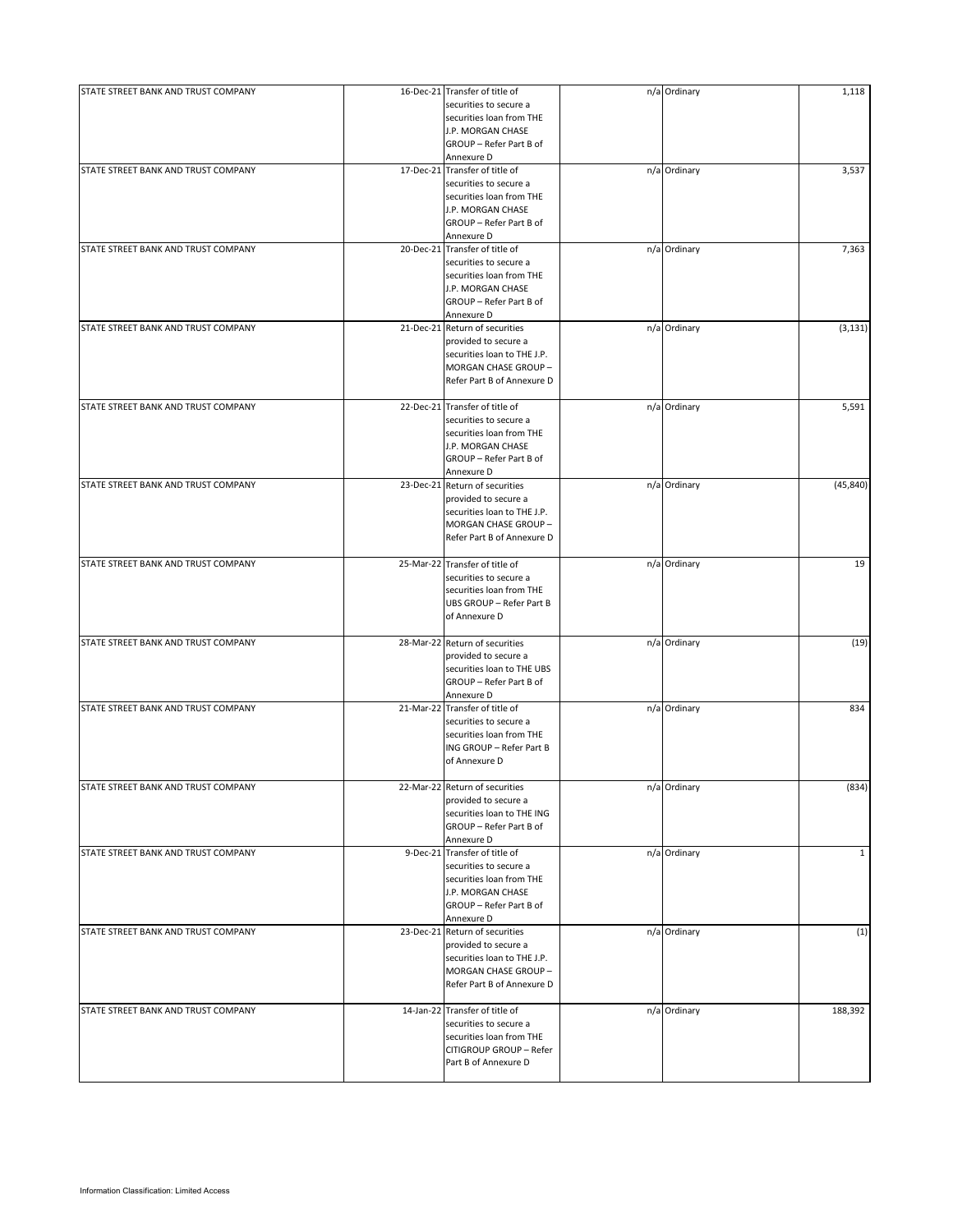| STATE STREET BANK AND TRUST COMPANY        | 17-Jan-22 Return of securities<br>provided to secure a<br>securities loan to THE<br>CITIGROUP GROUP - Refer<br>Part B of Annexure D | n/a Ordinary | (5, 915)  |
|--------------------------------------------|-------------------------------------------------------------------------------------------------------------------------------------|--------------|-----------|
| STATE STREET BANK AND TRUST COMPANY        | 20-Jan-22 Return of securities<br>provided to secure a<br>securities loan to THE<br>CITIGROUP GROUP - Refer<br>Part B of Annexure D | n/a Ordinary | (87, 258) |
| <b>STATE STREET BANK AND TRUST COMPANY</b> | 28-Jan-22 Return of securities<br>provided to secure a<br>securities loan to THE<br>CITIGROUP GROUP - Refer<br>Part B of Annexure D | n/a Ordinary | (95, 219) |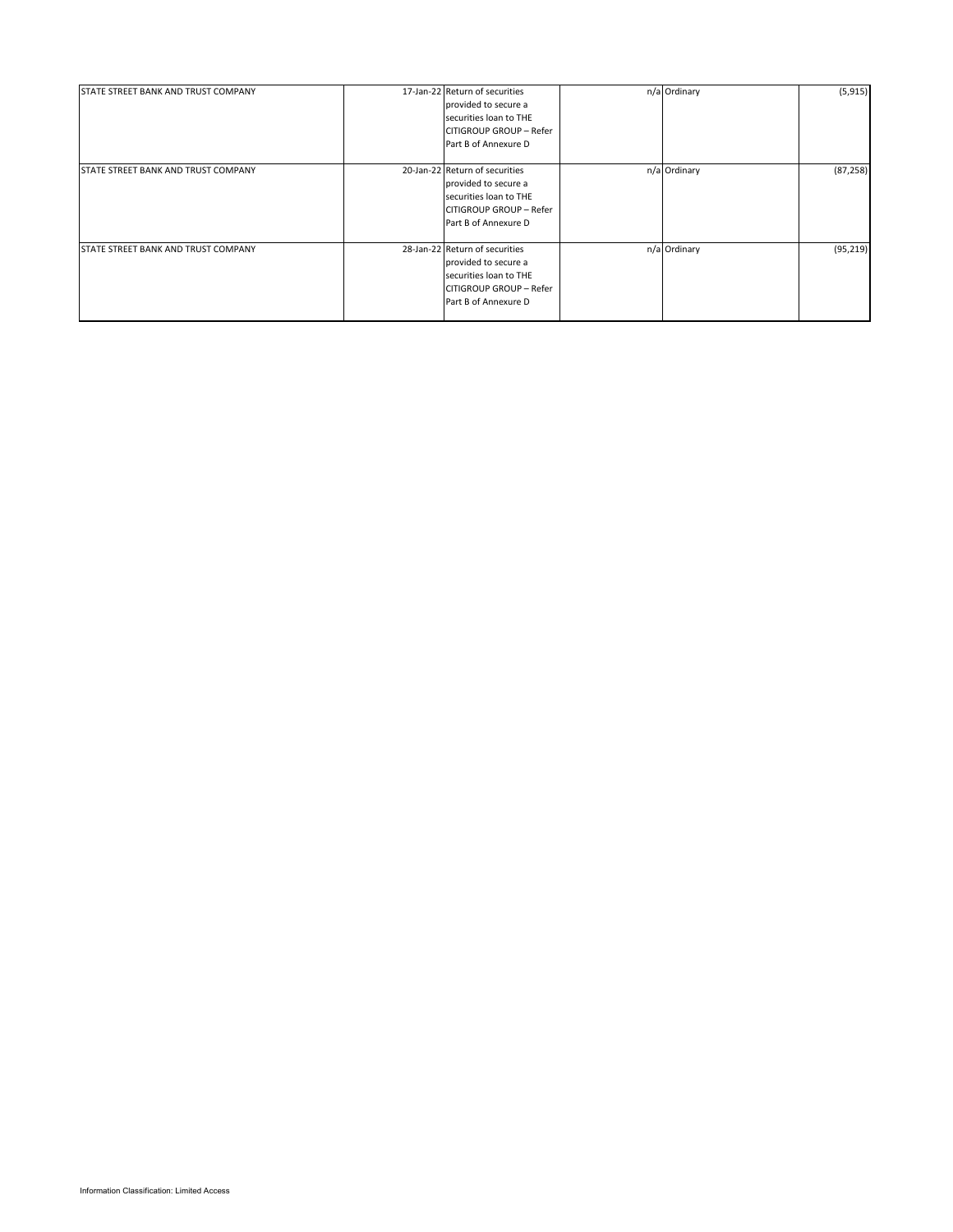### **This is Annexure C referred to in Form 603 Notice of initial substantial holder**

**Annexure C**



**Elizabeth Schaefer Authorised Signatory**

**7. Addresses**

| <b>Name</b>                                        | <b>Address</b>                                                                            |
|----------------------------------------------------|-------------------------------------------------------------------------------------------|
| SSGA FUNDS MANAGEMENT, INC.                        | Channel Center, 1 Iron Street, Boston MA 02210, United States                             |
| STATE STREET GLOBAL ADVISORS (JAPAN) CO., LTD.     | Toranomon Hills Mori Tower 25F, 1-23-1 Toranomon, Minato-ku, Tokyo, 105-6325, Japan       |
| <b>STATE STREET GLOBAL ADVISORS ASIA LIMITED</b>   | 68th Floor, Two International Finance Centre, 8 Finance Street, Central, Hong Kong, China |
| <b>STATE STREET GLOBAL ADVISORS EUROPE LIMITED</b> | 78 Sir John Rogerson's Quay, Dublin 2, Ireland                                            |
| <b>STATE STREET GLOBAL ADVISORS LIMITED</b>        | 20 Churchill Place, London, England, E14 5HJ, United Kingdom                              |
| <b>STATE STREET GLOBAL ADVISORS TRUST COMPANY</b>  | 1 Iron Street, Boston MA 02210, United States                                             |
| STATE STREET GLOBAL ADVISORS, AUSTRALIA, LIMITED   | Level 15, 420 George Street, Sydney NSW 2000, Australia                                   |
| STATE STREET GLOBAL ADVISORS, INC.                 | 1 Iron Street, Boston MA 02210, United States                                             |
| <b>ISTATE STREET BANK AND TRUST COMPANY</b>        | 1 Lincoln Street. Boston MA 02111-2900. United States                                     |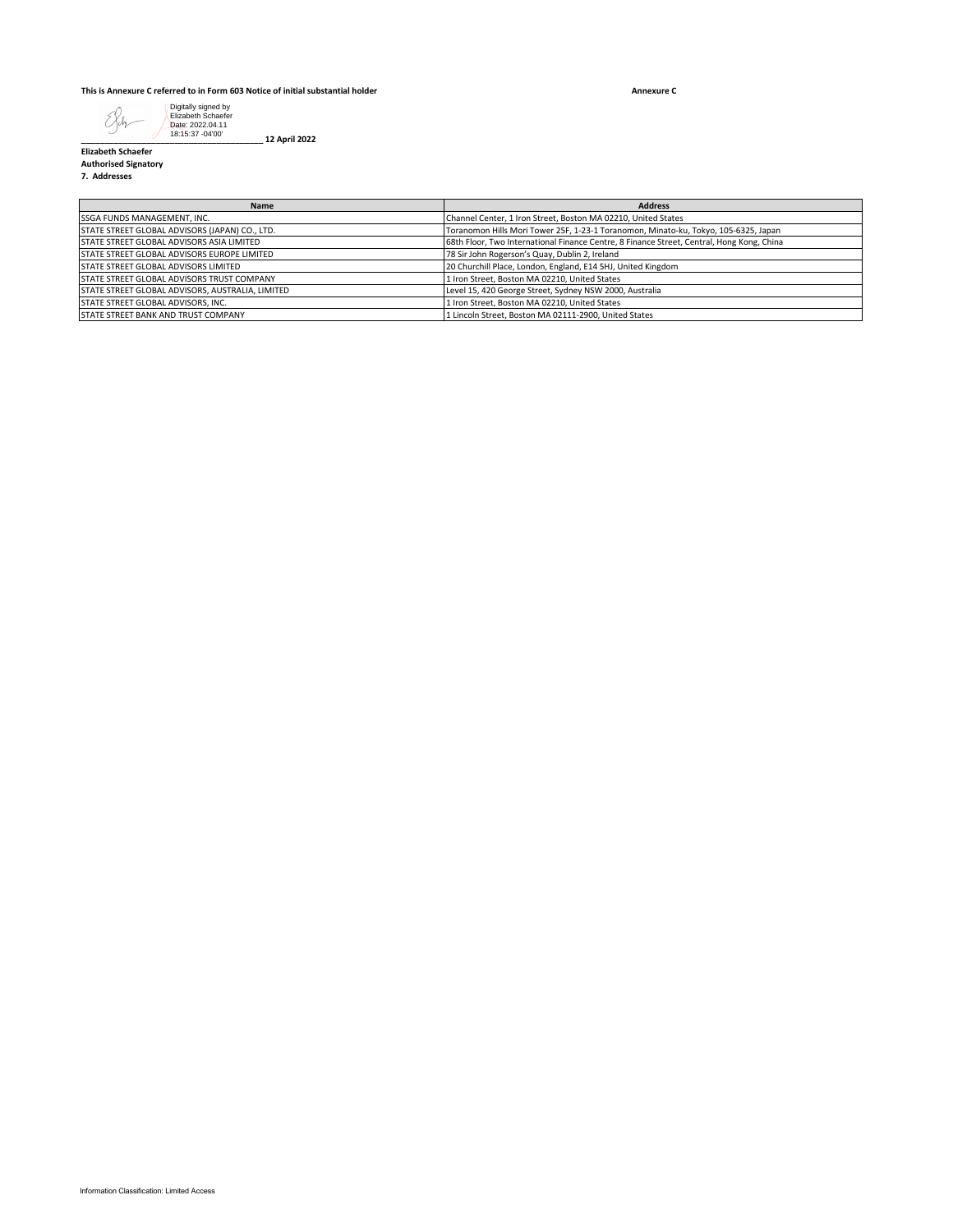### **This is Annexure D referred to in Form 603 Notice of initial substantial holder**

Eler

Digitally signed by Elizabeth Schaefer Date: 2022.04.11 18:22:18 -04'00'

**\_\_\_\_\_\_\_\_\_\_\_\_\_\_\_\_\_\_\_\_\_\_\_\_\_\_\_\_\_\_\_\_\_\_\_\_\_\_\_\_\_\_\_\_\_\_\_\_\_ 12 April 2022**

**Elizabeth Schaefer Authorised Signatory**

**State Street Bank and Trust Company will, if requested by the company or responsible entity to whom this form must be given under the Corporations Act 2001 (Cth) or if requested by the Australian Securities and Investment Commission (ASIC), provide a copy of the master securities lending agreement/s and security agreement/s referred to below to the company, responsible entity or ASIC.**

**Part A: For relevant interests arising out of lending securities - State Street Bank and Trust Company acquires relevant interest as lender of the securities under securities lending authorisation agreement, subject to obligation to return under the agreement. (State Street Bank and Trust Company has lent the securities and retains relevant interest as per Part B of this Annexure.)**

| Type of agreement                                                                         | Securities Lending Authorisation Agreement/ Global Master Securities Lending Agreement/ Securities Loan Agreement                                                                                                      |
|-------------------------------------------------------------------------------------------|------------------------------------------------------------------------------------------------------------------------------------------------------------------------------------------------------------------------|
|                                                                                           | (1) State Street Bank and Trust Company                                                                                                                                                                                |
| Parties to agreement                                                                      | (2) The entity referred to in the relevant part of Annexure B to this notice                                                                                                                                           |
|                                                                                           | $(1)$ No                                                                                                                                                                                                               |
| Can the parties exercise voting rights attaching to the securities?                       | (2) Yes. (Borrower has the right to vote, but may on-lend securities)                                                                                                                                                  |
|                                                                                           | (1) Only if instructed to by the borrower                                                                                                                                                                              |
| If yes, in what circumstances                                                             | (2) As determined by the owner of the securities                                                                                                                                                                       |
|                                                                                           |                                                                                                                                                                                                                        |
|                                                                                           | The dates on which the securities were delivered by State Street Bank and Trust Company as lender are set out in                                                                                                       |
| <b>Transfer date</b>                                                                      | Annexure B to this notice                                                                                                                                                                                              |
| Scheduled return date                                                                     | No scheduled return date                                                                                                                                                                                               |
| Does the borrower have the right to return the securities early?                          | No scheduled return date. Borrower can return securities or equivalent securities at any time subject to giving notice                                                                                                 |
| If yes, in what circumstances                                                             | Borrower can return securities or equivalent securities at any time subject to giving notice                                                                                                                           |
|                                                                                           | Does the lender have the right to recall the securities early (ie before the scheduled return No scheduled return date. Lender can require return of securities or equivalent securities at any time subject to giving |
| date)?                                                                                    | notice                                                                                                                                                                                                                 |
| If yes, in what circumstances                                                             | Lender can require return of securities or equivalent securities at any time subject to giving notice                                                                                                                  |
| Are there any circumstances in which the borrower is not required to return securities or | <b>No</b>                                                                                                                                                                                                              |
| equivalent securities on settlement?                                                      |                                                                                                                                                                                                                        |
| If yes, detail any exceptions                                                             | n/a                                                                                                                                                                                                                    |

Part B: For relevant interests arising out of lending securities - State Street Bank and Trust Company acquires a relevant interest in securities through taking a security interest ("title transfer") over the **securities as collateral to secure a securities loan. (See Part A of this Annexure for securities loan details.)**

| Type of agreement                                                                    | Global Master Securities Lending Agreement                                                                                |
|--------------------------------------------------------------------------------------|---------------------------------------------------------------------------------------------------------------------------|
|                                                                                      | Securities Lending Authorisation Agreement                                                                                |
| Parties to agreement                                                                 | (1) State Street Bank and Trust Company                                                                                   |
|                                                                                      | (2) The entity referred to in the relevant part of Annexure B to this notice                                              |
| Can the parties exercise voting rights attaching to the securities?                  | (1) Yes, but only if the borrower defaults and ownership is enforced                                                      |
|                                                                                      | $(2)$ Yes                                                                                                                 |
|                                                                                      | (1) Only if the borrower defaults and ownership is enforced                                                               |
| If yes, in what circumstances                                                        | (2) In accordance with ordinary rights as registered holder, either directly or through nominee holder                    |
|                                                                                      |                                                                                                                           |
|                                                                                      |                                                                                                                           |
| Transfer date                                                                        | The dates on which the securities were transferred, as indicated in Annexure B to this notice                             |
| Scheduled return date                                                                | No scheduled return date. Securities collateral is returned on termination of related securities loan                     |
| Does the borrower have the right to have the securities returned early?              | No scheduled return date. Securities collateral is returned on termination of related securities loan or the provision of |
|                                                                                      | alternative collateral                                                                                                    |
| If yes, in what circumstances                                                        | At any time subject to returning the borrowed securities or equivalent securities or providing alternative collateral     |
|                                                                                      |                                                                                                                           |
| Are there any circumstances in which the lender is not required to return securities | No, assuming the borrower returns the borrowed securities or equivalent securities                                        |
| collateral on settlement?                                                            |                                                                                                                           |
|                                                                                      |                                                                                                                           |
| If yes, detail any exceptions                                                        | n/a (lender must return securities collateral if the borrower returns the borrowed securities or equivalent securities)   |

**Annexure D**